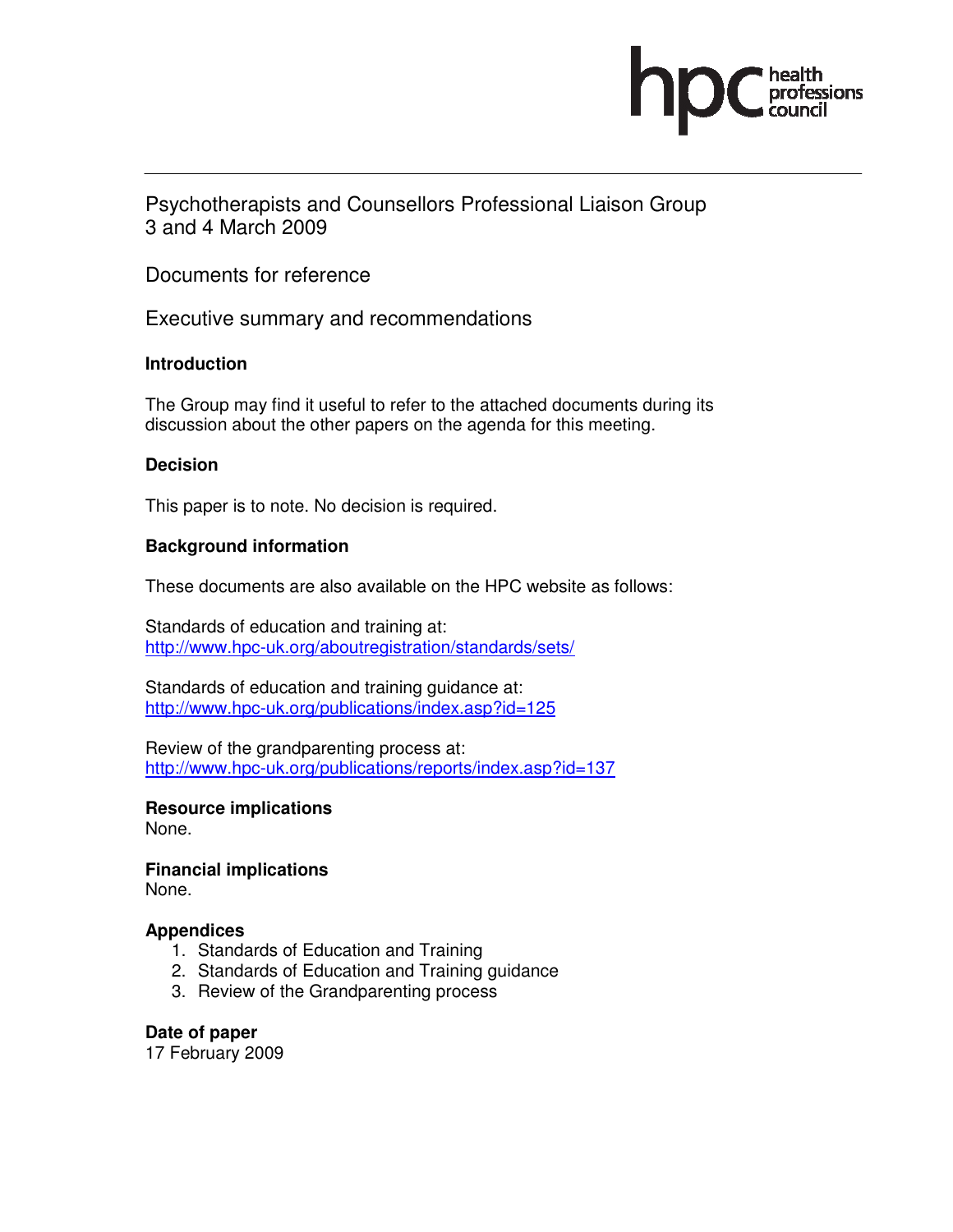# Education & Standards of Training



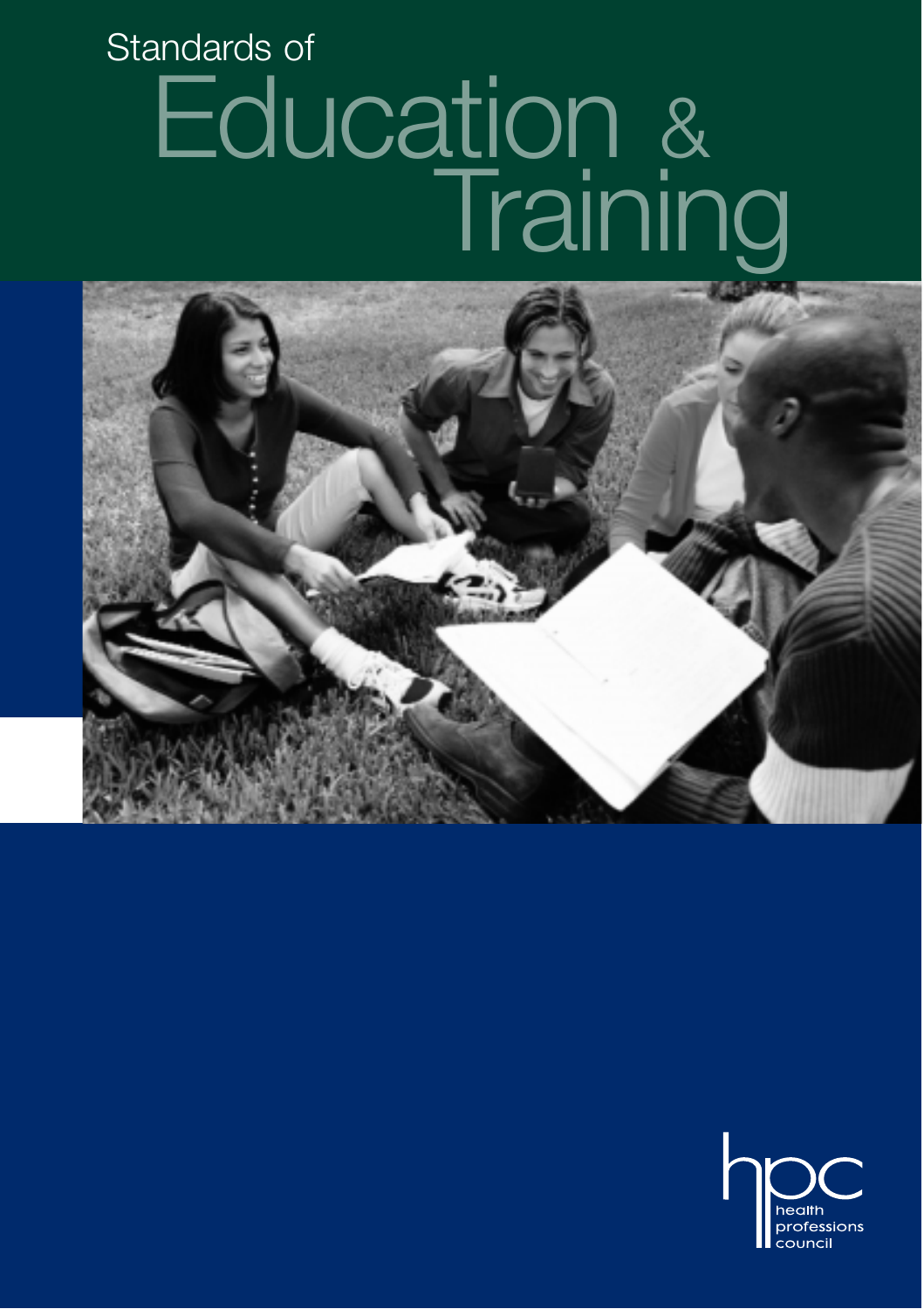# **Contents**

- **01 Introduction**
- **03 The Standards of Education & Training**
- **09 Reference documents**
- **10 Glossary**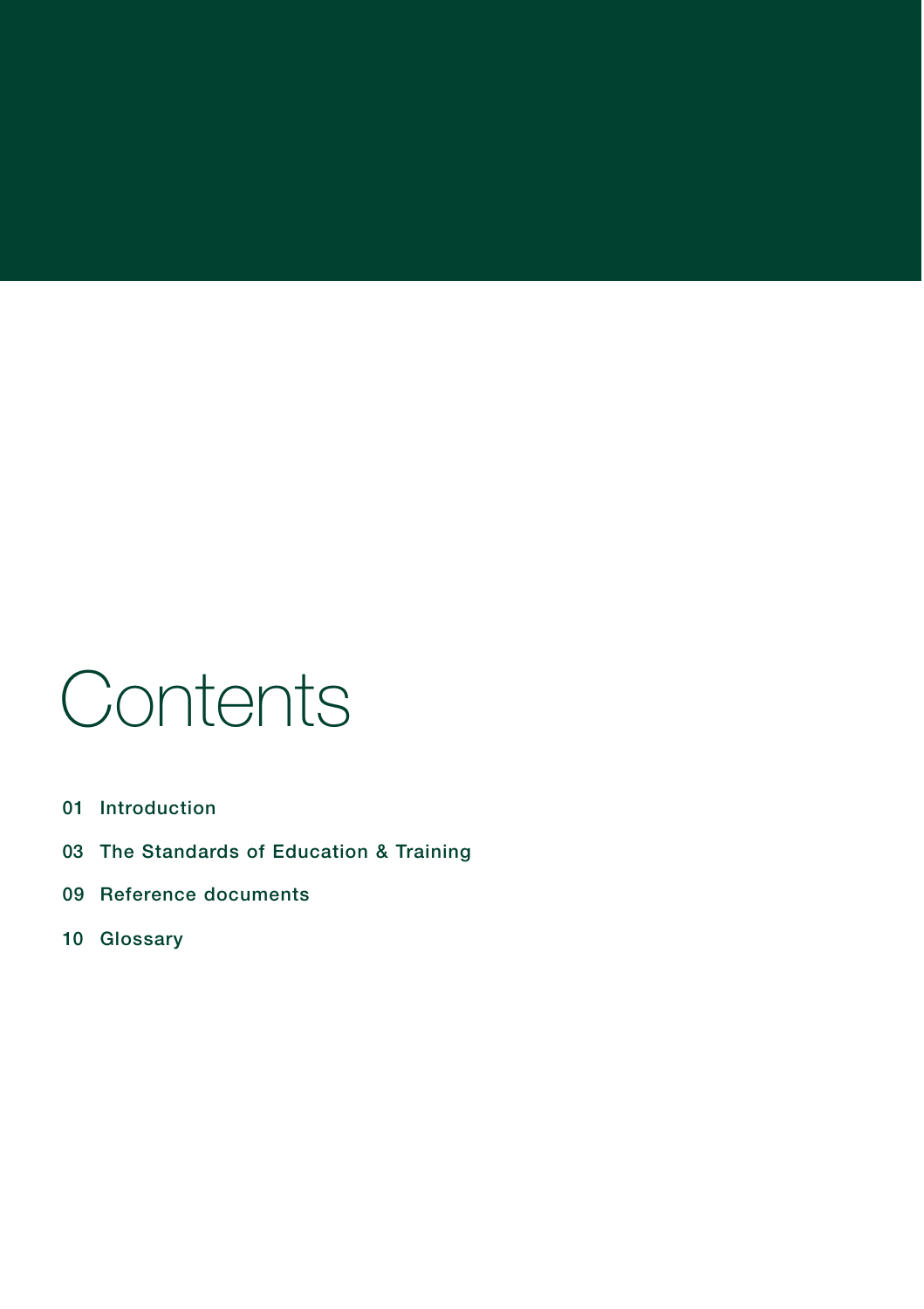# Introduction

In spring 2004, the Health Professions Council consulted with education providers, professional bodies and associations, health regulators, health and education policy makers and commissioners and other stakeholders, in order to define the Standards of Education and Training under Article 15(1)-(9) of the Health Professions Order, 2001.

The Standards of Education and Training are applicable to educational providers and their programmes for those professions currently regulated, and those which may be regulated in the future, by the Health Professions Council.

Following consultation, and after analysis and consideration of the responses we received, Council approved the following Standards:

- 1) the level of qualification for entry to the register;
- 2) programme admissions procedures;
- 3) programme management and resource standards;
- 4) curriculum standards;
- 5) practice placement standards; and
- 6) assessment standards.

The Standards of Education and Training (SETs) are the standards against which the Council will assess whether a graduate from an educational programme will meet the Standards of Proficiency. Approval of that educational programme by the Health Professions Council ensures that those who undertake the programme will be eligible to apply for registration with the Council as a practitioner upon successful completion of that programme. Registration then gives the registrant the right to practise using the protected title/s of their chosen profession.

As a reference document, we will also be publishing information entitled **'The Approvals Process'** and **'The Annual Monitoring Process'** wherein the processes for approval of an educational programme, and the annual monitoring processes are outlined.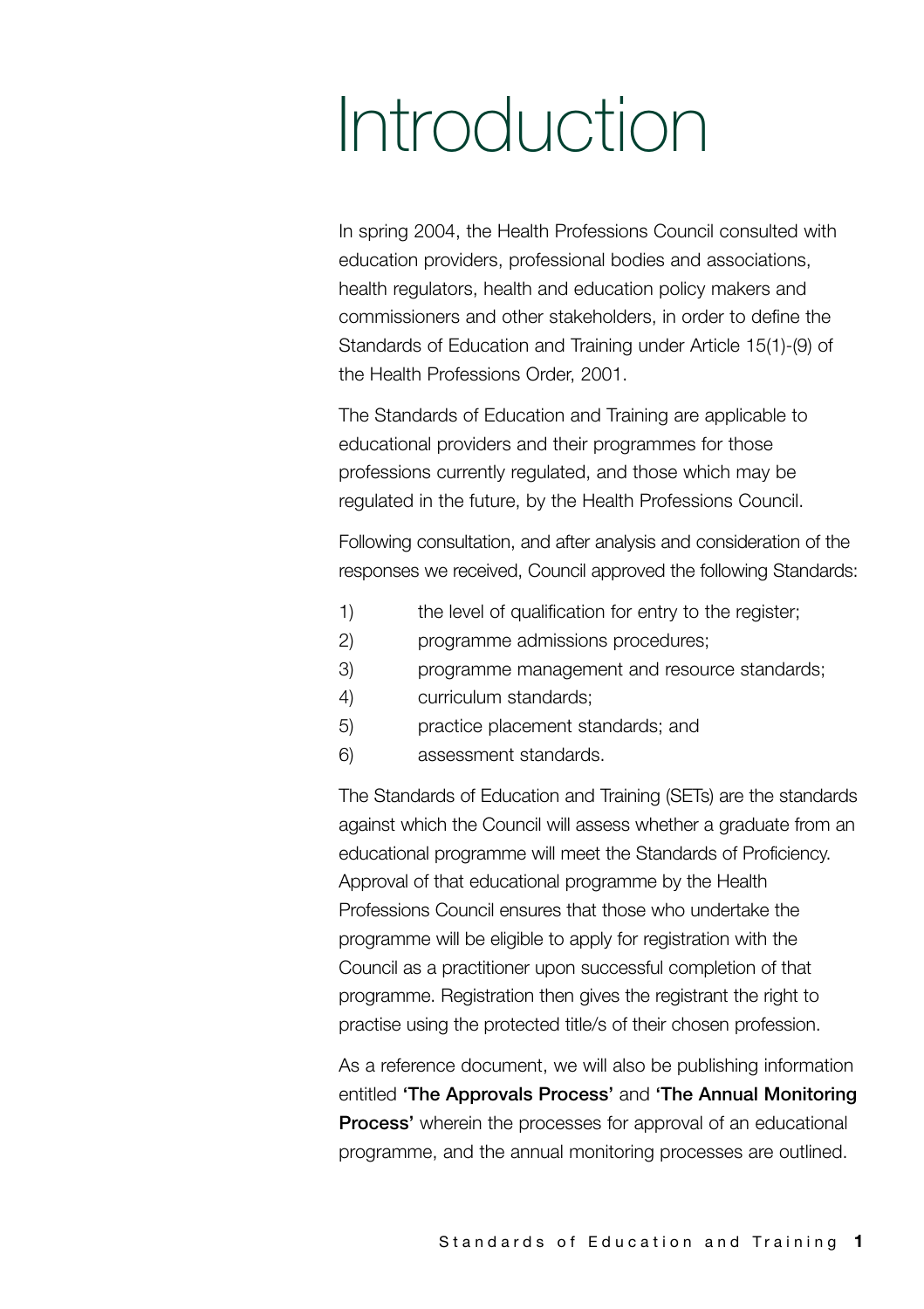# The Standards of Education and Training

### 1. Level of qualification for entry to the Register

- 1.1 The Council normally expects that the **threshold** entry routes to the Register will be the following:
	- 1.1.1 Bachelor degree with honours for the following professions:
		- chiropody or podiatry;
		- dietetics;
		- occupational therapy;
		- orthoptics;
		- physiotherapy;
		- prosthetics and orthotics;
		- radiography;
		- speech and language therapy;
		- biomedical science (with the Certificate of Competence awarded by the Institute of Biomedical Science (IBMS), or equivalent if appropriate); and
	- 1.1.2 Masters degree for the arts therapies.
	- 1.1.3 Masters degree for the clinical sciences (with the award of the Association of Clinical Scientists' Certificate of Attainment, or equivalent).
	- 1.1.4 Equivalent to Certificate of Higher Education for paramedics.
	- 1.1.5 Diploma of Higher Education in Operating Department Practice for Operating Department Practitioners.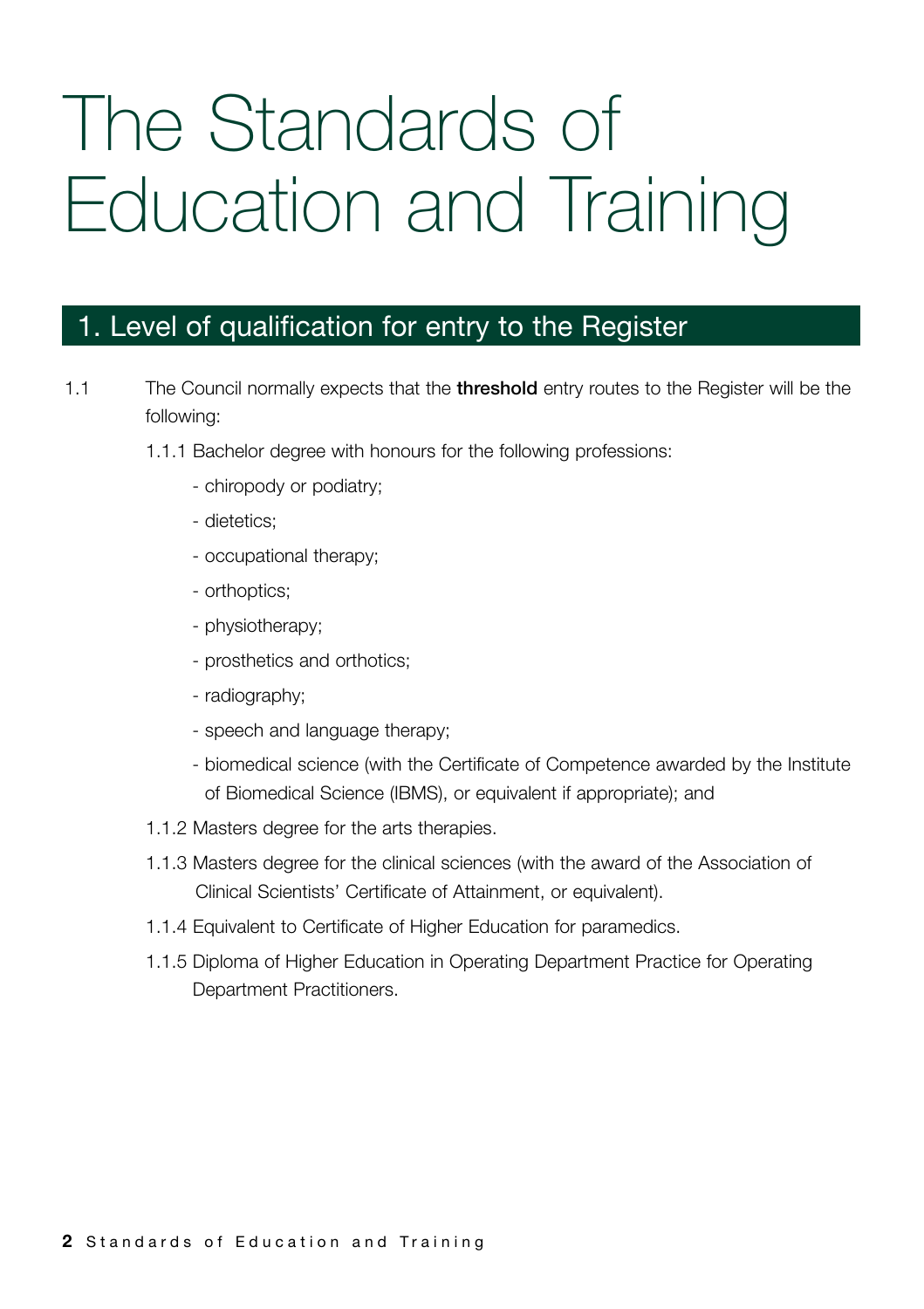### 2. Programme admissions

#### **The admission procedures must:**

- 2.1 give both the applicant and the education provider the information they require to make an informed choice about whether to make or take up the offer of a place on a programme;
- 2.2 apply selection and entry criteria, including:
	- 2.2.1 evidence of a good command of written and spoken English;
	- 2.2.2 criminal convictions checks;
	- 2.2.3 compliance with any health requirements;
	- 2.2.4 appropriate academic and/or professional entry standards; and
	- 2.2.5 Accreditation of Prior Learning and other inclusion mechanisms.
- 2.3 ensure that the education provider has an equal opportunities and anti-discriminatory policy in relation to candidates and students, together with an indication of how this will be implemented and monitored.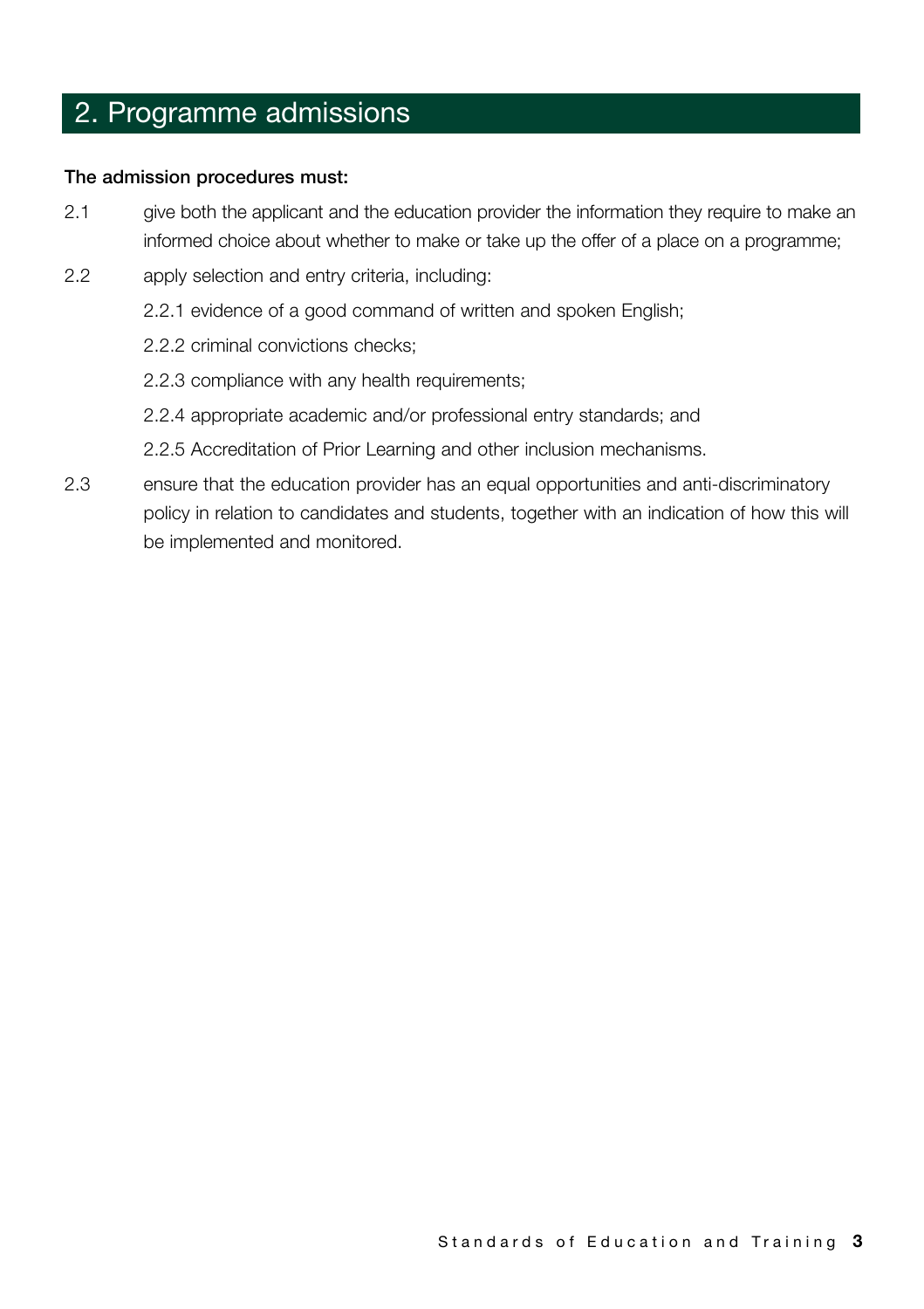- 3.1 The programme must have a secure place in the education providers' business plan.
- 3.2 The programme must be managed effectively.
- 3.3 There must be a named programme leader who has overall responsibility for the programme and who should be either on the relevant part of the HPC Register or otherwise appropriately qualified and experienced.
- 3.4 There must be an adequate number of appropriately qualified and experienced staff in place to deliver an effective programme.
- 3.5 Subject areas must be taught by staff with relevant specialist expertise and knowledge.
- 3.6 A programme for staff development must be in place to ensure continuing professional and research development.
- 3.7 The resources to support student learning in all settings must be used effectively.
- 3.8 The facilities needed to ensure the welfare and well-being of students must be both adequate and accessible.
- 3.9 Where students participate as patients or clients in practical and clinical teaching, appropriate protocols must be used to obtain their consent.
- 3.10 A system of academic and pastoral student support must be in place.
- 3.11 Throughout the course of the programme, the education provider must have identified where attendance is mandatory and must have associated monitoring mechanisms in place.
- 3.12 The resources provided, both on and off site, must adequately support the required learning and teaching activities of the programme.
- 3.13 The learning resources, including the stock of periodicals and subject books, and IT facilities, including internet access, must be appropriate to the curriculum and must be readily available to students and staff.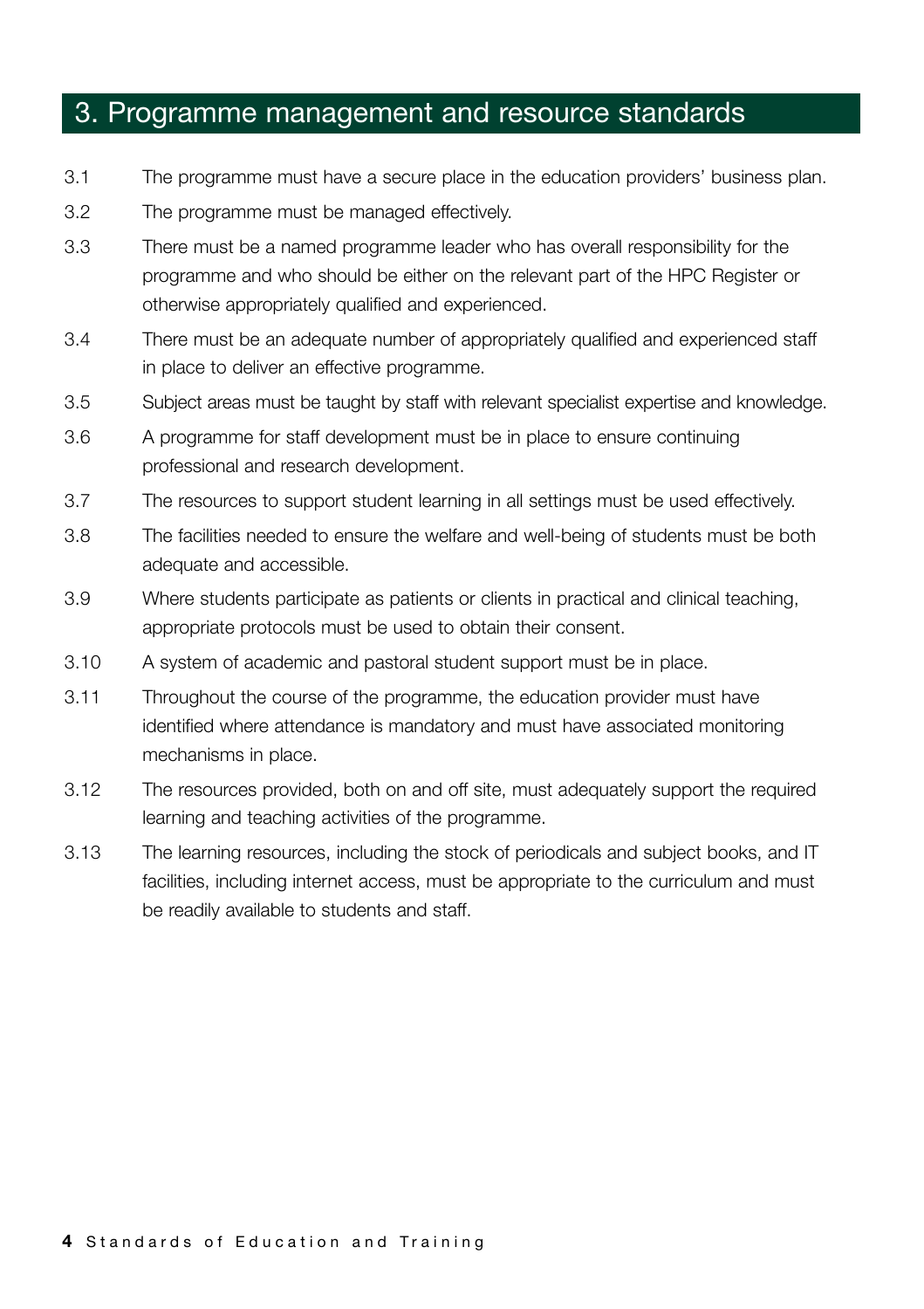## 4. Curriculum standards

- 4.1 The learning outcomes must ensure that those who successfully complete the programme meet the Standards of Proficiency for their part of the Register.
- 4.2 The programme must reflect the philosophy, values, skills and knowledge base as articulated in the curriculum guidance for the profession.
- 4.3 Integration of theory and practice must be central to the curriculum to enable safe and effective practice.
- 4.4 The curriculum must remain relevant to current practice.
- 4.5 The delivery of the programme must assist autonomous and reflective thinking, and evidence based practice.
- 4.6 The range of learning and teaching approaches used must be appropriate to the subjects in the curriculum.
- 4.7 Where there is inter-professional learning the profession specific skills and knowledge of each professional group must be adequately addressed.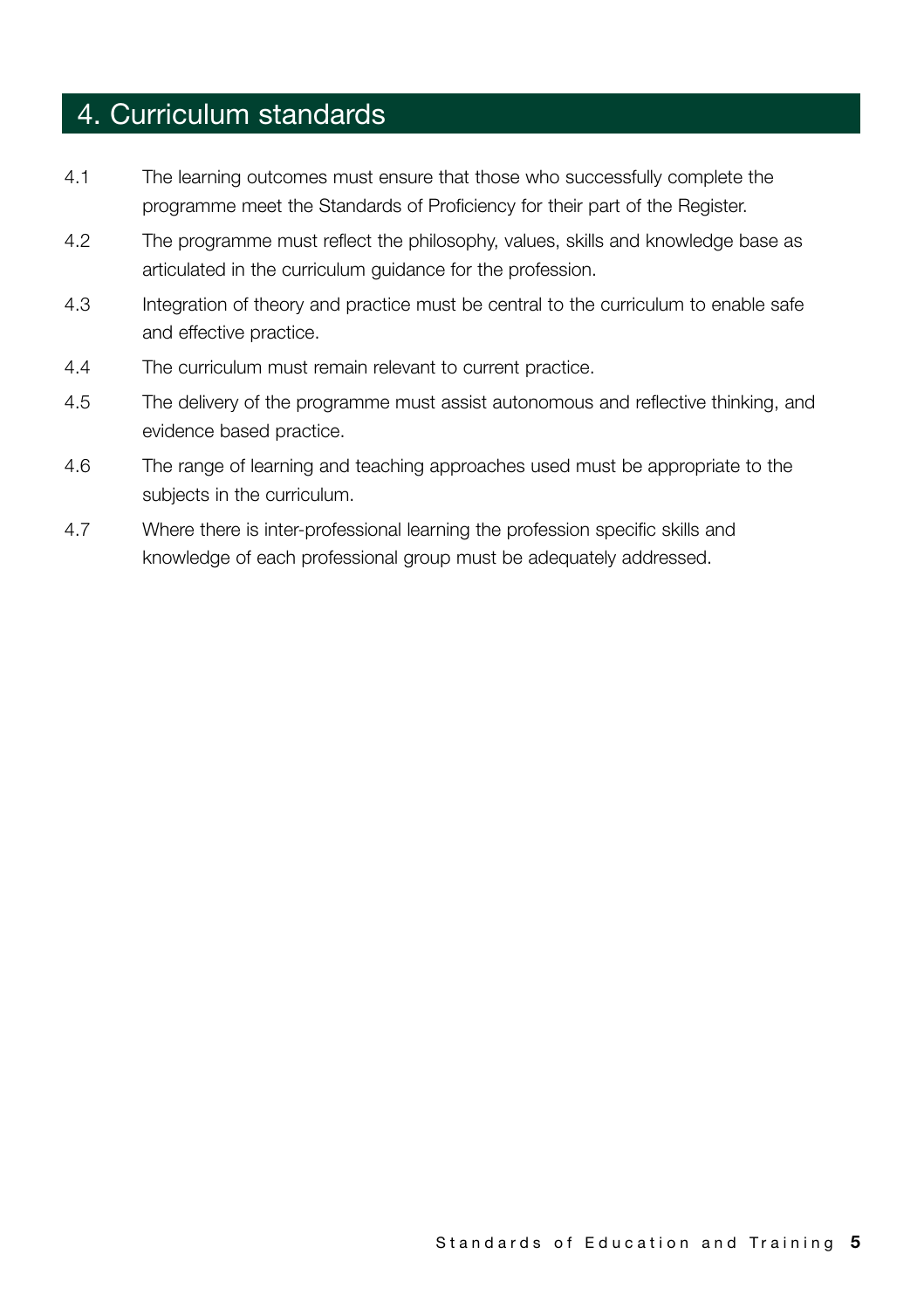## 5. Practice placements standards

- 5.1 Practice placements must be integral to the programme.
- 5.2 There must be an adequate number of appropriately qualified and experienced staff at the placement.
- 5.3 The practice placement settings must provide:

5.3.1 a safe environment; and

5.3.2 safe and effective practice.

- 5.4 Learning, teaching and supervision must be designed to encourage safe and effective practice, independent learning and professional conduct.
- 5.5 The number, duration and range of placements must be appropriate to the achievement of the learning outcomes.
- 5.6 The education provider must maintain a thorough and effective system for approving and monitoring all placements.
- 5.7 Students and practice placement educators must be fully prepared for placement which will include information about and understanding of the following:
	- 5.7.1 the learning outcomes to be achieved;
	- 5.7.2 timings and the duration of any placement experience and associated records to be maintained;
	- 5.7.3 expectations of professional conduct;
	- 5.7.4 the assessment procedures including the implications of, and any action to be taken in the case of failure; and
	- 5.7.5 communication and lines of responsibility.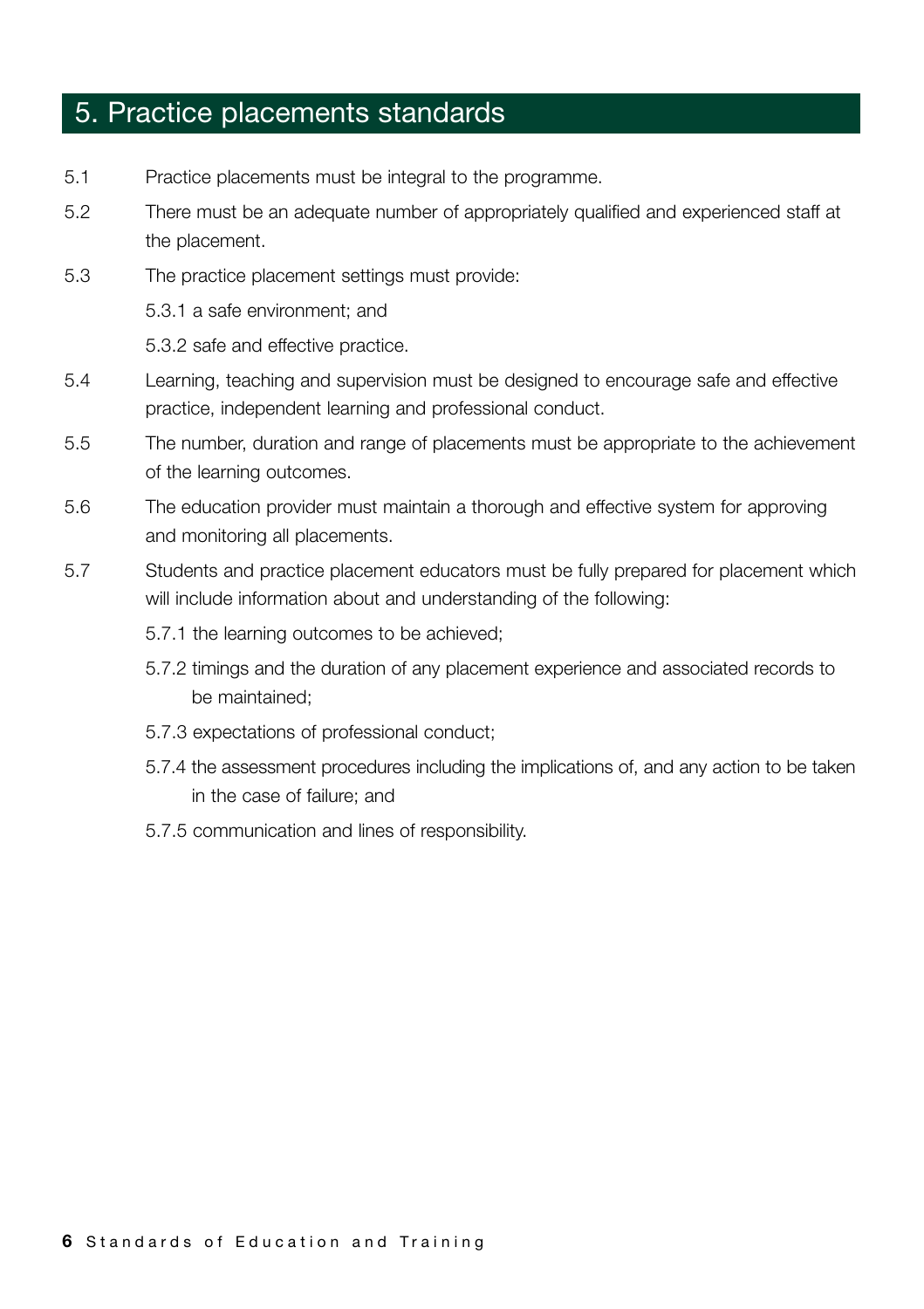5.8 Unless other arrangements are agreed, practice placement educators: 5.8.1 must have relevant qualifications and experience;

5.8.2 must be appropriately registered; and

5.8.3 undertake appropriate practice placement educator training.

- 5.9 There must be collaboration between the education provider and practice placement providers.
- 5.10 The education provider must ensure necessary information is supplied to practice placement providers.
- 5.11 Practice placement providers must ensure necessary information is available at the appropriate time for both the education provider and students.
- 5.12 A range of learning and teaching methods that respect the rights and needs of patients or clients and colleagues must be in place throughout practice placements.
- 5.13 The placement providers must have an equal opportunities and anti-discriminatory policy in relation to students, together with an indication of how this will be implemented and monitored.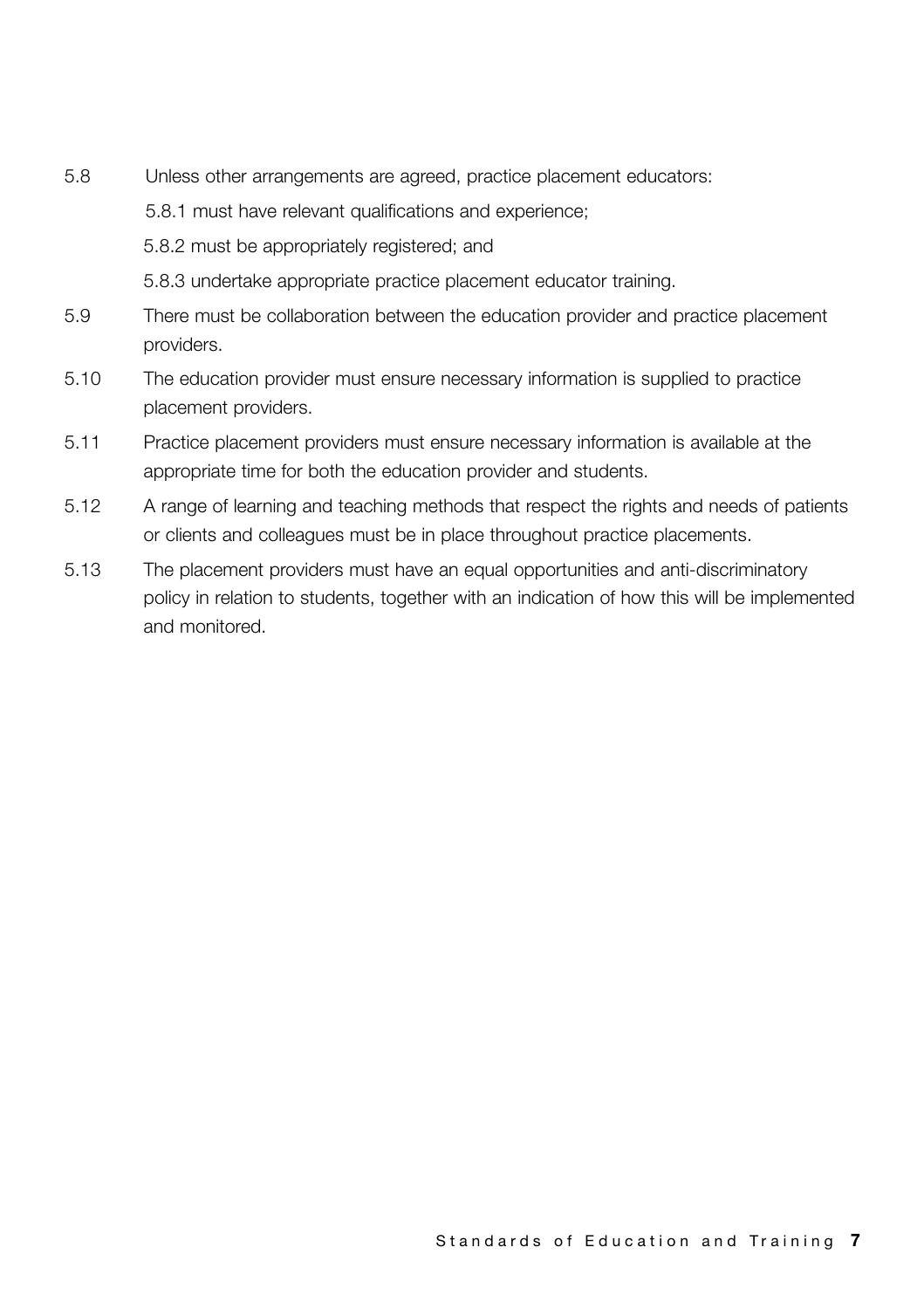### 6. Assessment standards

- 6.1 The assessment design and procedures must assure that the student can demonstrate fitness to practise.
- 6.2 Assessment methods must be employed that measure the learning outcomes and skills that are required to practise safely and effectively.
- 6.3 All assessments must provide a rigorous and effective process by which compliance with external reference frameworks can be measured.
- 6.4 The measurement of student performance and progression must be an integral part of the wider process of monitoring and evaluation, and use objective criteria.
- 6.5 There must be effective mechanisms in place to assure appropriate standards in the assessment.
- 6.6 Professional aspects of practice must be integral to the assessment procedures in both the education setting and practice placement.
- 6.7 Assessment regulations must clearly specify requirements for:
	- 6.7.1 student progression and achievement within the programme;
	- 6.7.2 awards which do not provide eligibility for inclusion onto the Register not to contain any reference to an HPC protected title in their title;
	- 6.7.3 an aegrotat award not to provide eligibility for admission to the Register
	- 6.7.4 a procedure for the right of appeal for students; and
	- 6.7.5 the appointment of at least one external examiner from the relevant part of the Register.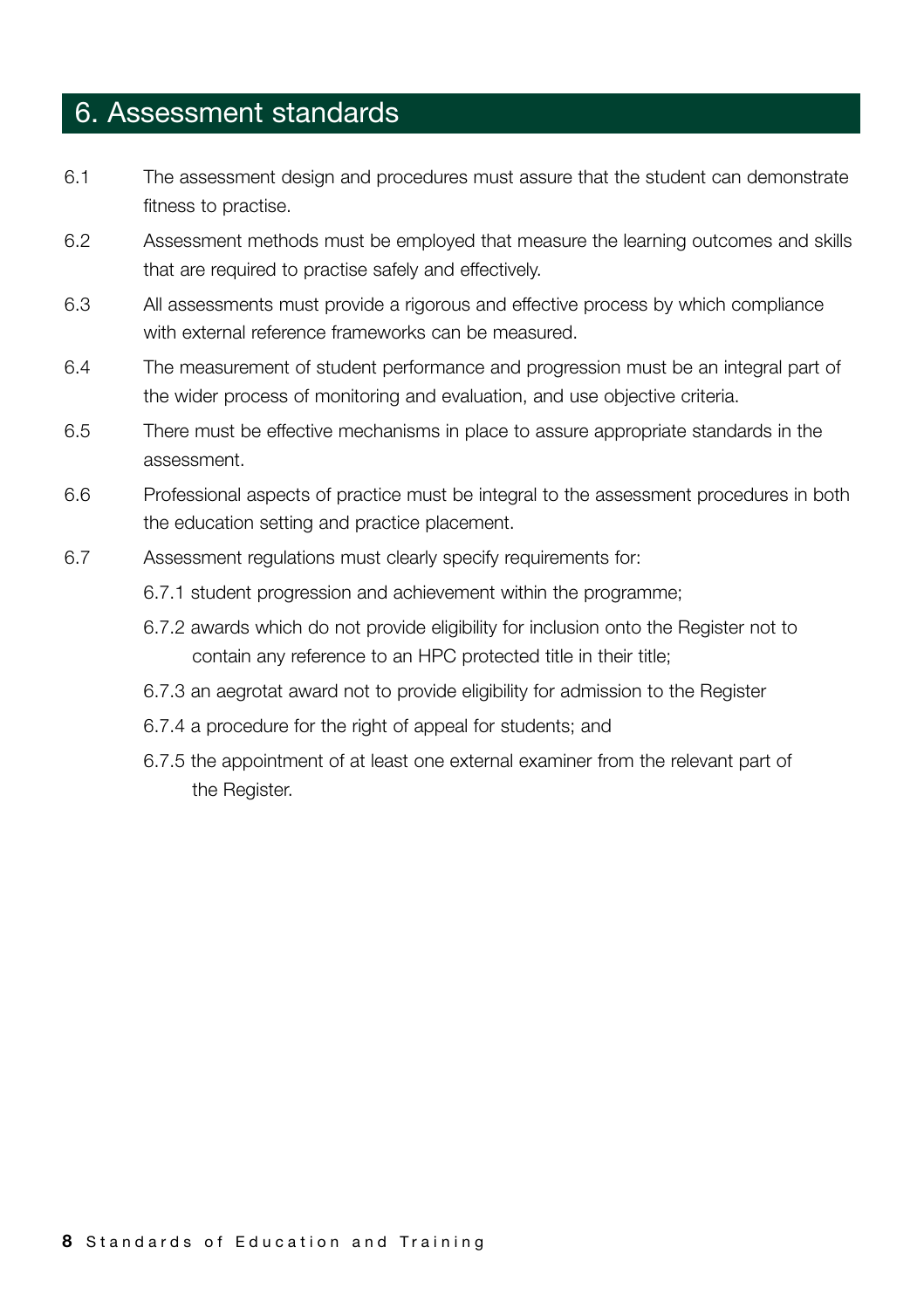# Reference documents

| Document                                                                                                                                                                                                                                                                                       | Date of publication |
|------------------------------------------------------------------------------------------------------------------------------------------------------------------------------------------------------------------------------------------------------------------------------------------------|---------------------|
| The Standards of Education & Training and Approvals Process<br>- Consultation Paper                                                                                                                                                                                                            | March 2004          |
| Key Decisions from our consultation on the Standards of<br>Education and Training and the Approvals Process                                                                                                                                                                                    | September 2004      |
| The Health Professions Order, 2001                                                                                                                                                                                                                                                             | February 2002       |
| The Approvals Process                                                                                                                                                                                                                                                                          | <b>Early 2005</b>   |
| The Annual Monitoring Process                                                                                                                                                                                                                                                                  | Spring/Summer 2005  |
| Standards of Proficiency for Paramedics, Dietitians, Orthoptists,<br>Chiropodists & Podiatrists, Radiographers, Clinical Scientists,<br>Biomedical Scientists, Occupational Therapists,<br>Physiotherapists, Prosthetists and Orthotists, Speech &<br>Language Therapists and Arts Therapists. | <b>July 2003</b>    |
| The Standards of Proficiency for Operating Department<br>Practitioners                                                                                                                                                                                                                         | August 2004         |
| The Standards of Conduct, Performance & Ethics                                                                                                                                                                                                                                                 | April 2003          |
| The HPC's Curriculum Guidance                                                                                                                                                                                                                                                                  | December 2005       |
| Guidance for Visitors                                                                                                                                                                                                                                                                          | <b>Early 2005</b>   |

All of these documents will be published on our website: www.hpc-uk.org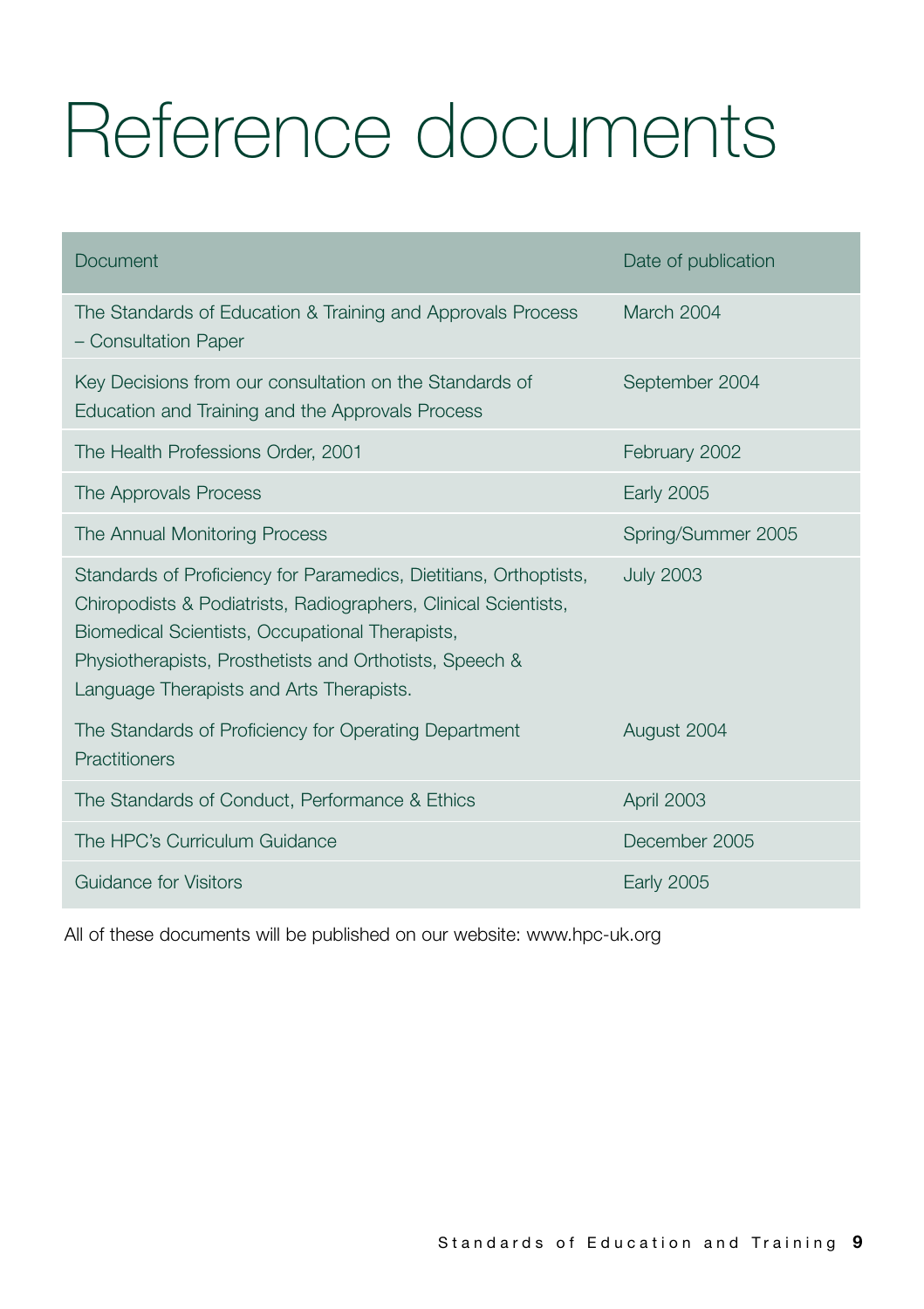# **Glossary**

#### **This appendix defines or explains terms used in this document:**

#### **Aegrotat**

an award to a student who was unable to complete the degree due to illness

#### **Approval**

the process of validation and accreditation that leads to decisions about the ability of a programme to meet the requirements of the Standards of Education and Training of the regulatory body

#### **Council**

the Health Professions Council

#### **Curriculum**

a structured plan of intended learning outcomes, underpinning knowledge, skills, behaviour and associated learning experiences. The learning plan is generally organized as a sequenced combination of modules so that a student can achieve specified educational and training outcomes. The curriculum includes the syllabus, teaching guides, an assessment guide and required learning resources

#### **Curriculum Guidance**

guidance on the detailed content for a programme developed by the Council with relevant stakeholder(s)

#### **Education & Training Committee**

the Statutory committee at the Council with responsibility for education and training matters

#### **Education Provider**

the establishment at which a programme is delivered or by which a qualification is awarded

#### **External Reference Framework**

This term will encompass any legislative and external standards

#### **Practice placement**

a period of clinical or practical experience that forms part of an approved programme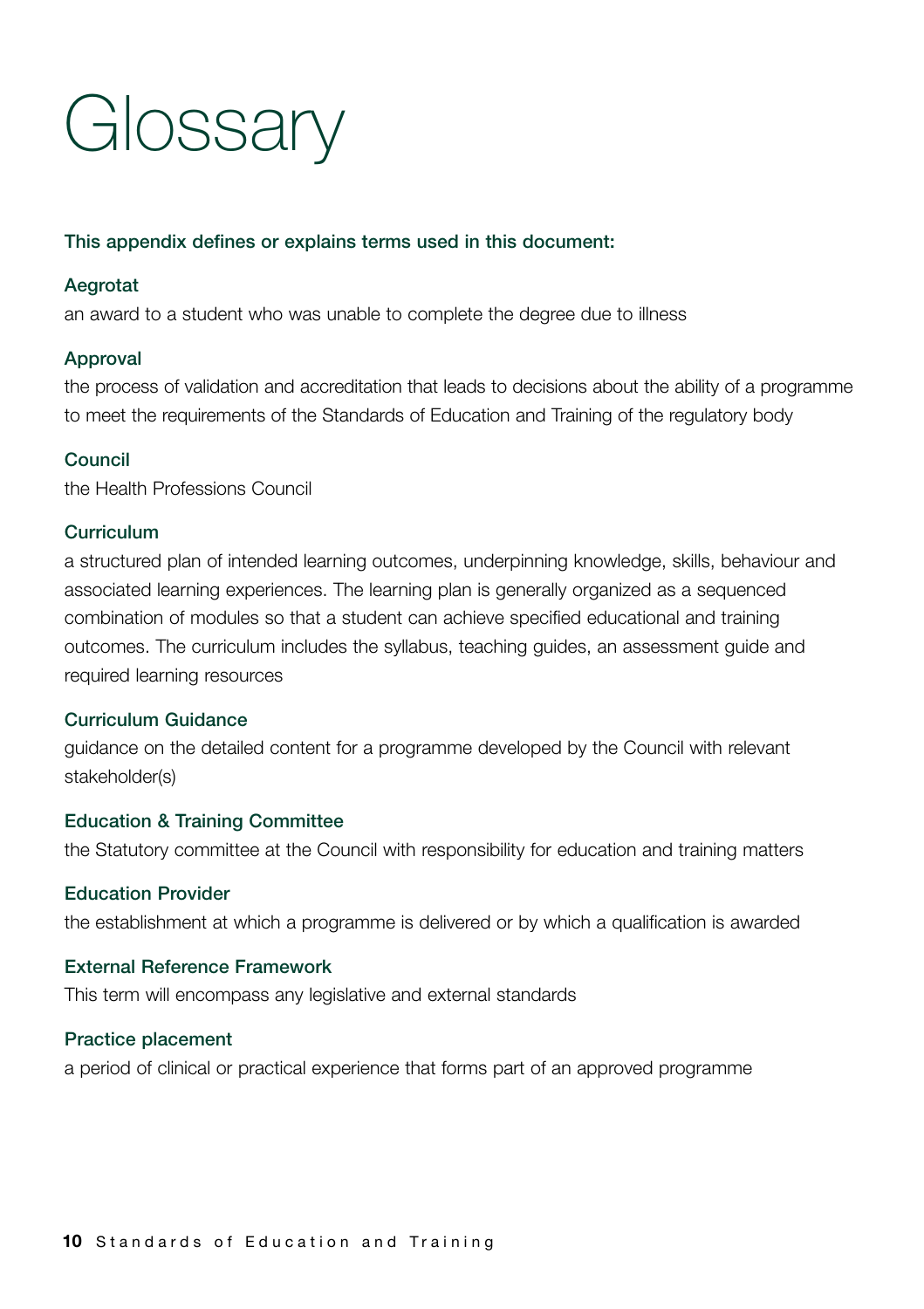#### **Programme**

is the academic provision, practice placements, assessment, qualification and education provider which in totality form the programme for approval purposes

#### **Programme Leader**

person who has the overall responsibility for a programme

#### **Register**

means the Register kept by Council or any part or parts thereof

#### **Registrant**

a person who is currently on the HPC Register

#### **Site**

a location where the programme or part of the programme is delivered

#### **Standards of Conduct, Performance and Ethics**

this is a statement of standards which registrants must read and agree to abide by in order to remain on the Register

#### **Standards of Education & Training**

the standards which education providers must meet to ensure that all those completing an approved programme meets the Standards of Proficiency

#### **Standards of Proficiency**

the standards required of registrants and those applying for registration for the safe and effective practice of their profession.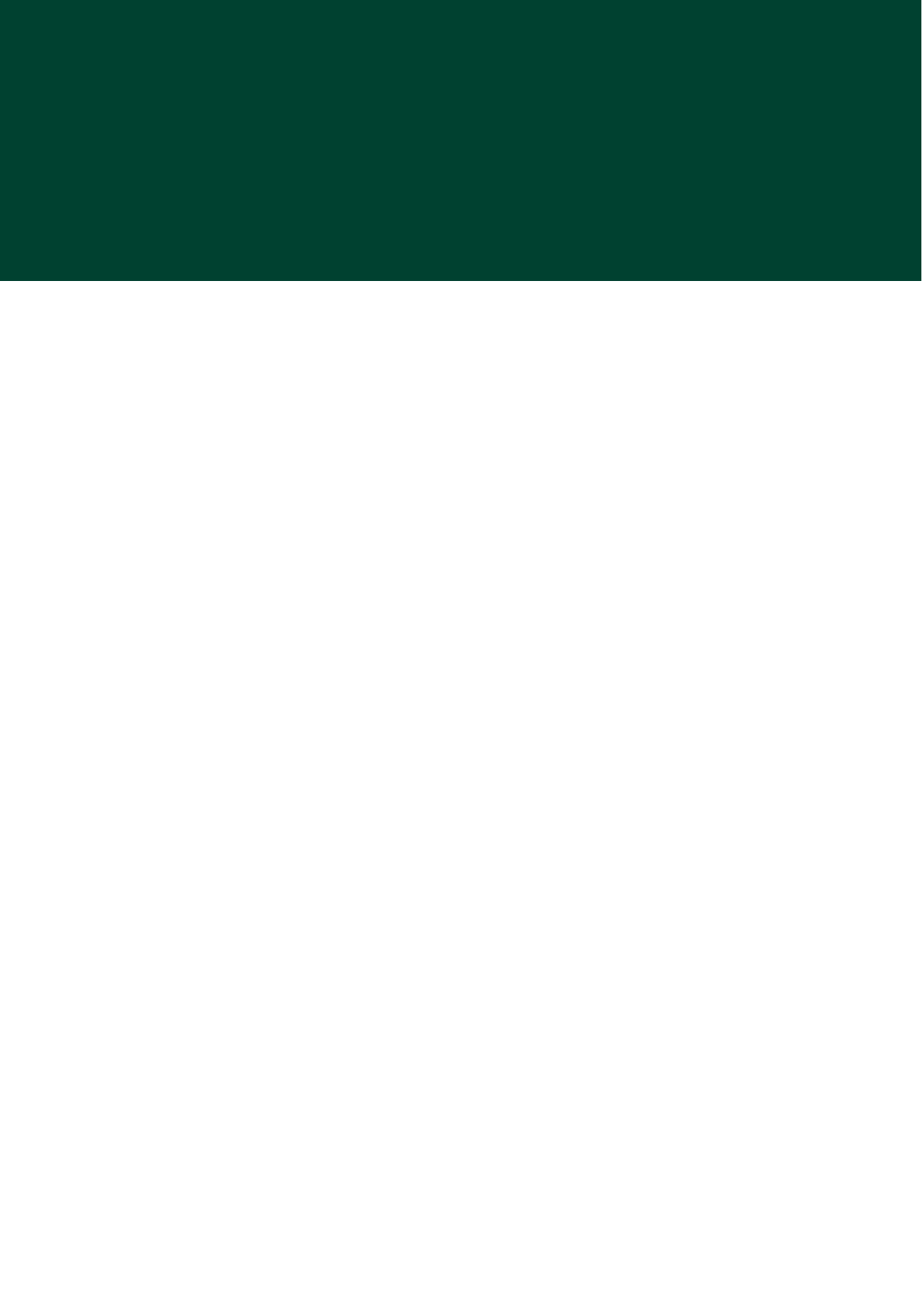

Park House 184 Kennington Park Road London SE11 4BU [ t ] 020 7582 0866 [ f ] 020 7820 9684

[ e ] education@hpc-uk.org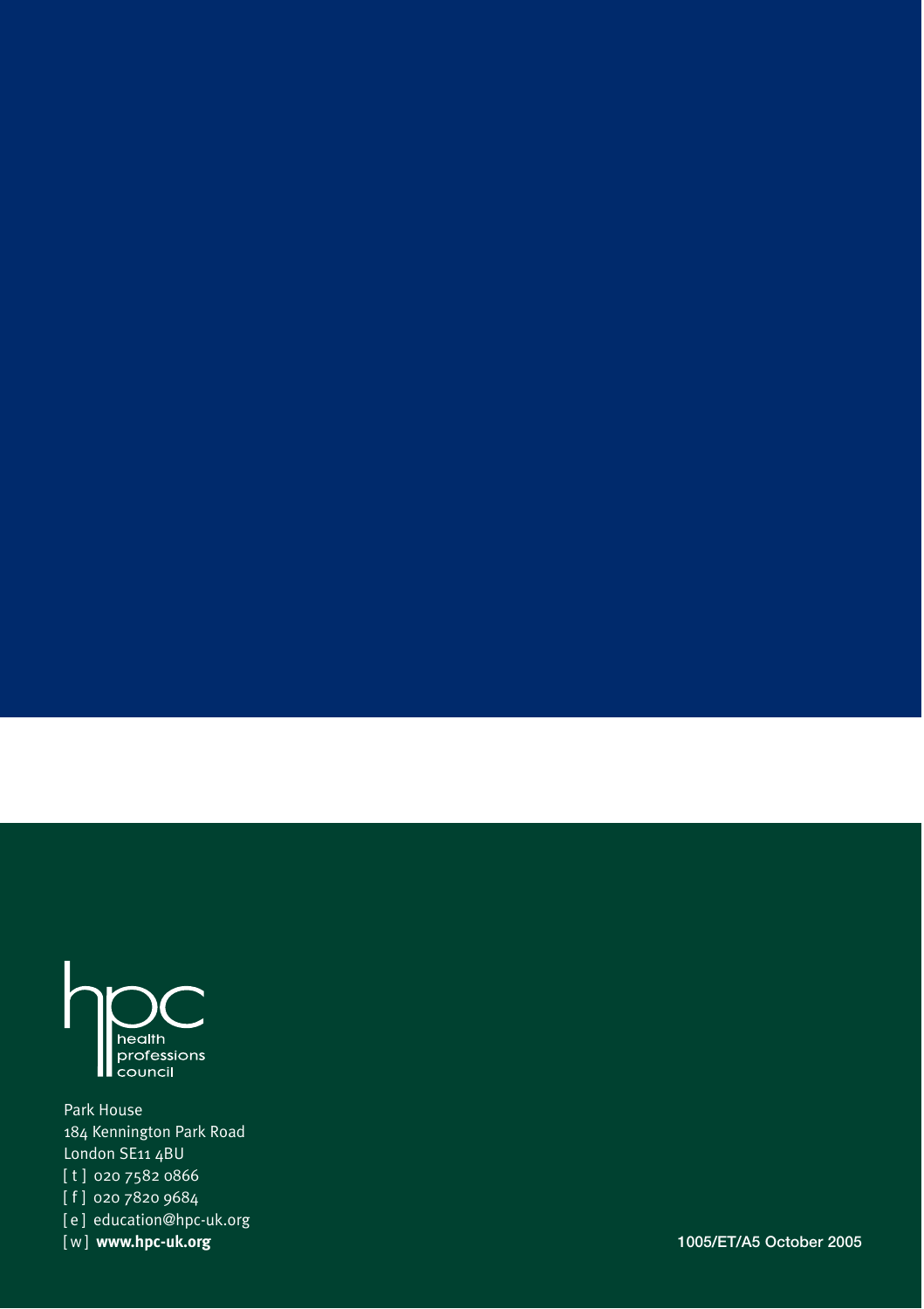# Standards of education and training guidance



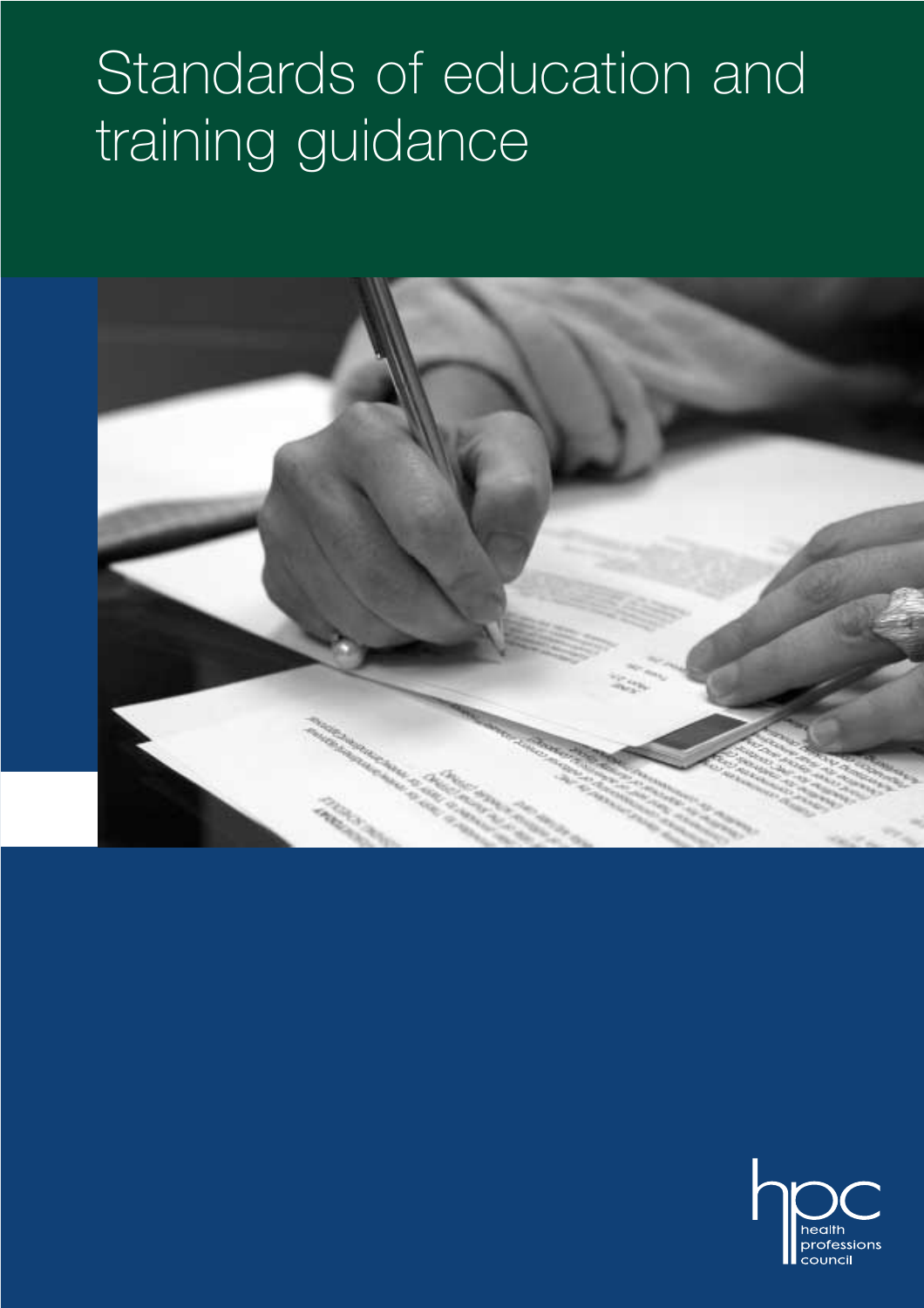# **Contents**

| <b>Introduction</b>                                        |                |
|------------------------------------------------------------|----------------|
| About this document                                        | 1              |
| About us (the HPC)                                         | 1              |
| <b>Our main functions</b>                                  | 1              |
| Guidance on our standards                                  | $\overline{2}$ |
| Preparing for a visit                                      | $\overline{2}$ |
| Documents published by other organisations                 | $\overline{c}$ |
| Working with professional bodies                           | $\overline{2}$ |
| The structure of this document                             | 3              |
| SET 1: Level of qualification for entry<br>to the Register | 4              |
| Summary                                                    | $\overline{4}$ |
| <b>Overall guidance</b>                                    | $\overline{4}$ |
| More information                                           | 4              |
| <b>Example questions</b>                                   | 4              |
| <b>Detailed guidance</b>                                   | 4              |
| <b>SET 2: Programme admissions</b>                         | 5              |
| <b>Summary</b>                                             | 5              |
| <b>Overall guidance</b>                                    | 5              |
| More information                                           | 5              |
| <b>Example questions</b>                                   | 5              |
| <b>Detailed guidance</b>                                   | 6              |
| <b>SET 3: Programme management and</b>                     | ⌒              |

| resource standards       | 9 |
|--------------------------|---|
| Summary                  | 9 |
| <b>Overall guidance</b>  | 9 |
| More information         | 9 |
| <b>Example questions</b> | 9 |
| Detailed guidance        | 9 |

| <b>SET 4: Curriculum standards</b>         | 16              |
|--------------------------------------------|-----------------|
| Summary                                    | 16              |
| <b>Overall guidance</b>                    | 16              |
| More information                           | 16              |
| <b>Example questions</b>                   | 16              |
| <b>Detailed guidance</b>                   | 16              |
| <b>SET 5: Practice placement standards</b> | 22              |
| <b>Summary</b>                             | $\overline{22}$ |
| <b>Overall guidance</b>                    | 22              |
| <b>Example questions</b>                   | 22              |
| More information                           | 22              |
| <b>Detailed guidance</b>                   | 23              |
| <b>SET 6: Assessment standards</b>         | 31              |
| <b>Summary</b>                             | 31              |
| Overall guidance                           | 31              |
| <b>Example questions</b>                   | 31              |
| More information                           | 31              |
| <b>Detailed guidance</b>                   | 32              |
| <b>References</b>                          | 35              |
| <b>How this document was written</b>       | 42              |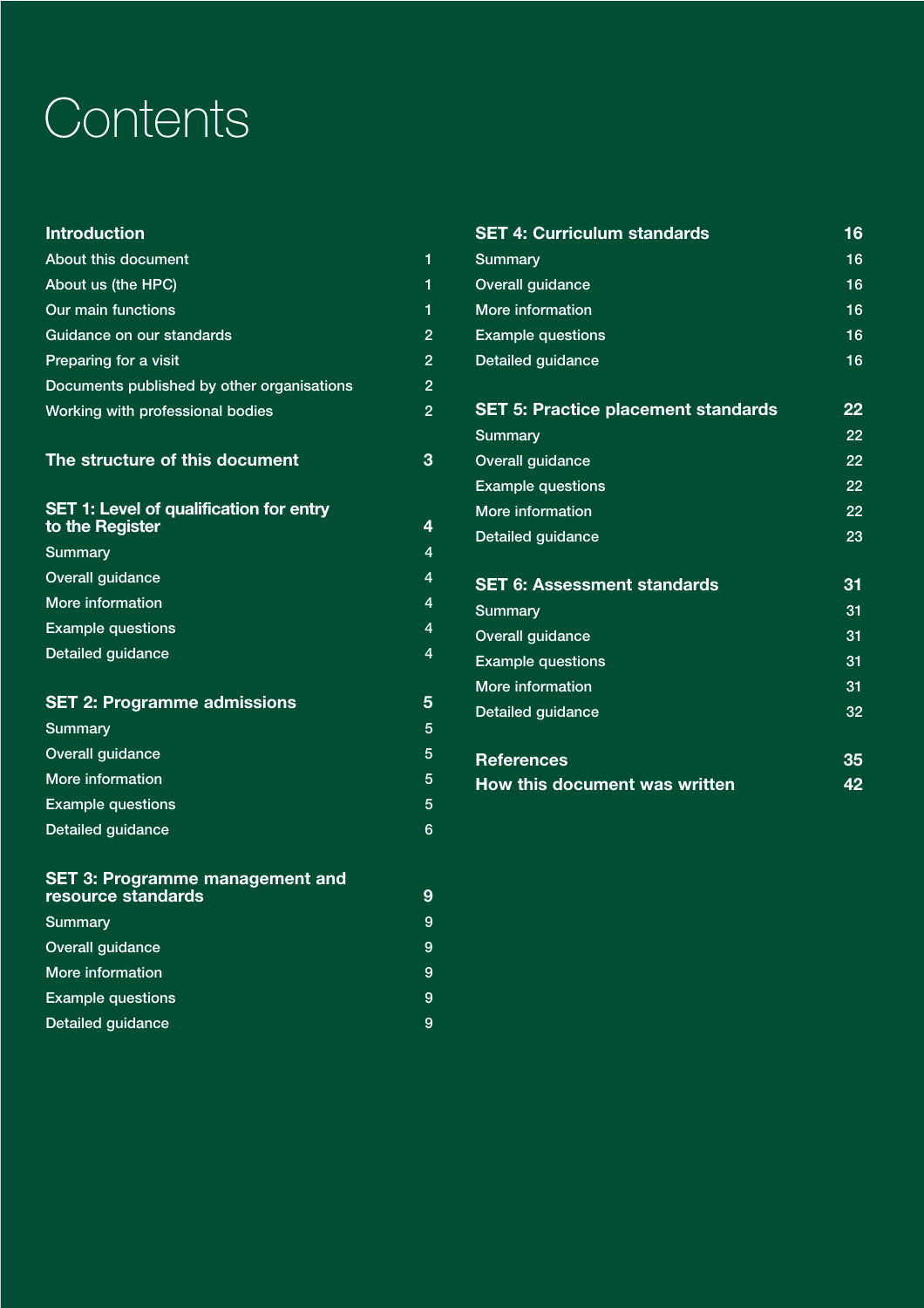# Introduction

## About this document

We have written this document to supplement our programme approvals process. It provides guidance on our standards of education and training, to give you more information about how visitors will assess you against our standards.

The document is written for education providers who are preparing for an approvals visit. It will also be useful for education providers who are preparing information to tell us about a major change to their programme, or as background information for education providers preparing their submission for HPC annual monitoring.

Throughout the document, 'we' refers to the Health Professions Council, and 'you' refers to staff working on an approved programme, or a programme that you want to be approved. Where we use the abbreviation 'SET' followed by a number, this refers to a specific standard of education and training.

## About us (the HPC)

We are the Health Professions Council. We are a health regulator, and we were set up to protect the public. To do this, we keep a register of health professionals who meet our standards for their training, professional skills, behaviour and health.

We currently regulate 13 health professions.

- Arts therapists
- Biomedical scientists
- Chiropodists and podiatrists
- Clinical scientists
- **Dietitians**
- Occupational therapists
- Operating department practitioners
- Orthoptists
- **Paramedics**
- **Physiotherapists**
- Prosthetists and orthotists
- Radiographers
- Speech and language therapists

We may regulate other professions in the future. For an up-todate list of the professions we regulate, please see our website at www.hpc-uk.org

Each of these professions has one or more 'protected titles' (protected titles include titles like 'physiotherapist' and 'dietitian'). Anyone who uses one of these titles must be on our Register. Anyone who uses a protected title who is not registered with us is breaking the law, and could be prosecuted.

Our Register is available on our website for anyone to search, so that they can check that their health professional is registered.

## Our main functions

To protect the public, we:

- set standards for the education and training, professional skills, conduct, performance, ethics and health of registrants (the health professionals who are on our register):
- keep a register of health professionals who meet those standards;
- approve programmes which health professionals must complete before they can register with us; and
- take action when health professionals on our Register do not meet our standards.

The Health Professions Order says that we must set our standards to protect the public, and that we must set standards which are necessary for safe and effective practice. This is why our standards are set at a 'threshold' level (the minimum standard that must be met before we can allow entry onto the Register).

When you are developing your programme, you may also want to refer to documents published by other organisations which take a role in developing good practice, for example, professional bodies, and the Quality Assurance Agency (QAA).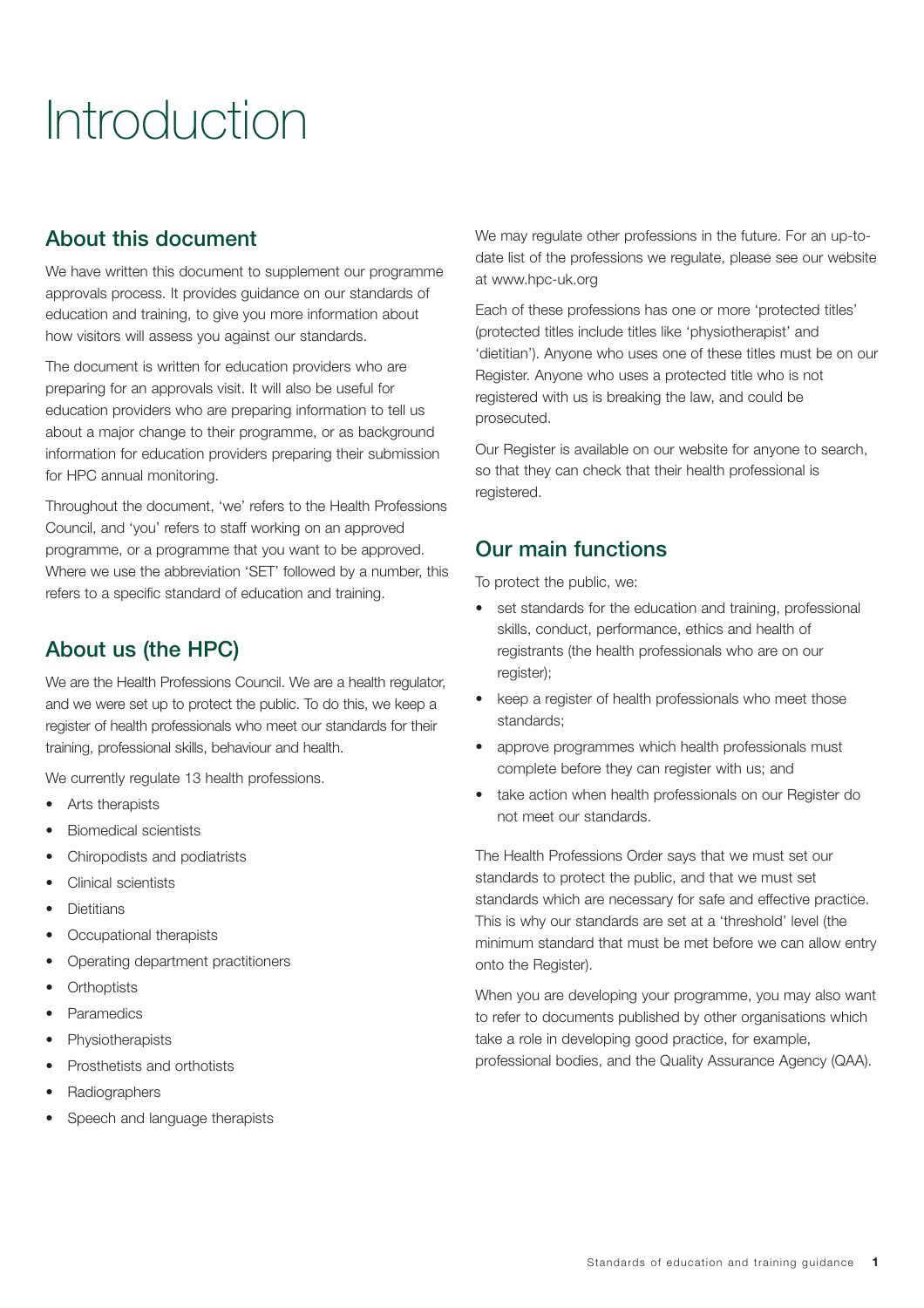## Guidance on our standards

This document provides guidance on our standards of education and training, which are the standards a programme must meet before we can approve it. The detail that it contains against each standard gives suggestions of how you could show that you meet the standards.

Although you do not have to use this document to have your programme approved, we recommend that you do so, as it has been put together to give you advice on the evidence you will need to refer to.

## Preparing for a visit

Before the visit, we will send you two documents for crossreferencing. One of these contains the standards of education and training, and the other contains the standards of proficiency for your profession.

We strongly recommend that you fill in the cross-referencing documents to show how your programme meets our standards. Doing this will save both your programme team and the HPC visitors' time on the day of the visit. The visitors will be able to refer easily to the information you've provided.

We recommend that you do not use phrases such as 'implicit through entire programme' or 'throughout'. If you say exactly where the visitors can find evidence to show how you meet the standards, this will help the visit go more smoothly.

## Documents published by other organisations

For your information, throughout this document we have mentioned other documents that may be useful to you in providing extra information. This does not mean that we have 'approved' these documents, but they may still be helpful when you are collecting evidence to show how you meet our standards.

## Working with professional bodies

Professional bodies for the professions we regulate have had important input into drafting this document.

Under the new process for approving pre-registration programmes, we have overall responsibility for the standards which programmes must meet, and under our legislation, we need to assess you against those standards independently.

Professional bodies have an important role in promoting and representing their professions. In particular, professional bodies may develop the learning and curriculum frameworks for their profession. In this document, we have referenced the curriculum documents published by professional bodies which will provide useful information, background and context.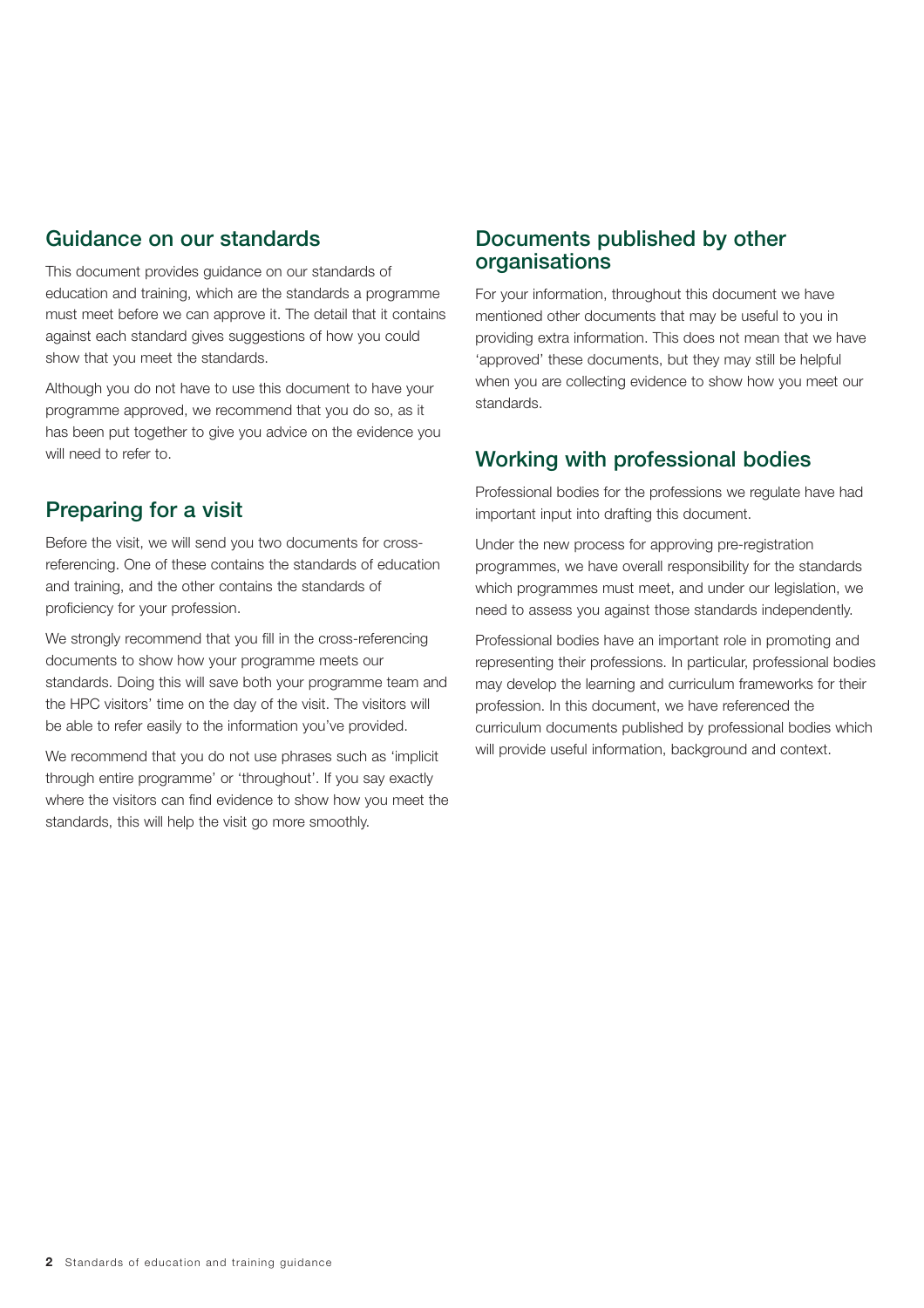# The structure of this document

We have divided up the main part of this document into six parts, to reflect the six sections of our standards of education and training.

Under the title of each standard is a summary, which summarises the areas that the standard is concerned with. There is then a section called 'Overall guidance' which gives guidance for the whole of that standard, including information about how you can show that you meet this standard – the documents you should provide, or the people who the visitors may want to meet. This is followed by a section called 'More information'. Here we mention any other documents which may be useful to education providers in finding more information related to the whole of the standard. Certain documents, like the professional body curriculum, may have relevant information in them which relates to so many standards that, in order to save space, we have not referenced them every time, but instead have given a list at the end.

We have also provided a list of 'Example questions'. These are questions that the visitors might ask at an approvals visit, and can also be used as questions when you are putting together evidence for your documents, or considering your annual monitoring or a major or minor change to your programme. Visitors will not normally ask all of these questions, and may not use the example questions at all, but we have provided them to give you an idea of the sorts of questions that may arise during a visit. Please note that the list of questions is not a complete list, and the visitors may ask other questions that they feel are necessary to make sure that the standards are being met.

The final and most substantial section is called 'Detailed guidance'. Here, we have broken down each standard of education and training into its individual, numbered parts. Each part is in a table like the one below.

#### **1 This box contains the standard title, for example, 'Assessment standards'**

1.1 This box contains the full text of the relevant standard of education and training. Plain English Campaign's Crystal Mark does not apply to this text because it is taken from another document and cannot be altered.

#### **Guidance**

This box contains guidance on the standard.

#### **Other sources of guidance**

This box lists other documents which may contain more background information on possible ways of meeting the standard. Here, as with the 'more information' for the whole of the standard, you will find that certain documents may have relevant information in them which relates to so many standards that we have not referenced them against each one separately, but instead have given a list at the end.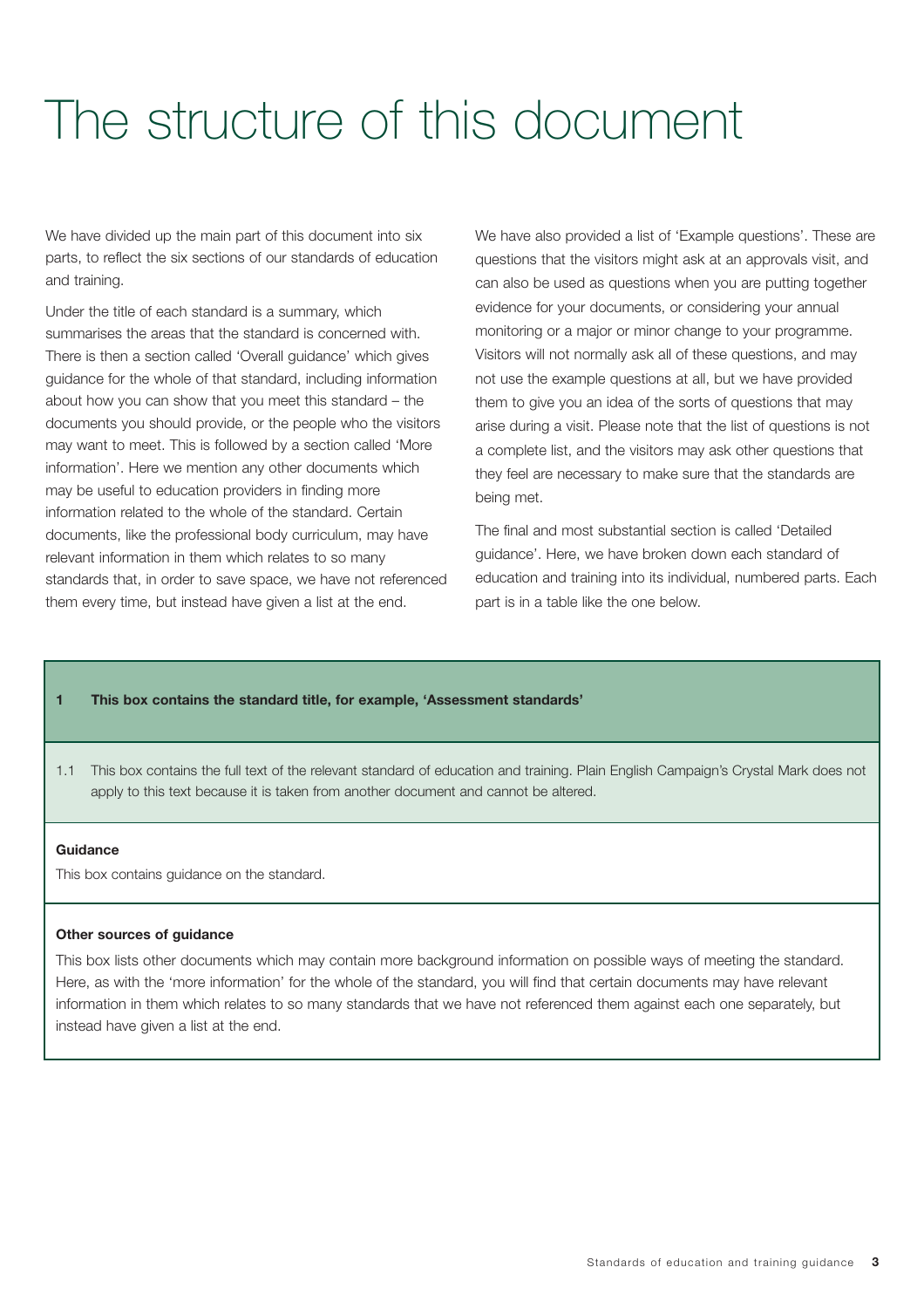# SET 1: Level of qualification for entry to the Register

## Summary

This standard is concerned with the qualifications needed to be eligible to apply to register with us.

# Overall guidance

This does not apply.

## More information

- Quality Assurance Agency for Higher Education, Qualifications framework for England, Wales and Northern Ireland
- Quality Assurance Agency for Higher Education, Qualifications framework for Scotland
- College of Radiographers, Handbook of the joint validation committee (Radiography)
	- 3.4 Registerable qualification (see note below)
	- Appendix two Guidance for the development and approval of M level programmes with eligibility for registration
- Quality Assurance Agency for Higher Education, Subject benchmark statements
- Chartered Society of Physiotherapy, Expectations of Master's level programmes within qualifying physiotherapy education

## Example questions

How is the MA different from the PG Dip? Is there an exit route other than BSc or MA?

## Detailed guidance

### **1 Level of qualification for entry to the Register** 1.1 The Council normally expects that the threshold entry routes to the Register will be the following: 1.1.1 Bachelor degree with honours for the following professions: - chiropody or podiatry; - dietetics; - occupational therapy; - orthoptics; - physiotherapy; - prosthetics and orthotics; - radiography; - speech and language therapy;

- biomedical science (with the Certificate of Competence awarded by the Institute of Biomedical Science (IBMS), or equivalent if appropriate) and
- 1.1.2 Masters degree for the arts therapies.
- 1.1.3 Masters degree for the clinical sciences (with the award of the Association of Clinical Scientists' Certificate of Attainment, or equivalent).
- 1.1.4 Equivalent to Certificate of Higher Education for paramedics.
- 1.1.5 Diploma of Higher Education in operating department practice for operating department practitioners.

### **Guidance**

We expect that most of the programmes on our approved list will be at the standard which we have outlined above, but we realise that there may be some exceptions. We have set the level above for each profession, based on what we think is needed for people who successfully complete the programme to meet all of the standards of proficiency.

This standard contains the word 'normally', to show that you may be able to design a programme which leads to a different qualification from that above, but which meets the rest of the standards of education and training, and the standards of proficiency, so can still be approved by us.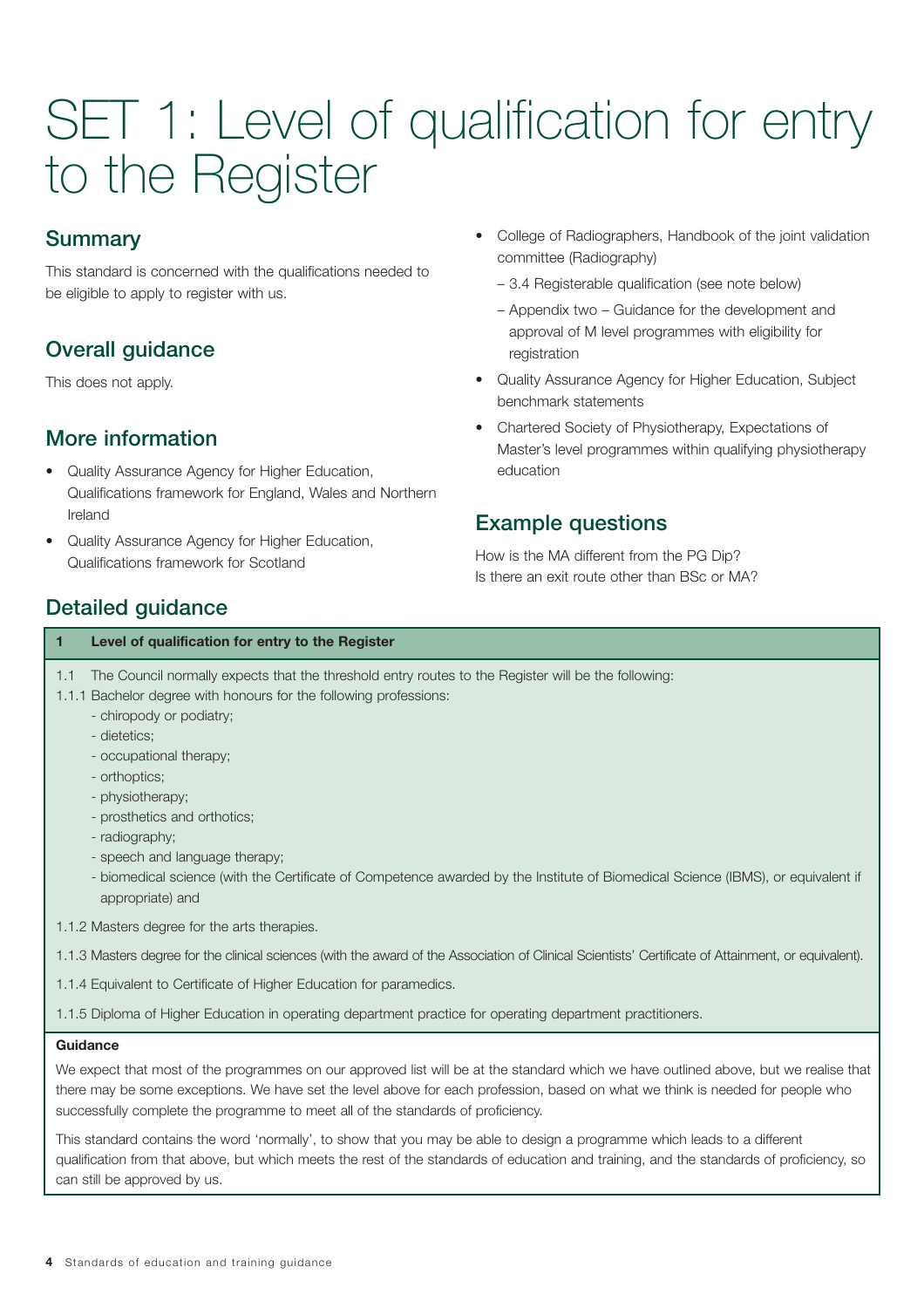# SET 2: Programme admissions

## **Summary**

This standard is about the admissions procedures for your programme, including the selection procedure and the information provided to those involved.

## Overall guidance

Examples of the kinds of information that you could provide under this standard could include the information that is sent to students when they apply to you, information handed out at open days or interviews, any welcome or information pack sent in the post to successful applicants, or a copy of your section of the university prospectus.

The visitors may want to be assured that you are reviewing your admission procedures to assess how effective they are and to prevent discrimination. So, you may want to provide information about how you analyse application and admission patterns.

It is important that your admissions staff and your applicants understand that, when you assess applications, you are checking that person's suitability to do your programme, and that you are not assessing or giving any assurances about whether they will eventually be registered. This particularly applies to the sections of this standard which refer to criminal conviction checks, and health requirements.

Admissions staff, and applicants, should be aware that the offer of a place is not a guarantee of registration at the end of the programme, neither is it an opinion from the institution as to the likelihood of eventually being registered.

When someone applies to us for registration, we will look at their application individually, and make a decision about their registration based on their own individual circumstances. We cannot offer future guarantees of registration, or decide that a future application for registration would definitely not be successful.

## More information

- Health Professions Council, Standards of conduct, performance and ethics
- Health Professions Council, A disabled person's guide to

becoming a health professional

- Health Professions Council, Information about the health reference
- Quality Assurance Agency for Higher Education, Code of practice for the assurance of academic quality and standards in higher education: Recruitment and admissions
- Quality Assurance Agency for Higher Education, Guidelines on the accreditation of prior learning

## Example questions

How much information do students get before they apply to register?

What information do you give to applicants about the programme, and in what format?

How do you make sure that students reach International English Language Testing System (IELTs) 7.0 when they graduate?

What are your English language requirements?

Have you explained your criminal records check?

How do you make sure that overseas applicants go through the same relevant checks as students from the European Union?

What arrangements do you have to make initial health checks and any immunisations that are needed?

Do you give credit to applicants with Accredited Prior (Experiential) Learning (AP(E)L)?

What is the process for assessing an applicant's AP(E)L? How often do you do it?

How do you monitor your equal opportunities policy?

How do you tell applicants and students about your equal opportunities policy?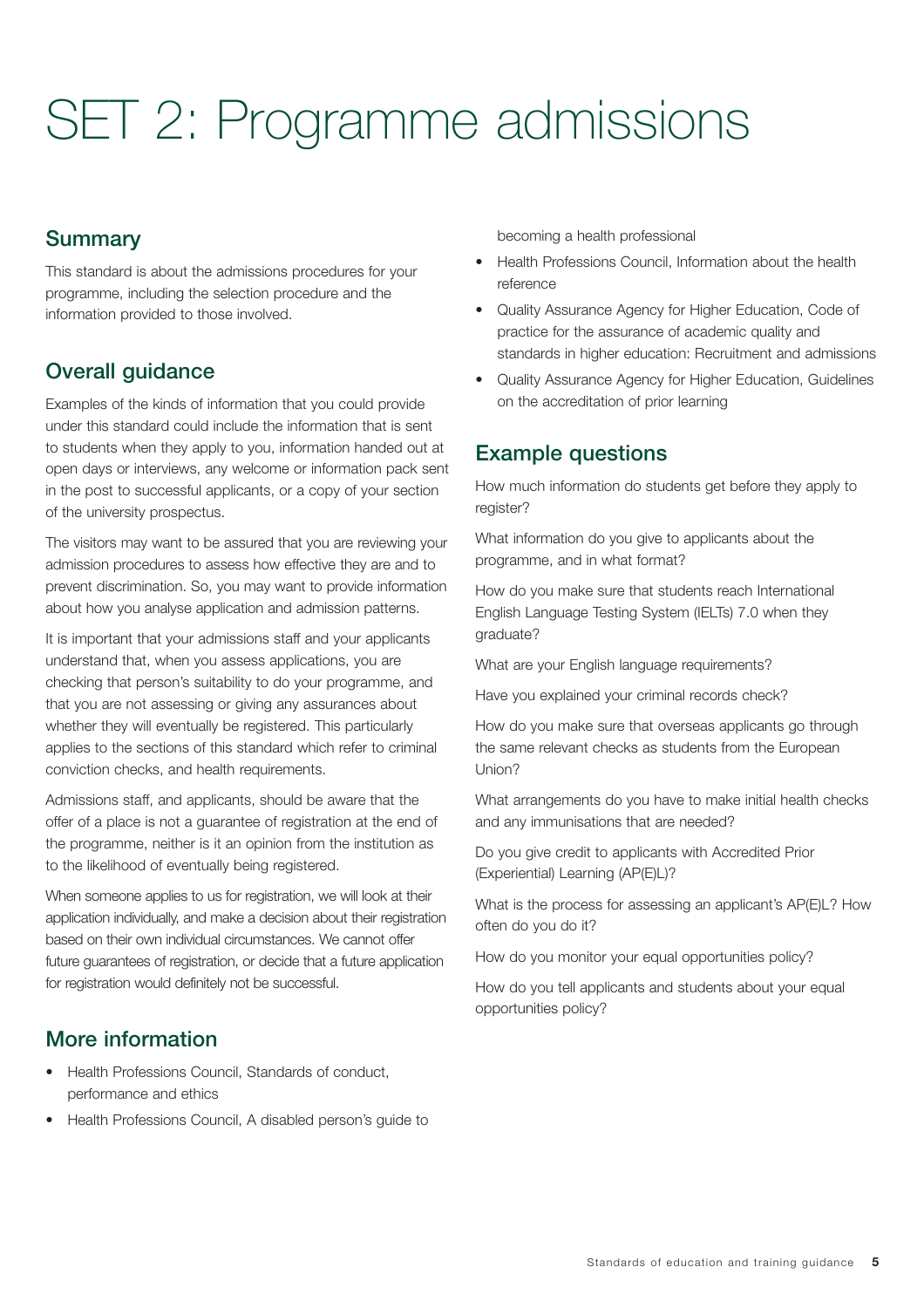## Detailed guidance

#### **2 Programme admissions**

#### The admissions procedures must:

2.1 give both the applicant and the education provider the information they require to make an informed choice about whether to make or take up the offer of a place on a programme;

#### **Guidance**

All of your entry requirements should be clearly set out in the information you send to interested applicants, with contact details of your admissions tutor or someone similar.

You may want to provide information to show how you tell students about accommodation costs and any other costs, such as personal therapy (for therapists), driving tests (for paramedics), criminal record checks, health checks, immunisations and any other costs that students will need to meet, including the length and possible location of their placements, whether they will need to stay away from the university, their travel, and how this is funded.

You should make sure that your documents clearly tell students that completing the programme means they are 'eligible to apply' for registration with us. Phrases like 'completing this programme entitles you to be registered with the HPC' or 'once you have completed this programme, you will be registered' could be misleading, as all students need to apply to register after they have completed their programme.

See also the guidance under SET 2.2 and SET 2.3 to make sure students understand that an offer of a place does not show that they automatically meet our standards, or that they will be registered with us in the future.

#### **2 Programme admissions**

The admissions procedures must:

2.2 apply selection and entry criteria, including:

2.2.1 evidence of a good command of written and spoken English;

#### **Guidance**

You do not have to interview applicants to your programme, but we do need information about your selection and entry criteria, with information about how you apply these.

Please see also SET 4.1, which says that everyone who successfully completes your programme must be able to meet the standards of proficiency. This means that any English language requirements you set at the beginning of the programme should take account of the fact that at the end of the programme, all students must meet the required level of English ability for the standards of proficiency for their profession.

Those students whose first language is English will not normally need to provide evidence of meeting an IELTS standard or equivalent, but may have to have passed English at GCSE or equivalent.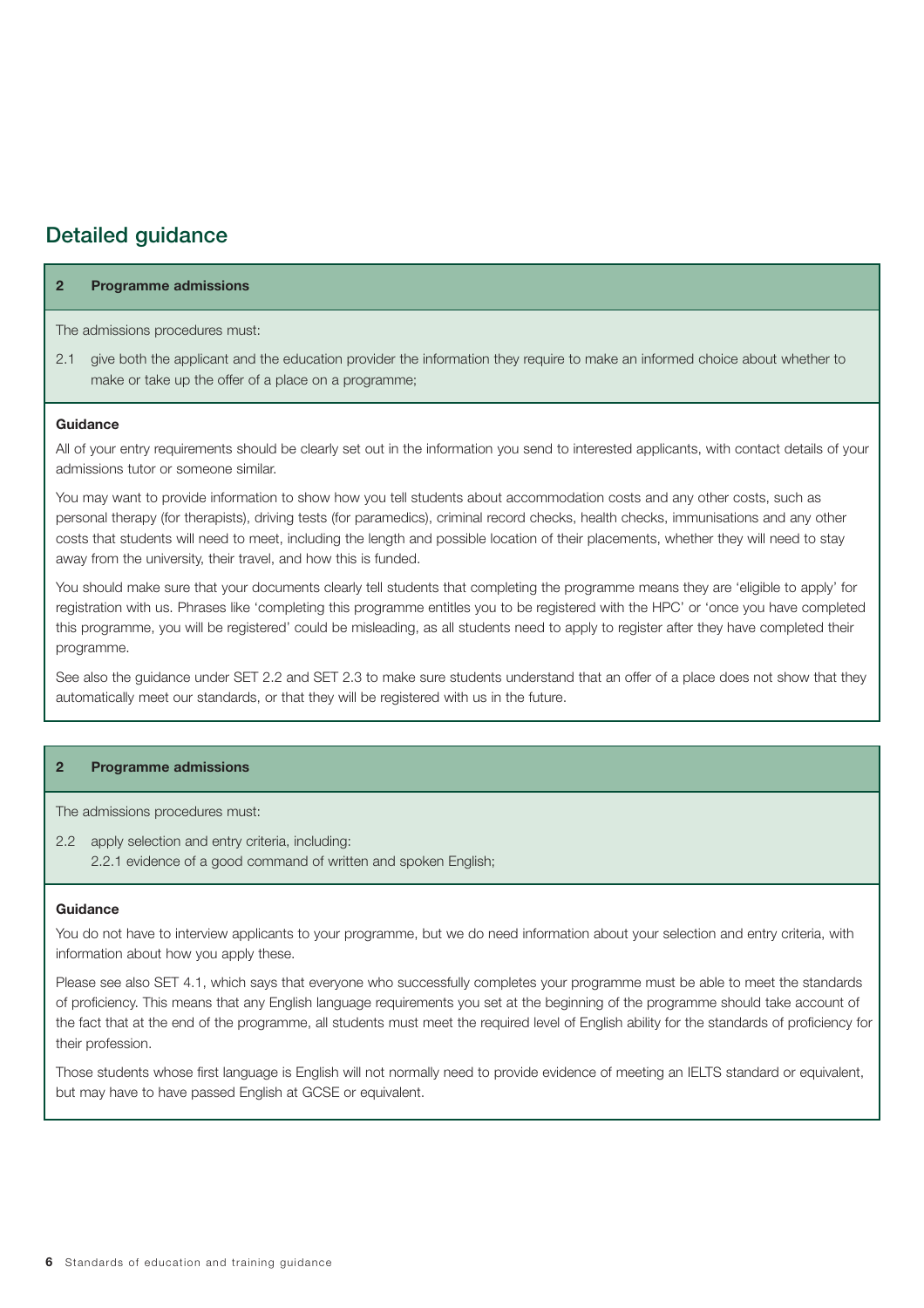#### **2 Programme admissions**

The admissions procedures must:

2.2 apply selection and entry criteria, including: 2.2.2 criminal convictions checks;

#### **Guidance**

You will probably run checks on your students through the Criminal Records Bureau, the Scottish Criminal Record Office or the Police Service of Northern Ireland, and we would expect that this would be 'enhanced' disclosure or equivalent, due to the positions of responsibility in which health professionals are placed.

See also the comments above in the general guidance for this standard, about the role of your staff in assessing applicants for your programme, and not for registration.

However, if you are considering an application from someone who has a criminal conviction, you may find it helpful to refer to our standards of conduct, performance and ethics, and consider if any criminal conviction might affect that person's ability to meet those standards. You may also find it helpful to consult your practice placement educators to find out if they would be willing to offer the applicant a place. We will want to see what procedures you have in place if practice placement educators are not willing to offer a student a place after you have already accepted the student.

We will also like to see what you would do if you received a positive criminal conviction declaration from an applicant. You may also have a procedure for monitoring criminal records during the programme, such as an annual self-declaration form that students sign, which you can give to the visitors.

#### **2 Programme admissions**

The admissions procedures must:

2.2 apply selection and entry criteria, including: 2.2.3 compliance with any health requirements

#### **Guidance**

Our guidance document, 'A disabled person's guide to becoming a health professional' is available, with information for disabled people applying to approved programmes, and for admissions staff on considering applications from disabled people.

We have also published a document called 'Information about the health reference' with information for applicants and doctors about the health reference.

See also the comments above in the general guidance for this standard, about the role of your staff in assessing applicants for your programme, and not for registration.

You should give candidates information about any preparation needed before their practice placement starts, for example, vaccinations.

Health checks must be carried out as part of the admissions process. Requirements vary across the professions and we will want to see that you give students clear information. For example, some programmes will need students to have immunisations while others will not. It is your responsibility to have systems in place to carry out health checks on all students, including those working in the NHS and private practice.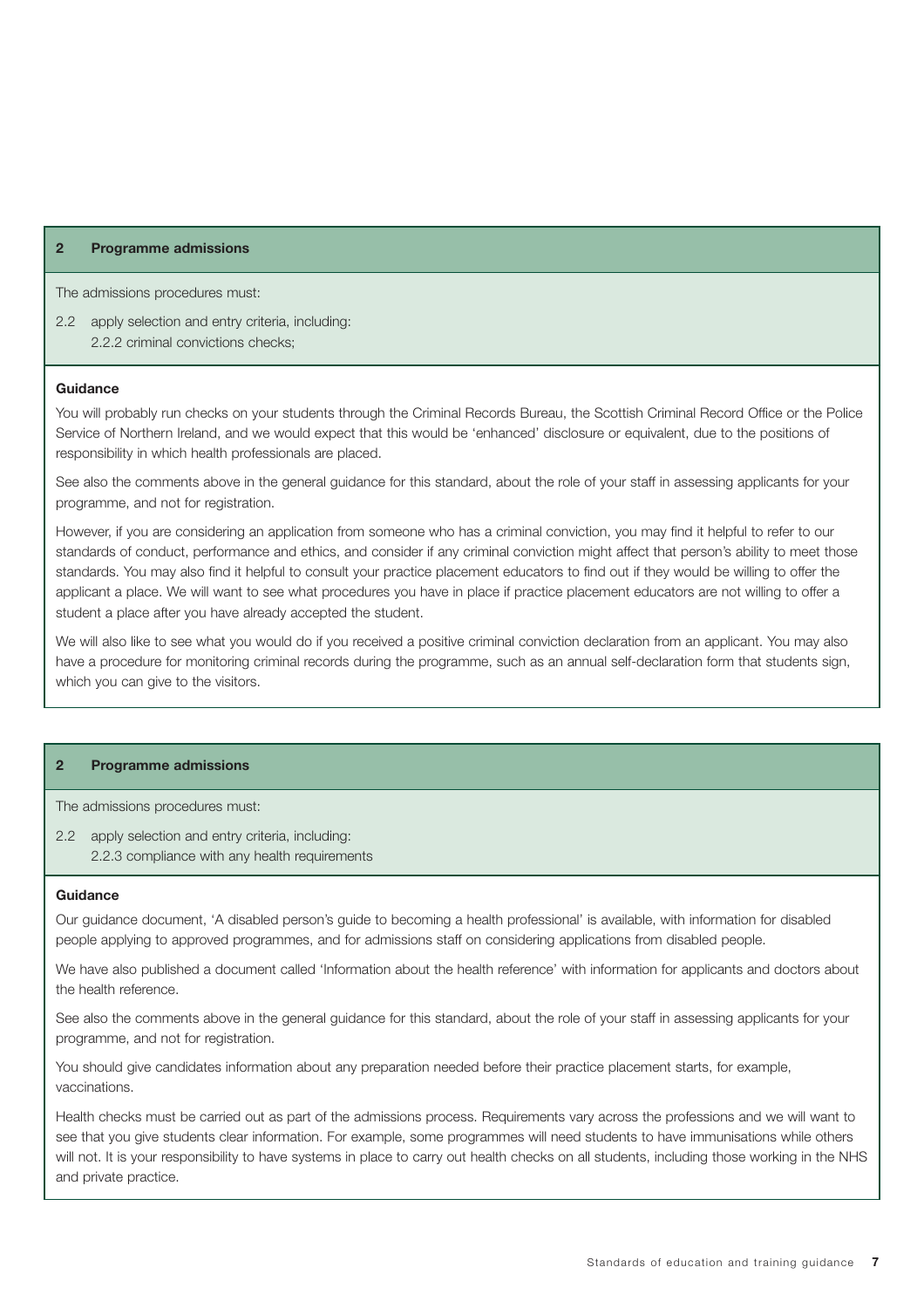#### **2 Programme admissions**

The admissions procedures must:

2.2 apply selection and entry criteria, including: 2.2.4 appropriate academic and/or professional entry standards;

#### **Guidance**

The visitors will want to be assured of your academic and professional entry standards, and also how you tell applicants about these standards and how they are applied.

#### **2 Programme admissions**

The admissions procedures must:

2.2 apply selection and entry criteria, including: 2.2.5 Accreditation of Prior Learning and other inclusion mechanisms.

#### **Guidance**

You must show that you have a system for accrediting prior learning, and show how you do this. You may want to show how you explain your AP(E)L policies to applicants, including any details of charges that education providers may make for this administrative work (this information may also be relevant to show how you meet SET 2.1). You should also make sure that students who are eligible for AP(E)L are able to meet the standards of proficiency for their profession when they successfully complete the programme.

The visitors will need to be assured that students' prior learning is mapped against the learning outcomes for a programme or individual modules. You will need to show what the upper limit for A(P)EL is and how you decide this.

#### **2 Programme admissions**

The admissions procedures must:

2.3 ensure that the education provider has an equal opportunities and anti-discriminatory policy in relation to candidates and students, together with an indication of how this will be implemented and monitored.

#### **Guidance**

See also the guidance under SET 3.10.

The visitors will need to be assured that you have an equal opportunities and anti-discriminatory policy.

You may have a separate policy for equal opportunities, and one for anti-discrimination, or the documents may be published together, or perhaps your equal opportunities policy also tackles how you will deal with discrimination. Your department, school or programme may have its own policy, or your university may have a policy that applies to you.

This is not a problem, as long as the visitors have enough evidence to show that you have these policies in place, and that they are put into practice and monitored at a school or department level.

The visitors may also want to see that information that you give to students (for example, a student handbook) includes this policy, with information about the procedure to follow if a student feels that they have been discriminated against. You may also want to show what information you give students about the policies relating to placements.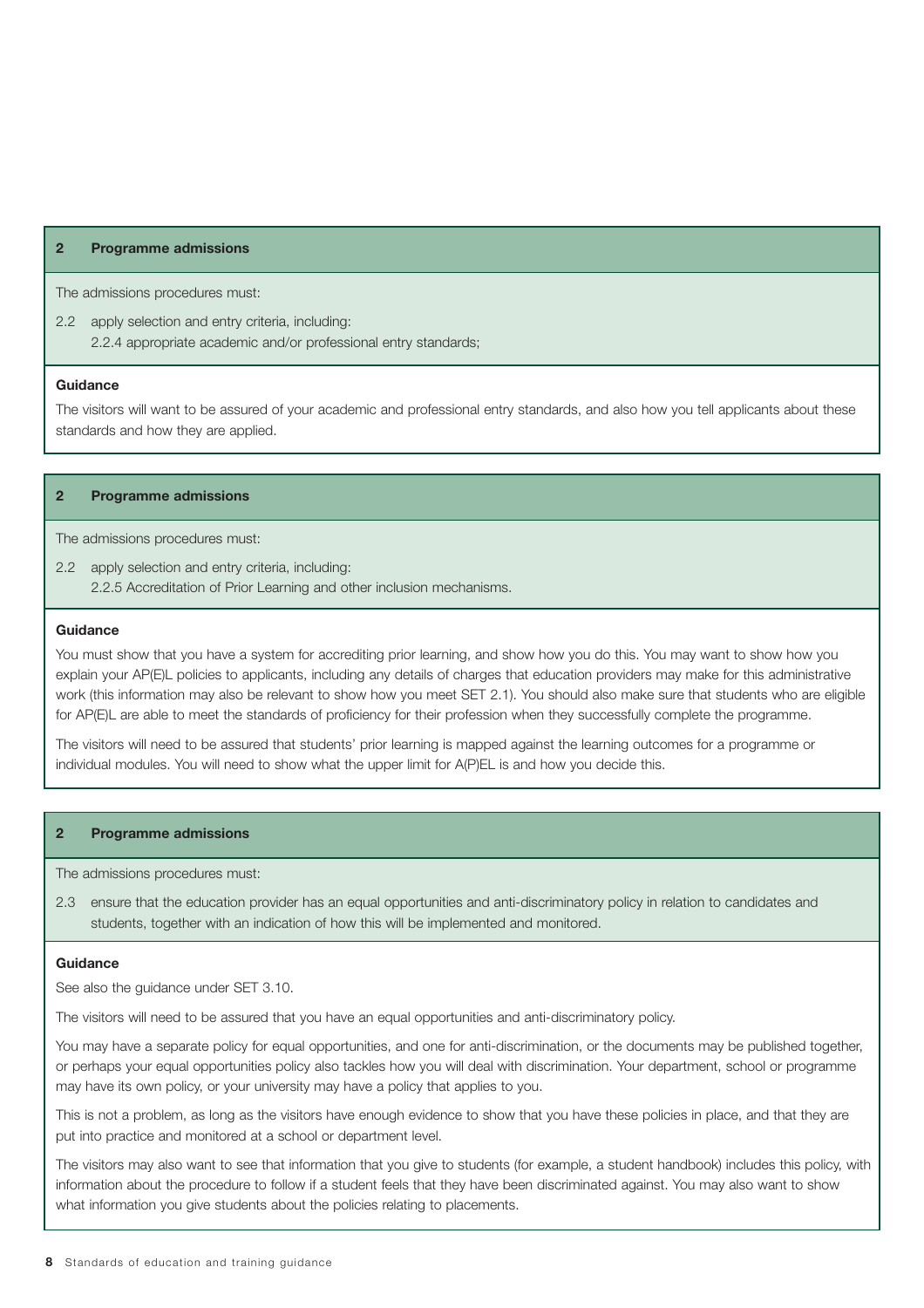## **Summary**

This standard is about managing the programme, and the resources available to the academic and support staff, and to the students on the programme.

## Overall guidance

Visitors will usually take note of the on-site resources available during their tour of the library and facilities. Notes taken on this tour may help to show the visitors how you meet this standard. You might want to use the tour to tell them about facilities which you feel meet the standards particularly effectively.

Visitors may also want to ask the programme team questions about how well the policies and procedures that you outline in your documents are working in practice. Questions that the visitors ask the practice placement educators about how placements are managed, and the resources available during placements, may be relevant to this standard as well.

Visitors may also ask senior managers (for example, the head of faculty) questions about the whole of SET 3.

## More information

• Quality Assurance Agency for Higher Education, Code of practice for the assurance of academic quality and standards in Higher Education

## Example questions

Do you use visiting lecturers? If so, how do you quality assure them?

Do you have staff appraisals every year?

Do you do peer observation as part of staff development? (This means collecting the views of people who you work with.) If so, do you include these comments in staff appraisals?

Do students participate as clients in teaching? If so, how do you get their consent?

How do you monitor student attendance? If students don't attend, how will you deal with this?

Can students access information technology and library resources off campus or at weekends?

## Detailed guidance

### **3 Programme management and resource standards**

3.1 The programme must have a secure place in the education provider's business plan.

### **Guidance**

The visitors will normally need to see a business plan, to make sure that the programme is secure within the institution, not under any threat, and that it has enough support.

A 'secure place' means that:

- the education provider is committed to providing enough resources to deliver the programme;
- the risks or threats to delivering the programme are minimal; and
- there is a long-term future for the programme.

The questions for this SET will be directed mainly at senior managers and workforce development confederation (WDC) planners. There must be clear information about partnerships with other education providers.

As part of your documents, you may want to include university planning statements as returned to HEFCE, SHEFC, HEFCW and Department of Health Commissioners, if appropriate.

You could, for example:

- explain the context of your programme, for example, in terms of how it fits with its research profile and strategy;
- show how you manage programmes with providers of practice-based learning, to make sure that they are effectively developed, delivered and reviewed; and
- explain your processes for reviewing the way your programme is delivered and the related need for development.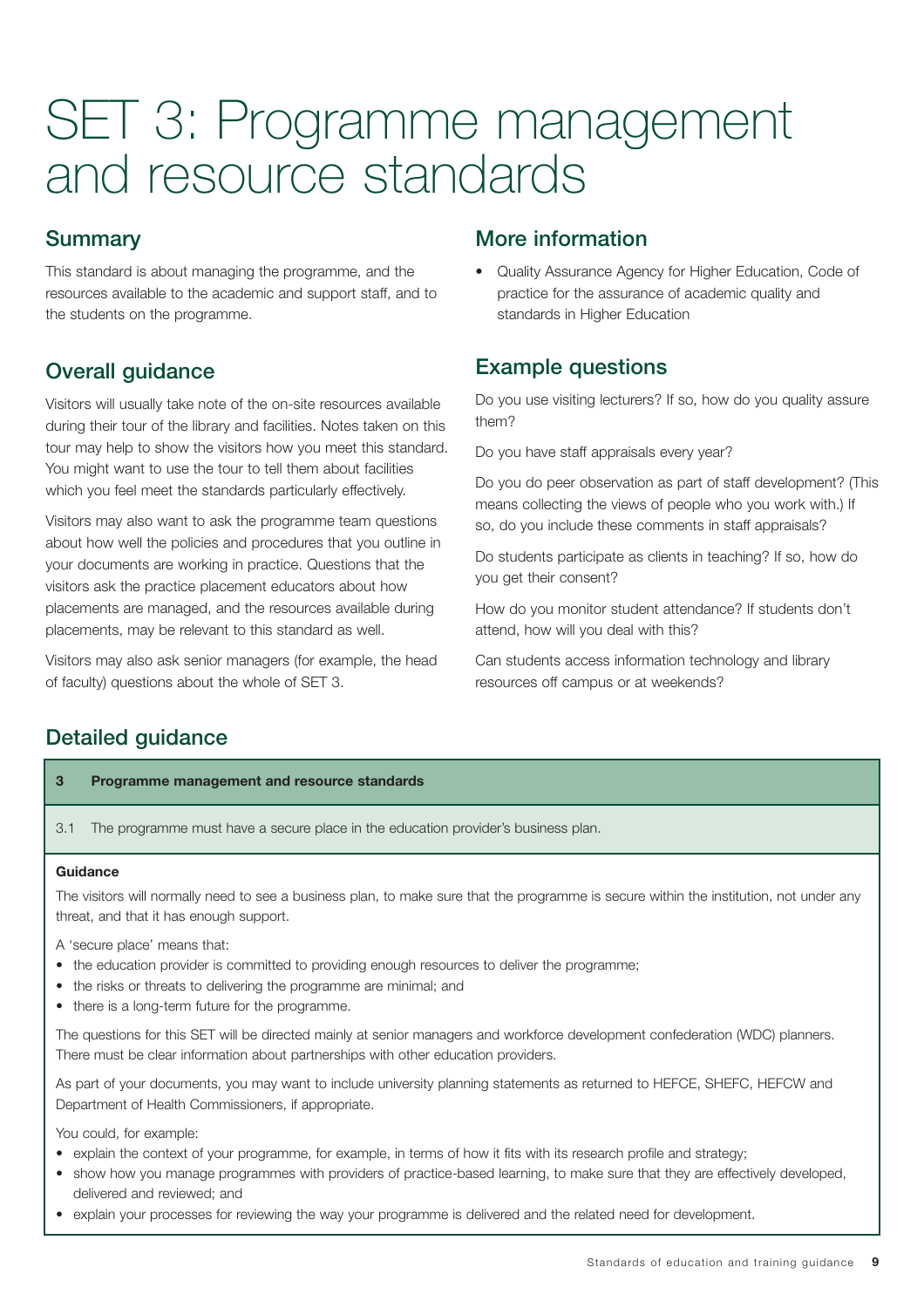3.2 The programme must be managed effectively.

#### **Guidance**

The visitors may ask the senior managers (for example, head of faculty, Dean and Strategic Health Authority (SHA) planners) questions to make sure that this standard is being met.

Evidence you could provide that would help to show you meet this standard might include:

- external examiners' reports and your response to these reports;
- a critical review of current arrangements;
- analysis of student feedback through module evaluations, placement evaluations, programme committees, and staff student liaison committees;
- feedback through placement audits and evaluations, and partnership meetings;
- analysis of tutor feedback through module evaluations, programme committees, and annual reports;
- quality audits of practice placements; and
- clear action plans and evidence of the action taken.

If the programme proposal is new, the visitor must be convinced that there are effective systems in place to manage the programme and that individuals involved have the skills and expertise they need to work within these systems.

If there is a partnership with another person or organisation to deliver the academic content of the programme (for example, another education provider, or where a trust employs the academic staff as well as the practice placement educators), visitors may ask to see the partnership agreement and find out which regulations and disciplinary procedures apply to students and staff. The visitors will want to be assured that there are clear procedures to deal with any problems in this area, and these should be clearly written into any partnership agreement.

#### **3 Programme management and resource standards**

3.3 There must be a named programme leader who has overall responsibility for the programme and who should be either on the relevant part of the HPC Register or otherwise appropriately qualified and experienced.

#### **Guidance**

You will probably want to provide the CV of your programme leader, to show how you consider them to be 'appropriately qualified and experienced'.

We expect that your programme leader will normally be registered with us. However, we recognise that it may be possible for a programme to be led by someone who is not registered in the relevant part of the Register. If this is the case, you should show more detail about their qualifications, and their experience. If they are not registered, you must make sure that their job title does not give the impression that they are registered by using a protected title.

If your programme leader is not registered in the relevant profession with us, the visitors may want to see information about how you make profession-specific information available to support them in their role.

The information that you can give the visitors about your programme leader might include:

- evidence of their previous effective programme leadership;
- an ability to effectively organise the delivery of the programme;
- a professional qualification; or
- an educational qualification.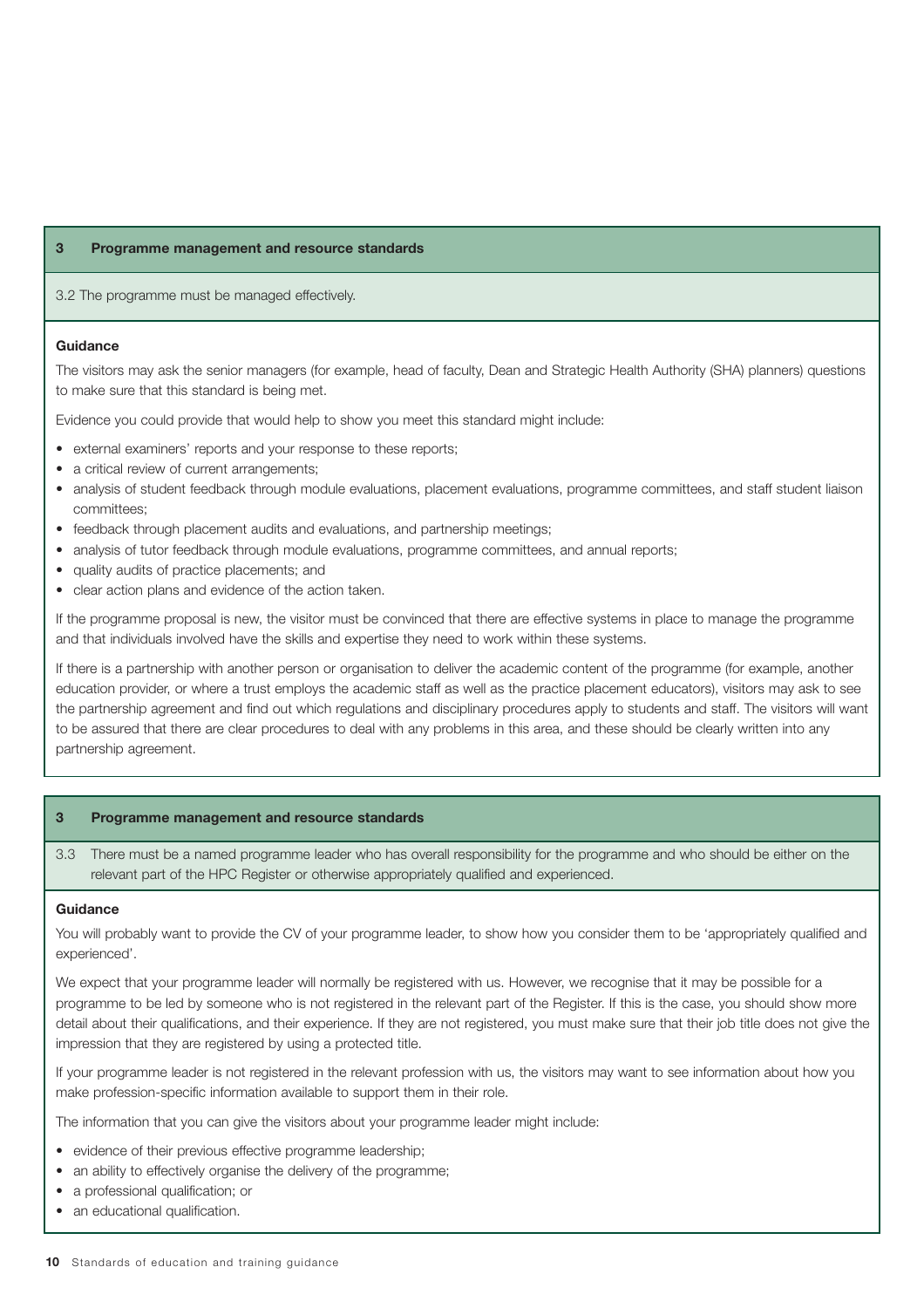3.4 There must be an adequate number of appropriately qualified and experienced staff in place to deliver an effective programme.

#### **Guidance**

See also the guidance under SET 3.2.

We do not set the ratio of staff to students, but our visitors will want to make sure that there are enough staff to deliver the programme effectively, so that our standards are met. The visitors may want to look at the staffing within the overall context of your education provision. For example, involving your staff in other programmes in the same profession, your expected research, or your interprofessional learning and teaching, might all affect the staff available for the programme being considered. Visitors will need information on what administrative or technical staff are in place to support the programme, and their experience and qualifications if appropriate.

You will probably want to take account of the practical requirements of your programme, and the possible need for teaching in small groups, when deciding how many staff are needed. You may also want your staff to have clinical as well as academic experience.

The information that you give the visitors about staffing at your placements (SET 5.2) will also be relevant to this standard.

#### **3 Programme management and resource standards**

3.5 Subject areas must be taught by staff with relevant specialist expertise and knowledge.

#### **Guidance**

Your staff CVs will probably cover this SET.

The programme team must show us that the staff on the team, and any other people who help to deliver the programme (such as sessional lecturers), are qualified to deliver the programme. We do not specify the precise expertise and knowledge which are needed to deliver certain aspects of your programme, as we feel that this may change as best practice develops.

Visitors may also consider the input from specialist visiting lecturers and the expertise and knowledge that they bring to the programme balanced against the quality of delivery and continuity of students' experience. If visiting lecturers teach on your programme, the visitors may want to know how you guarantee their teaching quality.

#### **3 Programme management and resource standards**

3.6 A programme for staff development must be in place to ensure continuing professional and research development.

#### **Guidance**

It is important that all staff, including part-time staff, practice placement educators and visiting lecturers, have the opportunity to develop and maintain their professional skills, to make sure that they continue to deliver the programme effectively.

The visitors will want to be assured that there is a staff development policy. This could be supported by:

- departmental planning documents;
- staff development strategies;
- CVs;
- staff appraisal systems;
- staff profiles:
- professional development portfolios; and
- keeping up-to-date with professional body guidance.

The visitors may want to ask members of your programme team about how this works, and how accessible and available staff development is. They may ask your practice placement educators about how you support them in their development. They will also want to know about any peer observation or mentoring schemes that are run and what training is available to new lecturers.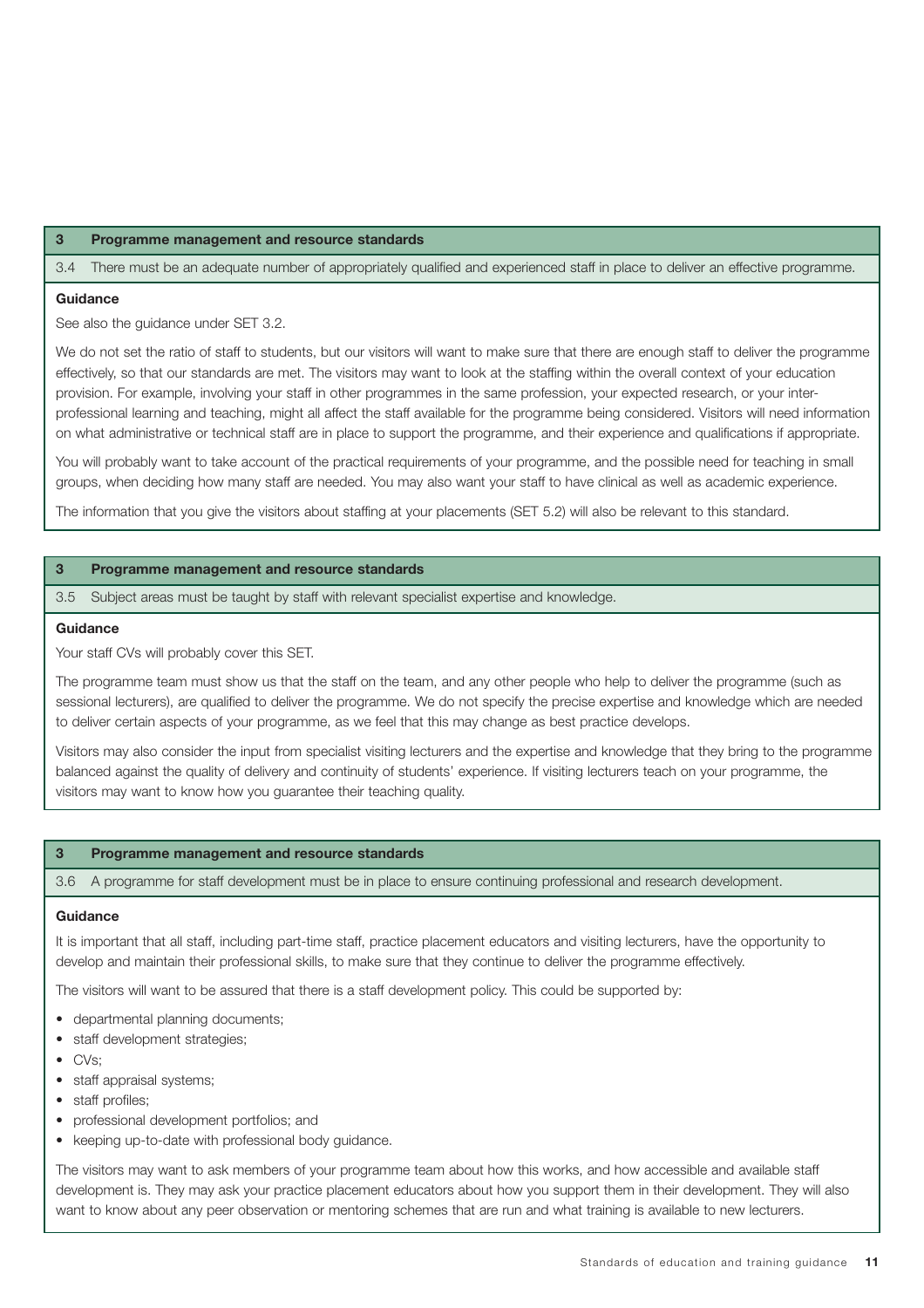3.7 The resources to support student learning in all settings must be used effectively.

#### **Guidance**

'Resources' in this context may include:

- student handbooks and module guides;
- information technology (IT), visual learning environments and other specialist programs;
- academic and support staff;
- buildings;
- books:
- equipment; and
- materials.

This standard means that resources must not only be available, but should also be used effectively. You could provide information about the resources students have access to, including how equipment booking systems are used, or how laboratory resources are used. (The visitors will look separately at your library provision – see SET 3.13.)

The visitors will want to be sure that resources are effectively used on placements, so, as part of your evidence to show that you meet this standard, you could show the visitors how you support student learning in a practice placement setting. They will also want to see how students who are employed and studying part-time or doing post-registration qualifications are catered for in their placements or place of work.

The visitors may want to see evidence of how you assess the effectiveness and use of the resources in your quality assurance procedures and reports.

#### **3 Programme management and resource standards**

3.8 The facilities needed to ensure the welfare and well-being of students must be both adequate and accessible.

#### **Guidance**

To meet this standard, you will need to provide evidence of the facilities available for student support, how students are informed about these, and how accessible they are. Visitors will need assurance that appropriate support facilities are in place, and these could include counselling, a health centre, medical advice and so on.

See also SET 5 about support for students on practice placement.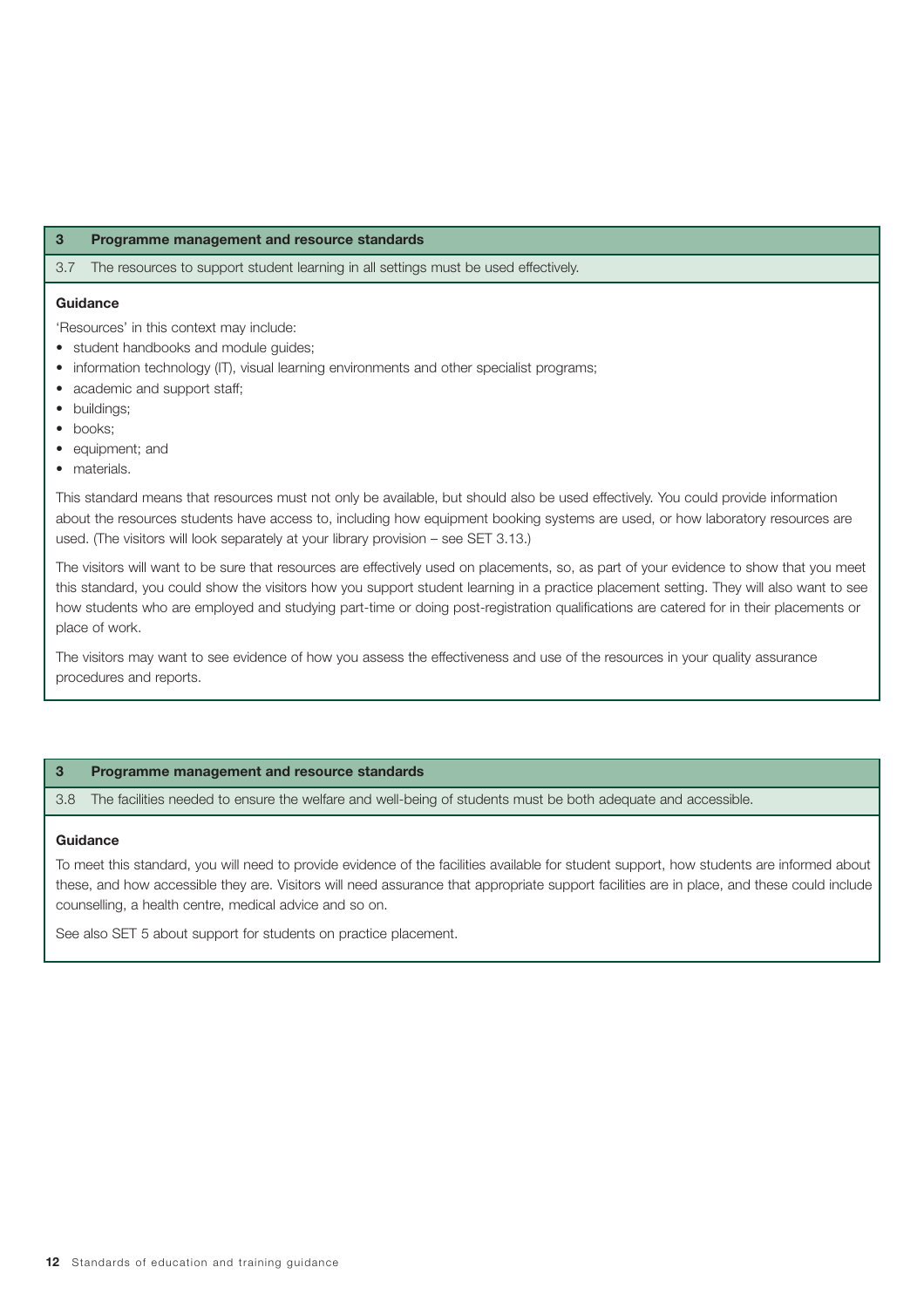3.9 Where students participate as patients or clients in practical and clinical teaching, appropriate protocols must be used to obtain their consent.

#### **Guidance**

This standard is mainly concerned with preventing injuries and emotional distress, and helps to make sure that education and placement providers acknowledge risk factors. The level of involvement of students will vary from profession to profession, and may not apply to all programmes. Professional bodies will have information about this.

Examples of activities where you will need to have guidelines for gaining students' consent include:

- role play:
- bio-mechanical assessments of the arms and legs;
- patient positioning through manipulation of bony anatomical landmarks; and
- practising profession-specific techniques.

You should tell candidates how much they are expected to get involved in the programme, taking account of, for example, cultural differences or the personal medical health of the individual. In your cross-referencing document, you could explain to the visitors how and where this is made clear in the programme documents, or student handbook, and included in the programme recruitment and admissions procedures.

The visitors will want to check that there are systems in place for gaining students' consent. When necessary, we will want to see evidence, such as a copy of a consent form. Visitors will need to be provided with a copy of relevant guidelines, and they may also ask questions about this during their meetings with students or placement providers.

#### **Other sources of guidance**

• Chartered Society of Physiotherapy, Guidelines for good practice: Student consent - information for HEI physiotherapy programmes and physiotherapy students.

#### **3 Programme management and resource standards**

3.10 A system of academic and pastoral student support must be in place.

#### **Guidance**

See also the guidance under SET 3.8.

To show how you meet this standard, you can provide the visitors with information about the support that you offer to students. Visitors may want to see how your systems can support students, for example, those studying part-time, in-service or work-based learning, or mature or disabled students.

If you use a personal tutor system, you will probably want to provide information on how this works to show how you meet this standard. You could also show how you support students with dyslexia, including how they are supported during their placements. Visitors may also ask students about how well they feel the support systems are working. You should provide evidence to show the support you provide for students during periods of sick leave or carers' leave, or any other unexpected leave the student has to take. You may also like to detail the financial help available, counselling and specialist teaching or learning facilities.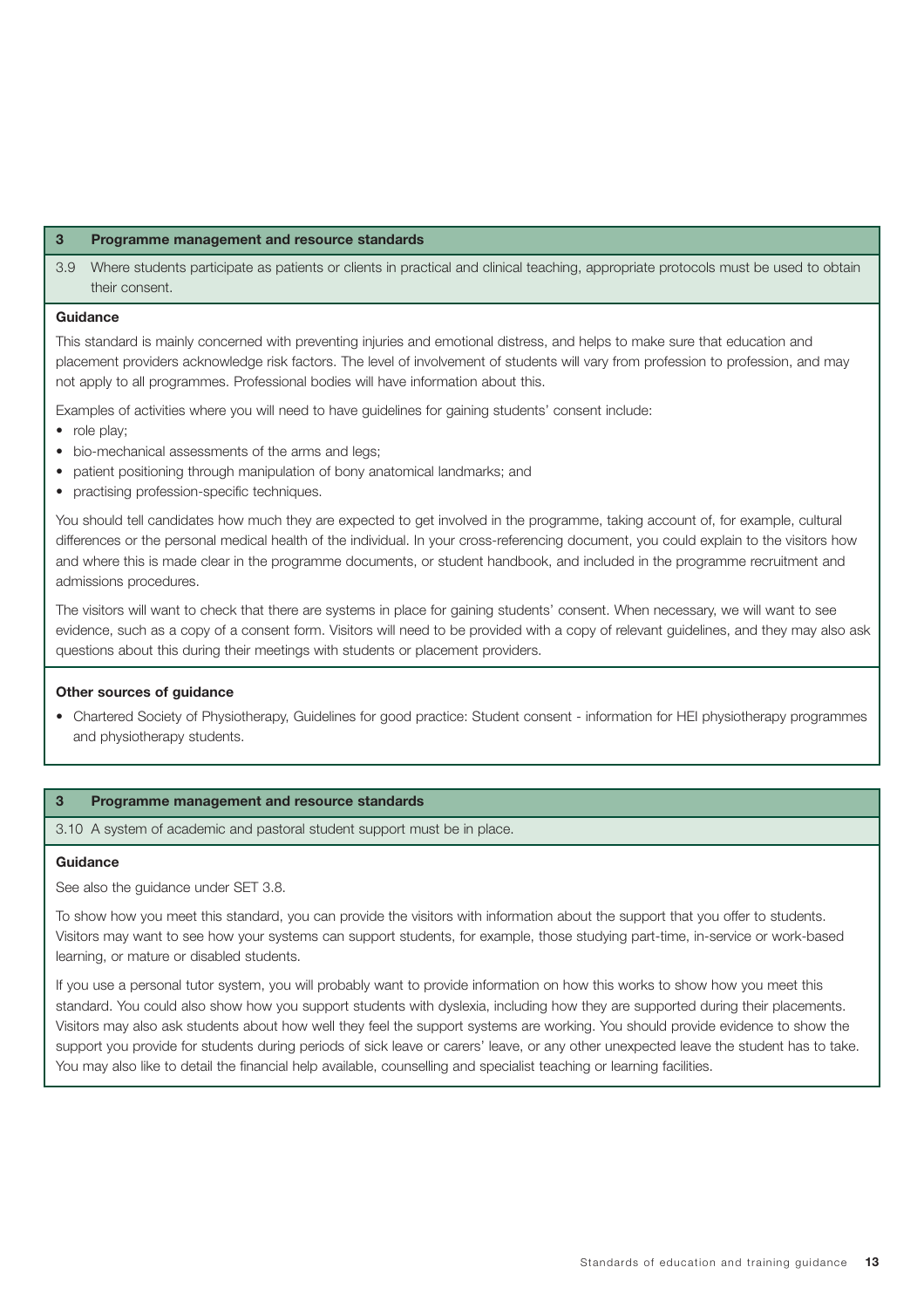3.11 Throughout the course of the programme, the education provider must have identified where attendance is mandatory and must have associated monitoring mechanisms in place.

#### **Guidance**

See also the guidance under SET 5.5.

You should provide information to the visitors to show when attendance is compulsory, and when it is not. You should show the visitors how you monitor attendance, for example, by a lecture register. You must show the systems you have in place for doing this, for example, the action that you will take if students do not go to the compulsory parts of the programme. Where attendance is linked to assessment, you must explain the systems in place for monitoring assessments.

The visitors will want to make sure that all students can meet all of the standards of proficiency to be able to practise safely and effectively. This means, for example, that aspects of the programme which are essential to make sure that students meet the standards of proficiency will need to be compulsory, with attendance monitored, and lack of attendance followed up to make sure that students gain this knowledge before they complete the programme.

The visitors will probably want to be assured that your requirements, and any consequences of missing compulsory teaching, are clearly communicated to students, for example, in a student handbook or equivalent.

#### **3 Programme management and resource standards**

3.12 The resources provided, both on and off site, must adequately support the required learning and teaching activities of the programme.

#### **Guidance**

During the tour of facilities, you should show the visitors evidence of resources, which may include lecture theatres, tutorial rooms, presentation equipment, specialist labs and equipment. Your documents may then show the visitors how these resources support your programme's learning and teaching activities.

'Off site' could refer to, for example, a second site where parts of the programme are delivered, or to resources that are available to students on practice placements. The visitors may not need to see lecture rooms, but will be interested to see other resources such as skills laboratories.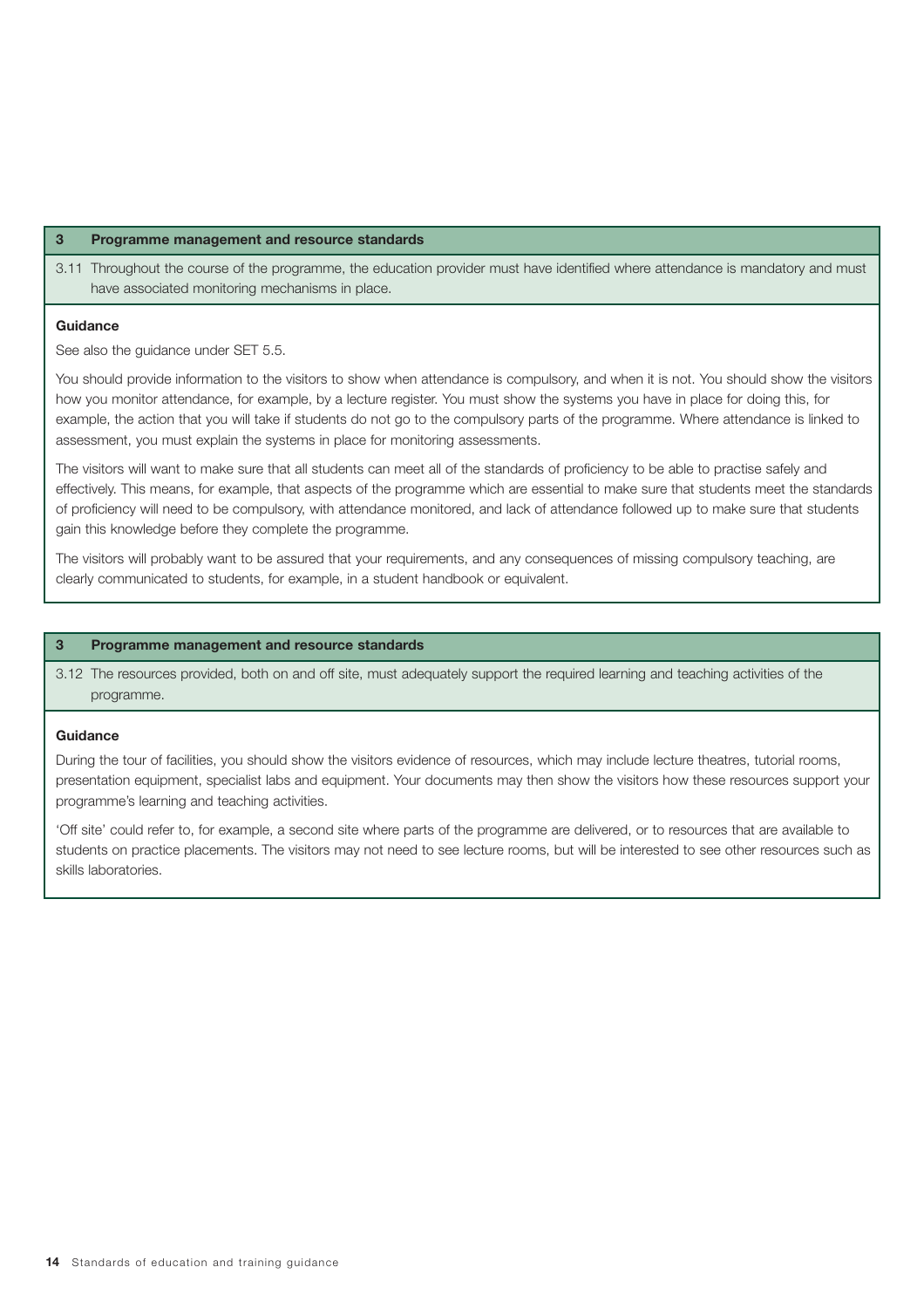3.13 The learning resources, including the stock of periodicals and subject books, and IT facilities, including internet access, must be appropriate to the curriculum and must be readily available to students and staff.

#### **Guidance**

You should provide information in your documents about the learning resources provided for students and for staff, and you may also want to point out the learning resources to the visitors during the course of the tour of the library and facilities, including information technology (IT) facilities and any profession-specific resources.

The visitors will want to check the quantity, accessibility and currency (relevance) of resources. They will want to be assured that stocks are kept up to date, that there is enough money to replace them, that there are enough core texts available (or that arrangements are made such as reserving certain titles for reference only, or short-term loan, or similar), and that opening hours and so on mean that the facilities are available to students and to staff.

You may want to cross-reference your evidence under this standard to the information in SET 4.4 'The curriculum must be relevant to current practice', to show how your resources remain up to date with developments in the programme and your profession.

As well as your library facilities, the visitors will also need to make sure that your IT facilities are appropriate and readily available. They may ask the students how easy they found it to access computers, and whether they considered the number of computers available to be suitable for their needs. If you are using a visual learning environment such as WebCT or Blackboard, it can be helpful to the visitors to see how this is used during the tour of the library or the IT suites.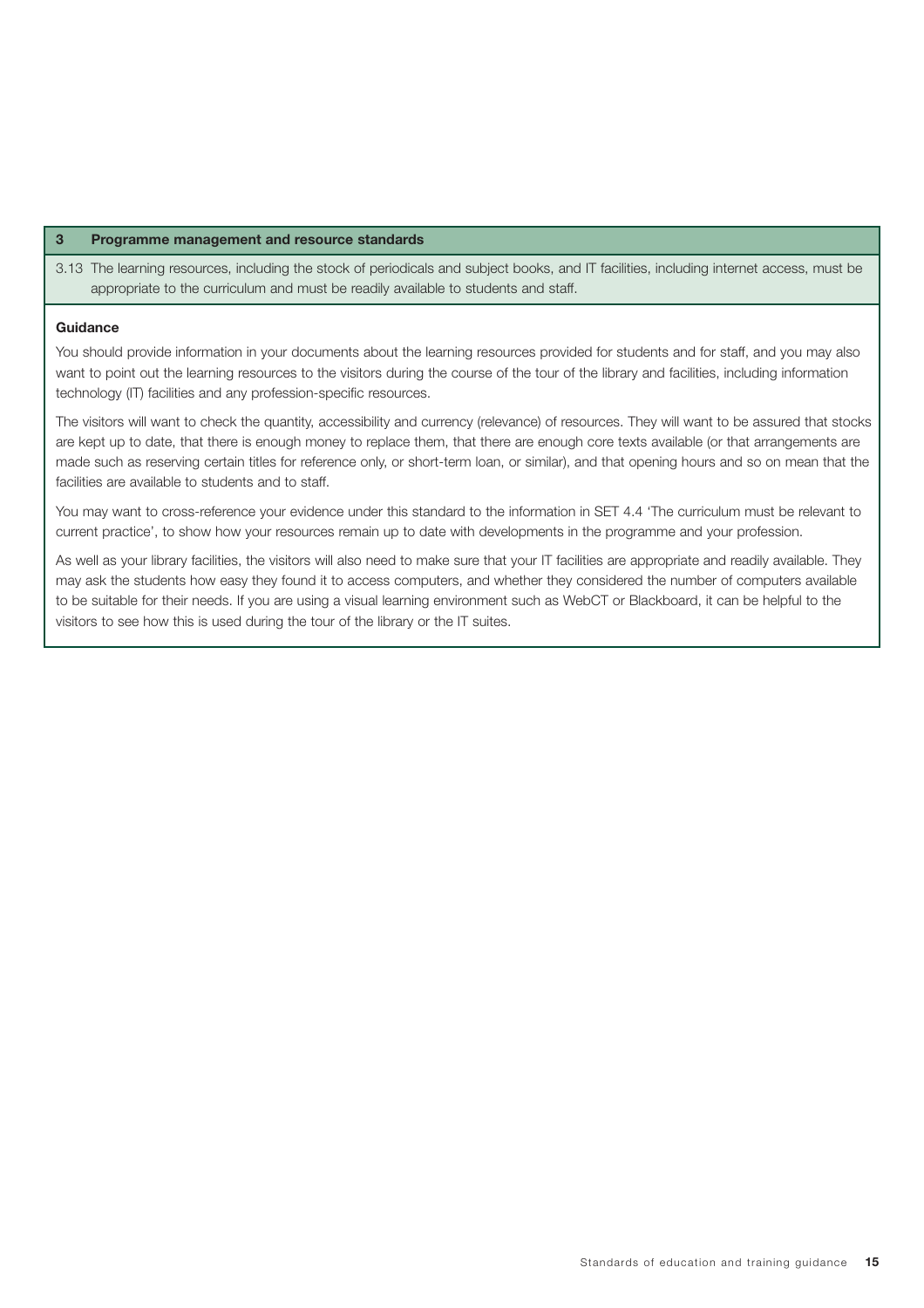# SET 4: Curriculum standards

## **Summary**

This part of the standards is about the curriculum, making sure that graduates meet our standards for their professional skills and knowledge, and are fit to practise. We have created a set of curriculum standards which will allow you to design your own programme. You may choose to do this by following a curriculum framework document produced by a professional body, where this is available.

## Overall guidance

Professional bodies may be involved in designing curriculum frameworks. We do not set more detailed standards for developing a curriculum or about the content of programmes and how they are delivered.

Different professional bodies are at different stages in relation to curriculum frameworks. Some have been involved in this for some time, certain professional bodies are beginning to develop this, and some professional bodies may not get involved in this area. For a list of documents, please see the back of this document, or our website.

## More information

- Health Professions Council, standards of proficiency
- Professional body:
	- curriculum outlines; and
	- codes of professional conduct.

See the back of this document for a list of publications.

- Quality Assurance Agency for Higher Education, Subject benchmark statements
- Quality Assurance Agency for Higher Education, Code of practice for the assurance of academic quality and standards in higher education

## Example questions

What drives the design of your curriculum?

How would you explain the overall programme and how a student progresses from day one to graduation?

Can you explain how the learning outcomes of the programme meet the standards of proficiency?

Would you explain how your students will be able to use a range of approaches in their practice after they qualify?

What teaching methods do you use, and why?

Would you explain the reasons for the programme content and the balance between the number of hours for different subjects covered?

How do you make sure your curriculum stays relevant to current practice?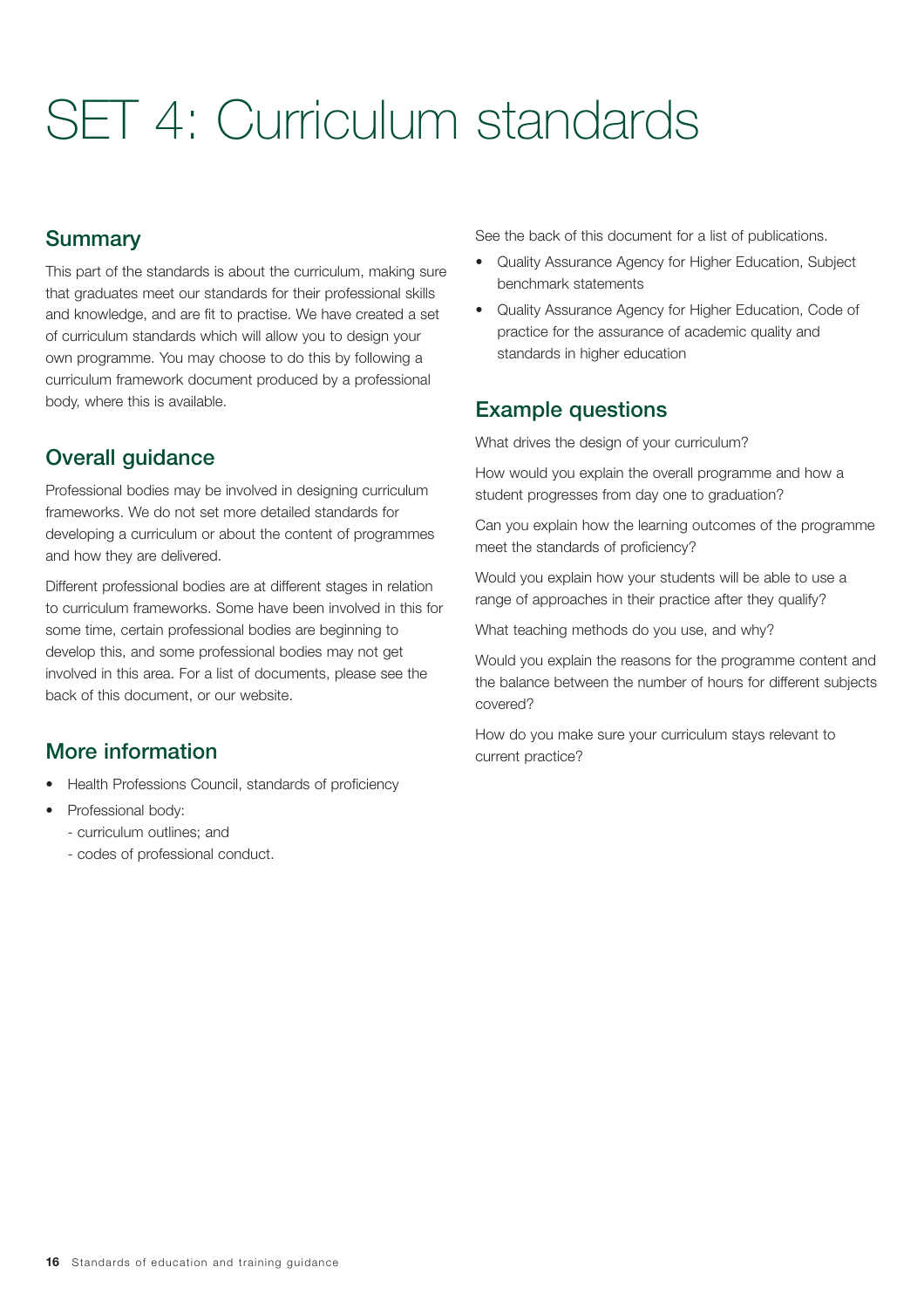## Detailed guidance

|     | <b>Curriculum standards</b>                                                                                                                                                                                                                                          |
|-----|----------------------------------------------------------------------------------------------------------------------------------------------------------------------------------------------------------------------------------------------------------------------|
| 4.1 | The learning outcomes must ensure that those who successfully complete the programme meet the Standards of Proficiency for<br>their part of the Register.                                                                                                            |
|     | Guidance                                                                                                                                                                                                                                                             |
|     | This is one of the most crucial standards, and one that we advise you to consider by completing the standards of proficiency cross-<br>referencing document that we provide. Please make sure that you cross-reference against the generic, and also the profession- |

referencing document that we provide. Please make sure that you cross-reference against the generic, and also the professionspecific, parts of the standards.

You should refer the visitors to the module descriptors, or their equivalent, learning outcomes and module assessments which show how all of the standards of proficiency are covered by successfully completing the programme.

The visitors will want to make sure that every student completing the programme can meet all of the standards of proficiency, no matter what option modules they choose, or if they have postponed their study.

As well as the cross-referencing document we will send you, you can download a copy of the standards of proficiency for your profession from our website, in the publications section.

You should also be aware that in considering how your students can meet the standards of proficiency at the end of their programme, you can take into account any reasonable adjustments you have made to the way that you deliver the programme to disabled students.

When the visitors meet students, they are likely to ask them if they are aware of the standards of proficiency, and so we recommend you include these in your reading lists.

### **Other sources of guidance**

- Health Professions Council, A disabled person's guide to becoming a health professional
- Health Professions Council, standards of proficiency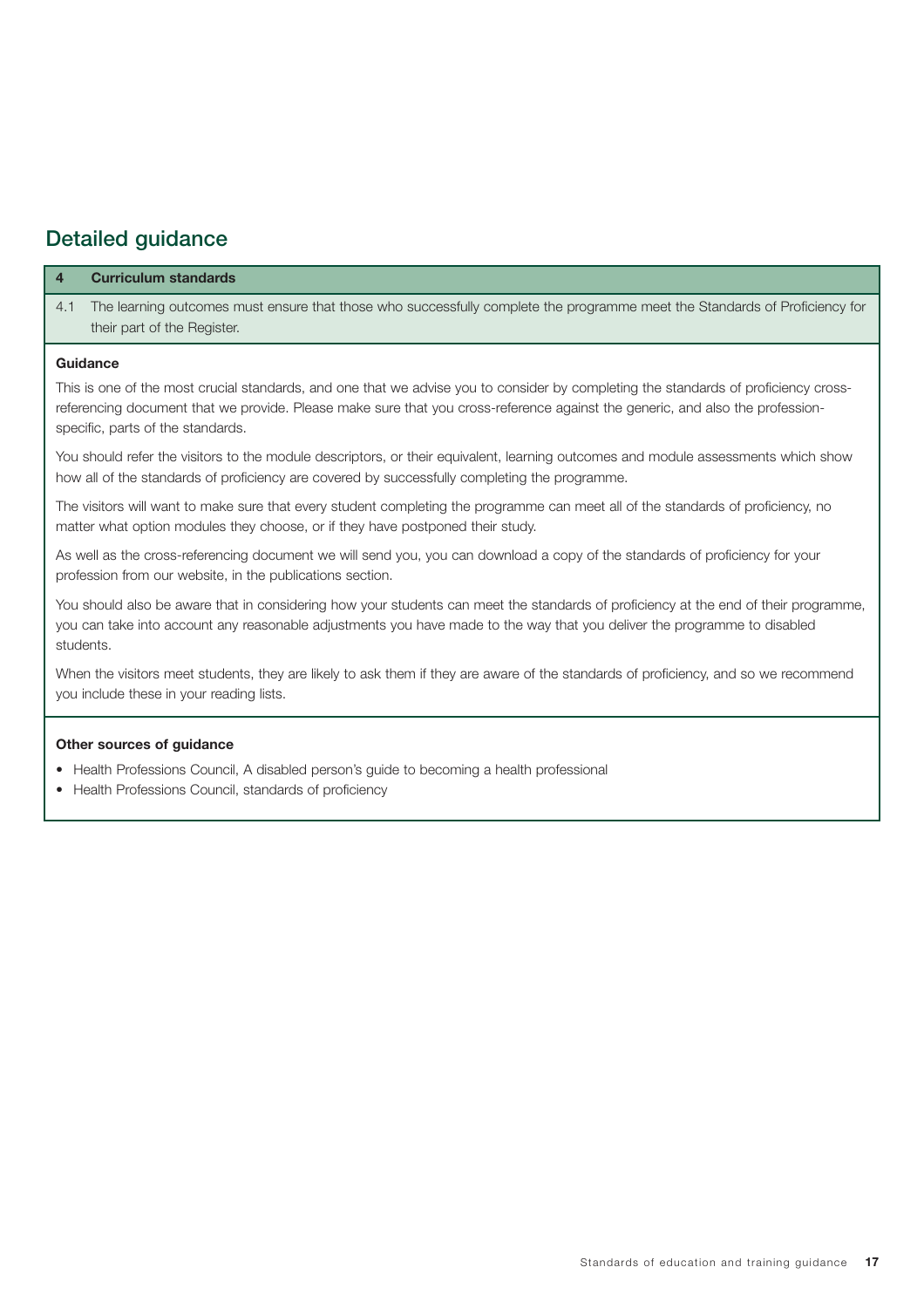4.2 The programme must reflect the philosophy, values, skills and knowledge base as articulated in the curriculum guidance for the profession.

#### **Guidance**

The area of curriculum guidance (or curriculum outline or framework) is one where the professional bodies for each profession are particularly involved. Professional bodies may be involved in designing the curriculum or similar detailed work around the philosophy, values, skills and knowledge for their profession (see also the overall guidance for this section, above).

In meeting this standard, you may refer to any relevant documents produced by professional bodies. If your professional body does not produce any relevant document, you may refer to the QAA subject benchmark statements for your profession.

#### **Other sources of guidance**

Profession-specific sources of guidance may include professional bodies':

- curriculum frameworks;
- practice placement standards;
- good-practice guidelines;
- clinical guidelines; and
- codes of practice.

Examples of multi-professional reference frameworks could include the following.

#### **Education and quality**

- Quality Assurance Agency for Higher Education, Subject benchmark statements
- Quality Assurance Agency for Higher Education, Code of practice for the assurance of academic quality and standards in higher education
- Quality Assurance Agency for Higher Education, Qualifications framework for England, Wales and Northern Ireland
- Quality Assurance Agency for Higher Education, Qualifications framework for Scotland

#### **Legislation**

- Disability Discrimination Act 1995
- Human Rights Act 1998
- Health and Safety at Work Act and associated regulations, for example: - Ionising Radiation Regulations 1999
	- Ionising Radiation (Medical Exposure) Regulations 2000
- The Children Act 1989

#### **Health and social care policy**

- National Service Frameworks
- National Occupational Standards
- Knowledge and Skills Framework (Department of Health 2003)

See the list at the back of this document for a list of publications which you may find useful.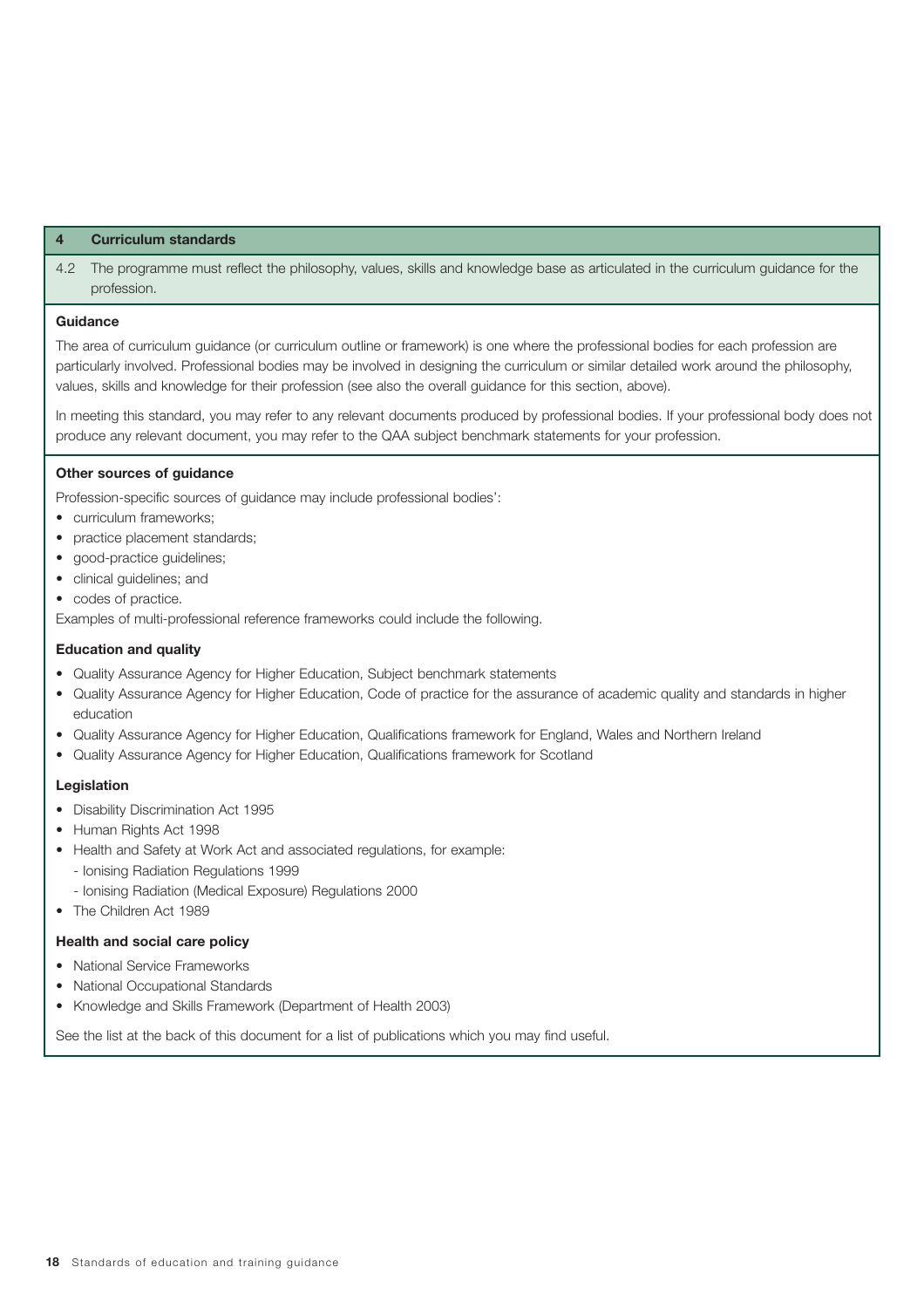4.3 Integration of theory and practice must be central to the curriculum to enable safe and effective practice.

#### **Guidance**

See also the guidance under SET 5.1 and SET 5.5.

The visitors will be looking for evidence within your curriculum documents that theory and practice are combined within both the academic and practice placements.

You could show how you meet this standard specifically through your programme design. Also, your quality control systems may provide evidence of how you meet this standard, and you could highlight specific aspects of your programme.

#### **4 Curriculum standards**

#### 4.4 The curriculum must remain relevant to current practice.

#### **Guidance**

Examples of the kinds of evidence you could refer to in order to show how you meet this standard could include:

- reqular contact with employers;
- staff CVs, which might include information about how you maintain the relevance of the curriculum through the ongoing clinical or research experience, or professional activity of members of the programme team;
- evidence of where research and scholarly activity affect the programme, and programme development;
- peer-reviewed journals used in the curriculum;
- QAA major review reports;
- evidence of the contribution that stakeholders (placement educators, employers, practitioners, past and present students, service users, workforce development confederations and strategic health authorities) make in the programme planning process; and
- evidence of how changes in policy and health and social care developments affect your programme's development.

You may want to provide information about how current frameworks influence the profession, and so influence the education and training that you provide, and how your programme design and delivery:

- predict or reflect change in health and social care and its organisation, changes in the law, and in patient need;
- reflect developments in a profession's research base and technological advances; and
- develop students' ability to respond to changes in practice.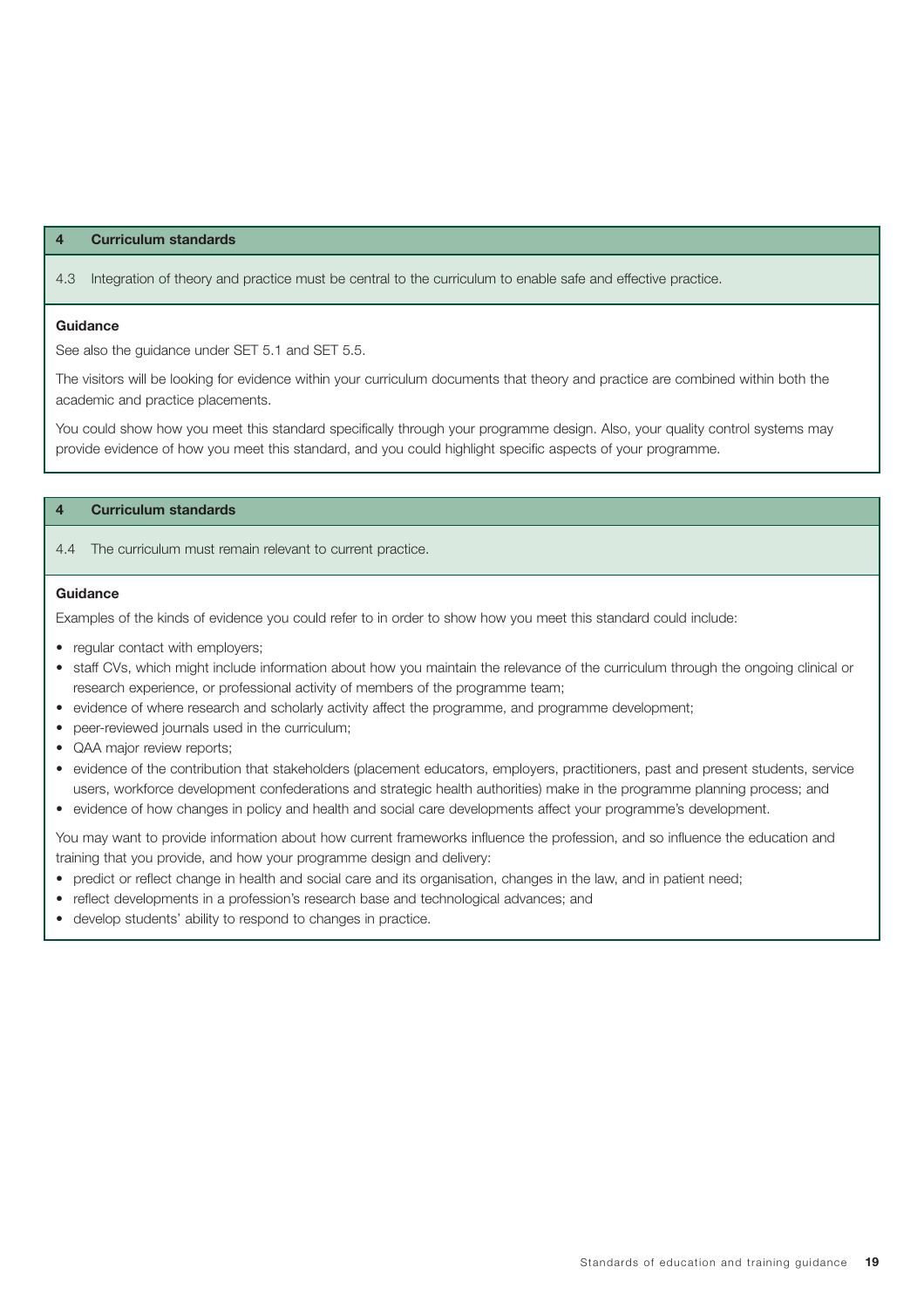4.5 The delivery of the programme must assist autonomous and reflective thinking, and evidence-based practice.

#### **Guidance**

Most questions about this SET will be directed to the programme team and students. Students should be encouraged to consider their own practice, the limits of their safe and effective practice, and their responsibility to make sure that they are safe practitioners when they graduate.

The visitors will look for evidence of reflective thinking and evidence-based practice through student-centred and independent learning, teaching and assessment strategies. The evidence that you could refer to in order to show how you meet this standard could include:

- self-appraisal with planning and writing action plans;
- discussion groups;
- workshops:
- practice simulation and debriefing;
- reflective diaries or logs;
- professional development portfolios or personal development plans; and
- practice placement reviews.

Students do not have to write a dissertation to meet this standard. Evidence-based practice could be demonstrated, for example, by a research methods course, or by producing a research proposal.

#### **Other sources of guidance**

- Professional body:
	- codes of ethics; and
	- guidance on reflective practice.

See the back of this document for a list of publications.

#### **4 Curriculum standards**

4.6 The range of learning and teaching approaches used must be appropriate to the subjects in the curriculum.

#### **Guidance**

In this standard, the term 'subjects' includes practice placements, so the information that you provide here may also be used to show how you meet SET 5, which is concerned with practice placements.

'Appropriate' means appropriate to the learning outcomes needed, both theoretical knowledge and the practical skills needed in professional practice.

Meeting this standard means that you will need to show that you use a 'range' of learning and teaching approaches in delivering the programme. We do not specify how many approaches you should adopt, but it is unlikely that a programme which relied on only one learning and teaching approach would be able to give evidence to show that it met this standard.

This standard will also influence SETs 4.3, 4.4 and 4.5.

#### **Other sources of guidance**

• The Higher Education Academy website – www.hea.ac.uk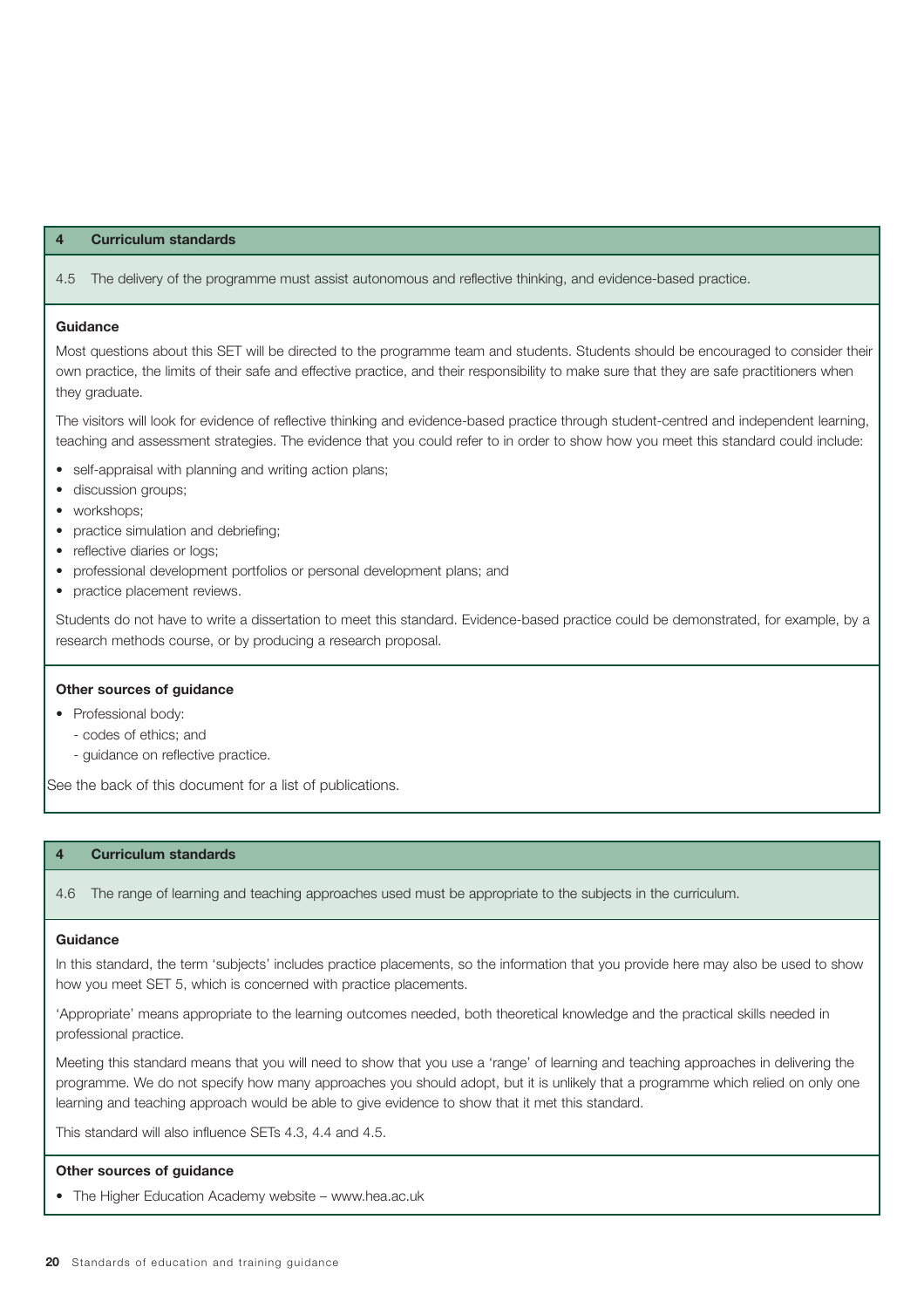4.7 Where there is inter-professional learning the profession-specific skills and knowledge of each professional group must be adequately addressed.

#### **Guidance**

We recognise that where inter-professional learning exists, and is successful, it can develop students' ability to communicate with other members of the health and social care team, which will help them to work effectively with others.

However, we also recognise that you may not be able to offer inter-professional learning because of factors beyond your direct control, so we do not require it. So, if your programme includes inter-professional learning, you must make sure that you consider the skills and knowledge of each separate professional group.

To show how you meet this standard, you might provide information about which parts of the curriculum are shared, and which are not, with the reasons behind this, and the ways that you see inter-professional education developing in your institution, and how it benefits those groups which are involved.

#### **Other sources of guidance**

- UK Centre for the Advancement of Interprofessional Education, Interprofessional Education (CAIPE) www.caipe.org.uk
- Creating an Interprofessional Workforce www.cipw.co.uk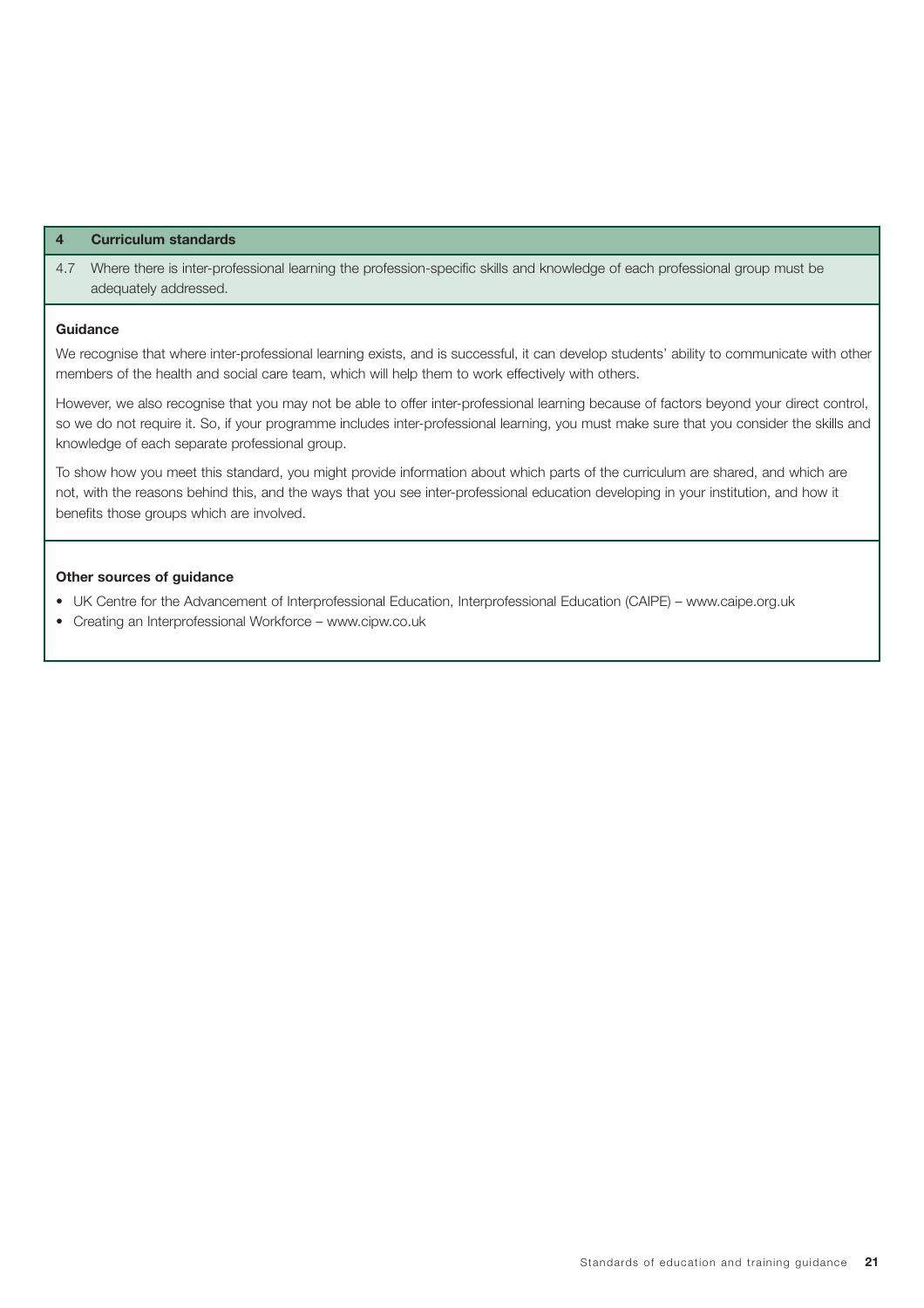# SET 5: Practice placement standards

# **Summary**

This section of the standards is about your practice placements. We do not normally need to approve individual practice placements, but we may visit practice placements if specific questions have been raised about whether your placements meet our standards.

The education provider is responsible for the quality of the placement. We will want to see what systems are in place for monitoring placements. If you share practice placement arrangements with another education provider, you will both need to separately show the approval and ongoing quality assurance of placements. You should also have arrangements in place to make sure that students can still achieve your own learning outcomes.

We need to see evidence of how you:

- manage your placements;
- provide support;
- provide information to your students and practice placement providers; and
- monitor the placements to make sure that they continue to meet our standards.

# Overall guidance

To make sure that you meet all of the standards for practice placements, the visitors will normally want to see:

- a practice placement handbook for students; and
- a practice placement handbook for practice placement educators and co-ordinators.

You may produce documents which have a different title, or this information may be published in some other form, with other documents, or on-line. This is not necessarily a problem, as long as in doing so you can show that you can meet all of the standards below.

The visitors would normally also meet practice placement educators, and they may ask questions about the information in the documents you have provided, or any standards which raised queries.

Please note that we do not have specific guidelines for the length, structure, organisation or timing of placements. Other

organisations may have set requirements of a certain number of hours of clinical contact, or a number of weeks that a placement must last. While you may want to meet these, you should be aware that these are not compulsory and you do not necessarily have to meet these for us to approve your programme. However, you must show that whatever structures you have in place meet the SETs and standards of proficiency. See SET 5.5 for more information on this.

The visitors will want to make sure that there is evidence of clinical governance within the practice placements. This will normally be through the three main themes of:

- improving patient care informed choice, philosophy of care, managing risk;
- professional development of staff continuing professional development (CPD), education and training (lifelong learning) and investment in staff; and
- organisational development showing evidence-based practice (research basis of care planning and delivery) and examples of good practice (making changes).

Overall clinical governance should be seen as a process for reviewing and improving patient care. So, the visitors will need to make sure that there is evidence of a quality assurance system to support both the student and the patient within the practice placement.

# Example questions

Questions that the visitors ask may include areas such as:

- student progression;
- visits to placements;
- quality assurance; and
- support of practice placement educators.

# More information

- Health Professions Council, Standards of conduct, performance and ethics
- Professional body practice placement guidelines (where available)
- NHS Education for Scotland, The Development of Quality Standards for Practice Placements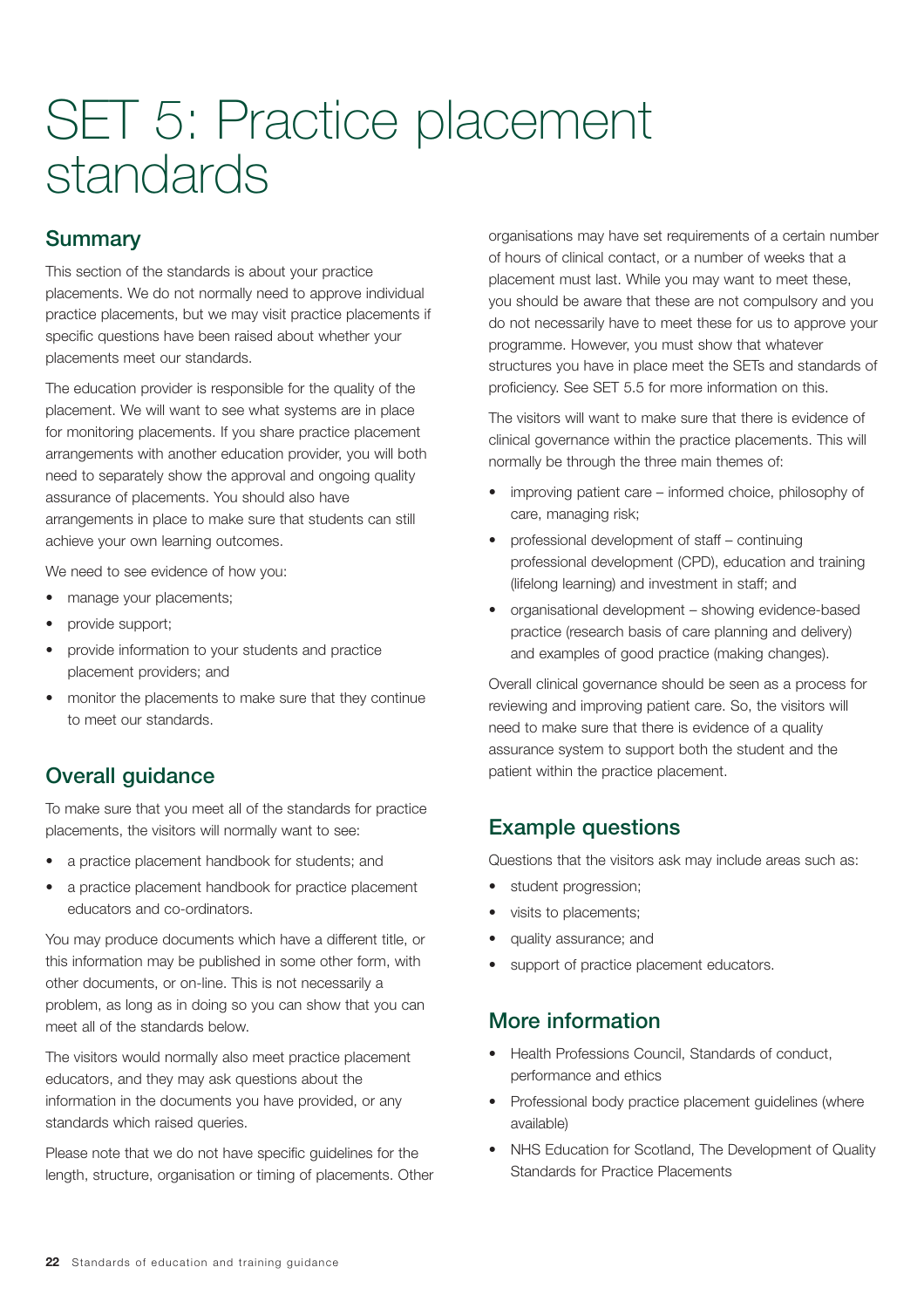- Quality Assurance Agency for Higher Education, Code of practice for the assurance of academic quality and standards in higher education. Section 9: Placement learning
- Department of Health, Placements in focus: guidance for education in practice for health care professions
- Northern Ireland Department of Health, Social Services and Public Safety, Review of Clinical Placements for Allied Health Professions
- Making Practice-Based Learning Work, Case studies in Dietetics, Occupational Therapy, Physiotherapy and Radiography

# Detailed guidance

|     | <b>Practice placement standards</b>                    |  |
|-----|--------------------------------------------------------|--|
| 5.1 | Practice placements must be integral to the programme. |  |
|     | $\sim$ $\sim$ $\sim$ $\sim$ $\sim$ $\sim$              |  |

**Guidance**

See also the guidance under SET 3.1 and SET 4.3.

The structure of your programme must show that practice placements are an important part of the programme. You could show this by referring to:

- your ongoing partnership arrangements with your practice placement educators;
- the way that they are supported and encouraged to take part in developing programmes;
- the way that the practice placement learning outcomes and progression are in line with the rest of the programme; and
- your reasons for your placement structure.

#### **5 Practice placement standards**

5.2 There must be an adequate number of appropriately qualified and experienced staff at the placement.

#### **Guidance**

The visitors will want to make sure that there are enough members of staff to support the students in their learning in a safe practice environment. However, we do not say how many staff must be present at each placement (nor that those staff must be registered with us) as we realise that there are different models of practice-based learning.

If the staff present at certain placements are not registered with us, you may want to provide information about their professional qualifications (and their registration with other regulators or organisations, if appropriate) and also to show how their qualifications are appropriate to the placement, and to the learning outcomes. The visitors may want to see job descriptions and recruitment policies of the placements so that they can see how they are qualified to teach or supervise students.

We are aware that different professions practise different models of practice placement, including the relationship with the practice educator and supervisor. For example, a one-to-one relationship may be ideal for many professions whereas there may be four or five students to one supervisor in others. The visitors will look for evidence in documents, and at meetings with the programme team and placement educators, that you have clearly justified what you consider to be enough staff. This may vary according to the level of support needed by the student.

#### **Other sources of guidance**

Possible definitions of the terms 'qualified and experienced', with specific suggestions for ways to meet this requirement, may be found in professional body curriculum documents.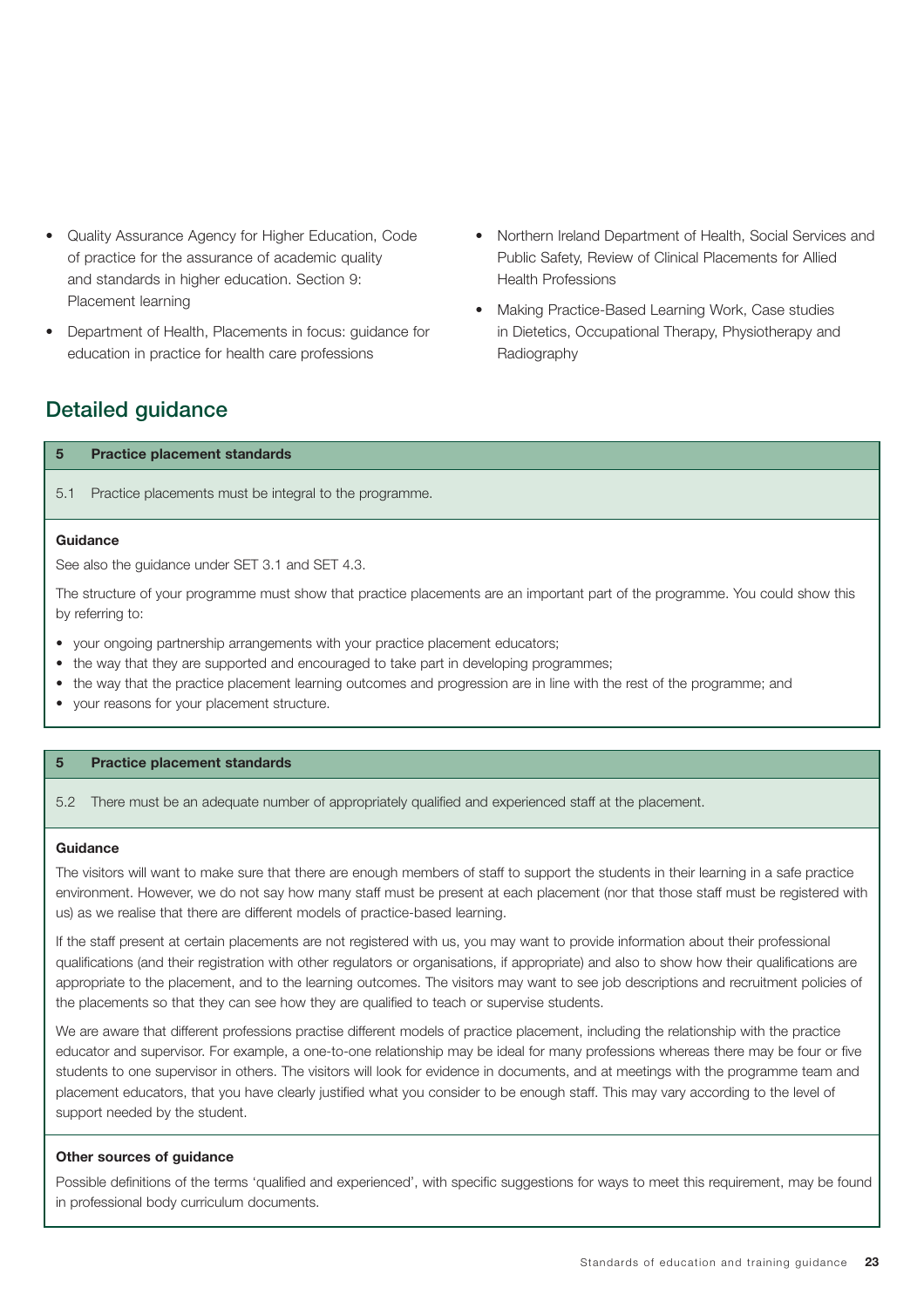5.3 The practice placement settings must provide: 5.3.1 a safe environment;

#### **Guidance**

See also the guidance under SET 5.7.

A safe environment means one where staff and students have carried out relevant assessments of risk within the area of practice and where safety policies and procedures are in place. In showing how you meet this standard, you may show the visitors evidence of how you consider issues such as:

- physical risk from equipment;
- risk from substances hazardous to health;
- radiation risk;
- fire safety;
- infection control; and
- risk from aggressive behaviour.

Placement induction processes should explain how students will be told about risks and safety issues.

Placements should follow all elements of clinical governance to protect the public.

You could also provide information about how you check the quality of your placements, including whether, as part of this, your placement providers must give you information about their health and safety policies. Information that you have provided for SET 3 about student support may also be relevant to how you meet this standard, and you may want to cross-reference it here.

You could also show how you help students to assess risk in clinical situations, and to make professional decisions. (This kind of evidence may also be relevant in showing how you meet SET 4.5.)

#### **Other sources of guidance**

Any health and safety documents produced by:

- education providers;
- professional bodies;
- the NHS:
- the IHCD (awarding body services for the Ambulance Service Association); and
- the Institute of Biomedical Science.

#### **5 Practice placement standards**

5.3 The practice placement settings must provide: 5.3.2 safe and effective practice.

#### **Guidance**

See also the guidance under SET 5.7 and SET 5.11.

In showing how your placements provide for safe and effective practice, you could show the visitors how you map your placements against learning outcomes, and you could explain the resources available to students (including, for example, learning contracts, portfolios, libraries and technology resources) and how the role of the practice placement educators helps to make sure that the students can practice safely and effectively.

You could also show how you help students to assess risk in clinical situations, and to make professional decisions. (This kind of evidence may also be relevant in showing how you meet SET 4.5.) Risk assessment is often found in the curriculum and the documents that prepare students and educators for placements.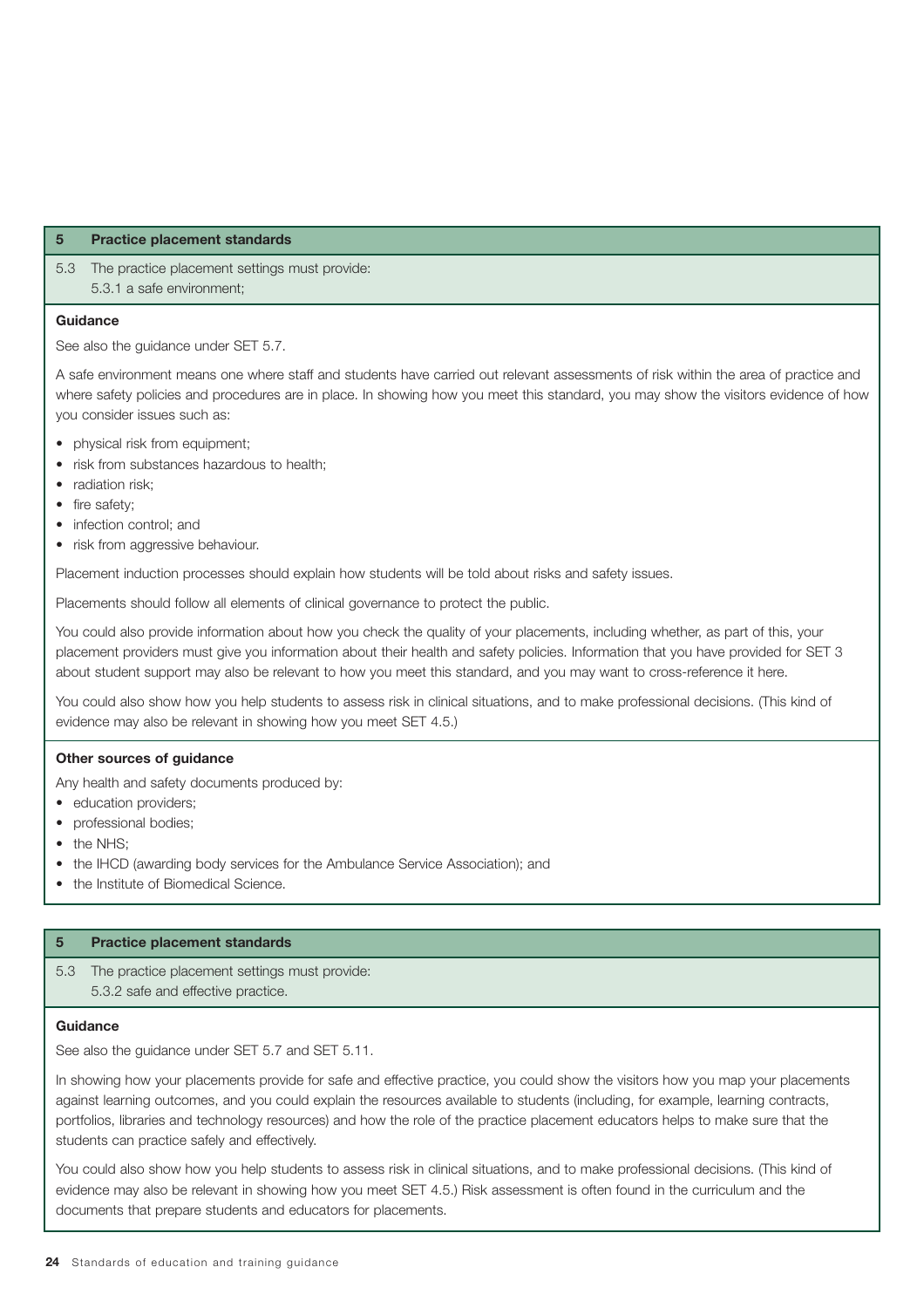5.4 Learning, teaching and supervision must be designed to encourage safe and effective practice, independent learning and professional conduct.

#### **Guidance**

The visitors will want to be sure that your placements prepare your students for entry into their profession. You should provide evidence about how your programme prepares your students for independent learning on their placement, and how they are equipped with the resources and skills to work more independently. Visitors will want to see information about how students learn about the behaviour expected of them on their placement. You could relate this to any teaching about our standards.

The evidence that you could refer to might include:

- reflective logs or diaries:
- professional development portfolios;
- tutorial records; and
- placement reports.

This kind of information could also be relevant to showing how you meet SET 4.5 and SET 5.3.2.

#### **Other sources of guidance**

- Health Professions Council, Standards of conduct, performance and ethics
- Professional body standards of conduct and codes of ethics

#### **5 Practice placement standards**

5.5 The number, duration and range of placements must be appropriate to the achievement of the learning outcomes.

#### **Guidance**

Visitors will want to be sure that there are clear reasons for the chosen number, length and range of placements. We do not set the number, length or range of placements that you must include in your programme to meet our standards.

Visitors may want to see that all students gain access to a wide range of learning experiences in a variety of practice environments which reflect the nature of modern practice and practice settings of the profession which they are preparing to enter. You may want to provide information about how you support students in recording how their learning in practice environments relates to the main areas of practice of that profession.

The visitors may also want to know how students are expected to progress in terms of their clinical skills during the placements, and how the learning outcomes for the first placement are different from those of the final one. Evidence that could be provided might include a map of the programme and details of the assessment.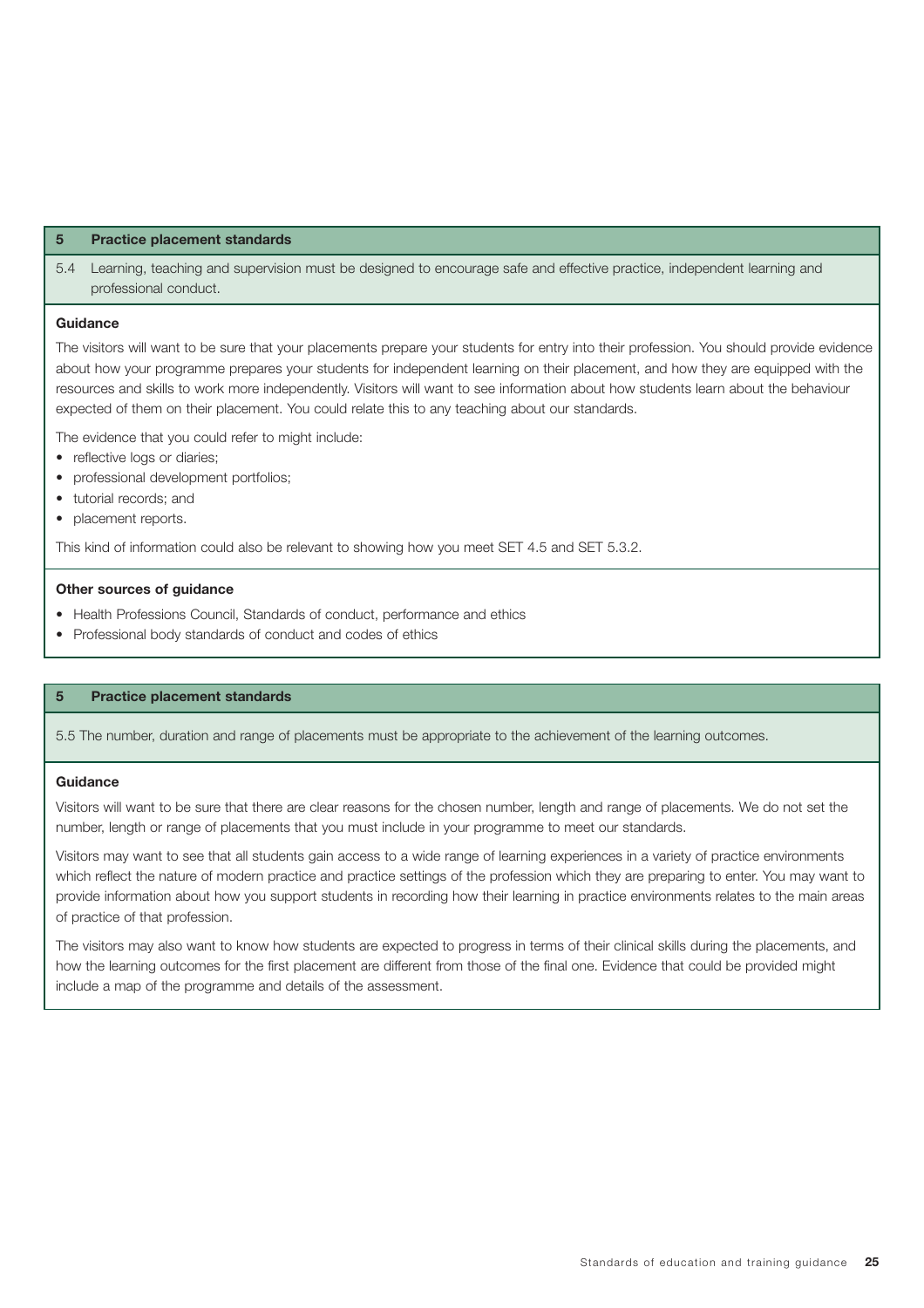5.6 The education provider must maintain a thorough and effective system for approving and monitoring all placements.

#### **Guidance**

To show how you meet this standard, you will need to give the visitors information about how you approve placements before you use them, and also how they are subsequently monitored. We do not visit or approve placements. If the placement is with another organisation, you will need to show that you assess this effectively.

The evidence to support this could include:

- policies and processes for approving placements;
- examples of how these are put into practice;
- systems for ongoing monitoring and assessing placements;
- how feedback from students is collected, analysed and acted on;
- how you gain feedback from practice placement educators and co-ordinators, and make sure that channels of communication are clear;
- how you feed this information back into your processes: and
- policies or processes for how you deal with placements where difficulties arise.

#### **5 Practice placement standards**

- 5.7 Students and practice placement educators must be fully prepared for placement which will include information about and understanding of the following:
	- 5.7.1 the learning outcomes to be achieved;
	- 5.7.2 timings and the duration of any placement experience and associated records to be maintained;
	- 5.7.3 expectations of professional conduct;
	- 5.7.4 the assessment procedures including the implications of, and any action to be taken in the case of failure; and
	- 5.7.5 communication and lines of responsibility.

#### **Guidance**

See also the guidance under SET 5.9 and SET 5.10.

To show the visitors how you meet this standard, you will need to show not only that this information is provided to students and to practice placement educators, but also that this information is accessible to them, and that it is provided with enough time to answer any questions they have.

You might want to show how the information is provided, and also how you make sure that students and practice placement educators have understood the information that you have given. This might be through follow-up training, teaching, or opportunities for discussion. This could be in your student handbook, practice placement handbook, or equivalent. The visitors may ask questions during their meeting with the students or with the practice placement educators to find out how well-informed they feel about what is expected of them and their responsibilities during a placement.

See also the guidance provided for SET 5.11.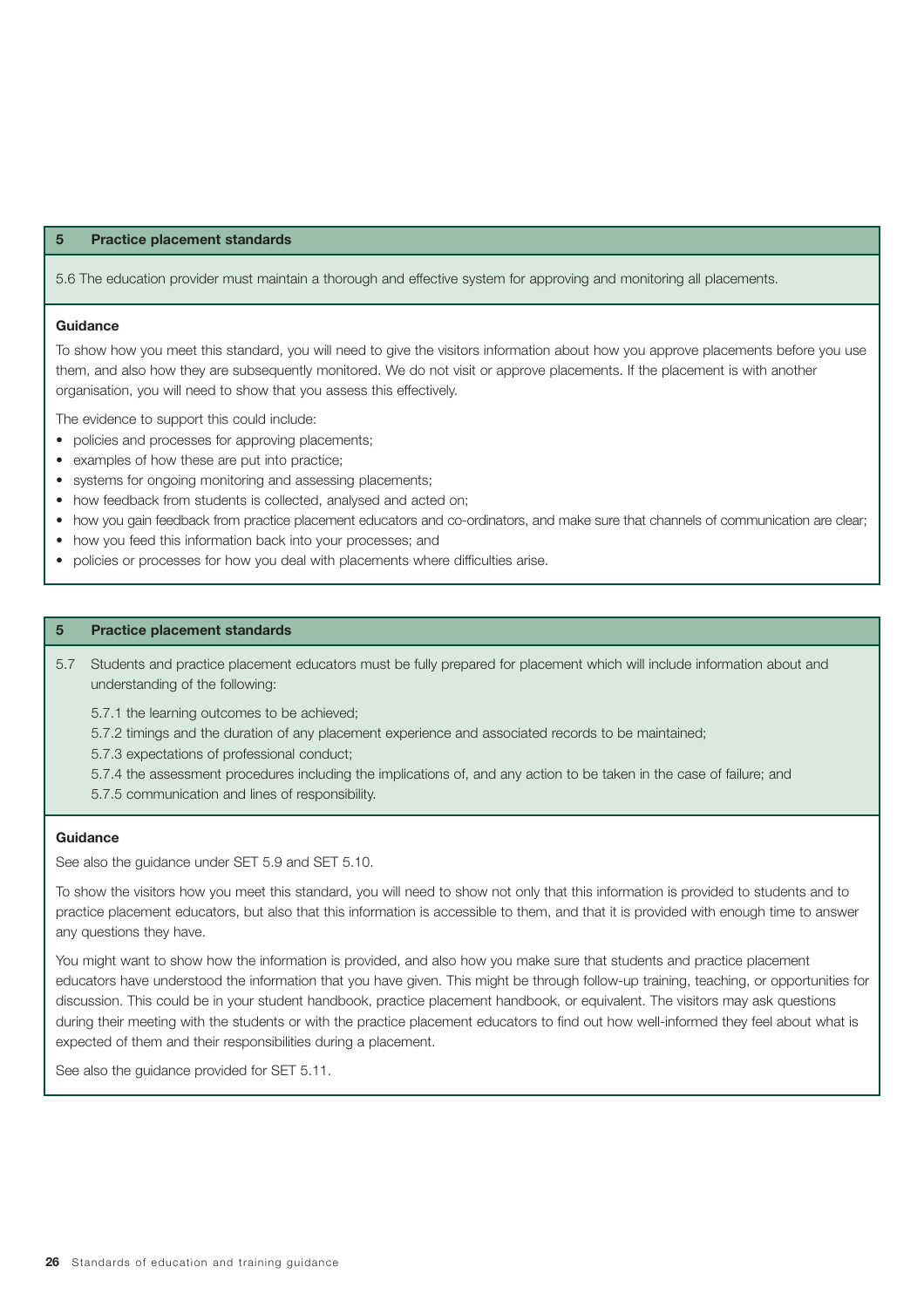5.8 Unless other arrangements are agreed, practice placement educators: 5.8.1 must have relevant qualifications and experience;

#### **Guidance**

See also the guidance under SET 5.2.

Visitors will want to be sure that your practice placement educators have the knowledge, skills and experience they need to support students and to make sure that they have a safe environment for effective learning. We do not set specific requirements about the qualifications and experience that they must have.

Your professional body may offer an accreditation scheme for practice placement educators (for example, the College of Occupational Therapists, and the Chartered Society of Physiotherapy offer these types of scheme). If you take part in one of these schemes, you could give the visitors information about how it works and how you make sure that each placement has been approved.

#### **5 Practice placement standards**

5.8 Unless other arrangements are agreed, practice placement educators: 5.8.2 must be appropriately registered;

#### **Guidance**

Normally, your practice placement educators will be registered with us in the relevant profession. However, it is reasonable to assume that there are other entirely appropriate practice placement educators who do not have a profession-specific background which matches that of the student. For example, occupational therapists may supervise physiotherapy students in areas such as hand therapy, and nurses may supervise radiographers in aseptic (sterilisation) techniques.

Because this standard contains the text 'unless other arrangements are agreed', this means that your practice placement educators may include health professionals who are not registered with us, but who are registered with another statutory regulator, or members of a relevant voluntary register, or not registered at all. If you choose this, you will probably want to give the visitors more information about the practice placement educator's experience, qualifications and training, and how this is relevant to the placement, and how this helps your students to learn. The visitors will want to be assured that arrangements are in place to support these educators.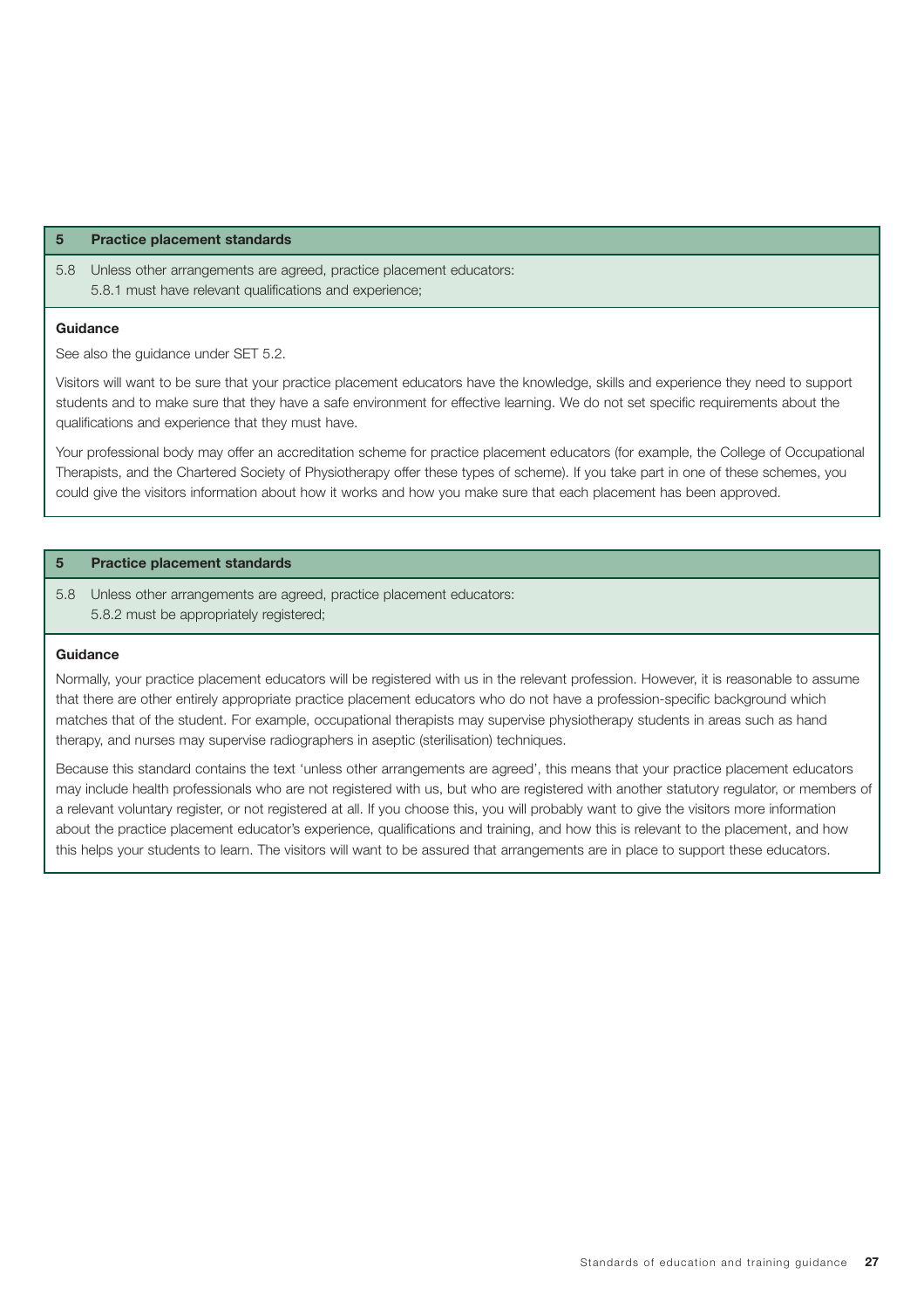5.8 Unless other arrangements are agreed, practice placement educators: 5.8.3 must undertake appropriate practice placement educator training.

#### **Guidance**

We expect that you will want to train all of your practice placement educators, and to follow this up with regular refresher training, as well as making arrangements for training new practice placement educators.

We do not set specific requirements for this training, either in length or content, as we feel that this level of detail is best decided by individual education providers. There may be best practice in other organisations, or advice published by other organisations about the content that you will want to cover. Your training may take a variety of forms, for example, attendance at the education provider institution, training in the workplace, on-line support, written support, and peer support through workshops and meetings.

Practice placement educator training will vary across the professions and also between education providers. Those education providers who use the same placements regularly and have relatively low staff turnover may need less ongoing training for practice educators and supervisors. Where placements are used less regularly or where staff turnover is high, training should be more regular.

Visitors may want to see evidence of training for these placement providers involved in either formative (developmental) or summative (credit bearing) assessment to make sure assessed standards are consistent across all placements (see also SET 6).

Because this standard says 'unless other arrangements are agreed', it is possible for a programme to be approved that does not make arrangements for practice placement educator training. However, if you choose not to provide training, the visitors will want to see how you give information to your practice placement educators, to make sure that you meet SETs 5.3, 5.6 and 5.7. If you do not think you will meet this standard, please contact the education officer organising your visit, who can send information to the visitors for their comment.

#### **5 Practice placement standards**

5.9 There must be collaboration between the education provider and practice placement providers.

#### **Guidance**

See also the guidance under SET 5.8.

Visitors will need to be sure that you regularly work together with your practice placement providers. This might take the form of regular meetings or channels of communication with your practice placement providers, or systems where they comment on their experience of supervising students on placement, or ways in which placement providers influence the structure of the placements or programme planning and design. Any information that you can provide which shows a partnership and ongoing relationship, and not one that only happens around the time of programme approval and quality monitoring, will help to show the visitors how you meet this standard.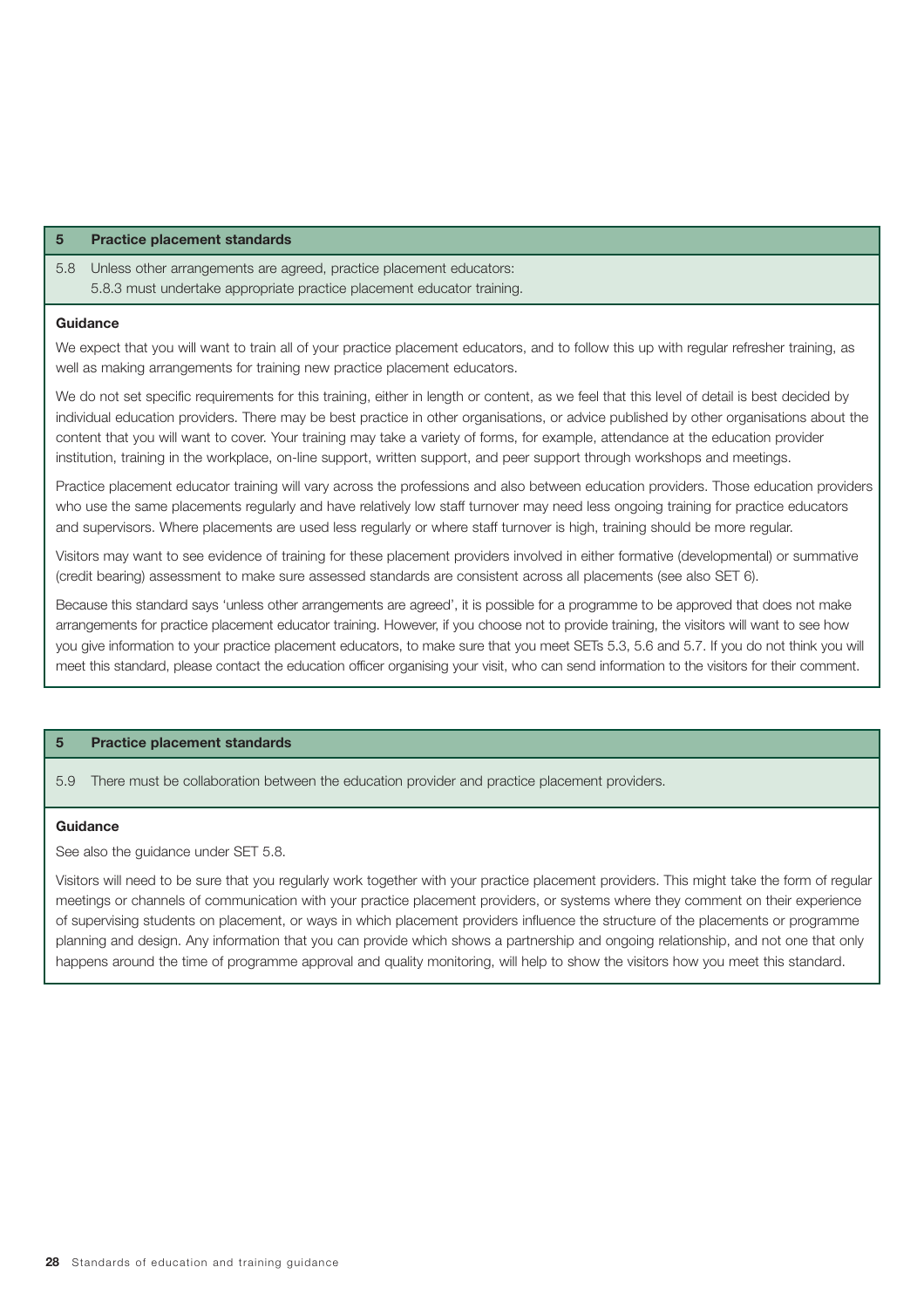5.10 The education provider must ensure necessary information is supplied to practice placement providers.

#### **Guidance**

See also the guidance under SET 5.8.

The visitors will want to be sure that you provide necessary information to practice placement educators, and also how you provide it. This information might include:

- names of students and their year of study;
- information about the responsibilities of practice placement educators, their role in the programme, and expectations;
- induction information;
- programme management information;
- information about supporting disabled students on a placement;
- contact details, both routine and emergency; and
- details of the learning outcomes of placements.

We expect that some of this information will normally take the form of a practice placement educators' handbook, or equivalent. This would normally be given to practice placement educators before the beginning of a placement.

#### **5 Practice placement standards**

5.11 Practice placement providers must ensure necessary information is available at the appropriate time for both the education provider and students.

#### **Guidance**

See also the guidance under SET 5.9 and SET 5.7.5.

To meet this standard, you should show how you make sure that students receive information from the practice placement providers, and that you receive the information you need from placement providers.

'The appropriate time' may mean, for example, that information is provided before the placement, with enough time for both sides to read the information, and to ask any questions which arise from it. However, there are other pieces of information for which 'the appropriate time' will mean a suitable time after the placement, for example, a record of student attendance, progress or placement reports, completed student feedback, completed placement audits, completed placement assessments and so on.

#### **5 Practice placement standards**

5.12 A range of learning and teaching methods that respect the rights and needs of patients or clients and colleagues must be in place throughout practice placements.

#### **Guidance**

Students may learn on placement in different ways, and different practice placement educators may structure the learning and teaching according to their own preferences and experience, or the individual needs of the students. It is important that whatever the range used, these must respect the needs of patients, clients, users, and also colleagues as laid out above.

The visitor may want to see evidence that you have a system in place which makes sure that, wherever possible, patients and clients are aware that students are involved in their care.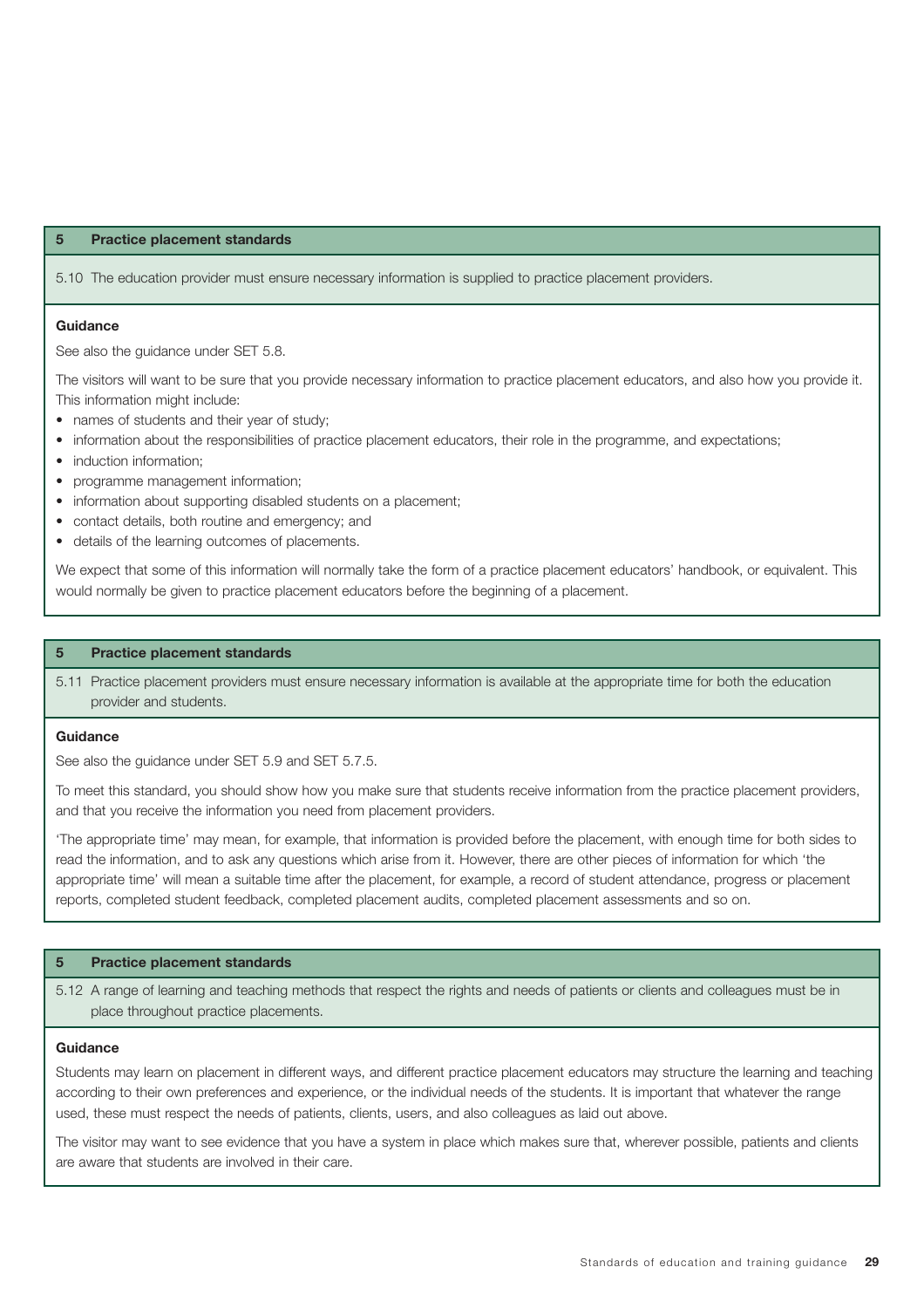5.13 The placement providers must have an equal opportunities and anti-discriminatory policy in relation to students, together with an indication of how this will be implemented and monitored.

#### **Guidance**

To show that you meet this standard, you will need to give the visitors information about how you make sure that these policies are in place. The students on placement will need to know how they can access these policies and what they should do if they feel that they have been discriminated against. You will have an audit monitoring process for your placements and this will be part of that process. It is your responsibility to monitor any placements supported and co-ordinated by another education provider.

#### **Other sources of guidance**

- Chartered Society of Physiotherapy, Supporting disabled physiotherapy students on clinical placement
- College of Occupational Therapy, Guidance on disability and learning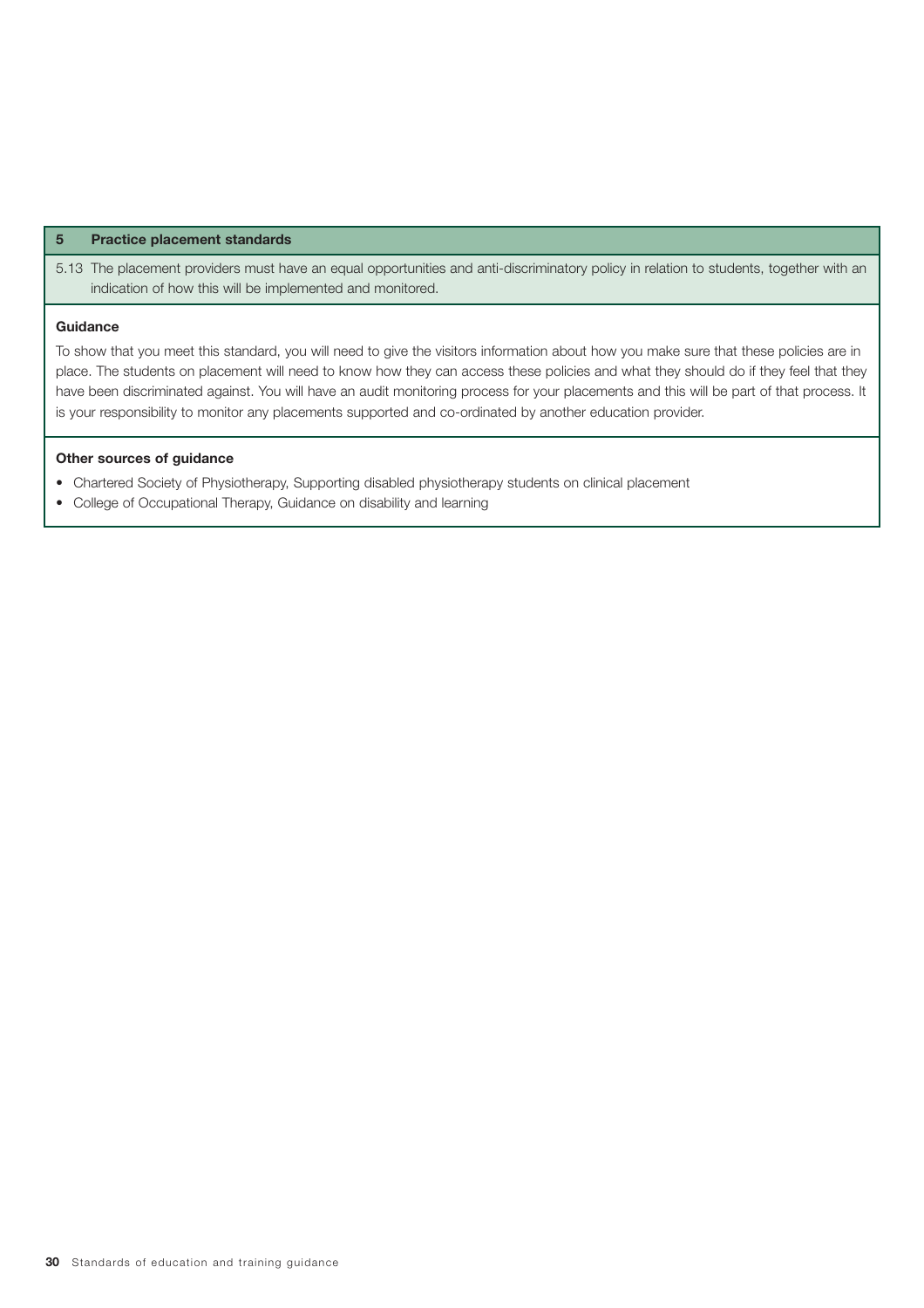# SET 6: Assessment standards

# **Summary**

This part of the standards of education and training is about how you assess your students, to make sure that they meet the requirements of your programme, that they meet our standards of proficiency, and that they are assessed fairly and consistently.

# Overall guidance

You may want to give the visitors a copy of your institution's assessment strategy, or equivalent, as well as any other information about assessing your programme.

The visitors will need to see how you make sure that assessment of practice placements is thorough, consistent and fair. So, information about how you train practice placement educators, and how marks are moderated, may also be relevant here. You may want to refer to this information in your cross-referencing document, both in section 5 (practice placements) and here, in the assessment standards section.

# Example questions

Why have you chosen the particular types of assessment for each module?

What is your policy on resits, for both academic and placement components?

How does your assessment meet external reference frameworks?

Is there a system for continuous assessment and ongoing feedback for students on a placement?

What happens if a student is failing placements but is doing well in academic subjects?

How does your assessment design produce students who are fit to practise?

Do you have the option to award an aegrotat award? If so, do you make it clear that an aegrotat means you cannot register with us?

Without special circumstances, do students still have the right of appeal?

Who is the external examiner? Is the external examiner registered with us?

# More information

- Quality Assurance Agency for Higher Education, Code of practice for the assurance of academic quality and standards in higher education, assessment of students
- Quality Assurance Agency for Higher Education, Subject benchmark statements
- Quality Assurance Agency for Higher Education, Qualifications framework for England and Wales
- Northern Ireland Quality Assurance Agency for Higher Education
- Quality Assurance Agency for Higher Education, Qualifications framework for Scotland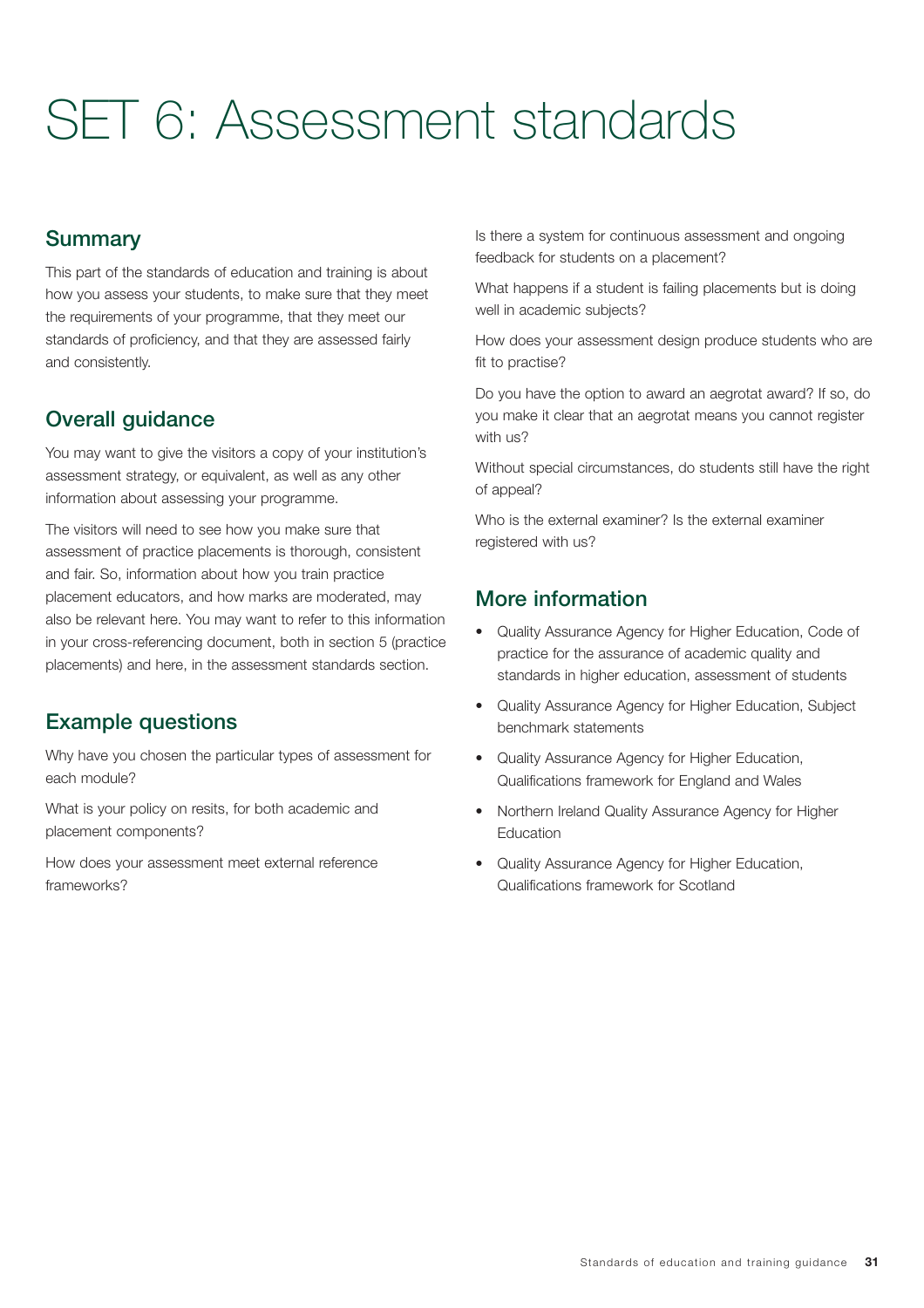# Detailed guidance

| <b>Assessment standards</b><br>6                                                                                                                                                                                                                                                                                                                 |  |  |  |
|--------------------------------------------------------------------------------------------------------------------------------------------------------------------------------------------------------------------------------------------------------------------------------------------------------------------------------------------------|--|--|--|
| The assessment design and procedures must assure that the student can demonstrate fitness to practise.<br>6.1                                                                                                                                                                                                                                    |  |  |  |
| Guidance                                                                                                                                                                                                                                                                                                                                         |  |  |  |
| When you assess a student, you must make sure that you are testing not only academic and theoretical learning and knowledge, but<br>also the practical application of skills for the student to practise their profession safely and effectively.                                                                                                |  |  |  |
| The visitors will want to make sure that in order to complete the programme students have met the standards of proficiency and so<br>gained the skills and knowledge they need to become independent members of their profession.                                                                                                                |  |  |  |
| The visitors will want to make sure that your programme specification clearly sets out your assessment strategy and includes direct<br>reference to the learning outcomes and associated assessment methods. This provides a direct link to fitness to practise. Each module<br>outline should explain the assessment methods for that module.   |  |  |  |
| The visitors will need to see information about your regulations on issues such as:                                                                                                                                                                                                                                                              |  |  |  |
| • number of resit attempts allowed (and within what period of time);<br>• number of module resits allowed within any one year;<br>• maximum number of resits allowed every year for practice placement modules;<br>• compensation and condonement regulations;<br>• the maximum length of a programme; and<br>• the maximum registration period. |  |  |  |
| Although we do not set limits on, for example, the number of resit attempts allowed, you should show the visitors how your policy on<br>resits strikes a suitable balance between the need to support students, and the need to make sure that those who successfully<br>complete the programme are fit to practise.                             |  |  |  |

#### **6 Assessment standards**

6.2 Assessment methods must be employed that measure the learning outcomes and skills that are required to practise safely and effectively.

#### **Guidance**

To show how you meet this standard, you might want to provide information about your assessment methods, your reasons for using the different assessment methods that are used for different parts of the programme, and how the methods are in line with the learning outcomes in each module. The visitors will need to be assured that, whatever method of assessment applies, it leads to safe and effective practice.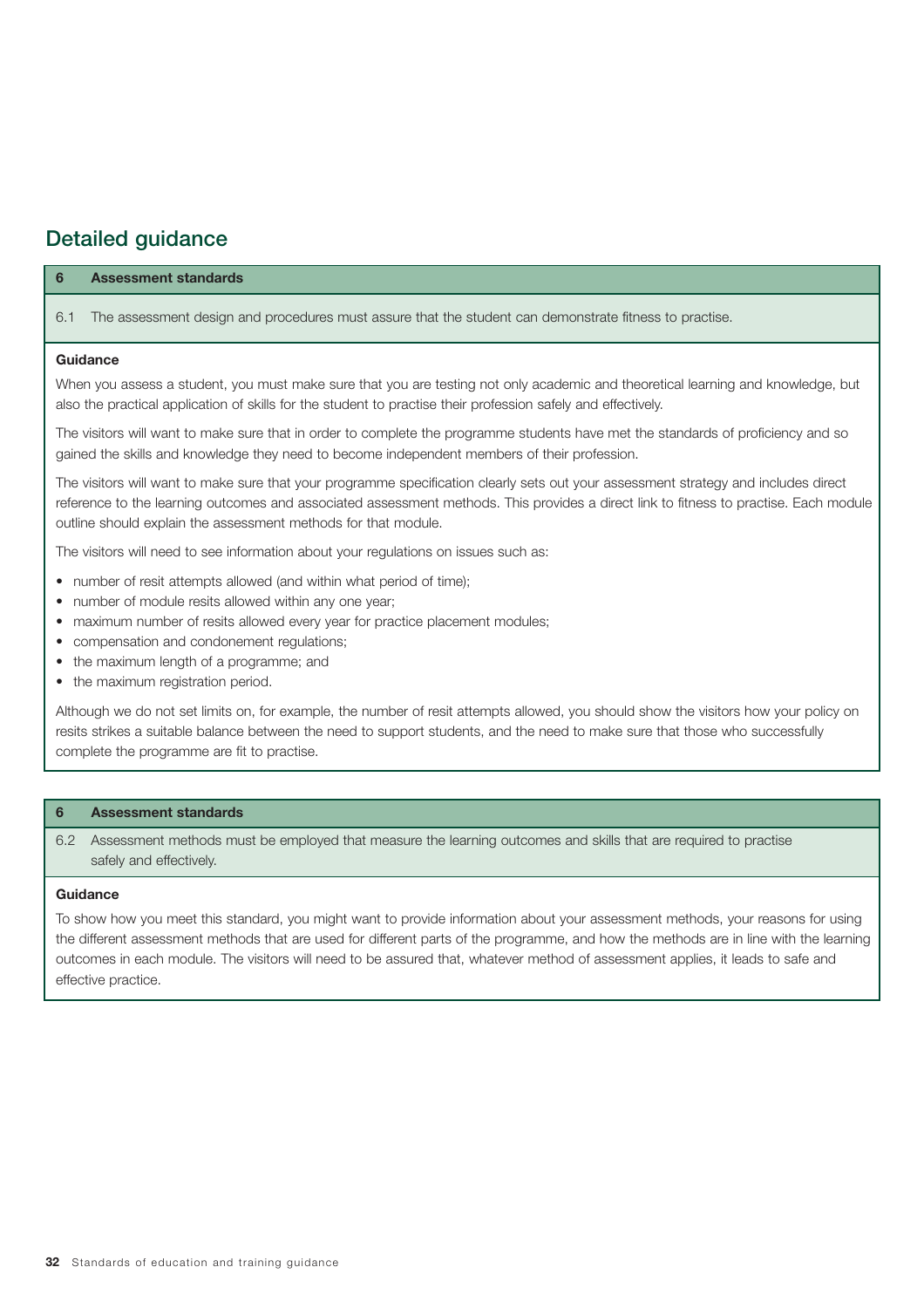#### **6 Assessment standards**

6.3 All assessments must provide a rigorous and effective process by which compliance with external reference frameworks can be measured.

#### **Guidance**

You may want to provide information about how your assessment methods are thorough and effective, and also about how your programme meets any relevant external reference frameworks. An example of this would be if your programme is a pre-registration Masters programme. Showing how your programme meets the requirements of a Masters programme as well as meeting the standards of proficiency could be part of the evidence for this standard.

#### **Other sources of guidance**

- Any relevant institution regulations
- Professional body guidelines
- Quality Assurance Agency for Higher Education, Subject benchmark statements
- Quality Assurance Agency for Higher Education, Code of practice for the assurance of academic quality and standards in higher education, assessment of students

#### **6 Assessment standards**

6.4 The measurement of student performance and progression must be an integral part of the wider process of monitoring and evaluation, and use objective criteria.

#### **Guidance**

The visitors will want to see information about how you monitor student performance, your expectations for student progression through the programme, what criteria you use to assess students who are at different stages in their learning, and how this reflects on overall progression.

Your assessment strategy may contain information about the criteria used for assessment. Also, the moderation of marks, and the way that students are assessed on their placement, may all be relevant information to give to the visitors. The visitors will also want to see how you decide what stops a student from progressing and the options that are available for a failing student.

When visitors meet students, they often ask them about the level of feedback they receive on their assignments and whether the students feel it is enough. However, we do not normally expect to see samples of students' work.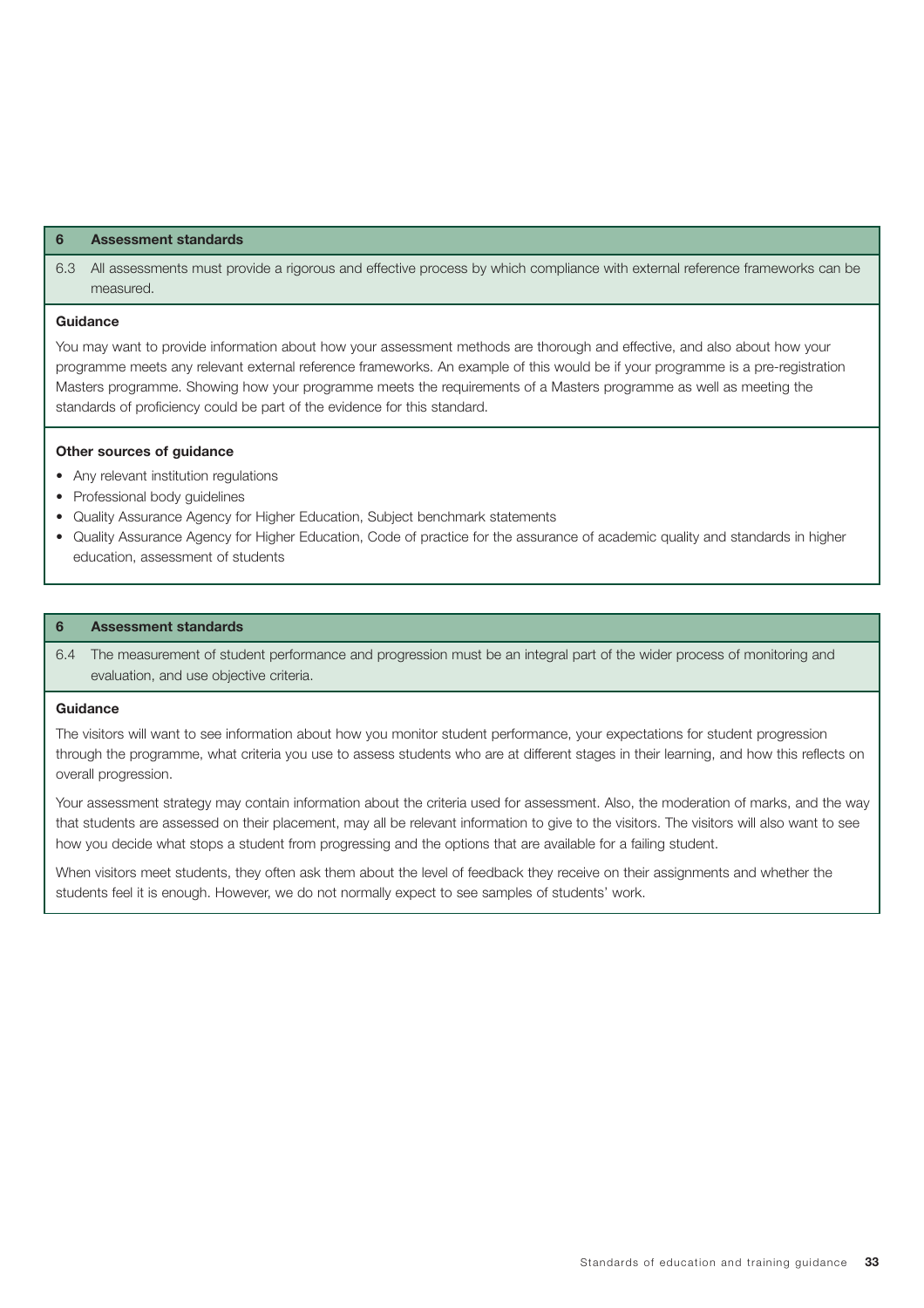#### **6 Assessment standards**

6.5 There must be effective mechanisms in place to assure appropriate standards in the assessment.

#### **Guidance**

Under this standard, you will need to provide information about how your programme is assessed, for example, by your university validation process (if this applies), or comments from your external examiner in their report. Visitors will want to be assured that your criteria are consistently applied, and that they are also appropriate for:

- your programme;
- the students' progression; and
- making sure that students can meet the standards of proficiency when they complete the programme.

The visitors may want to see that internal and external moderation are carried out. You could give the visitors the external examiner's reports and responses to these reports as part of an audit.

The visitors may use CVs and staff profiles to assess where educators from the programme team have experience in assessment. (For example, where staff act or have acted as external examiners at other education provider institutions.) The visitors will then be able to see how internal moderation systems of the education provider compare with external standards.

#### **6 Assessment standards**

6.6 Professional aspects of practice must be integral to the assessment procedures in both the education setting and practice placement.

#### **Guidance**

'Professional aspects of practice' may include, for example, the students' familiarity with the idea of their professional responsibility for their own actions, values and ethics, or their understanding of the nature of professional regulation, and the responsibilities this involves.

To show how you meet this standard, you could provide information to the visitors about how your assessment procedures assess this. For example, you may have a specific module which covers professional issues, with information about how this is assessed, or this information may be included in the placement handbook, learning log and other relevant parts of the curriculum.

#### **Other sources of guidance**

• Health Professions Council, Standards of conduct, performance and ethics

#### **6 Assessment standards**

6.7 Assessment regulations must clearly specify requirements for: 6.7.1 student progression and achievement within the programme;

#### **Guidance**

Your assessment regulations must make it clear how you assess students to make sure of and recognise their continuing progression within the programme. These must be clear so students can understand what is expected of them at each stage of the programme, and also that staff can apply assessment criteria consistently to students' work.

The information that you provided for SET 6.4, which also refers to student progression, may also be relevant here.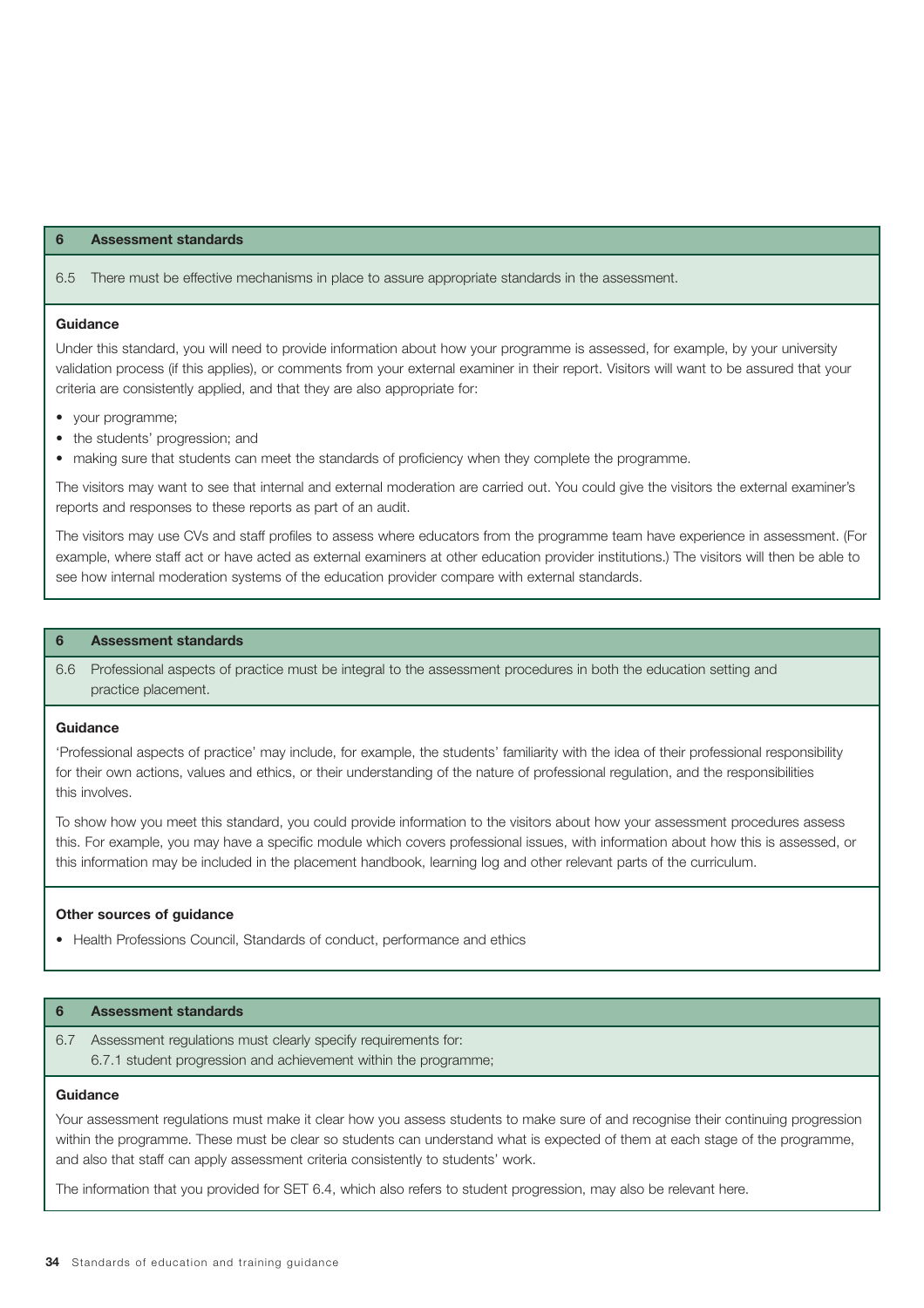#### **6 Assessment standards**

6.7 Assessment regulations must clearly specify requirements for: 6.7.2 awards which do not provide eligibility for inclusion onto the Register not to contain any reference to an HPC protected title in their title;

#### **Guidance**

See also the guidance under SET 6.7.1.

It is important that there is no confusion about which programmes are approved by us, and which are not. Under this standard, students who are not eligible to apply for registration should not be given an award which makes a reference to an approved title. Some education providers give these students awards with titles like 'Healthcare studies' which reflects the academic content achieved, but does not give the impression that they are eligible to apply for registration. The visitors will want to see that programme titles are clear, that applicants, students, staff and the public understand who is eligible to apply for registration with us, and who is not.

#### **6 Assessment standards**

6.7 Assessment regulations must clearly specify requirements for: 6.7.3 an aegrotat award not to provide eligibility for admission to the Register;

#### **Guidance**

It must be clear to students and to staff that students who are awarded an aegrotat degree are not eligible to apply for registration. To show that you meet this standard, you could refer the visitors to where this policy is laid out, and how students are informed, for example on your website or in your student handbook.

#### **6 Assessment standards**

6.7 Assessment regulations must clearly specify requirements for: 6.7.4 a procedure for the right of appeal for students; and

#### **Guidance**

You may give the visitors information about the appeal procedure, and also information about how students are told about this. Visitors would normally expect to find this in a student handbook, or equivalent, and in your institution's regulations for examinations. This should contain information about how the procedure works, and how it is judged, and by whom.

Visitors will also expect to see clear information for students about where they should go for advice on your institution's appeals process.

#### **6 Assessment standards**

#### 6.7 Assessment regulations must clearly specify requirements for: 6.7.5 the appointment of at least one external examiner from the relevant part of the Register.

#### **Guidance**

This standard means that assessment regulations must require at least one external examiner (who must be registered in the relevant part of our register) for each programme. However, we do not play any part in their appointment.

You may not currently have an external examiner in place. If so, our visitors will want to be sure that your regulations show that one will be appointed.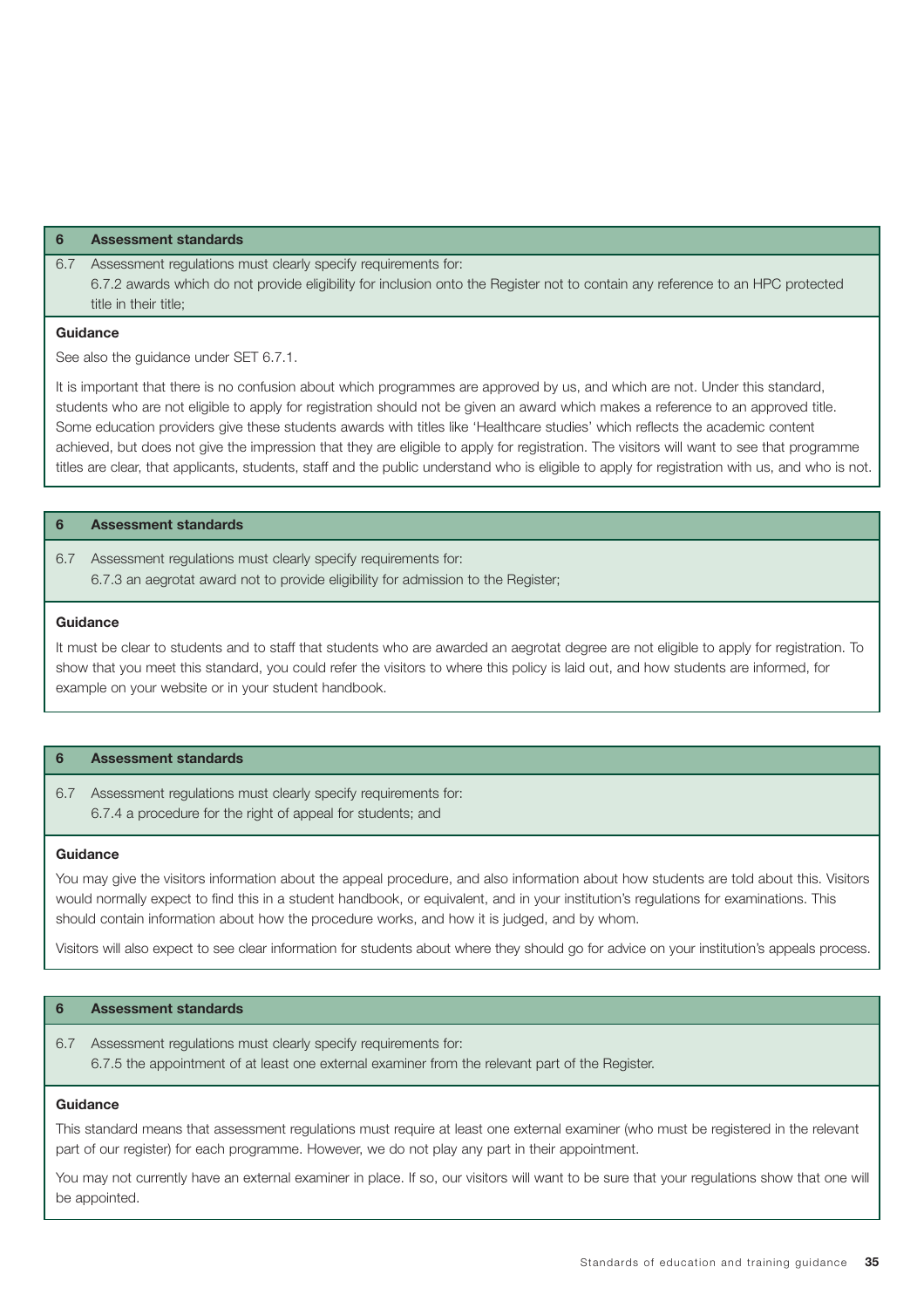# **References**

The references included may have been changed, updated or replaced since this document was published. For an up-to-date list of documents, you may want to see our website.

| <b>Document name</b>                                                                                                                                         | <b>Published by</b>                                                                                           | Date published | <b>Available from</b>    |
|--------------------------------------------------------------------------------------------------------------------------------------------------------------|---------------------------------------------------------------------------------------------------------------|----------------|--------------------------|
| Diploma (HE) in Operating<br><b>Department Practice</b><br><b>Curriculum Document</b>                                                                        | Association of Operating Department<br>Practitioners                                                          | 2006           | www.aodp.org             |
| Guidelines on Programme Structure<br>and Content for Music Therapy<br><b>Education Providers</b>                                                             | Association of Professional Music<br>Therapists                                                               | 2005           | www.apmt.org             |
| Code of Professional Ethics and<br>Conduct                                                                                                                   | Association of Professional Music<br>Therapists                                                               | 2003           | www.apmt.org             |
| Professional Competencies                                                                                                                                    | Association of Professional Music<br>Therapists                                                               | 2003           | www.apmt.org             |
| Principles of Professional Practice                                                                                                                          | Association of Professional Music<br>Therapists                                                               |                | www.apmt.org             |
| Requirements and directions for<br>approval of courses and institutions in<br>the UK for purposes of state<br>registration as prosthetists and<br>orthotists | British Association of Prosthetists and<br>Orthotists (published by the<br>Prosthetists and Orthotists Board) | 2001           | www.bapo.org             |
| Guideline No. 1 - The Role Of The<br><b>Prosthetist Orthotist</b>                                                                                            | British Association of Prosthetists and<br><b>Orthotists</b>                                                  | 2000           | www.bapo.org             |
| Guideline No. 2 - Communication<br>and Teamwork                                                                                                              | British Association of Prosthetists and<br><b>Orthotists</b>                                                  | 2000           | www.bapo.org             |
| Guideline No. 3 - Clinical Records                                                                                                                           | British Association of Prosthetists and<br><b>Orthotists</b>                                                  | 2002           | www.bapo.org             |
| Guideline No. 4 - Assessment Review<br>- Issued March 2003                                                                                                   | British Association of Prosthetists and<br>Orthotists                                                         | 2003           | www.bapo.org             |
| Guideline No. 5 - The Clinical<br>Environment                                                                                                                | British Association of Prosthetists and<br>Orthotists                                                         | 2002           | www.bapo.org             |
| Pre-registration Education and<br>Training                                                                                                                   | The British Dietetic Association<br>(published by the Dietitians Board)                                       | 2000           | www.bda.uk.com           |
| Professional Standards for Dietitians                                                                                                                        | The British Dietetic Association                                                                              | 2004           | www.bda.uk.com           |
| Curriculum Guidance                                                                                                                                          | <b>British Paramedic Association</b>                                                                          | 2005           | www.britishparamedic.org |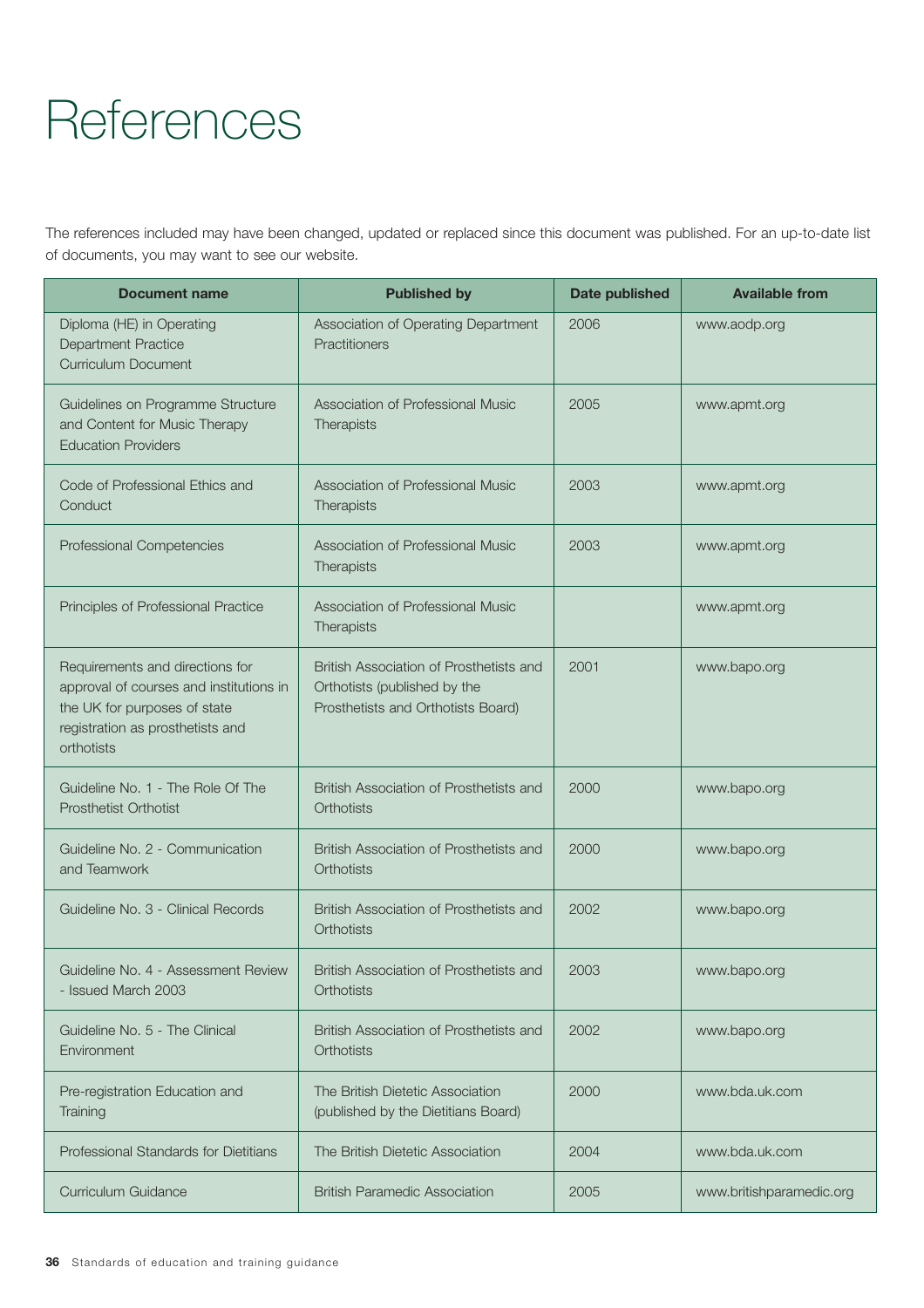| <b>Document name</b>                                                                                                                            | <b>Published by</b>                                                | Date published | <b>Available from</b> |
|-------------------------------------------------------------------------------------------------------------------------------------------------|--------------------------------------------------------------------|----------------|-----------------------|
| Curriculum Framework for Qualifying<br>Programmes in Physiotherapy (CSP)<br>London                                                              | Chartered Society of Physiotherapy                                 | 2002           | www.csp.org.uk        |
| Core Standards of Physiotherapy<br>Practice                                                                                                     | Chartered Society of Physiotherapy                                 | 2005           | www.csp.org.uk        |
| Developing a Portfolio: Guide to CSP<br>members                                                                                                 | Chartered Society of Physiotherapy                                 | 2001           | www.csp.org.uk        |
| 'Keeping a CPD Portfolio using your<br>CD-ROM'<br><b>Guidance for Students</b>                                                                  | Chartered Society of Physiotherapy                                 | 2005           | www.csp.org.uk        |
| Learning in the practice environment<br>in qualifying programmes of<br>physiotherapy: Guidance on its<br>organisation, delivery and recognition | Chartered Society of Physiotherapy                                 | 2005           | www.csp.org.uk        |
| <b>Accreditation of Clinical Educators:</b><br>Scheme Guidance                                                                                  | Chartered Society of Physiotherapy                                 | 2004           | www.csp.org.uk        |
| Clinical Placement Guidelines (CSP)<br>London                                                                                                   | Chartered Society of Physiotherapy                                 | 2003           | www.csp.org.uk        |
| Rules of Professional Conduct (CSP)<br>London                                                                                                   | Chartered Society of Physiotherapy                                 | 2002           | www.csp.org.uk        |
| Expectations of Master's Level<br>Programmes within qualifying<br>physiotherapy education                                                       | Chartered Society of Physiotherapy                                 | 2004           | www.csp.org.uk        |
| Curriculum Framework for Pre-<br><b>Registration Education</b>                                                                                  | College of Occupational Therapists                                 | 2004           | www.cot.org.uk        |
| Guidance on Disability and Learning                                                                                                             | College of Occupational Therapists                                 | 2005           | www.cot.org.uk        |
| A Curriculum Framework for<br>Radiography, College of<br>Radiographers                                                                          | College of Radiographers                                           | 2003           | www.sor.org           |
| Clinical Education and Training:<br>Capacity and Quality                                                                                        | College of Radiographers                                           | 2004           | www.sor.org           |
| Handbook of the Joint Validation<br>Committee (Radiography) Revision<br>2004 (see note below)                                                   | College of Radiographers (published<br>by the Radiographers Board) | 2004           | www.sor.org           |

Note: The Joint Validation Committee of the Radiographers Board no longer exists, so much of the document has been replaced by HPC or Society of Radiographers guidance. Where there is no new guidance, the JVC document is still relevant.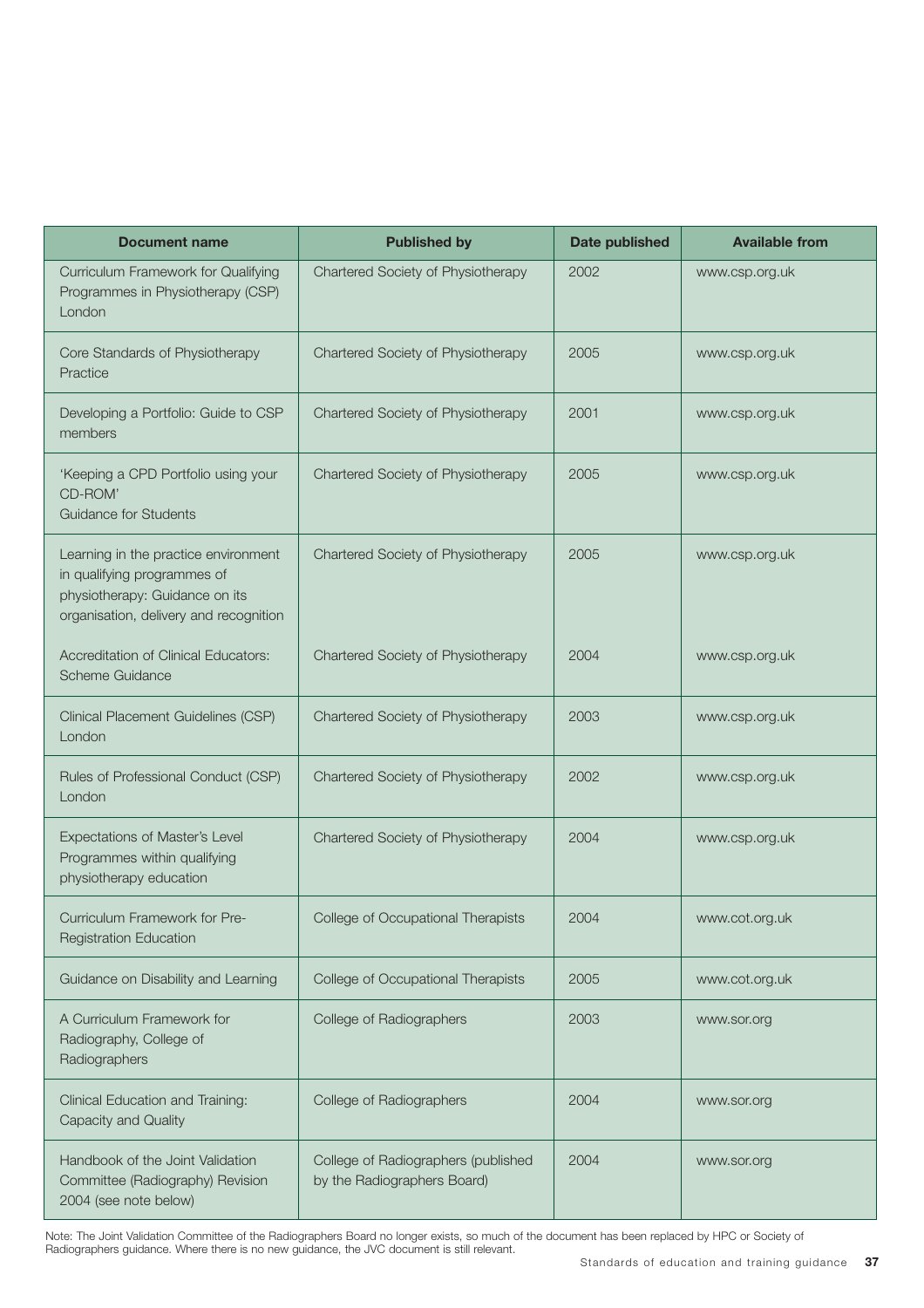| <b>Document name</b>                                                                                                    | <b>Published by</b>                                            | <b>Date published</b> | <b>Available from</b>             |
|-------------------------------------------------------------------------------------------------------------------------|----------------------------------------------------------------|-----------------------|-----------------------------------|
| Radiography - The Scope of Practice                                                                                     | College of Radiographers                                       | 2003                  | www.sor.org                       |
| Radiography Education and<br>Professional Development: Moving<br>Ahead                                                  | College of Radiographers                                       | 2003                  | www.sor.org                       |
| <b>Standards for Professional Conduct</b>                                                                               | College of Radiographers                                       | 2002, revised<br>2004 | www.sor.org                       |
| Guidance on Approval and<br>Accreditation of Practice Placements<br>at all levels of Pre-registration<br>Education      | College of Radiographers                                       | 2005                  | www.sor.org                       |
| National Service Frameworks                                                                                             | Department of Health                                           | (launched 1998)       | www.dh.gov.uk                     |
| Placements in Focus: Guidance for<br>education in practice for health care<br>professions                               | Department of Health                                           | 2001                  | www.dh.gov.uk                     |
| Outline curriculum for training<br>programmes to prepare Allied Health<br>Professionals as Supplementary<br>Prescribers | Department of Health                                           | 2004                  | www.dh.gov.uk                     |
| A disabled person's guide to<br>becoming a health professional                                                          | <b>Health Professions Council</b>                              | 2006                  | www.hpc-uk.org                    |
| Information about the health<br>reference                                                                               | <b>Health Professions Council</b>                              | 2006                  | www.hpc-uk.org                    |
| Standards of proficiency                                                                                                | <b>Health Professions Council</b>                              | 2003                  | www.hpc-uk.org                    |
| Standards of conduct, performance<br>and ethics                                                                         | <b>Health Professions Council</b>                              | 2003                  | www.hpc-uk.org                    |
| European Dietetic Benchmark<br>Statement                                                                                | European Federation of the<br>Association of Dietitians (EFAD) | 2005                  | www.efad.org                      |
| Case studies in Dietetics,<br>Occupational Therapy, Physiotherapy<br>and Radiography                                    | Making Practice-Based Learning<br><b>Work</b>                  | 2005                  | www.practicebasedlearning.<br>org |
| The Development of Quality<br><b>Standards for Practice Placements</b>                                                  | <b>NHS Education for Scotland</b>                              | 2002                  | www.nes.scot.nhs.uk               |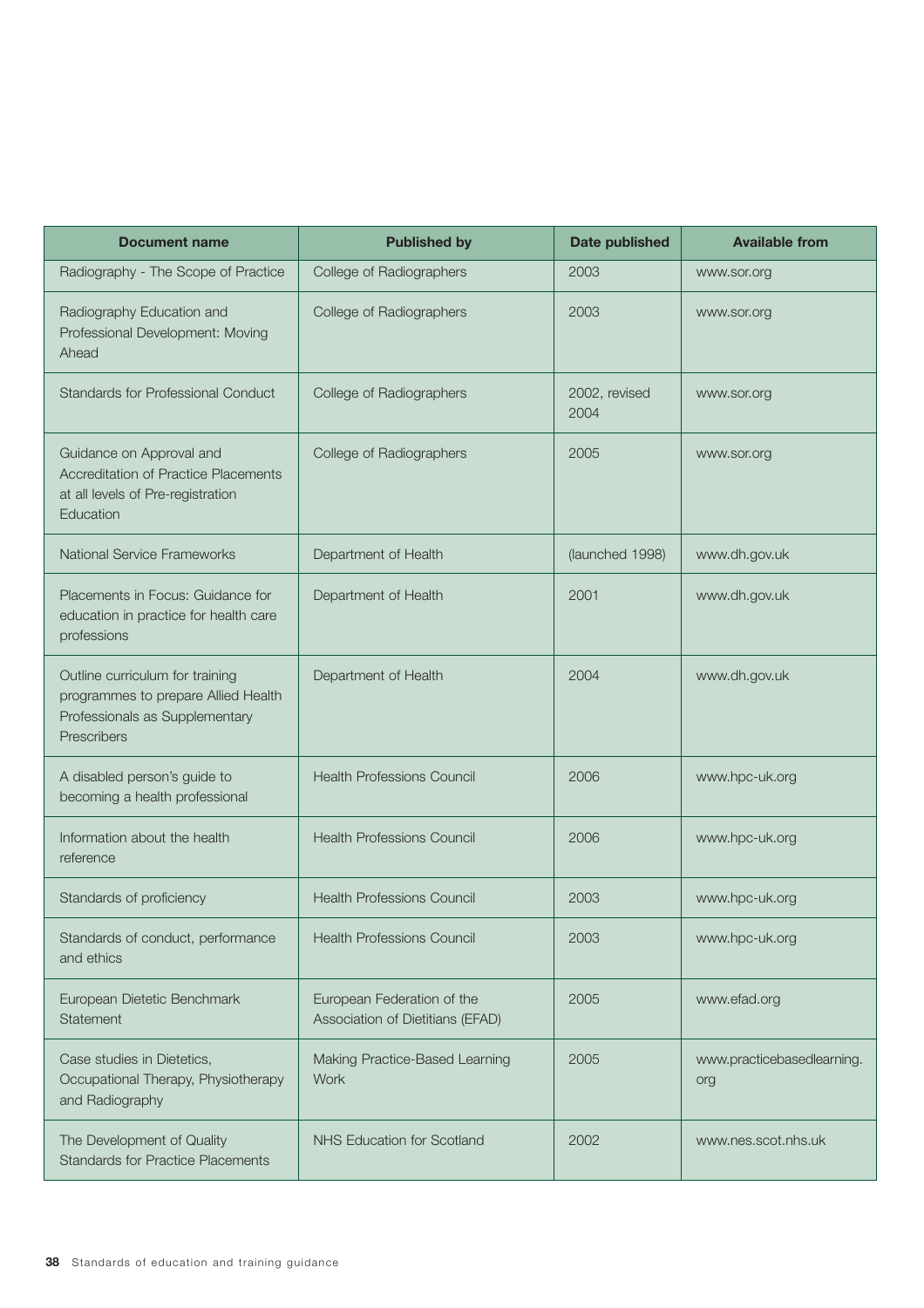| <b>Document name</b>                                                  | <b>Published by</b>                                                             | Date published | <b>Available from</b> |
|-----------------------------------------------------------------------|---------------------------------------------------------------------------------|----------------|-----------------------|
| Review of Clinical Placements for<br><b>Allied Health Professions</b> | Department of Health, Social<br>Services and Public Safety, Northern<br>Ireland | 2004           | www.dhsspsni.gov.uk   |
| Subject benchmark statements                                          | Quality Assurance Agency for Higher<br>Education                                |                | www.qaa.ac.uk         |
| <b>Biomedical sciences</b>                                            |                                                                                 | 2002           | www.qaa.ac.uk         |
| Arts therapy                                                          |                                                                                 | 2004           | www.qaa.ac.uk         |
| Clinical sciences                                                     |                                                                                 | 2004           | www.qaa.ac.uk         |
| <b>Dietetics</b>                                                      |                                                                                 | 2001           | www.qaa.ac.uk         |
| Occupational therapy                                                  |                                                                                 | 2001           | www.qaa.ac.uk         |
| Operating department practice                                         |                                                                                 | 2004           | www.qaa.ac.uk         |
| Orthoptics                                                            |                                                                                 | 2001           | www.qaa.ac.uk         |
| Paramedic science                                                     |                                                                                 | 2004           | www.qaa.ac.uk         |
| Physiotherapy                                                         |                                                                                 | 2001           | www.qaa.ac.uk         |
| Podiatry                                                              |                                                                                 | 2001           | www.qaa.ac.uk         |
| Prosthetics and orthotics                                             |                                                                                 | 2001           | www.qaa.ac.uk         |
| Radiography                                                           |                                                                                 | 2001           | www.qaa.ac.uk         |
| Speech and language therapy                                           |                                                                                 | 2001           | www.qaa.ac.uk         |
| Qualifications Framework for England,<br>Wales and Northern Ireland   | Quality Assurance Agency for Higher<br>Education                                | 2001           | www.qaa.ac.uk         |
| Qualifications Framework for<br>Scotland                              | Quality Assurance Agency for Higher<br>Education                                | 2001           | www.qaa.ac.uk         |
| Guidelines on the accreditation of<br>prior learning                  | Quality Assurance Agency for Higher<br>Education                                | 2004           | www.qaa.ac.uk         |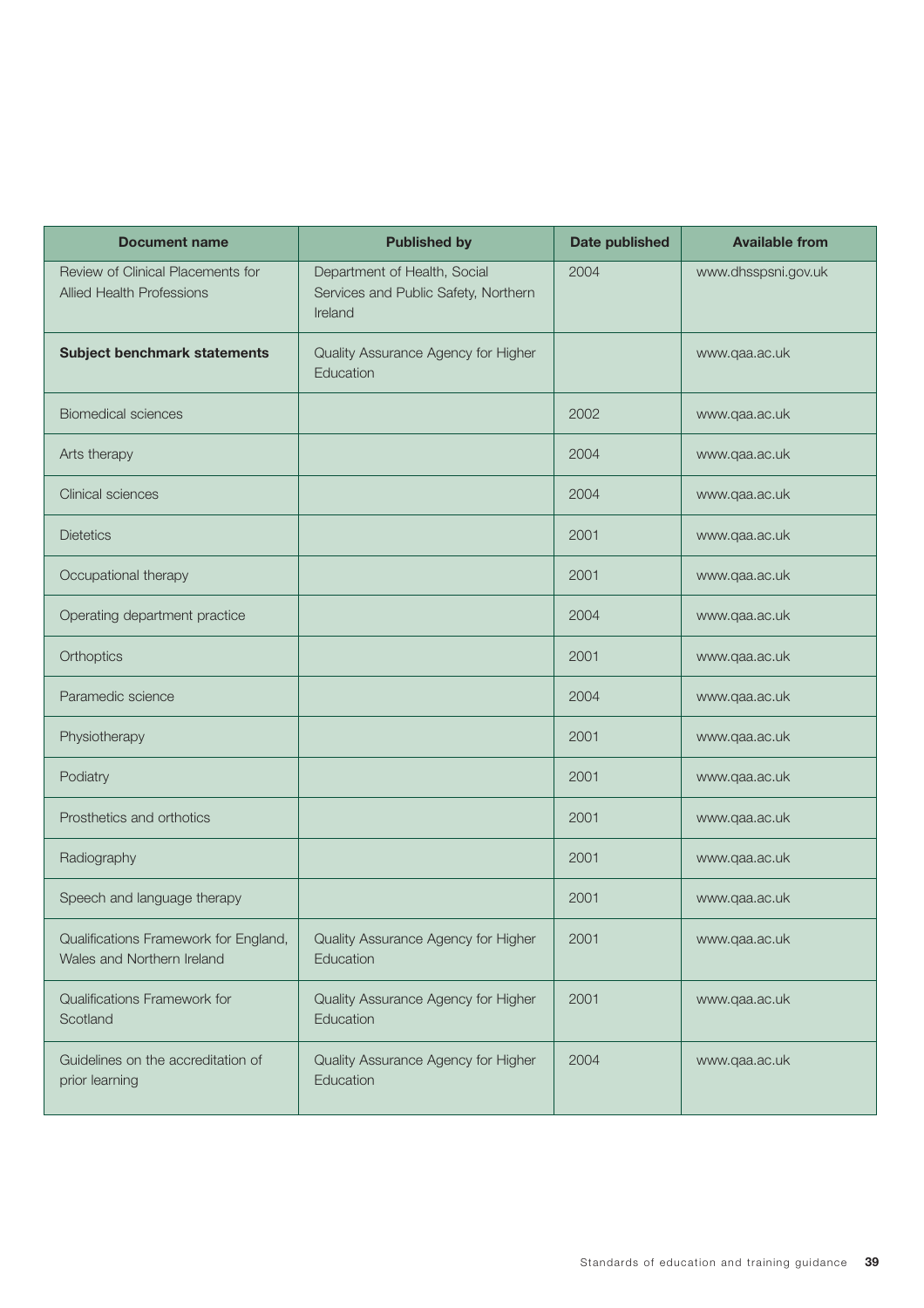| <b>Document name</b>                                                                                       | <b>Published by</b>                                                                                              | <b>Date published</b> | <b>Available from</b> |
|------------------------------------------------------------------------------------------------------------|------------------------------------------------------------------------------------------------------------------|-----------------------|-----------------------|
| Code of practice for the<br>assurance of academic quality<br>and standards in higher education:            | Quality Assurance Agency for Higher<br>Education                                                                 | 2004                  | www.qaa.ac.uk         |
| 1 Postgraduate research<br>programmes                                                                      | Quality Assurance Agency for Higher<br>Education                                                                 | 2004                  | www.qaa.ac.uk         |
| • 2 Collaborative provision and<br>flexible and distributed learning<br>(including e-learning)             | Quality Assurance Agency for Higher<br>Education                                                                 | 2004                  | www.qaa.ac.uk         |
| • 3 Students with disabilities                                                                             | Quality Assurance Agency for Higher<br>Education                                                                 | 1999                  | www.qaa.ac.uk         |
| • 4 External examining                                                                                     | Quality Assurance Agency for Higher<br>Education                                                                 | 2004                  | www.qaa.ac.uk         |
| 5 Academic appeals and student<br>complaints on academic matters                                           | Quality Assurance Agency for Higher<br>Education                                                                 | 2000                  | www.qaa.ac.uk         |
| 6 Assessment of students                                                                                   | Quality Assurance Agency for Higher<br>Education                                                                 | 2006                  | www.qaa.ac.uk         |
| 7 Programme approval,<br>monitoring and review                                                             | Quality Assurance Agency for Higher<br>Education                                                                 | 2006                  | www.qaa.ac.uk         |
| 8 Career education, information<br>and guidance                                                            | Quality Assurance Agency for Higher<br>Education                                                                 | 2001                  | www.qaa.ac.uk         |
| 9 Placement learning                                                                                       | Quality Assurance Agency for Higher<br>Education                                                                 | 2001                  | www.qaa.ac.uk         |
| 10 Recruitment and admissions                                                                              | Quality Assurance Agency for Higher<br>Education                                                                 | 2006                  | www.qaa.ac.uk         |
| Guidelines on the accreditation of<br>courses leading to a qualification in<br>Speech and Language Therapy | Royal College of Speech and Language<br>Therapists (published by the Board of<br>Speech and Language Therapists) | 2002                  | www.rcslt.org         |
| Guidance on competence for newly<br>qualified therapists                                                   | Royal College of Speech and<br>Language Therapists                                                               | 2005                  | www.rcslt.org         |
| National Standards for Practice-<br>based Learning                                                         | Royal College of Speech and<br>Language Therapists                                                               | 2006                  | www.rcslt.org         |
| Clinical guidelines                                                                                        | Royal College of Speech and<br>Language Therapists                                                               | 2005                  | www.speechmark.net    |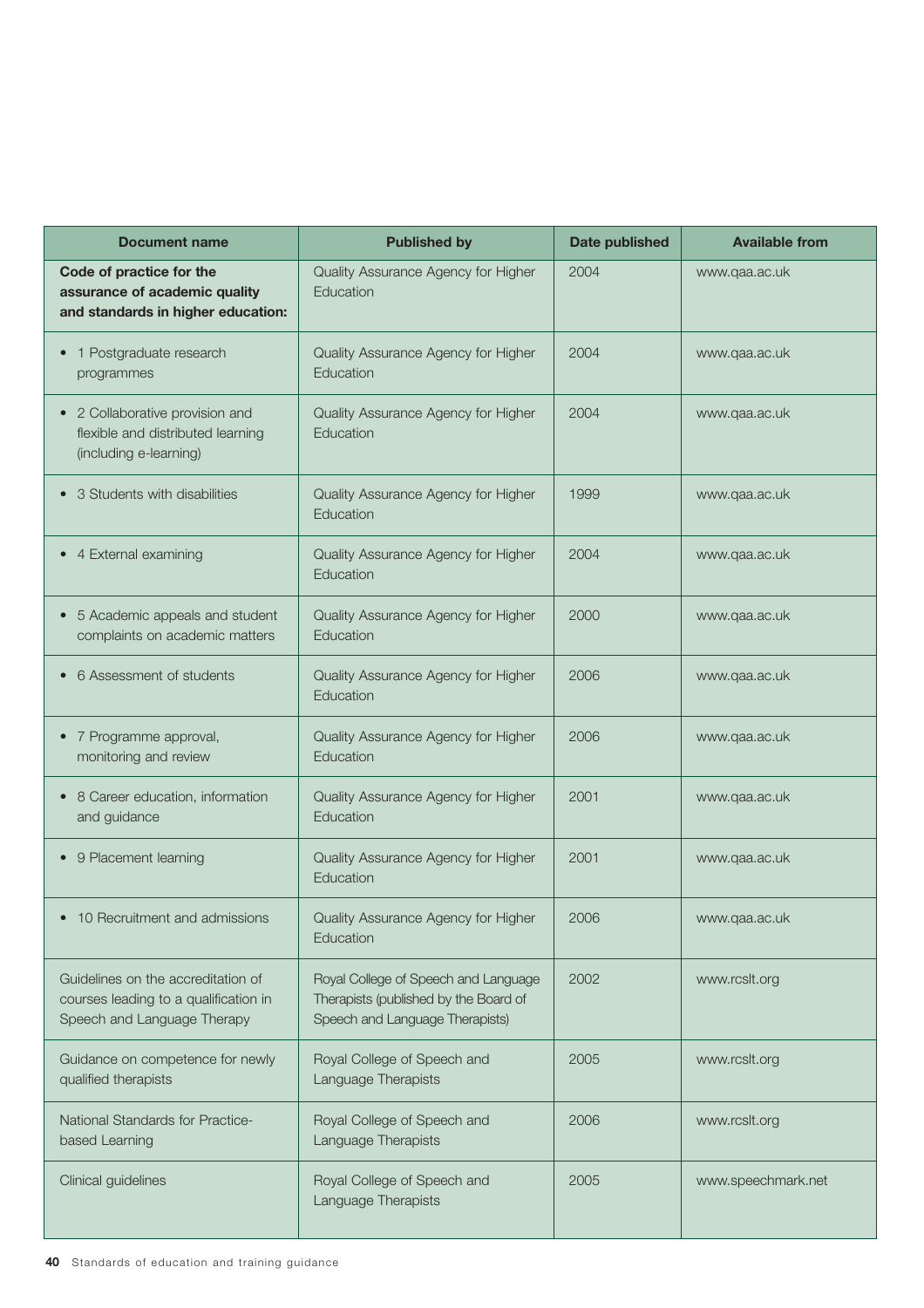| <b>Document name</b>                                                                                      | <b>Published by</b>                                                     | <b>Date published</b> | <b>Available from</b>                    |
|-----------------------------------------------------------------------------------------------------------|-------------------------------------------------------------------------|-----------------------|------------------------------------------|
| Communicating Quality 2 -<br>Professional Standards for Speech<br>and Language Therapists                 | Royal College of Speech and<br>Language Therapists                      | 1996                  | www.rcslt.org                            |
| Regulations and Guidance for the<br>Accreditation of Pre-registration<br>Education in Podiatry - Handbook | Society of Chiropodists and<br>Podiatrists                              | 2005                  | www.feetforlife.org                      |
| Minimum Standards of Clinical<br>Practice                                                                 | Society of Chiropodists and<br>Podiatrists                              | 2003                  | www.feetforlife.org                      |
| <b>Patient Confidentiality</b>                                                                            | Society of Chiropodists and<br>Podiatrists                              | 2004                  | www.feetforlife.org                      |
| Guidelines on Patient Records                                                                             | Society of Chiropodists and<br>Podiatrists                              | 2004                  | www.feetforlife.org                      |
| Health and Safety Guidelines                                                                              | Society of Chiropodists and<br>Podiatrists                              | 2001                  | www.feetforlife.org                      |
| Guidelines for Needlestick Injury                                                                         | Society of Chiropodists and<br>Podiatrists                              | 2005                  | www.feetforlife.org                      |
| Disposal of Clinical Waste                                                                                | Society of Chiropodists and<br>Podiatrists                              | 2005                  | www.feetforlife.org                      |
| Code of Conduct                                                                                           | Society of Chiropodists and<br>Podiatrists                              | 2001                  | www.feetforlife.org                      |
| The Health Professions Order 2001                                                                         | The Stationery Office                                                   | 2001                  | www.hpc-uk.org<br>www.tso.co.uk/bookshop |
| Interprofessional education                                                                               | UK Centre for the Advancement of<br>Interprofessional Education (CAIPE) | 2002                  | www.caipe.org.uk                         |

# An explanatory note about professional boards

We replaced the Council for Professions Supplementary to Medicine (CPSM). Under the CPSM structure, each profession had its own board, which would normally publish information about the CPSM approvals process. In some professions, these board documents have been replaced by other documents published by the professional bodies. In other professions, all or part of the board documents are still used and so referenced here. Copies of these board documents are unfortunately no longer available from us.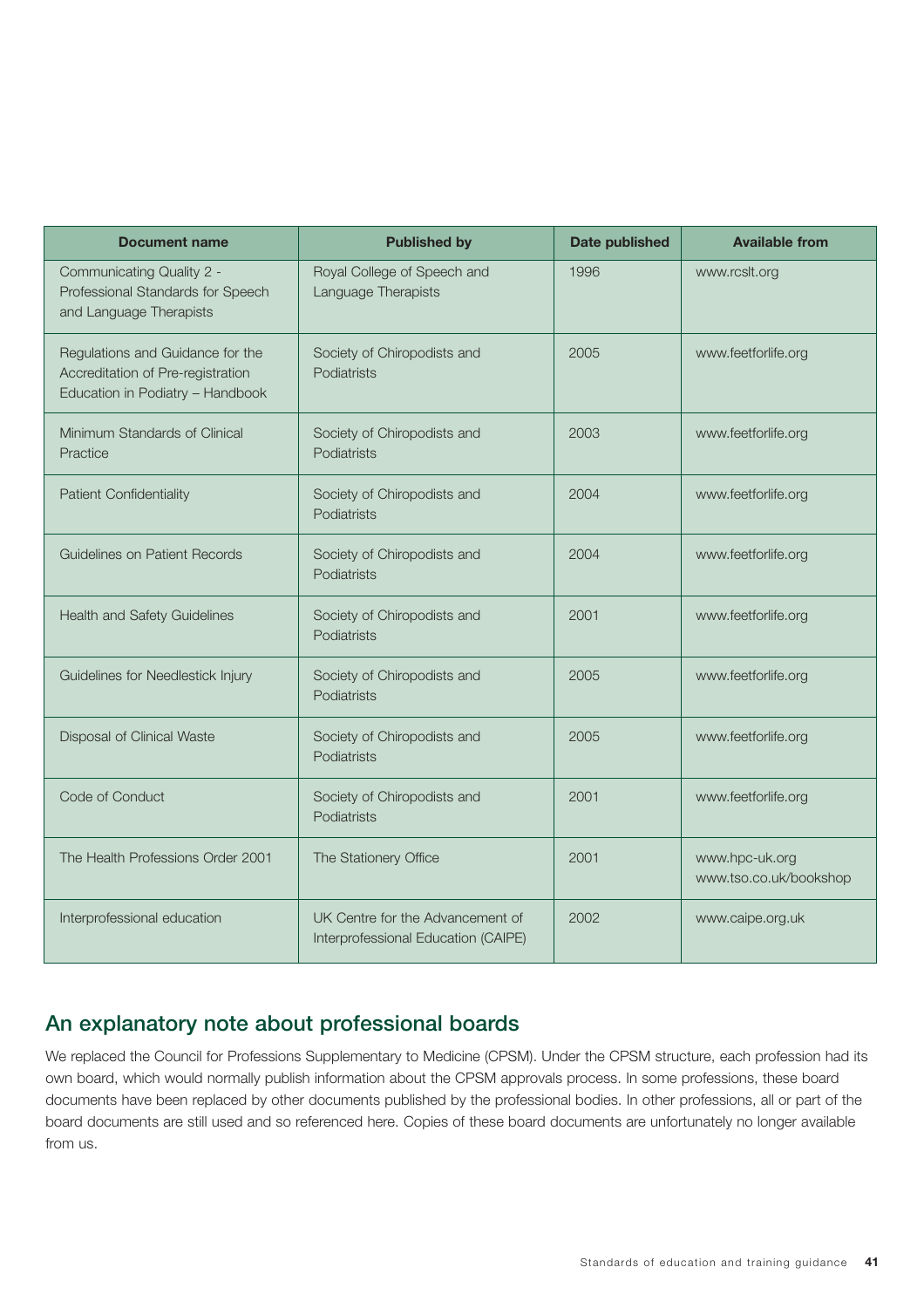# How this document was written

We consulted people on our standards of education and training, and our approvals process, in 2004. We held six meetings around the UK to present our proposals, and sent copies of our proposals out to interested parties, which included professional bodies, education providers, and other people involved in training or representing the professionals on our register.

As a result of this consultation, we published our standards and our processes, but we also committed to publishing further guidance on our standards. In our 'Key decisions' document, we refer to publishing 'guidance' and 'curriculum guidance'.

We set up a professional liaison group to meet these responsibilities, and the group met for the first time in March 2005. The view of this group was that the term 'curriculum guidance' was misleading, and could lead to confusion about our role and the role of the professional bodies. The group agreed that further guidance on the standards for education providers was needed, but that it was not appropriate or necessary for us to replace the detailed curriculum information published by professional bodies, who play an important role in developing their professions and setting standards for best practice. The documents our group would draft were named the 'Standards of education and training guidance for education providers'.

The group agreed that it would be essential to work with the professional bodies when producing this guidance, and so invited the professional bodies to an initial 'ideas meeting' where representatives discussed the document, and gave valuable input and ideas for a first draft. The professional body representatives then gave more detailed notes about the standards after consulting other people in their organisation, and then gave comments on a first draft which was passed around by e-mail.

We are very grateful for the time and effort that members of professional bodies have given to help make these documents full, complete and useful. We would like to thank the people listed opposite who have contributed to this document.

| Derek Pearson            | Association of Clinical<br><b>Scientists</b>                 |
|--------------------------|--------------------------------------------------------------|
| Helen Booth              | Association of Operating<br><b>Department Practitioners</b>  |
| Helen Patey              | Association of Professional<br>Music Therapists              |
| Neil Springham           | British Association of Art<br>Therapists                     |
| Madeline Andersen-Warren | <b>British Association of</b><br>Dramatherapists             |
| Sophie Hill              | <b>British Association of</b><br>Prosthetists and Orthotists |
| Rosemarie Simpson        | <b>British Dietetic Association</b>                          |
| Gail Stephenson          | British and Irish Orthoptic<br>Society                       |
| Marcus Bailey            | <b>British Paramedic Association</b>                         |
| Jenny Carey              | Chartered Society of<br>Physiotherapy                        |
| Sally Gosling            | Chartered Society of<br>Physiotherapy                        |
| Anne Lawson Porter       | College of Occupational<br>Therapists                        |
| Alan Wainwright          | Institute of Biomedical<br>Science                           |
| Jois Stansfield          | Royal College of Speech and<br>Language Therapists           |
| <b>Audrey Paterson</b>   | Society and College of<br>Radiographers                      |
| David Ashcroft           | Society of Chiropodists and<br>Podiatrists                   |

We would also like to thank Helen Best.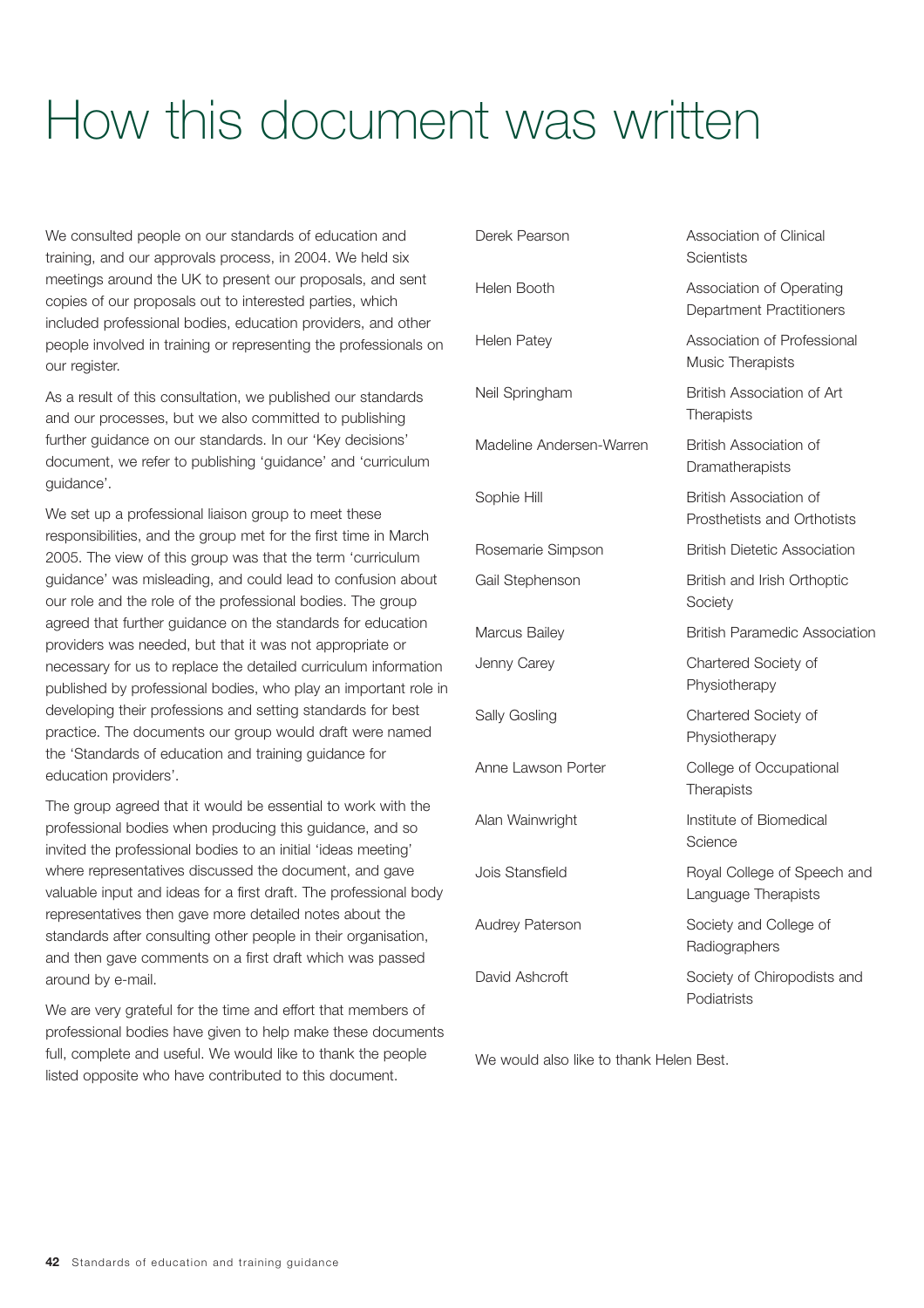# Notes: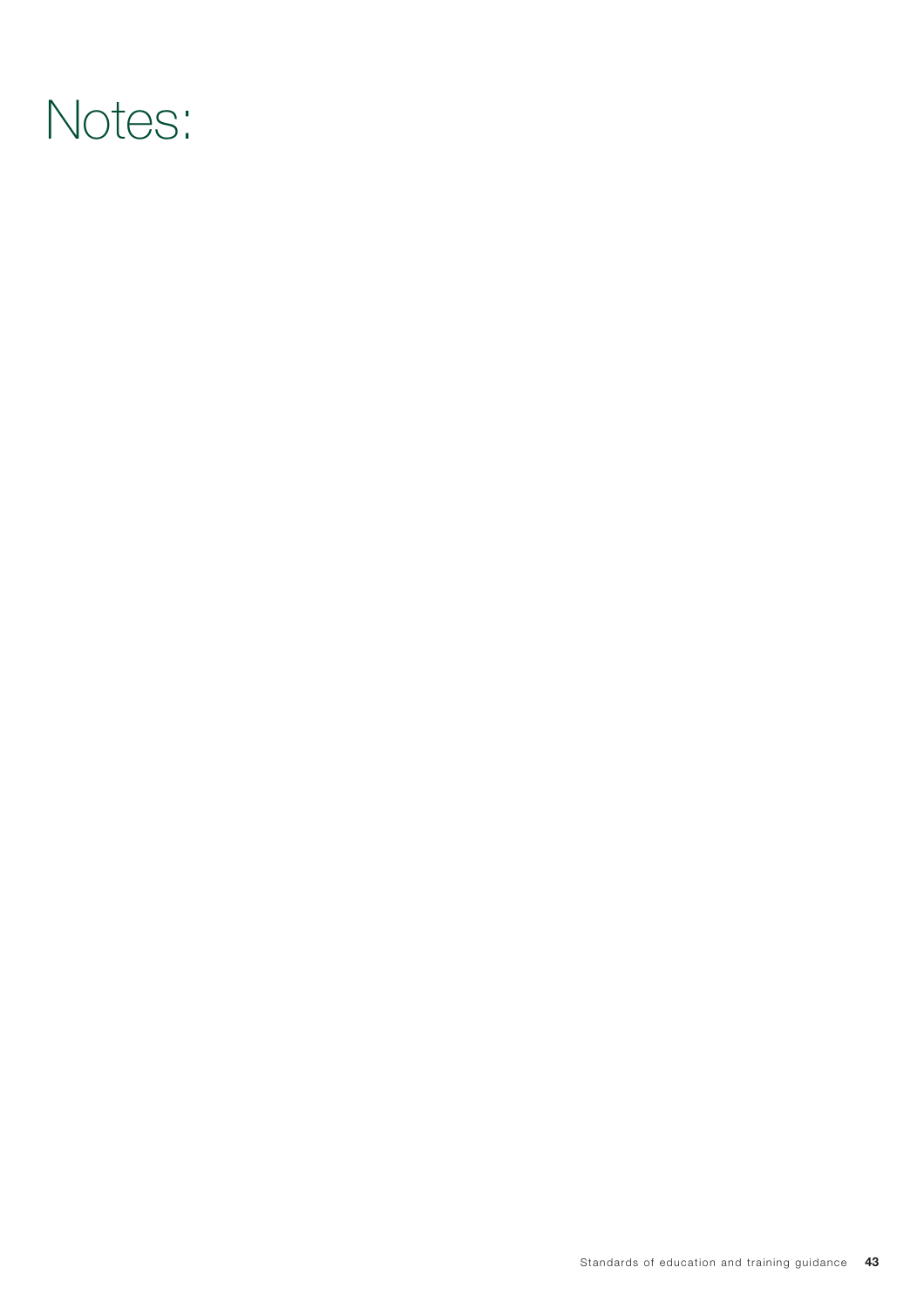# Notes: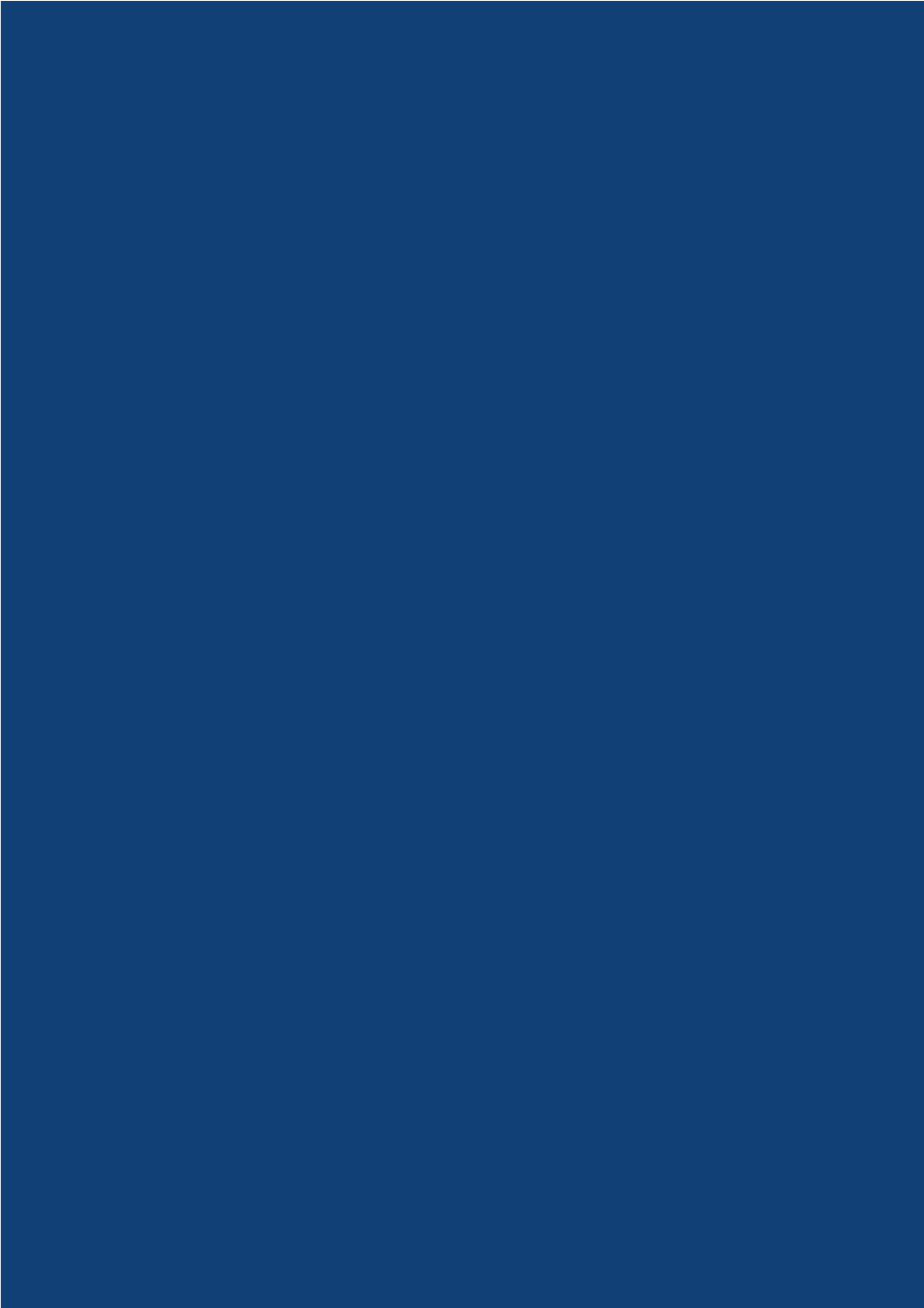

Park House 184 Kennington Park Road London SE11 4BU [ t ] 020 7582 0866 [ f ] 020 7820 9684 [e] education@hpc-uk.org [w] www.hpc-uk.org



20070130bPOLPUB Standards of education and training guidance January 2007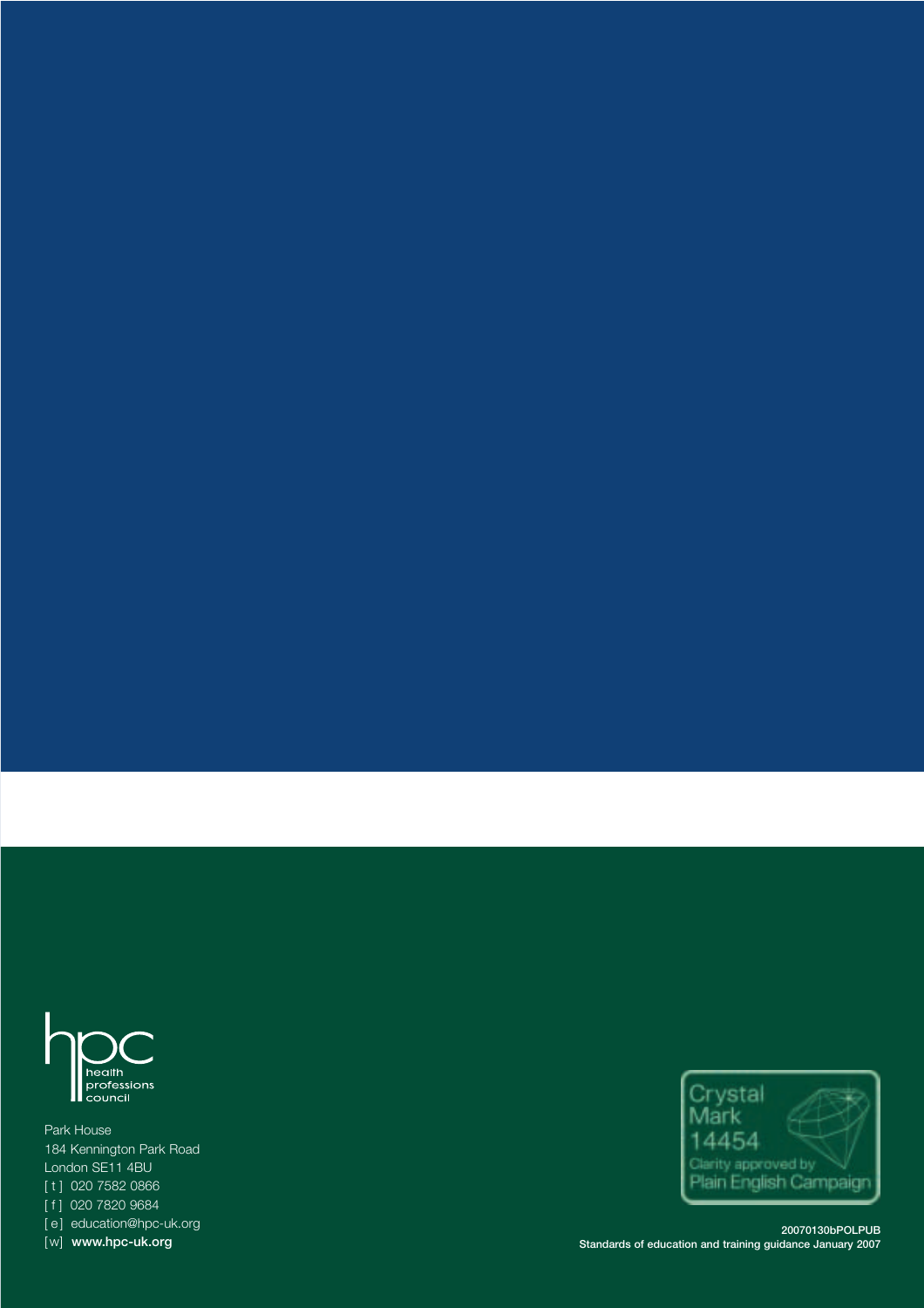

9 July 2003 to 8 July 2005

# Review of the grandparenting process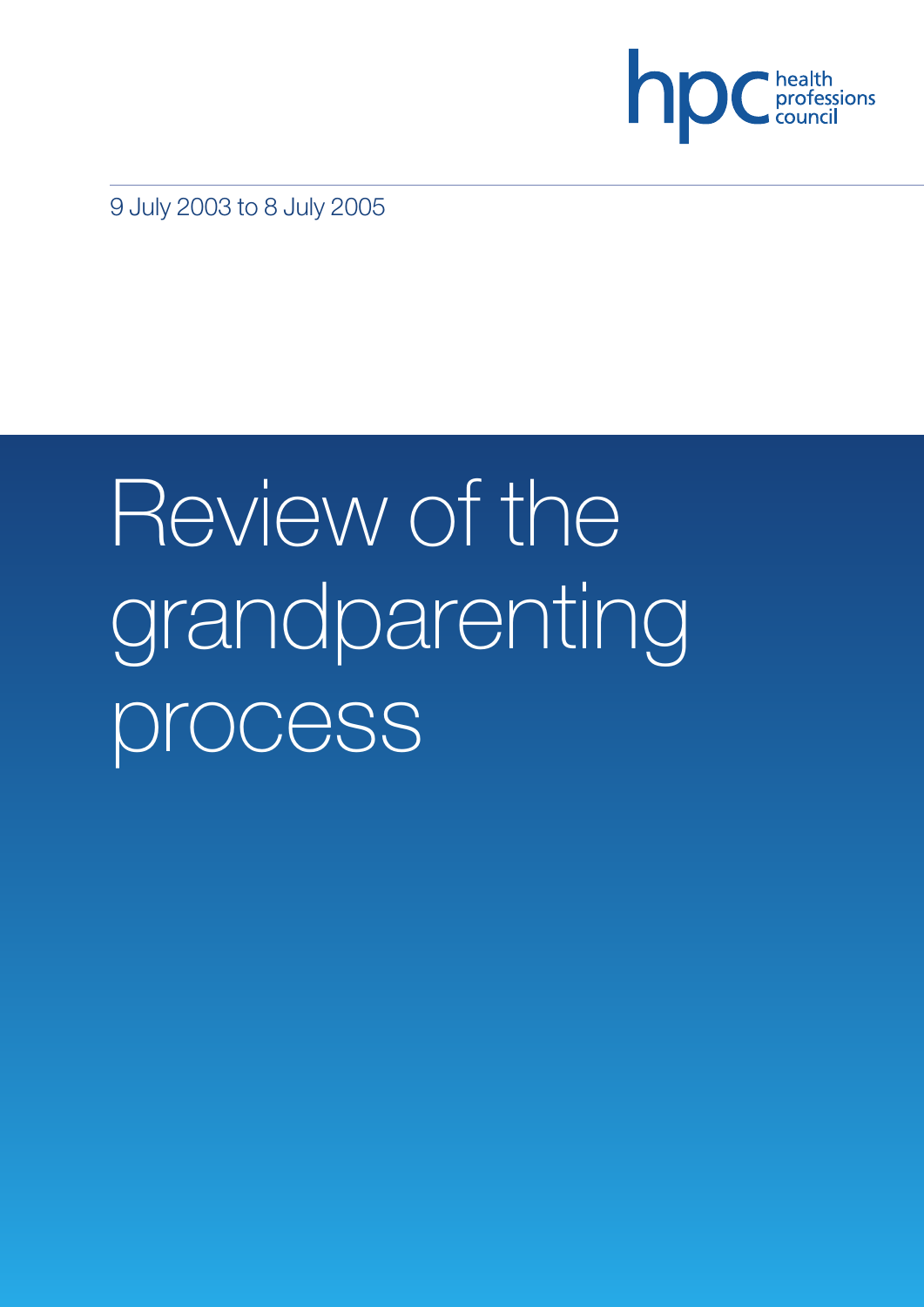# **Contents**

## **Foreword 2**

## **This document 3**

## **About the Health Professions Council 4**

Our role 4

Routes to registration 4

Standards 4

Governance 4

Finances 5

Professions 5

## **Background and context 7**

'State registration' 7

Statutory regulation 7

Grandparenting 8

Protection of title 8

Protection of function 9

Establishing demand 9

## **Opinion 10**

Consultation 10

Views from the consultation 10

## **Legislation 11**

The Order 11

Grandparenting routes 11

Grandparenting and human rights 12

Protection of title 12

Operational issues: establishing a process 12

Tests of competence 12

Practising the profession 13

Time in practice 13

'Wholly and mainly engaged' and part-time practice 14

Eligibility for grandparenting 14

Our policy 15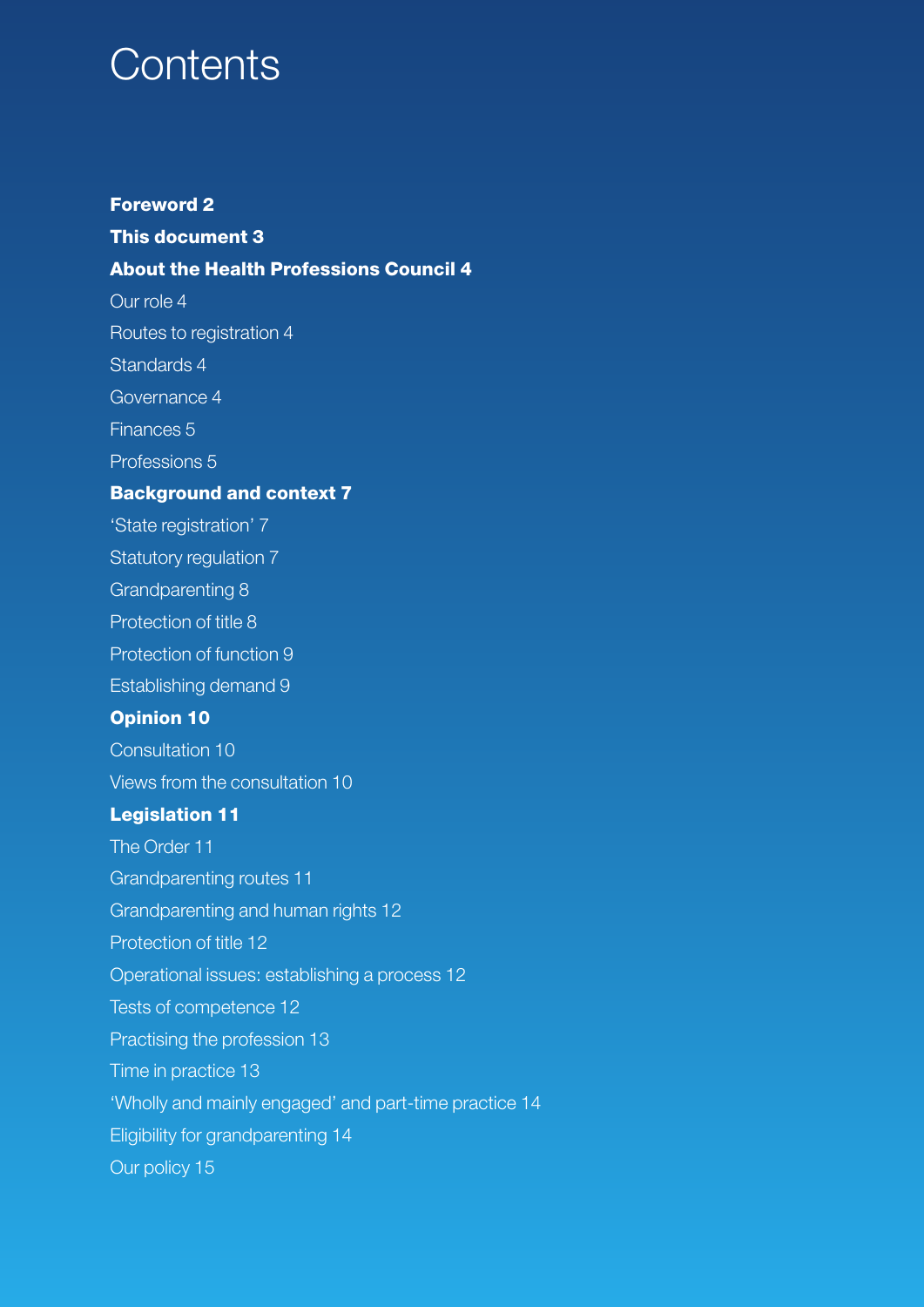# **Applications and assessment 16**

Organisation 16 Applications 16 Assessment 17 Registration assessors 18 Closure of the two-year period 19 Statistics and analysis 20 **Appeals 21**

Overview 21

Process – considerations 21

Statistics and analysis 22

Feedback on the registration process 23

## **Communications 24**

After grandparenting 25

Evaluation 25

**Conclusion 26**

**Appendices 27**

**References and sources of further information 31**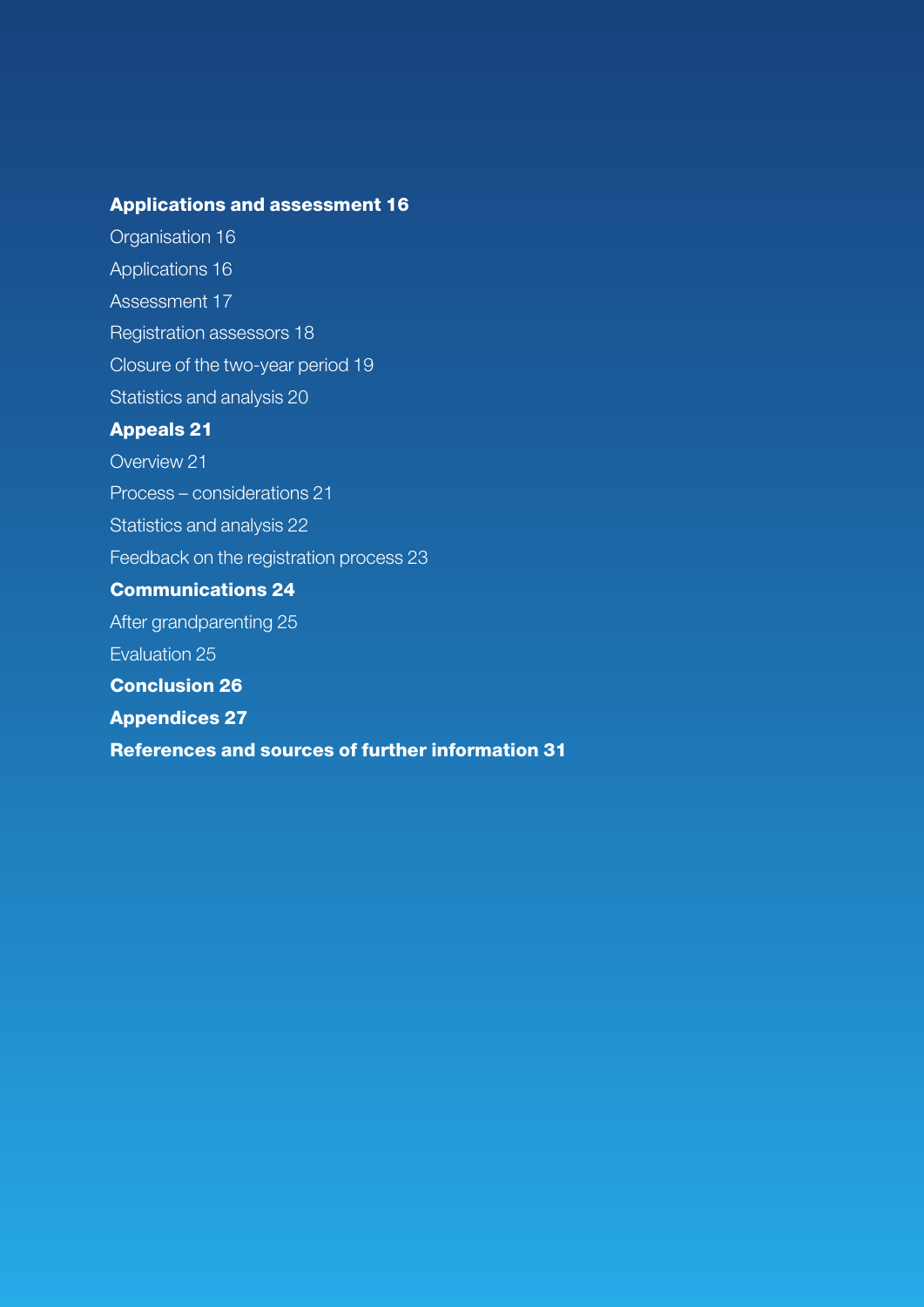# Foreword

I am pleased to present the Health Professions Council's review of the grandparenting process.

We have produced this document because it is important that as an organisation we assess how effectively we have achieved our aims. Our legislation establishes our main objective, to '…safeguard the health and wellbeing of persons using or needing the services of our registrants'. It is important that we continually make sure that everything we do contributes towards meeting this objective.

In writing this document we have acknowledged how a grandparenting process has implications for a variety of different stakeholders and for all aspects of the work of a regulator. We have tried to do this is in a balanced way, including statistics and testimonials from some of those who were involved in, or affected by, the process.

We hope that this document will be interesting and useful, particularly for other regulators in healthcare and in other sectors, who are approaching the challenging task of managing the transition from voluntary to statutory regulation.

#### **Anna van der Gaag**

President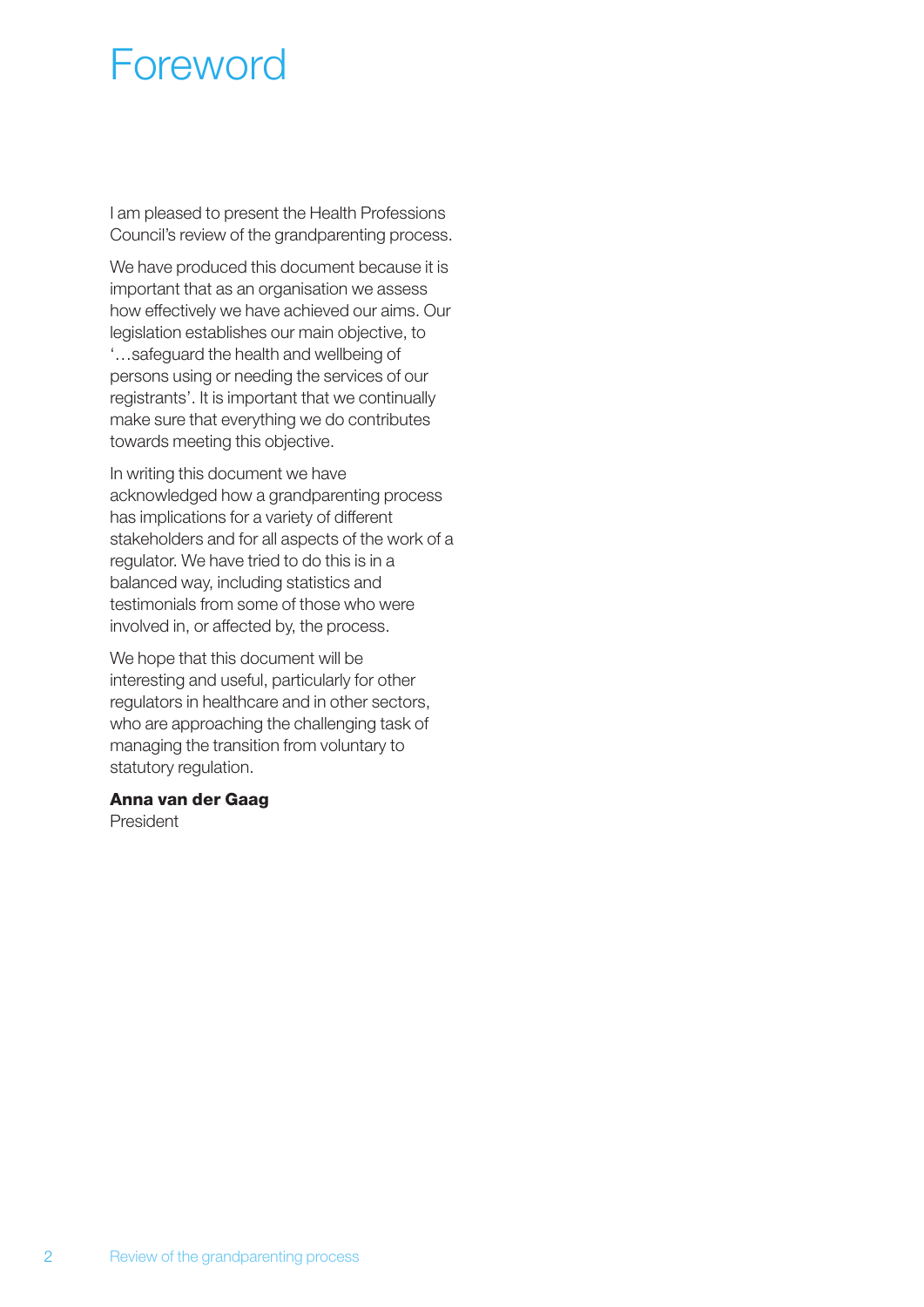# This document

Grandparenting is a route of entry to our Register. Every time we regulate a new profession we open a time-limited **grandparenting period**. During this period individuals who do not hold an approved qualification, but who can demonstrate through their training and experience that they meet certain criteria, can be registered.

The grandparenting period for the first twelve professions we regulated closed on 8 July 2005. After this date the only route to registration for UK applicants from these professions is via having successfully completed an approved course.

In this document we review the grandparenting process held between 9 July 2003 and 8 July 20051 . The document is divided into sections which include the background to grandparenting, how we handled and processed applications and how we communicated with our stakeholders.

At the back of the document there is a section containing statistics. We have also included references to other publications which are referred to in the document or which might be of interest.

Throughout this document 'we' or 'us' is a reference to the Health Professions Council (HPC).

<sup>1</sup> Operating department practitioners became regulated by the HPC on 18 October 2004 with a grandparenting period for two years until 17 October 2006. This document is a review of the first grandparenting period 2003-2005, and does not cover the grandparenting period for operating department practitioners. Every time we regulate a new profession there will be a grandparenting period.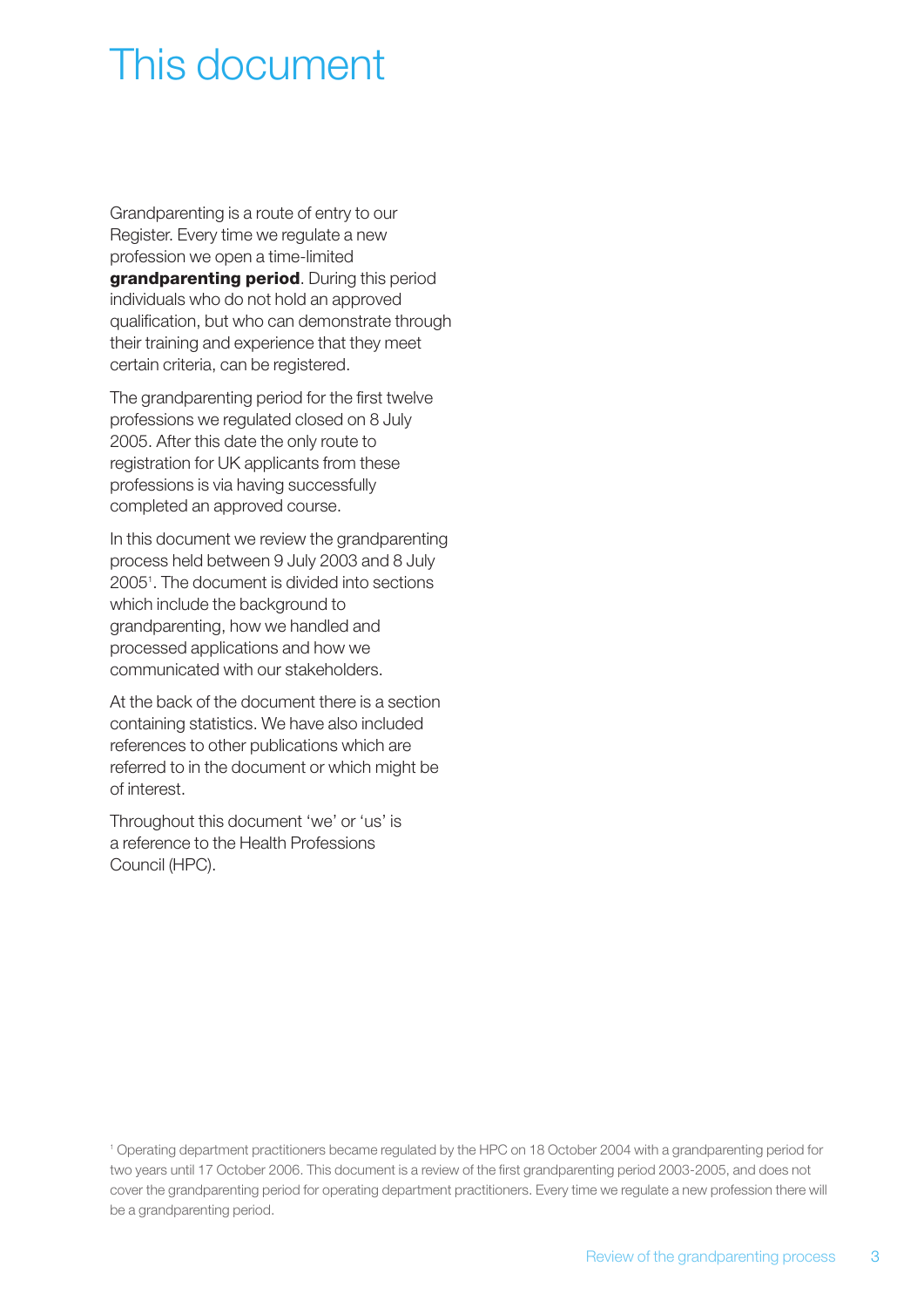# About the Health Professions Council

# **Our role**

We are a UK-wide statutory regulator of the members of 13 healthcare professions.

We were created by the Health Professions Order 2001 ('the Order'). Our Register for the first twelve professions opened on 9 July 2003.

Our role, as laid down in our legislation, is to protect the health and wellbeing of persons using or needing to use the services of our registrants. We do this by maintaining a register of health professionals, setting standards and approving courses for entry to the Register. We consider complaints about the fitness to practise of our registrants and take action to protect the public.

# **Routes to registration**

There are three ways of getting onto our Register:

#### UK approved course

– By successfully completing a qualification approved by us as leading to registration.

#### International

– Applicants who have qualified outside of the United Kingdom can apply to us via this route. The education, training and experience of the applicant is assessed to determine whether the standards for registration have been met.

#### Grandparenting

- Via the grandparenting route for their profession (if open).
- Applicants also have to demonstrate that they meet our requirements for health and character. This includes providing satisfactory health and character references.

## **Standards**

We have four sets of standards:

The **standards of proficiency** are the threshold skills and abilities needed to practise each of the professions we regulate. We publish standards for each of the professions on our Register. Each document includes generic standards which apply to all of our professions together with profession-specific standards. The standards play a central role in determining entry to our Register.

#### The **standards of conduct, performance**

**and ethics** describe the standards of behaviour and professional attitudes which we expect all our registrants to adhere to during their registration. Standards include the need to maintain high standards of personal conduct, to communicate effectively and to behave with integrity and honesty. These standards (and the standards of proficiency) are taken into account when considering allegations against registrants.

#### The **standards of education and training**

are the standards against which we assess whether an education programme will allow students to meet the standards of proficiency. Standards cover such areas as admission procedures, practice placements and resources. If an education programme is found to have met these standards then the programme is approved and graduates successfully completing that programme are eligible to apply for registration.

The **standards of continuing professional development (CPD)** require registrants to undertake CPD and keep a record of that CPD. If audited, a registrant is assessed to ensure that they have undertaken a variety of learning activities and have sought to ensure that their learning has benefited their practice and those who use their services.

We are required to consult with our stakeholders whenever we publish or amend any of our standards, and when we publish guidance. Our stakeholders include registrants, education providers and employers.

## **Governance**

At the time of writing our governing Council comprises 13 members who are registrants of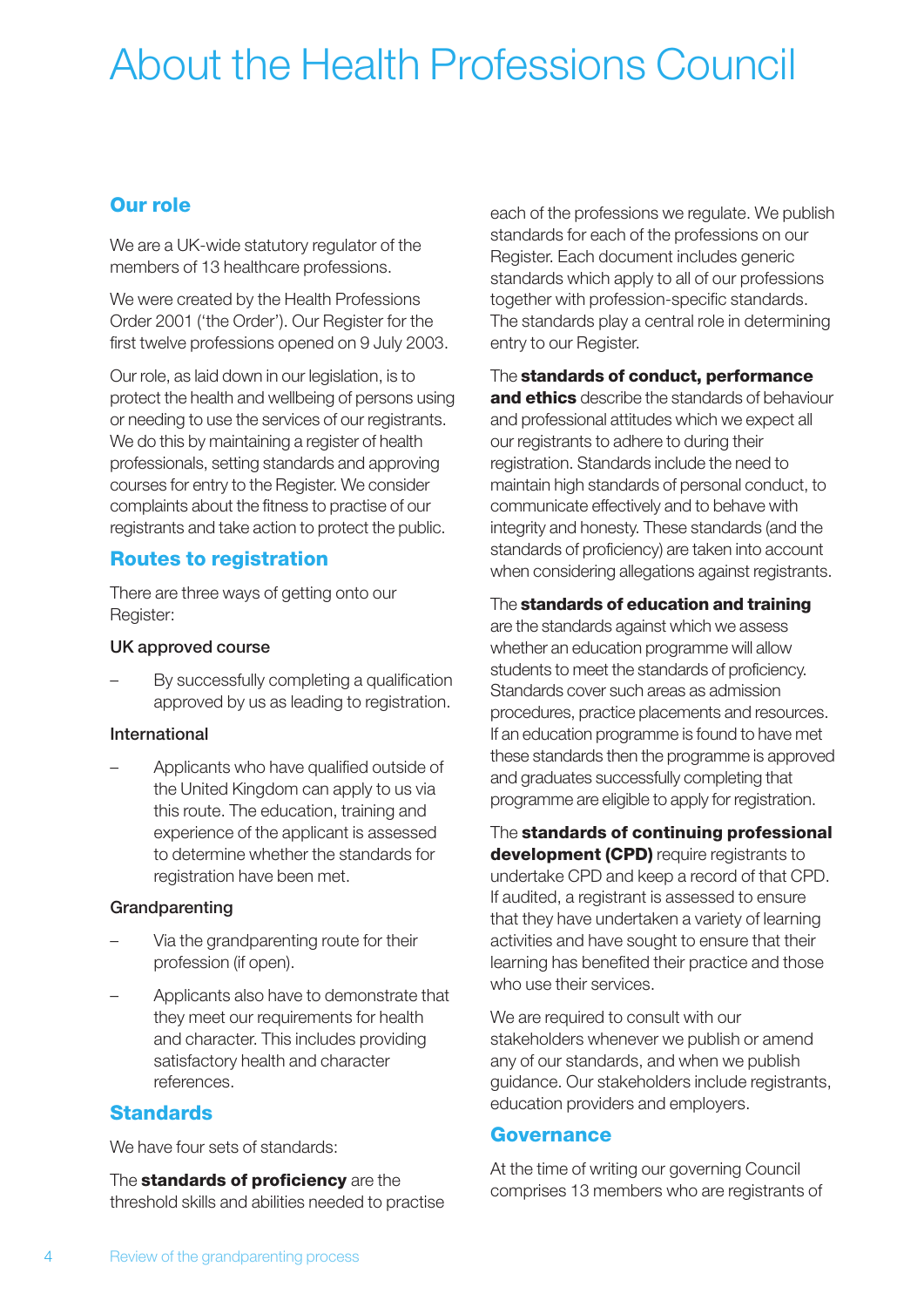the professions we regulate and 13 lay members plus a president. There are also 13 alternate members who attend meetings in the absence of the 13 registrant members.

Currently, registrant and alternate members are elected by registrants in their part of the Register. Lay members are appointed by the NHS Appointments Commission.

Each profession on our Register must have at least one registrant member. The number of registrant members cannot be greater than the number of lay members by more than one. There must also be at least one registrant representative of each of the four countries of the United Kingdom. The president is elected by the Council.

There are four statutory committees prescribed in the legislation which assist the Council in its work:

The **Investigating Committee** sets the policy and strategy for dealing with investigations into the fitness to practise of registrants. The Investigating Committee also convenes panels that consider allegations about registrants and decide whether a hearing should be held by another committee. It also hears cases about incorrect or fraudulent entry to our Register.

#### The **Conduct and Competence**

**Committee** advises the Council on what constitutes appropriate conduct, performance and ethics of all registrants. The Conduct and Competence Committee also convenes hearings to consider cases about the conduct or competence of registrants.

The **Health Committee** sets policy on how the Council will deal with allegations about a registrant's ill health. The Health Committee also convenes hearings to consider cases where physical or mental health may be affecting a registrant's practice.

#### The **Education and Training Committee**

develops policy and strategy about education, training and registration. This includes looking at how we approve courses which lead to

registration and how we assess applications for registration. The Committee has responsibility for the standards of proficiency, standards of education and training and standards of continuing professional development.

There are also three non-statutory committees set up by the Council to assist it in its work. The committees are: Audit, Communications and Finance and Resources.

## **Finances**

We are a self-financing 'body corporate'. Our finances come from registration fees collected from registrants and scrutiny fees charged for international and grandparenting applications. We may also, from time to time, receive grants from government to assist in the setting up of specific projects or if we regulate new professions.

## **Professions**

We presently regulate the members of 13 professions. However, we may regulate other professions in the future. We have processes in place to consider applications for regulation from aspirant professions.

We currently regulate 13 health professions.

- Arts therapists
- Biomedical scientists
- Chiropodists / podiatrists
- Clinical scientists
- **Dietitians**
- Occupational therapists
- Operating department practitioners
- Orthoptists
- **Paramedics**
- Physiotherapists
- Prosthetists / orthotists
- Radiographers
- Speech and language therapists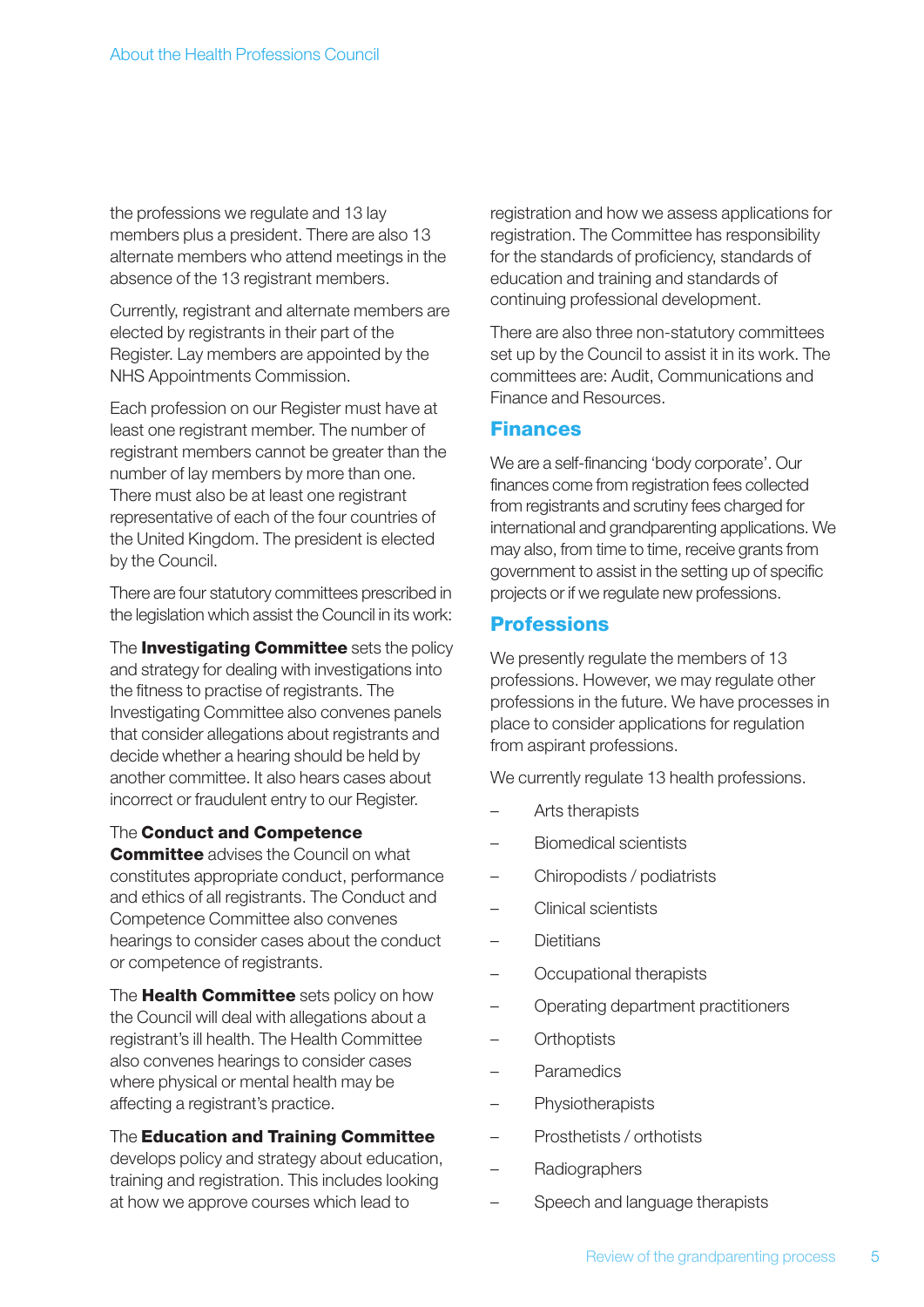All of these professions have at least one professional title which is protected by law. This means, for example, that anyone using the titles 'physiotherapist' or 'dietitian' must be registered with us.

It is a criminal offence for someone to claim that they are registered with us when they are not, or to use a protected title that they are not entitled to use. We have powers to prosecute people who commit these crimes.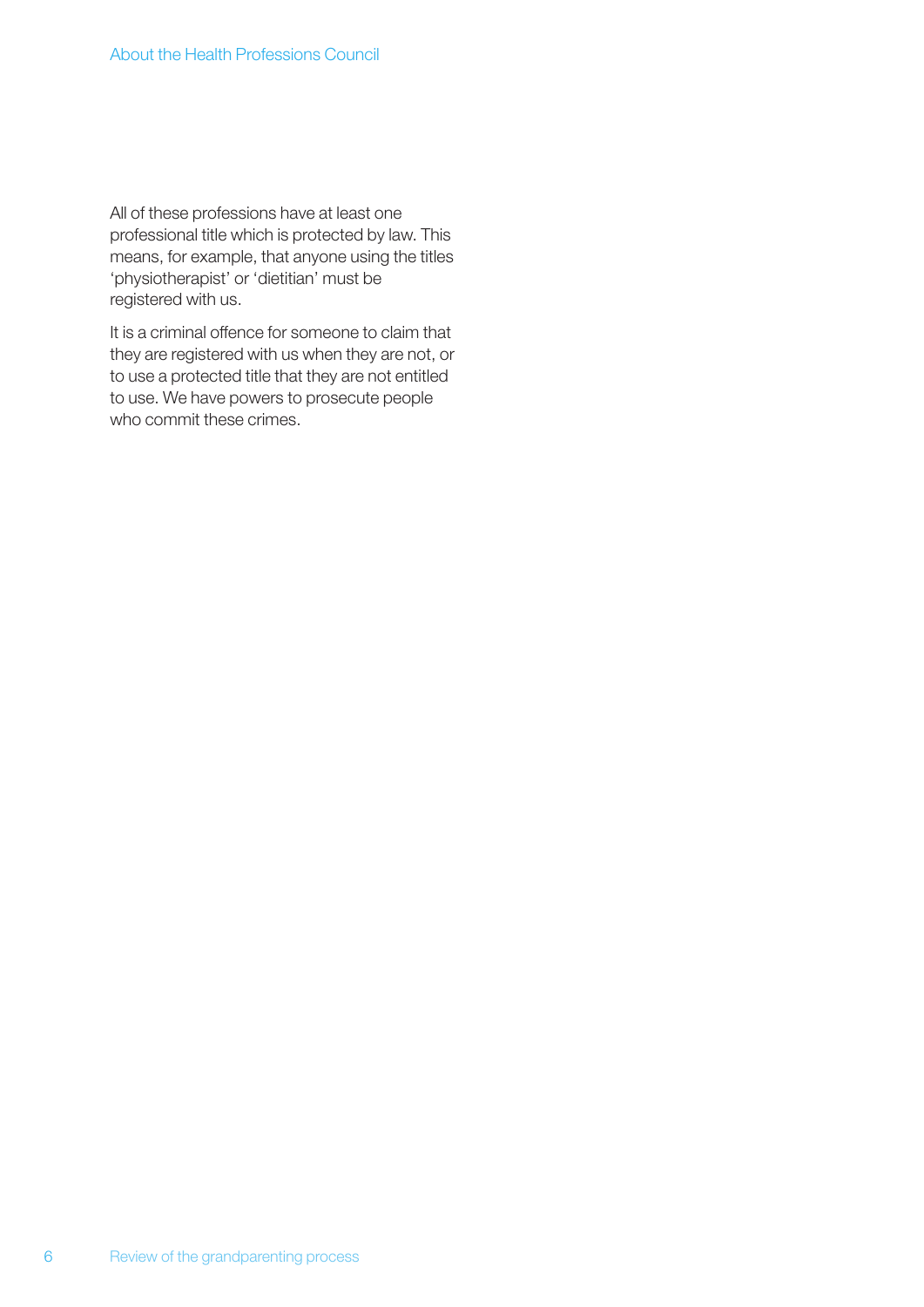# Background and context

## **'State registration'**

Our predecessor, the Council for Professions Supplementary to Medicine (CPSM), was established by the Professions Supplementary to Medicine Act 1960.

The role of the CPSM was to run a system of 'state registration'. It originally regulated the members of seven allied healthcare professions and comprised separate boards, each responsible for one of these professions. Each board set standards for the initial training, performance and conduct for members of its profession.

State registration was a legal requirement to be employed within the National Health Service (NHS) and certain other employment sectors, such as social services. Some other employers would also ask for state registration as a requirement of employment.

Registration with the CPSM allowed individuals to use the title 'state registered'. The letters SR were commonly used to denote registration – for example 'SRP' was used to denote a state registered physiotherapist. The title was commonly viewed as a sign of professional status. It was illegal for anybody to use the term 'state registered' if they did not appear on the CPSM register.

The CPSM could consider complaints about professionals on its register. Cases were then heard by the disciplinary committee whose role it was to decide whether that professional had been guilty of 'infamous conduct'. If such a finding was made the panel could either take no further action, remove that person from the CPSM register or postpone their decision until a later date.

## **Statutory regulation**

There were a number of areas for improvement with the provisions of the Professions Supplementary to Medicine Act 1960 and the state registration system.

Firstly, the CPSM had no remit over those who worked within the private and independent sectors who were not legally required to obtain state registration. They were unable to protect common professional titles. This meant that a potentially large number of practitioners were practising without any check on their qualifications, conduct or competence.

Secondly, the CPSM's powers in relation to fitness to practise, as outlined above, were limited. The standard of 'infamous conduct' meant that a large number of complaints failed to reach the hearing stage. Further, the panels' powers to protect the public were limited to an 'all or nothing' decision. There were also no powers to set requirements or produce standards for continuing professional development and individuals returning to practice.

The NHS Executive commissioned a report by JM Consulting published in 1996 which reviewed the regulatory arrangements under the CPSM. They recommended the creation of an enlarged council with increased statutory powers including the ability to protect professional titles.

A review was subsequently undertaken by the UK Department of Health into statutory regulation and proposals produced in August 2000. They were subject to consultation between April and July 2001. As a result, the Health Professions Council began operating in shadow form on 1 April 2002. CPSM operating procedures were retained until the opening of our Register on 9 July 2003.

All those who appeared on the Register operated by the CPSM transferred to the HPC.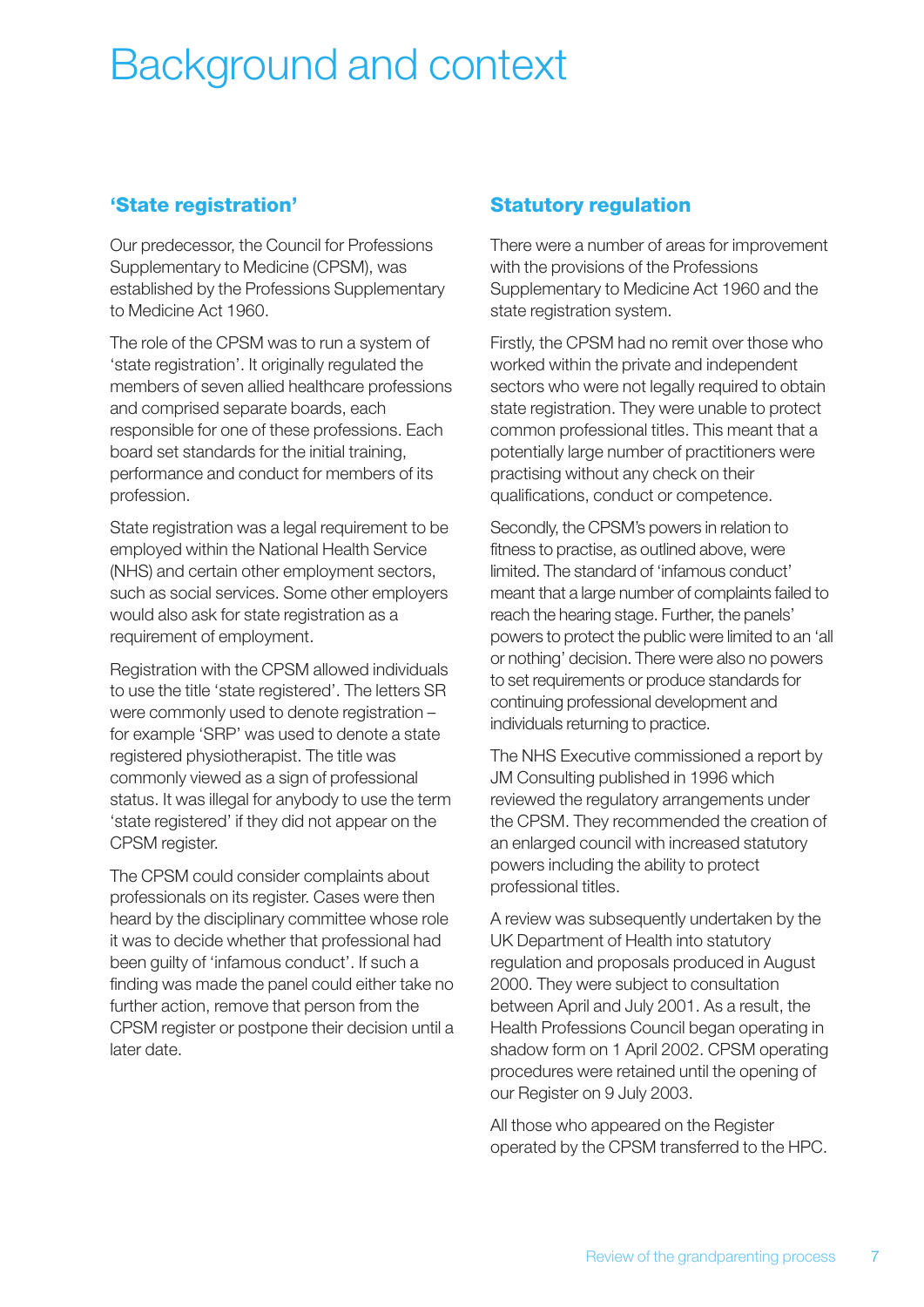#### **Grandparenting**

A 'transitional' period of registration is necessary when introducing statutory (compulsory) registration. This might be introducing regulation for the first time or it could be moving from a voluntary to a compulsory model of professional registration.

During the transitional period, individuals not eligible to be members of the voluntary or state register can apply for registration. The period is temporary and time limited. After this period only those who hold a qualification approved by the regulator can be registered.

When professions in healthcare and elsewhere have become statutorily regulated in the past, these arrangements have sometimes been known as 'grandfathering'.

Arrangements similar to our grandparenting provisions have historically been used when other professions first became statutorily regulated. The professions were then 'closed' and only those undertaking training approved by the appropriate regulator could be registered and entitled to practice.

The principles of 'grandparenting' are also seen in other areas. For example, when requirements were introduced for a driving test to be passed before a licence could be issued, they did not apply to those who had previously not had to meet such requirements. The rights of existing drivers were recognised before access to the driving licence was limited to those who had successfully passed the requisite test<sup>2</sup>.

More recently, statutory regulation was introduced for chiropractors and osteopaths, and arrangements similar to those operated by the HPC put in place.

The General Chiropractic Council (GCC) was created by the Chiropractors Act 1997 as the statutory body which would regulate chiropractors. Applicants for full registration had to demonstrate that they had been engaged in

the lawful, safe and effective practice of the profession for at least five years before the opening date of the GCC's register. The requirement was that applicants should have been in practice for a substantial part of their working time. In contrast to our own legislation, conditional registration could be granted to applicants who were able to demonstrate four years of practice. Applicants could be asked to undertake additional education and training in order to obtain full registration.

This example illustrates how the exact processes and procedures of grandparenting may vary between regulators. However, the purpose of such arrangements is common: effective protection of the public by 'closing' the practise of a profession (or sometimes the performance of a function) to those who meet certain standards.

#### **Protection of title**

Our legislation gives us the power to 'protect' certain professional titles (see page five). This means that only those who are registered with the HPC, and have met our standards for their skills, character and health, are legally able to use certain professional titles.

In their report of 1997, JM Consulting recommended that one title should be protected for each profession regulated. The number of specific titles which should be protected was the subject of some debate during a consultation held in 2002 (see page ten). Whilst some felt protecting a range of titles had considerable benefits, others argued strongly for protecting a shorter range of titles in order to maximise public awareness.

Our Council chose a range of simple, recognisable titles, balancing the need to prevent the misuse of professional titles against the need for effective public engagement and recognition. Our research has shown that members of the public most easily understand professional titles as an indication that someone is qualified to practise their profession.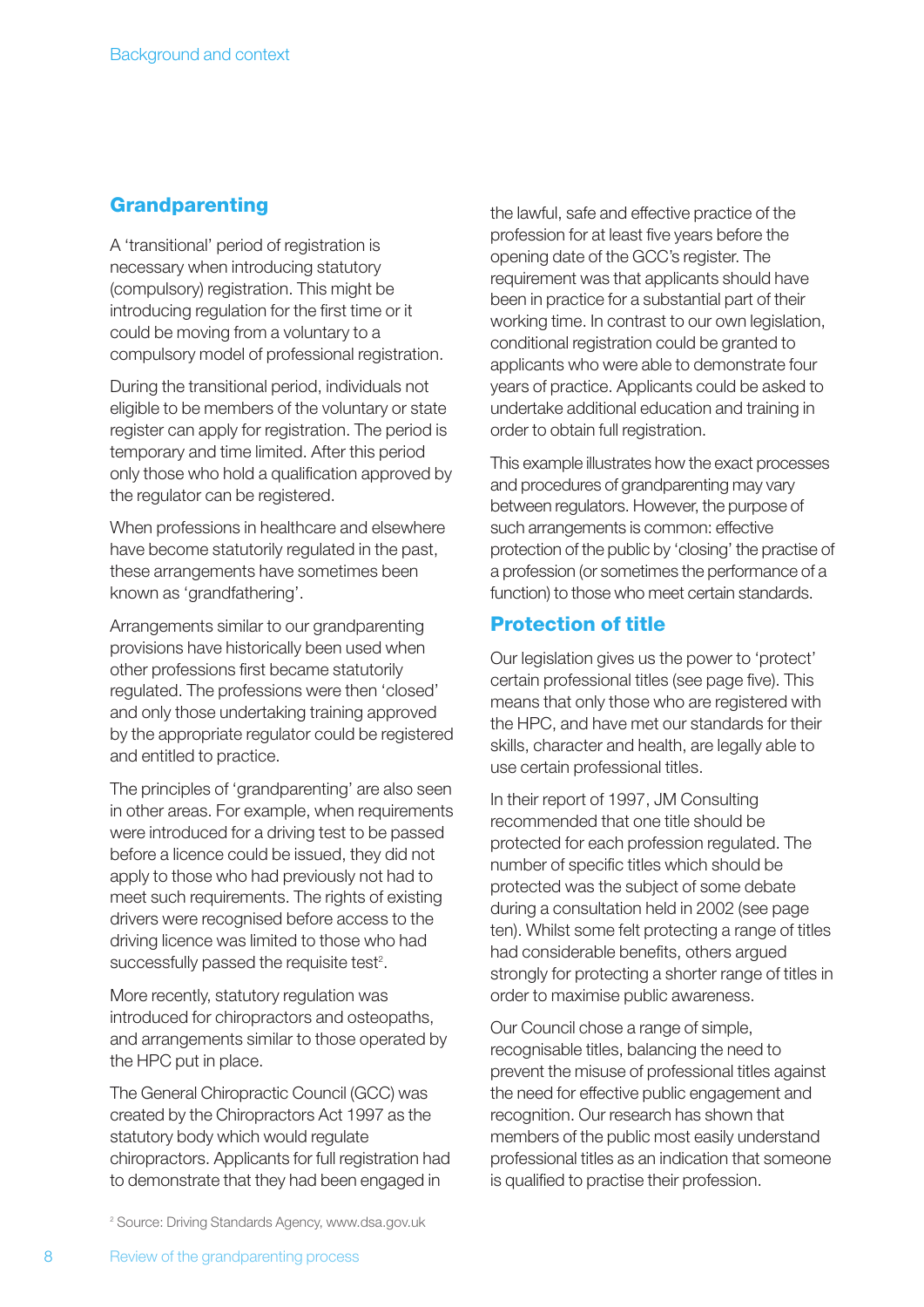## **Protection of function**

Sometimes statutory regulators have powers to 'protect function'. This means that a particular task or role is protected by law and can only be undertaken by someone who possesses certain qualifications or is registered by a certain body.

In healthcare regulation, an example of this is the fitting of contact lenses which has to be undertaken by someone who is appropriately qualified and registered with the General Optical Council.

Our legislation only allows us to protect common professional titles. We feel that this provides the most effective way to protect the public. We recognise that professions often change over time because they take on new roles or because of changes in technology, best practice and the law. Sometimes multidisciplinary team working also means that some tasks are carried out by a variety of different professionals. Protection of title means that we can ensure that professional titles are only used by bona fide professionals (and thereby protect the public) without hindering the development of professions, the emergence of new roles and effective use of resources.

### **Establishing demand**

Before we opened our Register, we undertook work to try to estimate the numbers of applications we could expect to receive.

In 2002 we sent a letter to private training institutes and bodies representing the non-state registered sector (mainly chiropodists and podiatrists) which was passed on to their members. This comprised of a letter about grandparenting and a form which asked for details such as time in practice and where the individual had trained.

By doing this, speaking to professional bodies and having regard to the history and development of the professions we regulated, we were able to identify the professions in which we were likely to receive most applications.

We identified that, given the size of the unregistered sector, we would receive most applications from chiropodists and podiatrists. We also expected applications from other professions with a sizeable independent or unregistered sector, such as physiotherapists, and from other professions with a strong focus on occupational training, such as biomedical scientists and clinical scientists.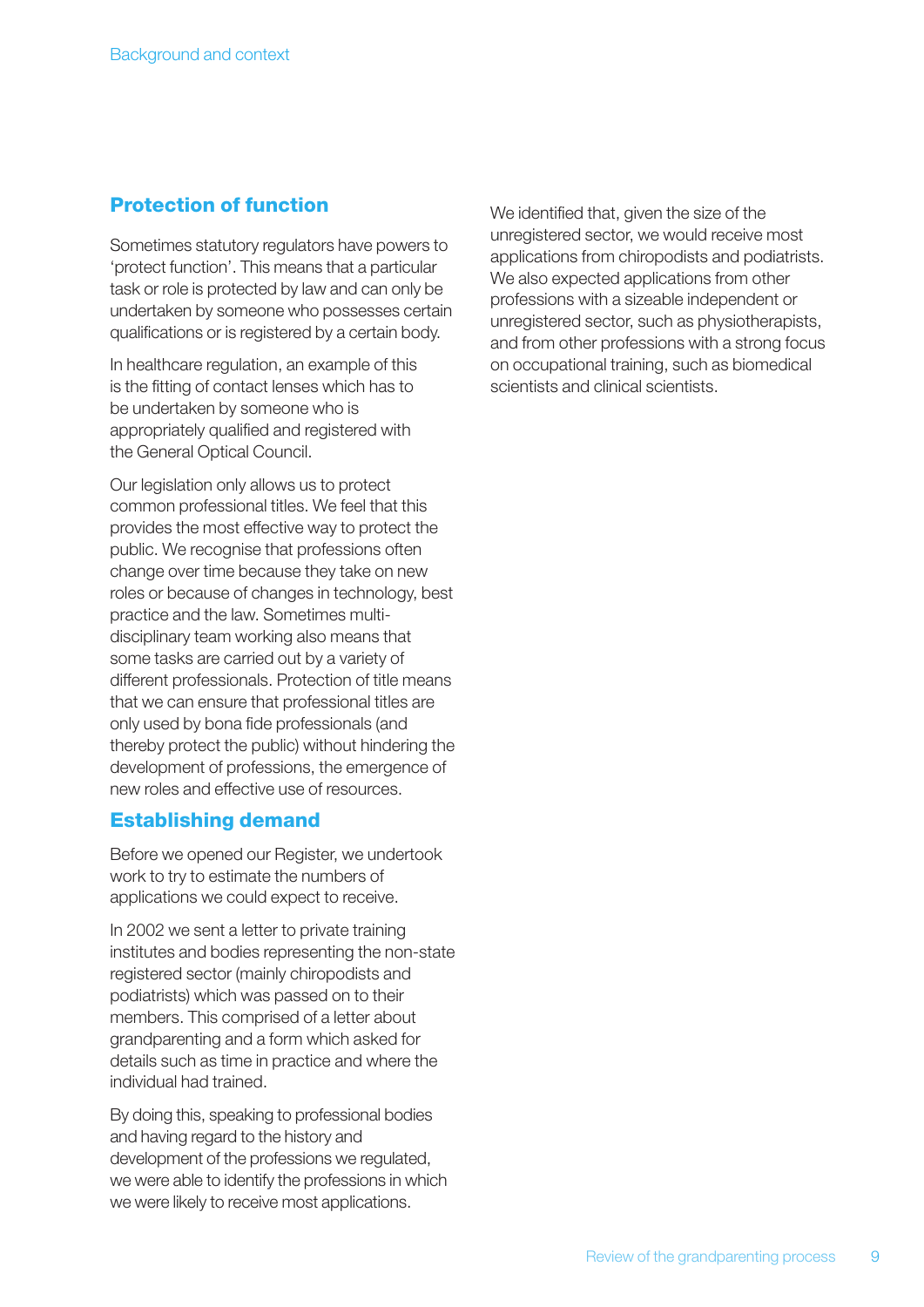# pinion

## **Consultation**

We undertook a range of activities before, during and after the grandparenting period to engage with a wide variety of stakeholders.

Before we opened our Register we consulted on our proposals for how we would work within our new legislation. We ran a three month consultation from 1 July 2002 during which we engaged with, and asked for the views of, a number of stakeholder groups. These groups included registrants, patients, professional bodies, education providers and employers. We sent information to all those who were on our Register and to a variety of different organisations.

We also held 38 public meetings in all of the four home countries of the United Kingdom. Each meeting was an opportunity for our stakeholders to tell us their views about our proposals, and we recorded any comments so we could include these when we reviewed the outcome of the consultation.

You can find more information about how we communicated and continue to communicate with our stakeholders from page 24.

### **Views from the consultation**

During the consultation, grandparenting proved to be one of the topics which provoked most debate. Overall 78% of those who responded to the consultation were happy with our proposals about grandparenting. However, the level of satisfaction amongst chiropodists and podiatrists, where there was a large unregistered sector, was significantly lower.

The consultation responses indicated that many within this profession had strongly held views about grandparenting and what it could mean for their profession. The comments generally concerned the impact of grandparenting upon professional standards and how we would assess grandparenting applicants to ensure that they were capable of practising safely.

Amongst those who were unhappy, some registered practitioners expressed fears that allowing previously unregistered practitioners, many of whom did not hold a university degree, to become registered would devalue registration and their profession by lowering standards. Many felt that such practitioners were insufficiently competent in order to practise the profession and represented a danger to members of the public.

It was also felt that by registering such practitioners the public would not be able to adequately distinguish between practitioners who had always been registered and held an approved qualification, and those who were registered via grandparenting and had a limited scope of practice. In the chiropody and podiatry profession some suggested that the title 'podiatrist' be reserved for those who joined the Register having studied an approved course.

Amongst the unregistered sector, professional bodies and individuals were concerned that our standards would be set at too high a level and act as a deterrent and a barrier to unregistered practitioners applying for registration. Others wanted to ensure that our application processes were not unduly onerous and that we should recognise that the vast majority of practitioners were practising safely and effectively within the bounds of their competence. Many others wanted to ensure that previously unregistered practitioners were not treated differently once registered.

The views summarised above are consistent with those that we received throughout the two years of the grandparenting period. Organisations representing the registered sector stressed the need for our application processes to be sufficiently robust to ensure that only practitioners who had demonstrated that they met strict criteria could be registered. Organisations representing the unregistered sector emphasised that we should be fair to applicants and that we should be very clear about the evidence we required for registration.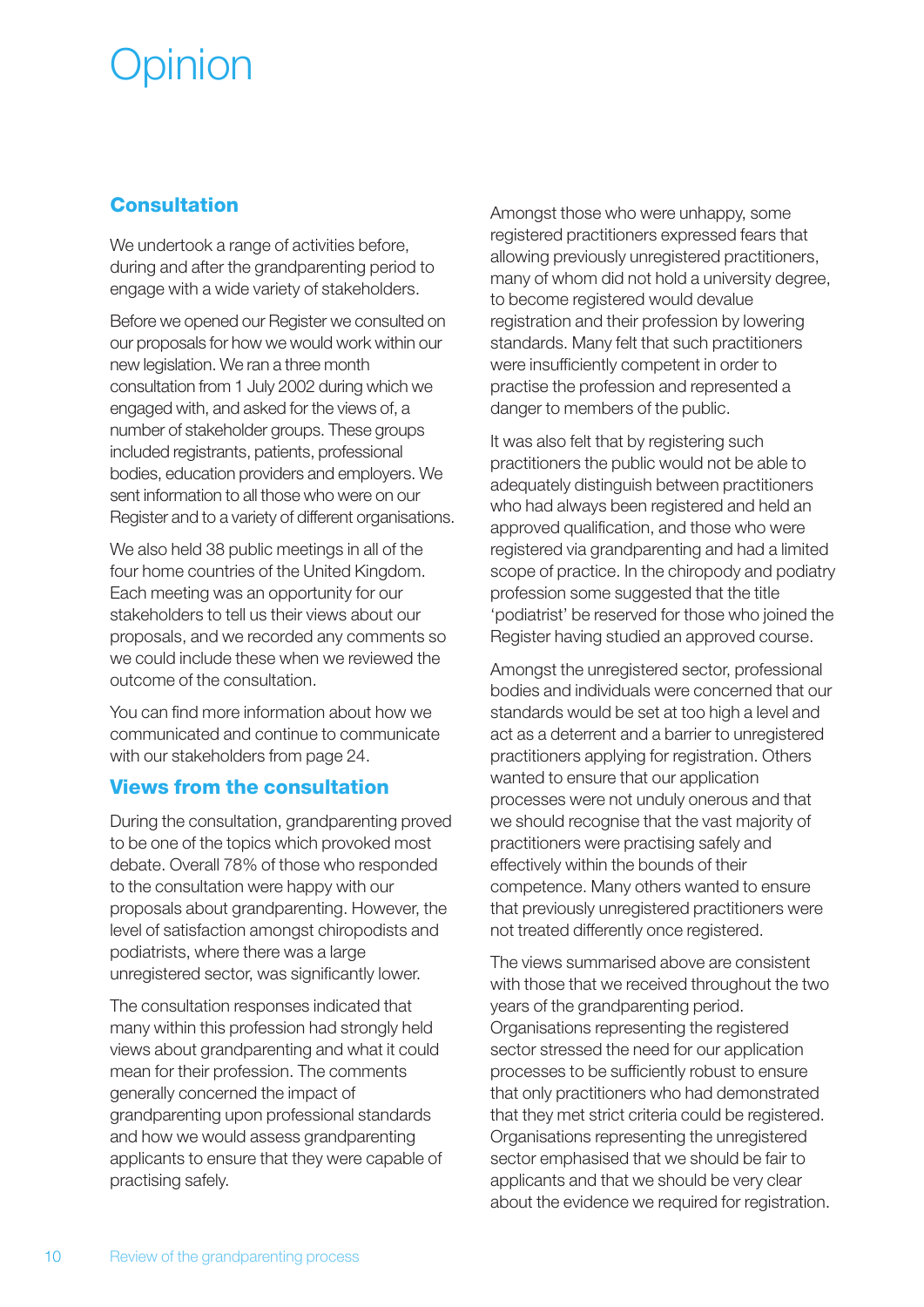# **Legislation**

## **The Order**

The Health Professions Order 2001 ('the Order') established the legal basis for the transitional arrangements for registration known as 'grandparenting'.

The requirements for grandparenting were contained within Article 13 of the order. Article 13(1) provided that the transitional arrangements apply to a person:

'(a) who is not registered on the date of coming into force of an order made under article 6 (1) which relates to his profession and who has never been registered under the 1960 Act or this Order; but

(b) who within the period of two years beginning with the date mentioned in sub-paragraph (a) ("the relevant period"),

applies for admission to the Register under article 9(1).'

The legislation therefore limited the transitional arrangements to those who had not previously been registered by the CPSM or the HPC and who applied for registration within a two-year period from the opening of the Register. The Register for the first twelve professions we regulated opened on 9 July 2003.

### **Grandparenting routes**

The legislation further provided that there were two 'entry routes' for registration:

Article 13(2) provided that:

'A person to whom this article applies shall be treated as satisfying the requirements of article 9(2)(a) if he satisfies the Education and Training Committee, following any test of competence as it may require him to take –

a) that for a period of at least three out of the five years immediately preceding the date mentioned in paragraph (1)(a) or its equivalent on a part-time basis, he has been wholly or mainly engaged in the lawful, safe and effective practice of the profession in respect to which

he wishes to be registered; or

b) that he has not so practised but has undergone in the United Kingdom or elsewhere such additional training and experience as satisfies the Council that he has the requisite standard of proficiency for admission to the part of the Register in respect of which he is applying.'

The provisions of articles (a) and (b) were known as 'route A' and 'route B'. They can be principally summarised as follows.

#### Route A

- Applicants had to demonstrate that they had been practising their profession for a period of three out of the five years (or its part time equivalent) before the opening of the Register on 9 July 2003.
- They had to demonstrate that they had been practising lawfully, safely and effectively within the area or areas in which they practised (their 'scope of practice').
- This route meant that only experience and not qualifications could be assessed.
- The Council could have regard to the standards of proficiency for the profession. However, applicants **did not** have to demonstrate that they met **all** of the standards of proficiency published as being necessary for admission to the Register.

#### Route B

- Applied to a person who had been in practice for less than three out of the five years before the opening of the Register (or its part time equivalent).
- They had to demonstrate that any education and training they had undertaken, as well as their experience, meant that they met **all** of the standards of proficiency.
- Assessment could take into account the qualifications and training undertaken by an applicant, in addition to their practice.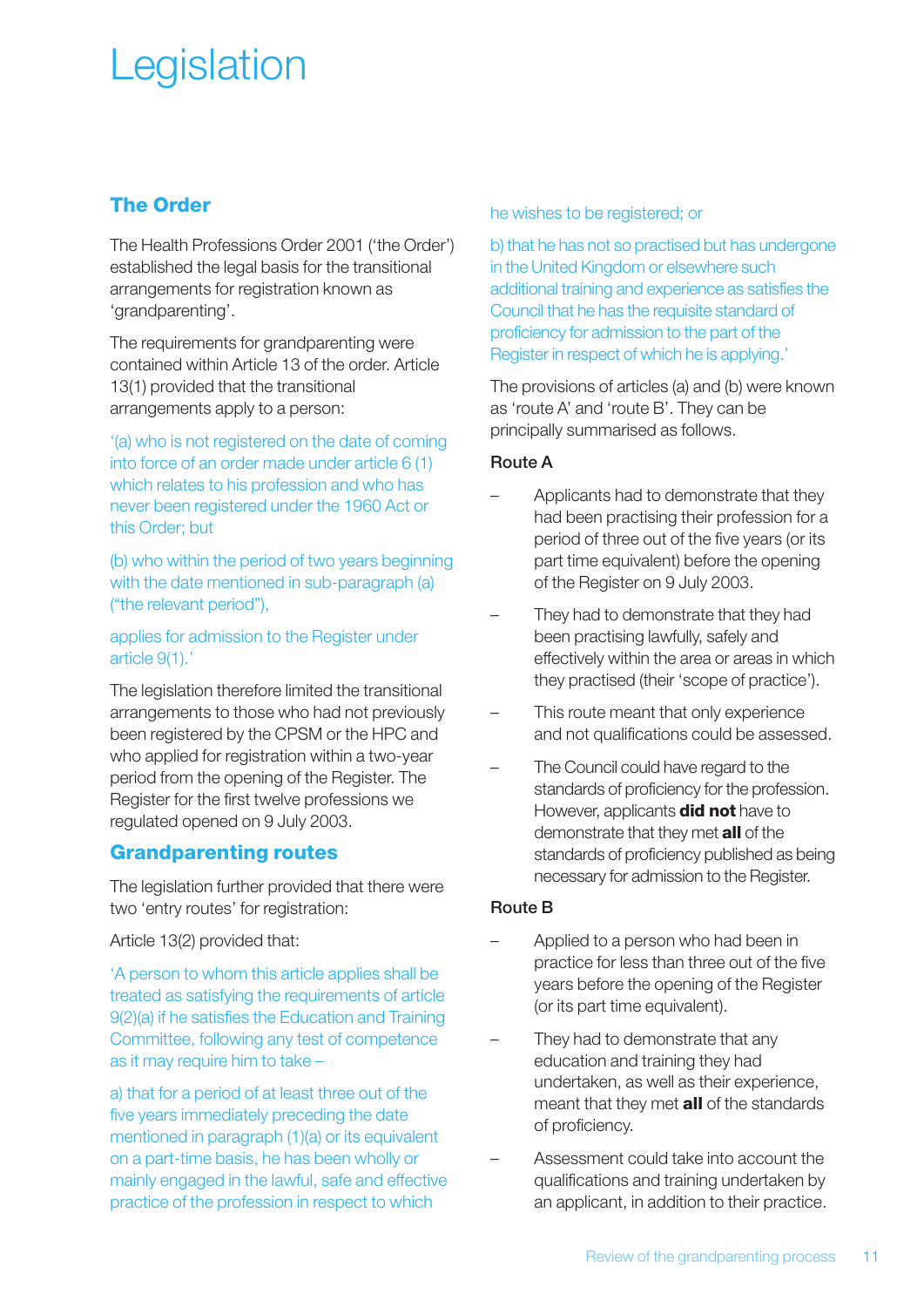Successful applicants, through either route, were registered in the relevant part of the Register in the same way as an applicant following an approved course. Once registered, all registrants have to meet our standards of conduct, performance and ethics. This includes the obligation that registrants should only practise in those fields in which they have appropriate education, training and experience.

#### Right of appeal

Article 37 provided that applicants had a right of appeal if their application was unsuccessful. Please see page 21.

#### **Grandparenting and human rights**

The necessity to hold a grandparenting period when moving from voluntary or state registration to statutory registration is also related to obligations under the Human Rights Act 1998.

Article 1 of the First Protocol to the Convention on Human Rights says that:

'Every natural or legal person is entitled to the peaceful enjoyment of his possessions. No one shall be deprived of his possessions except in the public interest and subject to the conditions provided for by law and by the general principles of international law.'

The European Court of Human Rights has interpreted 'possessions' to encompass a wide range of economic interests including, in one case, the right to exercise a profession.

Article 13 was therefore consistent with the Human Rights Act by recognising the acquired rights of existing practitioners to continue to practise their profession.

#### **Protection of title**

The legislation also established how the grandparenting provisions would work with provisions for protection of title during the transitional period. Article 39 (2) provided that: 'If a person has been practising a relevant profession to which the title mentioned in paragraph (1)(b) relates before the coming into force of an order under article 6(1) which relates to that profession, he will not be guilty of an offence under paragraph (1)(b) –

(a) during the relevant period mentioned in article 13 (1) (b); or

(b) if he applies during the relevant period for admission to the Register, until his application and any appeal from a decision on that application has been finally disposed of.'

The legislation ensured that individuals who had been using a protected title prior to the opening of the Register were not liable to prosecution if they continued to do so during the transitional period. A protected title could be used beyond the closing of the two-year period until a final decision is reached about an application. This included any appeal to the Council or to the courts.

### **Operational issues: establishing a process**

The legislation raised a number of areas where we needed to make decisions about how we would treat applicants who applied to us under the grandparenting provisions.

#### **Tests of competence**

The legislation allowed the Council to ask an applicant to undertake 'any test of competence as it requires him to take'. This importantly provided the Council with a further opportunity to establish the level of an applicant's knowledge, understanding and skills. It also allowed the applicant a fair opportunity to demonstrate that they met the requisite standard for registration.

The legislation allowed the Council's Education and Training Committee to decide the circumstances in which an applicant should undergo a test of competence and what form that test should take.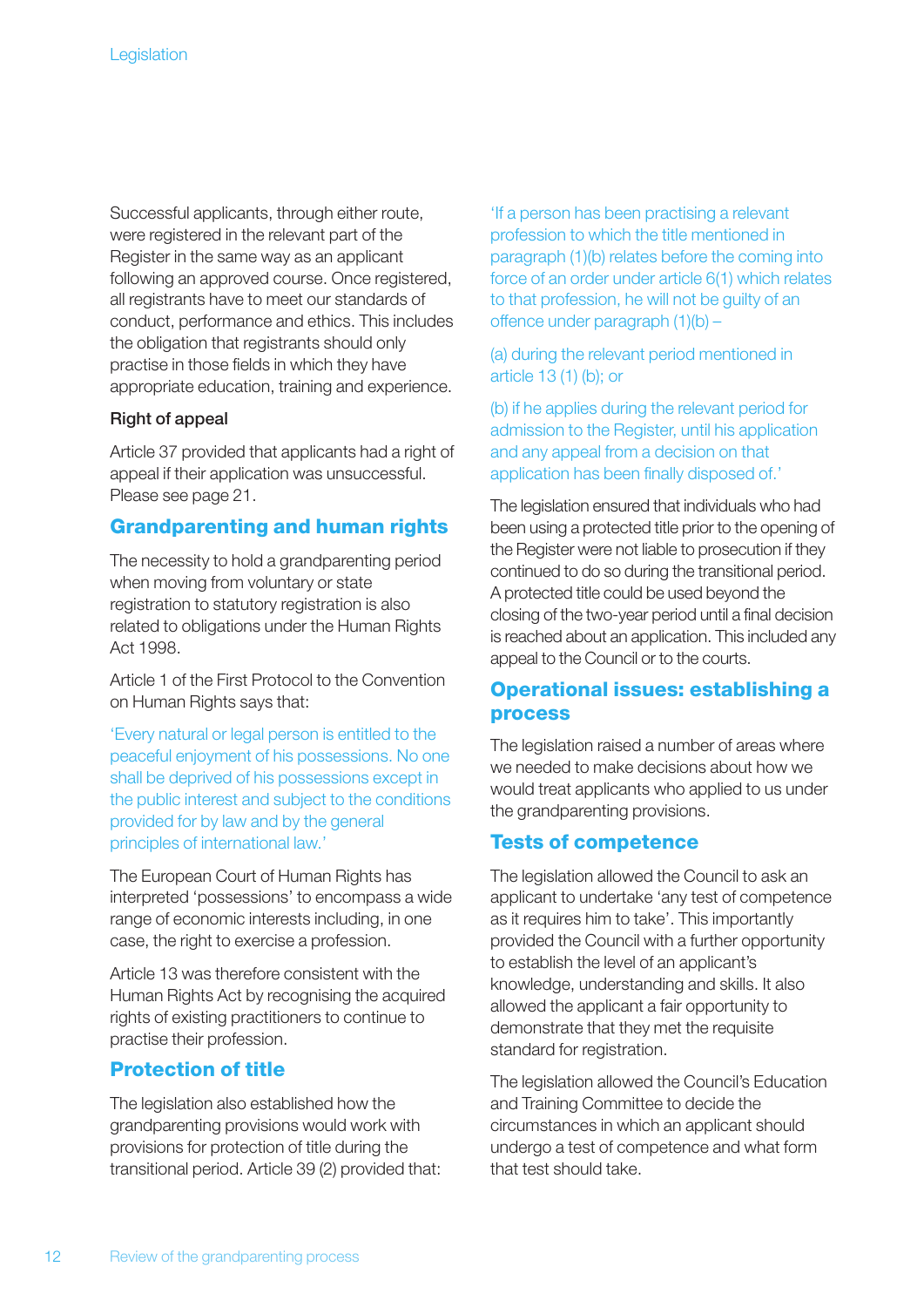A test of competence could include:

- an interview or oral test;
- a structured written examination;
- a practical test of clinical skills; or
- a combination of oral, written and practical tests.

Such 'tests' are often used by health regulators in assessing the competence of overseas qualified professionals.

We considered all the options for deciding the types of test of competence which we would ask some applicants to undertake. We decided that (in the majority of cases) we would ask applicants to undertake an oral test of competence if there were areas of their knowledge, skills and experience which needed clarification. This took the form of an interview with two members of the profession known as 'registration assessors' (see page 18).

A small number of applicants were asked to undertake a short practical placement, supervised by a registered member of the profession, or a short assessment when it was felt that this was a better way of assessing their clinical skills. For example, biomedical scientist assessors devised a test which involved photographs of biological samples, to test the knowledge and assessment skills of an applicant which had not been clearly articulated in their application.

We felt that the approach we took to the 'tests' would allow them to be flexible by focusing on the individual applicant and their individual practice rather than asking applicants to undertake a rigid assessment process which might not be appropriate to their practice or their educational background.

### **Practising the profession**

The legislation required that an applicant had to satisfy the Council that they had been engaged in the practice of the profession in which they wished to be registered.

There was potential for difficulties surrounding the definition of practising a profession. This included establishing the evidence that we would require as proof of practice and deciding whether that practice could be considered the practice of a profession which we regulated.

We exercised our discretion in deciding whether an applicant had been practising their profession. We asked applicants for information about their career history and their practice. We also asked applicants for details of their professional indemnity insurance if they held any. We took all this information into account in making our decision.

#### **Time in practice**

The two grandparenting routes meant that the amount of time in practice was central to the tests that could be applied to an application. It was important that we established ways in which we could establish the amount of time in which an applicant had been in practice.

We did this by asking applicants to provide us with full details of their career history, including the number of hours per week that they had been in practice. We also asked applicants (whenever possible) to send us a grandparenting reference from a person of public standing which confirmed the length of the time that the applicant had been in practice. We took this reference and other information into account in reaching our decision.

The wording of the legislation also needed some interpretation in this area. The legislation meant that route A applicants had to satisfy the Council that they had been engaged in the lawful, safe and effective practise of their profession for three out of the five years before the date of the opening of the Register (or its equivalent on a part time basis).

Route B, however, read that this route was open to applicants who did not meet the route A criteria. This wording was ambiguous in that it was unclear whether route B could apply to applicants: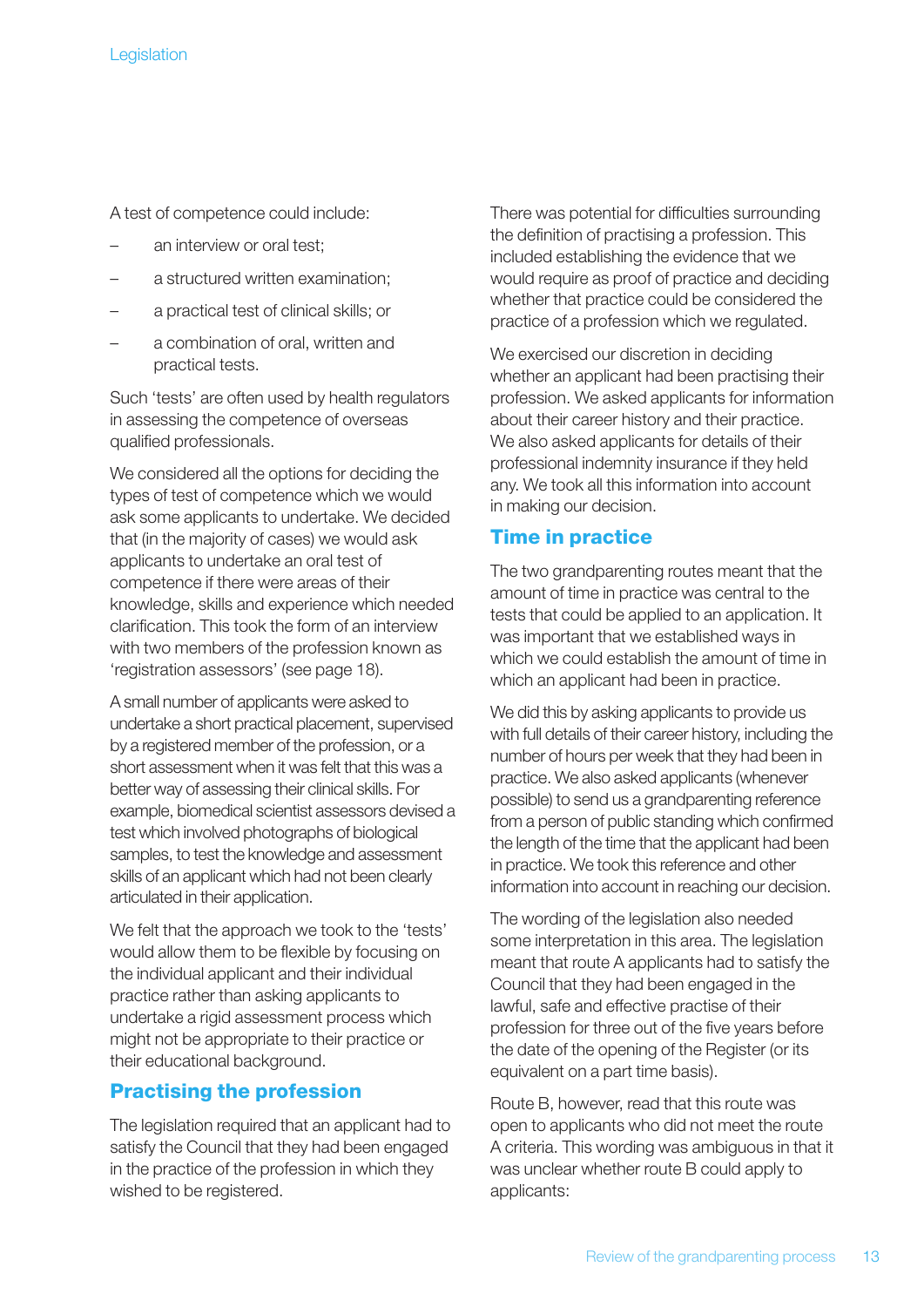- (1) who did not meet the three out of five years rule but who had been in practice prior to the opening date of the Register; or
- (2) who had started practising or had completed their education and training after the opening date of the Register.

We sought advice on the issue. The approach we took was that the route B test had to be read in the light of the overall purpose of Article 13 to recognise the acquired rights of existing practitioners (ie those who had been in practise before the statutory Register was opened). We also felt that this was consistent with the provisions of Article 39 about the use of protected titles by those who are not registered.

This subject arose in October 2005 when two cases were considered under our fitness to practise procedures. We can consider cases where an entry in the Register has been fraudulently procured or incorrectly made. This can range from a registrant making a false declaration on an application form to an error made by a member of staff.

We asked the Investigating Committee to consider whether we had made an error in registering two applicants who had not been practising before the opening date of the Register and had completed their education and training after July 9 2003. The Panel concluded that the criteria for registration under article 13(2)(b) had not been met and removed the entries in the Register.

### **'Wholly and mainly engaged' and part-time practice**

The legislation required that applicants under route A had to be wholly or mainly engaged in the practise of their profession for three out of the five years preceding the opening of the Register, or its equivalent on a part-time basis.

We had to develop a working definition of what it was to be 'wholly or mainly engaged'. We also had to decide how we would define part time practice and how long we would require such

applicants to have been in practice.

In most cases it was relatively straightforward to determine whether an applicant had been wholly or mainly engaged because they had been working what we considered to be fulltime hours. We decided (for the purposes of Route A applications) that full time was approximately 35 hours of practice per week.

We decided that 'wholly or mainly engaged' in part-time practice constituted approximately 16 hours per week. This was based upon the approaches taken in the European Working Time Directive and by the UK Tax Office. We also decided that for part-time applicants to be eligible under route A, they would have to demonstrate equivalent practice and that this would be approximately six out of the ten years preceding the opening of the Register.

However, we recognised that circumstances varied. Applicants had often been engaged in a combination of part-time and full-time practice. Others had been engaged in more than one profession. Because of this we considered each application individually; taking into account all the information we received in making our decision.

## **Eligibility for grandparenting**

The 'international route' to registration is established by Article 12 of the Order. This establishes that a person who has an overseas qualification is considered to hold an approved qualification (i.e. one leading to registration) if the Council is satisfied that the combination of their qualification, training and experience meets the standards of proficiency.

The legislation does not specifically prohibit an applicant who has an internationally obtained qualification from applying via the grandparenting route. Further, the terms of article 13(2)(b) specifically said that an applicant's experience may have been obtained outside of the UK.

We advised internationally qualified applicants that they should apply via our international route.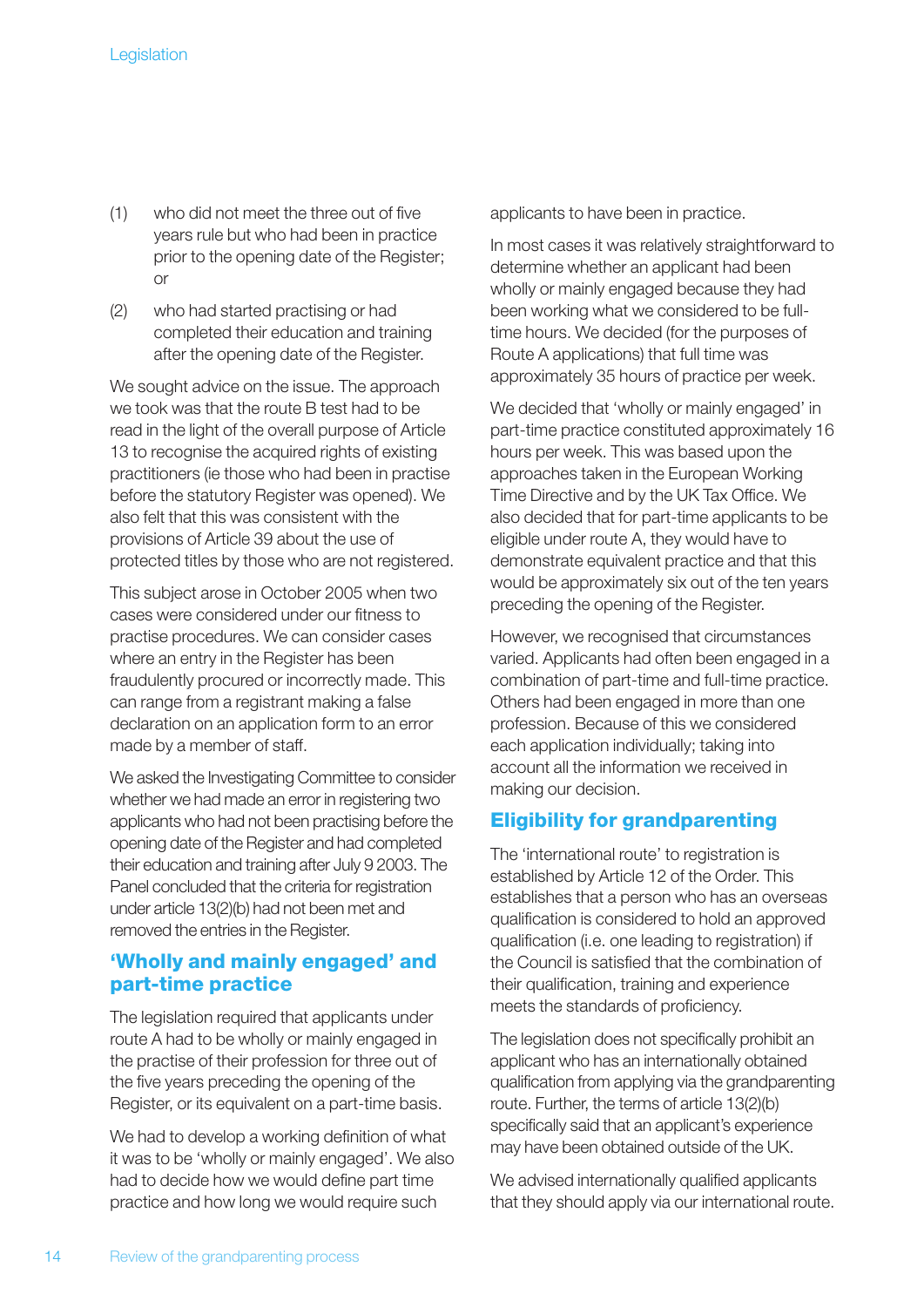#### **Our policy**

In May 2003, after we had developed a clear process, we sent this to organisations representing registered and unregistered practitioners for their comments and suggestions.

The document clearly established the process we would follow in handling grandparenting applications. Throughout, we tried to establish clear criteria without limiting the Council as to the information it could take into account in assessing an application, or unduly disadvantaging applicants.

Asking for feedback was one way in which we tried to ensure that our requirements were clear, fit for purpose and open to everyone with an interest in the process. It also allowed us to explain some of the rationale behind the development of our requirements.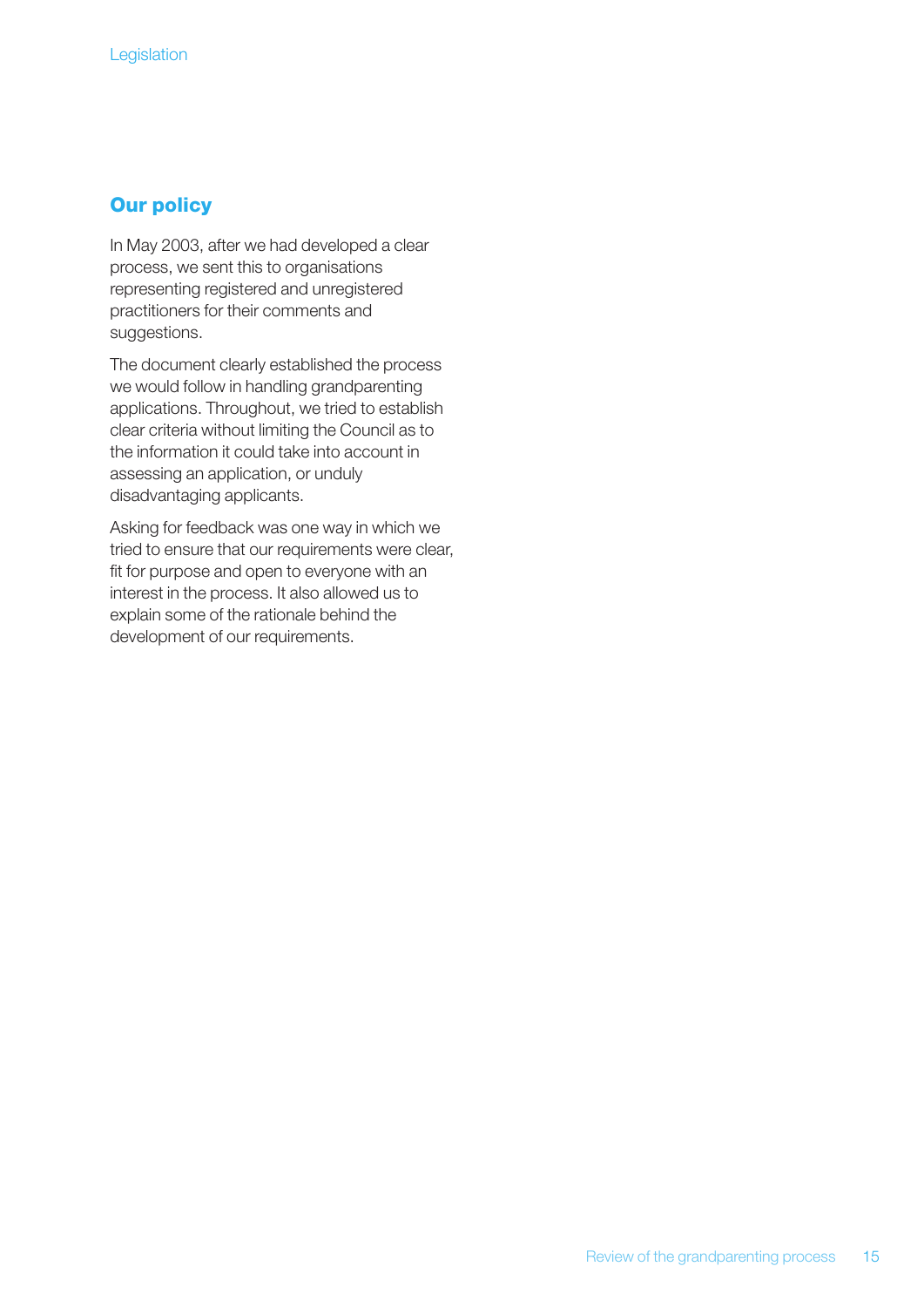# Applications and assessment

## **Organisation**

The processing of grandparenting applications was undertaken by our International Registrations team, which became known as 'International/Grandparenting Registrations'.

We recognised the similarity between the grandparenting and international registration processes and thought that grandparenting would be most efficiently managed within this department.

In November 2002 we appointed a manager to oversee the grandparenting process. This included undertaking the necessary work to prepare us for receiving the first grandparenting applications the following year. They became responsible for the new department once our Register opened on 9 July 2003.

# **Applications**

We required grandparenting applicants to provide us with more information than applicants for the UK route. We required applicants to complete a supplementary information form together with the standard application form in order to help us assess their application. This included:

- Information about the time they had been in practice, including how many hours they were currently practising.
- Information about their education. training and a summary of their career.
- A statement of practice telling us about the nature of their practice. We suggested that applicants might provide us with up to three case studies to help us decide whether they met our requirements.
- Information about their profession indemnity insurance (if held, optional).
- A further reference confirming their time in practice (optional).

## **Case study**

"I am a domiciliary chiropodist based in South Essex. I qualified in October 1996, gaining a diploma from the Scholl Faculty of Chiropody Training.

When I applied for registration, I found the application process to be disorganised. The forms were daunting in volume and complexity and I found the text was ambiguous in places. At branch meetings of my professional body, the Institute of Chiropodists and Podiatrists, it seemed that the way in which applications were assessed differed with each registration assessor.

The case studies requested as part of the application caused particular problems. The guidance notes didn't give enough information about the level of detail required and because of this, the nature of the case studies submitted by colleagues varied from brief to very detailed. Others chose not to submit any case studies.

I first applied in November 2003 but my application was returned to me because they said that I needed to obtain a new health reference from my GP. This meant that I had to pay for a new reference and I still don't understand why this was necessary. I submitted my second application in March 2004 but didn't hear anything until seven months later. The guidance notes also changed in early 2004 and this meant I had to rewrite a lot of my application.

I was asked to attend an interview (a 'test of competence'). I had heard about the style of the interviews from a colleague but whilst waiting for the interview I was unprepared for the previous interviewee to be so upset when leaving the room. However, it proved to be a fairly 'standard' interview and I received the outcome promptly. For practitioners unused to interviews it may be daunting, and some advice and guidance may well assist those unsure and concerned about the process.

Despite my anger and indeed horror at the requirement for a test of competence, in the end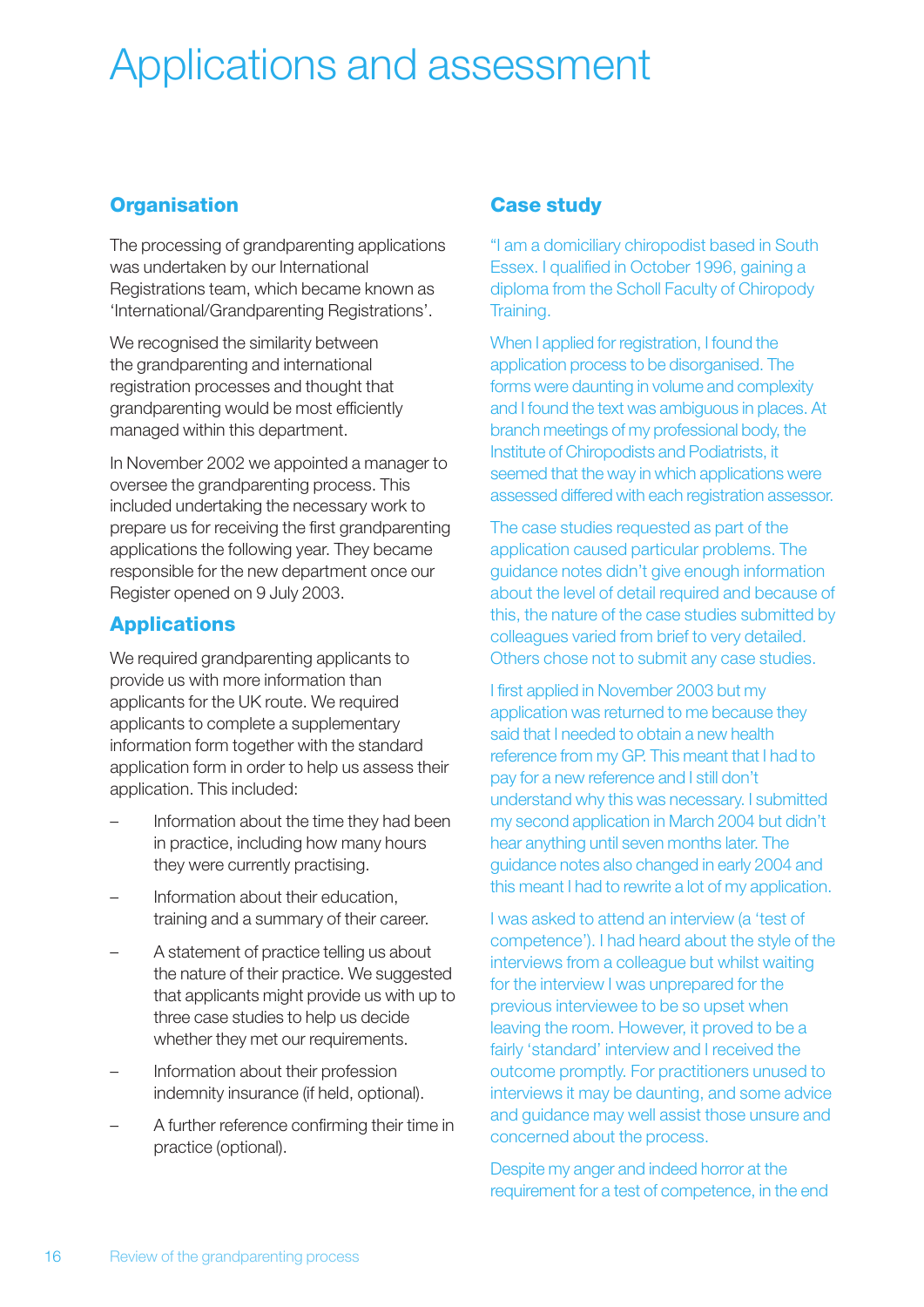it proved to be beneficial personally and indirectly to my patients. In order to prepare for the interview I spent as much time as possible on intensive revision, through reading, discussion with colleagues and research via the internet. I re-evaluated some of my working practices and the experience made me realise the value of attending regular peer group meetings.

I have always been pleased to tell patients I was Scholl trained and I am now pleased to be able to use the protected title 'chiropodist' and delighted that I have national registration. I appreciate the value of registration in setting standards. However, I believe we are still a long way from the general public being aware of the function of HPC registration."

**Evangeline Bowles** – chiropodist / podiatrist

We encouraged grandparenting applicants to provide us with as much information as possible so that we could make a decision about their applications.

We required a scrutiny fee of £200 from each applicant to cover the costs of processing and assessing their applications. If successful, the registration fee, as for the other registrants, was £120 for two years registration.

#### **Assessment**

All application forms were initially entered into our registration database. Each application was scrutinised to check that an applicant met the requirements for the entry route under which they were applying. If any information was missing or if we needed to clarify anything in the application we would ask the applicant for further information.

Applications were sent to members of the relevant profession for assessment. These members of the profession were known as 'registration assessors'. Assessors normally worked in pairs of one clinician and one academic. We felt that this allowed a fair assessment of both an applicant's practical experience and their education and training (if relevant).

In the vast majority of cases, assessors worked remotely in assessing paper-based applications. However, towards the end of the grandparenting period, we trialled getting several assessors together to reach decisions on applications as a group. This proved to be an effective way of dealing with the large volume of applications we received toward the end of the period.

The assessors scrutinised all the available documentation against the relevant criteria to reach a decision upon which they both agreed and then completed a 'record of assessment'. This detailed the reasons why a particular decision had been reached. The reasons given were referenced against the applicable test.

The decision reached was a recommendation to the Council. The options available to the assessors were:

- to accept the application;
- to reject the application;
- to ask for further information ('further verification'); or
- to ask the applicant to undertake a test of competence.

The recommendations of the assessors were scrutinised by our Registrations team and applicants advised of the outcome.

### **Case study**

"Tests of competence (TOC) are normally oral interviews conducted by two registration assessors. Applicants were asked to attend a TOC when the assessors looking at their applications were unable to reach a clear decision on paper alone. This was often because case studies provided by the applicant were insufficiently detailed to satisfy the standards of proficiency and sometimes where the information appeared to be 'standardised' or class teaching material which was of limited value in coming to conclusions about that applicant's practice. The applicants most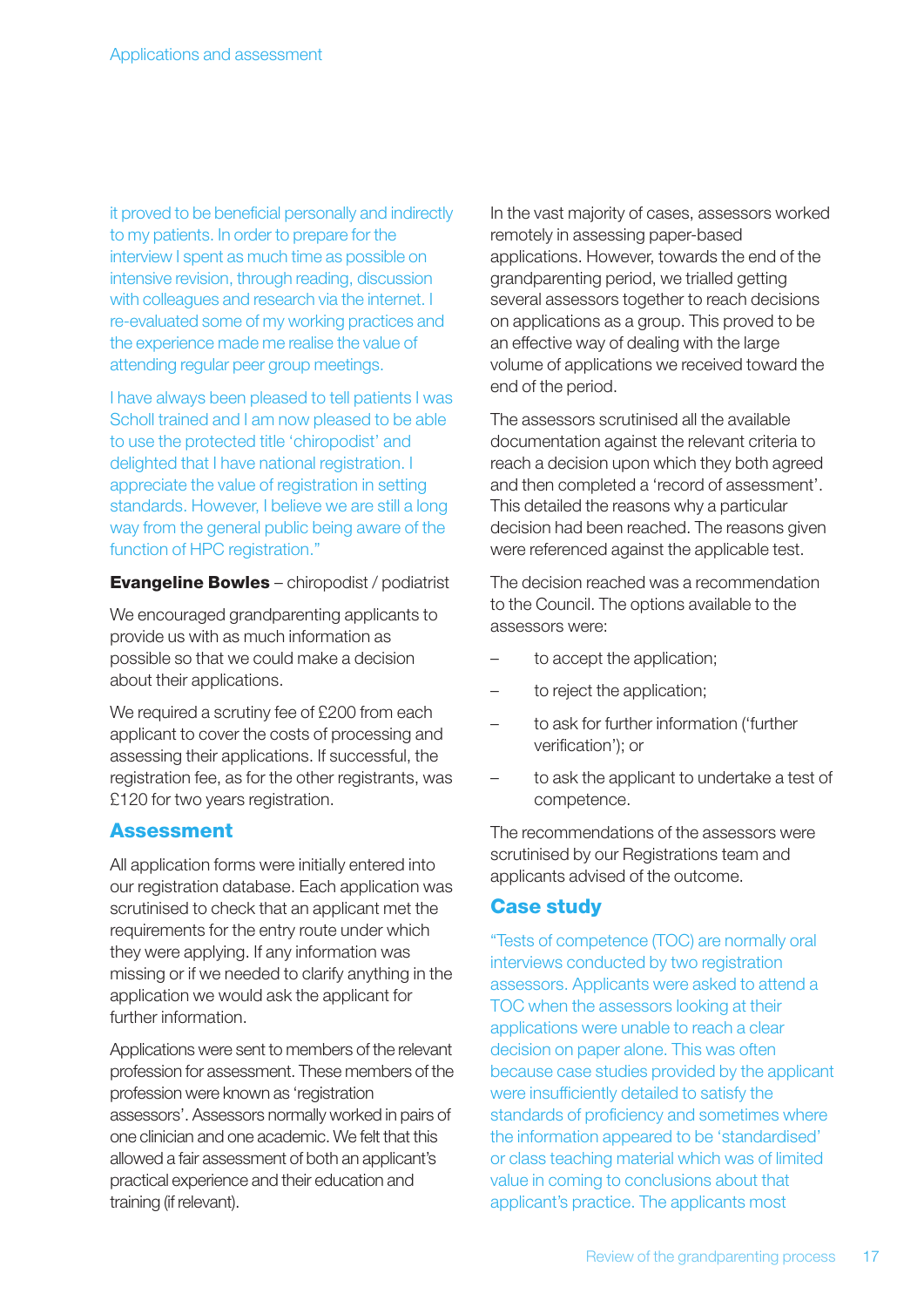frequently considered by a TOC were those applying under route 'B' because they had to demonstrate that they met all of the standards of proficiency.

We conducted the majority of the tests for chiropodists and podiatrists and this allowed for consistency in decision making. The format was a very good way of exploring the material submitted by the applicants, and was valuable in overcoming any difficulties caused by paperbased applications.

The biggest challenge was overcoming the wide variation in the knowledge, experience, skills and abilities of applicants who had undertaken training which varied enormously. In conducting the tests of competence it was necessary to have good skills in rephrasing questions to ensure that the applicant had a fair opportunity to demonstrate whether they met the necessary standards.

Many applicants had never been faced with an interview situation before so, understandably, were nervous and did not know what to expect. We tried our best to make interviewees at ease and where they had brought prompt material to the interview they were encouraged to set it out in front of them so that they could refer to it if they wished.

As the interview process went on it became to clear to us that previous applicants had passed on specific questions or subject areas for which the applicant should prepare. Sometimes we found that applicants had learnt 'rote' responses to certain questions and we certainly found such answers of limited value in assessing understanding of reflective practice. Occasionally an unsuccessful applicant complained that they were not asked the same questions as other colleagues. However, each interview was necessarily different because the starting point was always the assessment of the individual application and the standards of proficiency which were identified as potential shortfalls by the previous assessors.

Although a stressful process, some successful applicants commented that they had found their interview to be a stimulating exercise which was ultimately helpful to their clinical practice."

#### **Peter Graham** and **Donald Lorimer** –

chiropodist / podiatrist registration assessors

#### **Registration assessors**

We use the services of a number of different 'partners' in carrying out our work. Partners are professionals who appear on our Register, and lay people, who provide the expertise we need for good decision making. Registration assessors are just one 'type' of partner. Other types of partner include 'panel members' who sit on our fitness to practise panels and 'visitors' who visit higher education institutions and help us decide whether we should approve an education programme.

There are approximately 200 assessors across all the 13 professions we regulate who work as agents of the HPC and undertake the assessment of international and grandparenting applications.

To recruit the assessors we advertised in the national press, in professional journals and on our website. We required applicants to be registered members of the professions we regulated with appropriate experience.

The task of deciding how many assessors we would need to appoint was a difficult one. In determining how many assessors we would appoint we took into account a number of factors including:

- past experience under the CPSM of assessing applications from overseas qualified professionals;
- the size of each profession currently on the Register;
- the estimated size of the unregistered sector in each profession;
- the modalities in each profession (for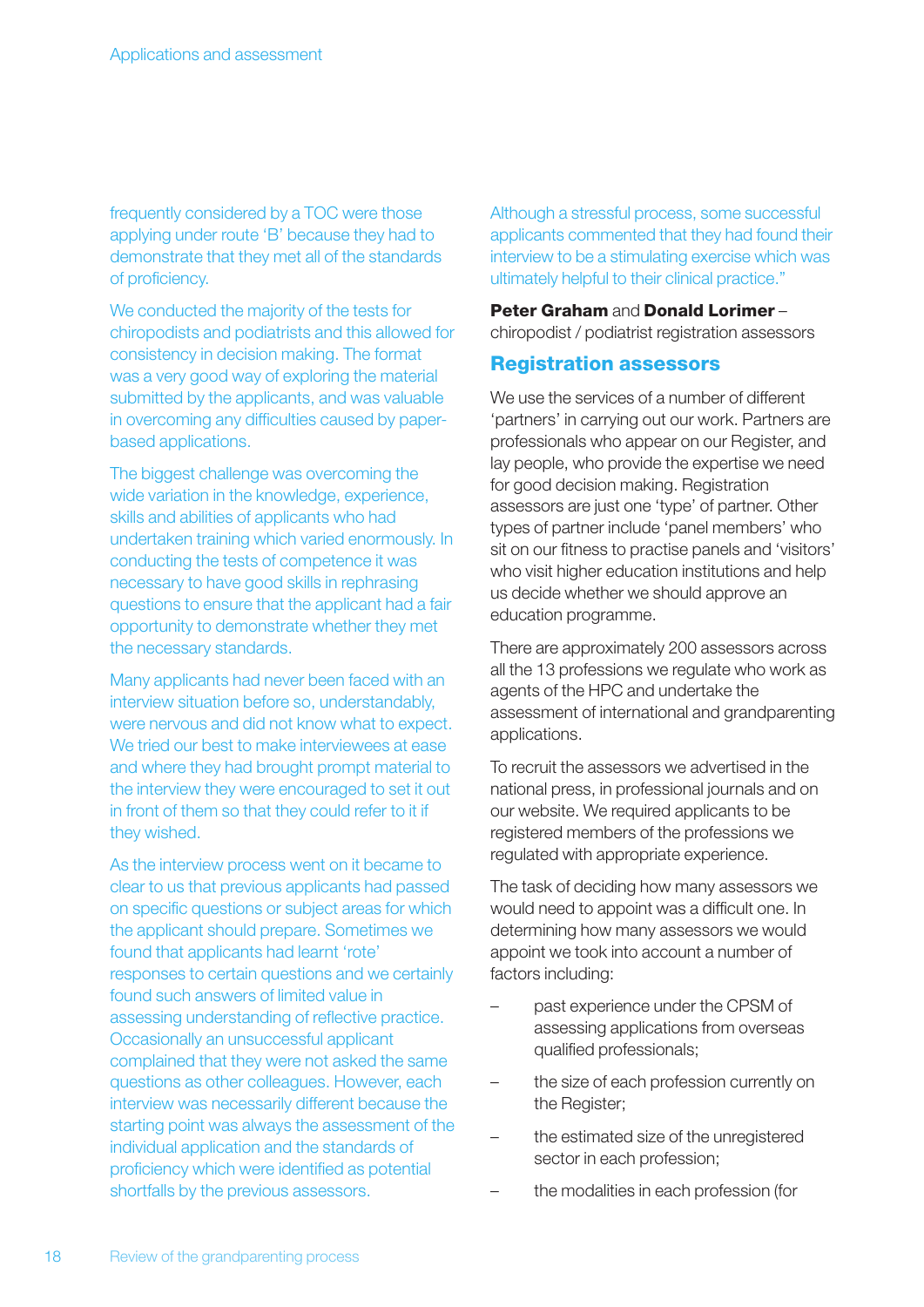example, there are ten modalities in clinical science, and radiography is divided into two distinct modalities – diagnostic and therapeutic); and

– the need to recruit assessors with both clinical and academic experience.

In certain professions such as clinical science we recruited disproportionately high numbers of assessors compared to the size of the profession. This was because we needed to ensure that we had at least two assessors from each distinct modality in the profession.

All our registration assessors received training which included information about the legal basis of grandparenting and sample applications. They were also provided with copies of the legislation, standards and training materials.

We also held review sessions for each professional group of assessors. The topics covered in the review sessions were often informed by the appeals process (see page 21).

### **Case study**

"I am a principal grade clinical scientist responsible for the management of the routine service undertaken by the Northern Molecular Genetics Service. During my career my particular interest has been in neuromuscular disorders such as facioscapulohumeral muscular dystrophy (FSHD). Our laboratory is one of only two in the UK which offer diagnostic testing for FSHD. We also get referrals from all over the world.

I was interested in the becoming a 'partner' with the HPC because I liked the idea of working for a new organisation with an important role of protecting the public who use the services of health professionals. I was interviewed and accepted to be a registration assessor for international and grandparenting applications and as a panel member and visitor.

I was with one of the first groups that were trained to assess applications. The process seemed reasonable but limited by various pieces of

legislation. When it came to doing the assessments for real, it was inevitably a fairly steep learning curve. This was a new way of working and each grandparenting application often proved to be very different.

There were always two registration assessors working remotely but jointly to come to an agreement on each grandparenting application. Sometimes there were many emails between us before we agreed on our final assessment and the reasons for our decision. A different way of carrying out the grandparenting assessments has recently been trialled by getting a group of assessors together and completing a big batch in one sitting. I think that this is a really good idea and would ensure better consistency, allowing difficult cases to be discussed by a number of assessors.

The aim was to consider and agree a decision about an application in two weeks. This was often difficult to manage unless the application was very straightforward. The volume of documentation, postal delays and the demands of a full time job and home life could make it pretty difficult to achieve.

Sometimes it could be difficult dealing with ideas around scope of practice. Whilst it was relatively straight forward dealing with route A applications, it was sometimes difficult to make sure that applicants for route B met all the standards of proficiency when they had training and experience in a specialised field. This often meant we had to ask applicants for further information.

Now grandparenting has finished I am still involved in assessing applications from applicants who have qualified outside of the UK. On the whole I find the registration assessor role challenging and illuminating but sometimes also a real headache!"

**Daisy Haggerty** – clinical scientist registration assessor

#### **Closure of the two-year period**

Our offices were open and staffed until midnight on 8 July 2005 to receive grandparenting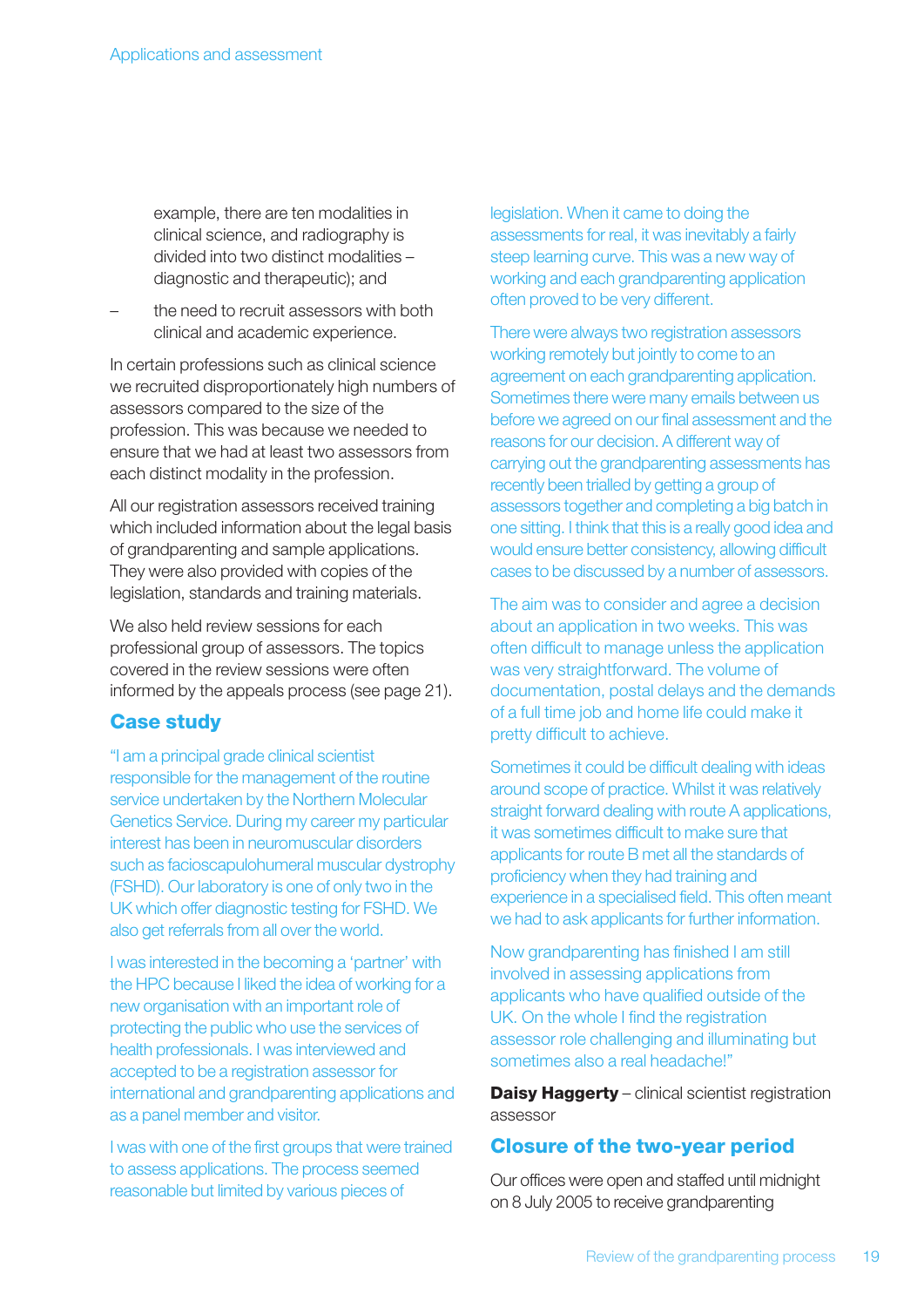applications. We received a number of applications that night and had to turn away one applicant who arrived after the midnight deadline.

We received a large volume of applications in the weeks leading up to the closing of the grandparenting period. We also received a number of applications in the weeks following the deadline, and, despite clear information about the closure of grandparenting, we continue to receive a very small number of applications each month. We return these to the individuals concerned.

By the end of 2006, there were 40 grandparenting applications outstanding. This reflects the huge workload involved in processing and assessing the large volume of applications we received in the final months of grandparenting.

### **Statistics and analysis**

The statistics referred to in this section are found between pages 27 and 30.

#### Volume of applications

Graph 1 on page 27 shows the volume of applications we received during the grandparenting process.

Between January and July 2005 we experienced a four-fold increase in the numbers of applications we received in the same period the previous year and this represented more than 50% of the total applications we received over the two years.

This inevitably had resource implications and we identified early on that we needed to employ additional members of staff in order to deal with the increased workload.

#### Applications by profession

Chiropodists / podiatrists accounted for 69% of all applications we received. The next largest professional groups were clinical scientists (11%), physiotherapists (7%) and biomedical scientists (5%). Orthoptists were the smallest group, with only one application received.

The variation in the volume of applications received can be accounted for by looking at the history, development and size of each profession. Chiropodists / podiatrists accounted for the largest professional group because of a large number of practitioners working in the private sector who previously were ineligible for state registration. The numbers of applications from physiotherapists that we received also reflects a sizeable private sector.

Very few applications were received from orthoptists, prosthetists and orthotists and radiographers. This can be explained by considering the size of the profession and also by considering that these professions have tended to work mainly within the National Health Service (NHS) and, therefore, most practitioners were previously state registered.

Applications from clinical scientists and biomedical scientists accounted for 16% of all applications. Both professions have a tradition of occupational based training, where academic content is supplemented by a period of on-thejob achievement of additional competencies. This might account for the volume of applications in each of these professions.

#### Success rates

Tables 1 and 2 on pages 28 to 29 show the percentage of successful applications in each profession, and in each route. Overall, 93% of applications were successful. There is some variation in the overall success rate by profession, but this tends to vary with the numbers of applications received. Amongst dietitians and orthoptists, 100% of applications assessed were successful. However, total applications in these professions accounted for less than 0.1% of all applications received.

As might be expected given the difference between the tests that could be applied, the overall success rate was lower for route B applications (82%) compared to route A (96%). Physiotherapy had the lowest success rate for route B applications (excluding prosthetist and orthotists with only one application) with 53% of applications successful.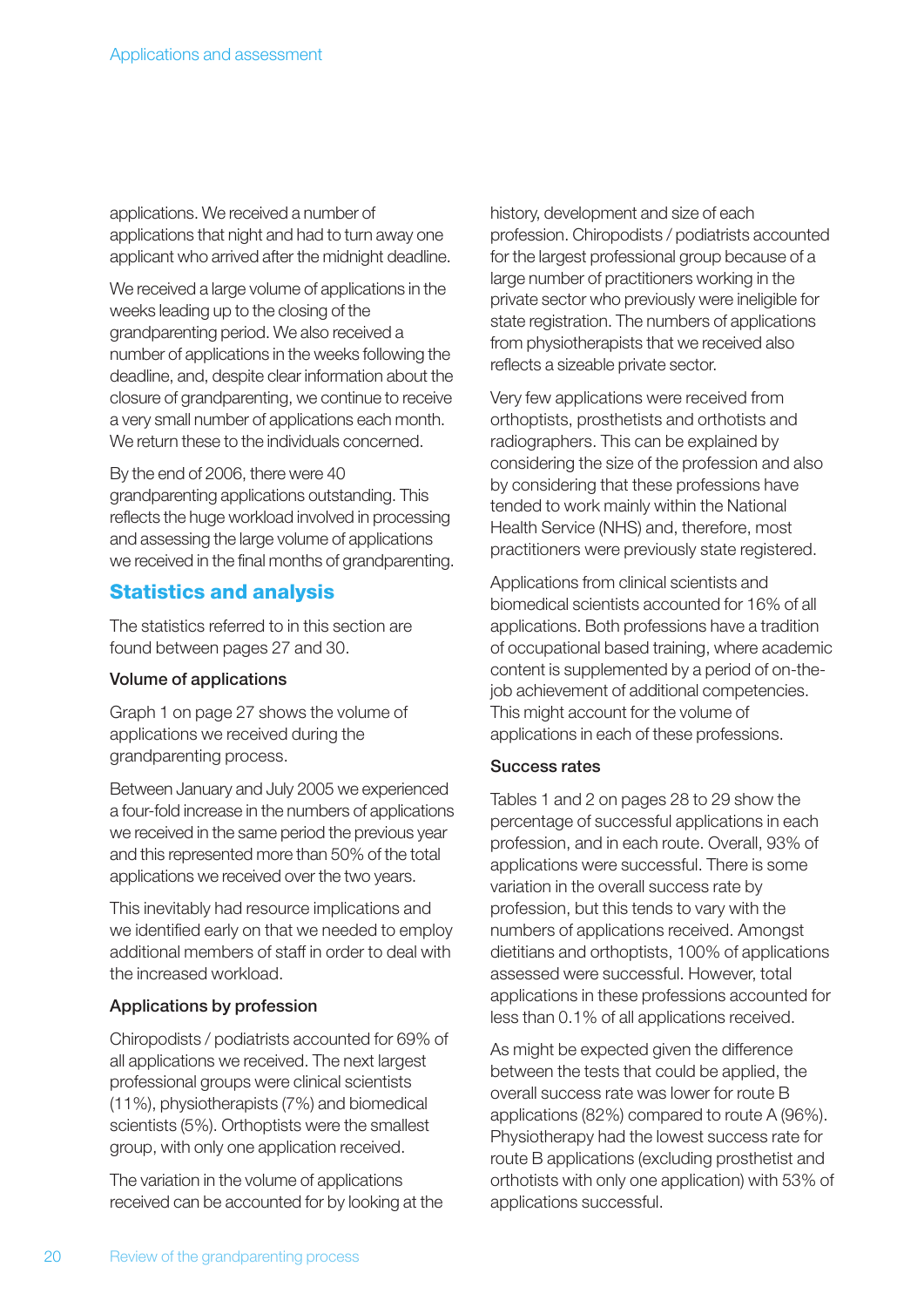# Appeals

### **Overview**

The Order provided that applicants had a right to appeal to the Council against a registration decision. Article 37 provided that:

#### '(1) where the Education and Training Committee under this Order—

(a) refuses an application for registration, readmission or renewal or for the inclusion of an additional entry;

(b) in determining an application under article 9 or 10, impose additional conditions which must be satisfied before the applicant may be admitted to readmitted to or retained on the Register;

(c) fails, within the terms of article 9(7), to issue a decision, the person aggrieved may appeal to the Council within the prescribed period.'

The circumstances in which an appeal could be made included:

- a decision to reject a UK, international or grandparenting applicant;
- a decision to ask an applicant from the European Economic Area (EEA) to undergo a period of adaptation;
- a decision not to allow an application for renewal or readmission to the Register (on health and character grounds); and
- a failure to provide a decision within certain specified time periods.

The Health Professions Council (Registration Appeals) Rules Order of Council 2003 established the process which we would follow in administering an appeal against a decision of the Education and Training Committee.

Appeals had to be sent in writing to us within 28 days of the decision to reject an application and had to include a clear statement giving the grounds for the appeal. This had to explain as clearly as possible why the appellant disagreed with the decision to reject their application. Appellants could also send us any additional

supporting documentation for our consideration.

Appellants could ask to have their appeal considered purely on the documentation they sent in or they could ask to attend an appeals panel in person. If an appellant decided to attend a hearing this had to be held in the home country of the appellant (if they were resident in the UK).

We established panels that would make decisions about appeals. Panels had to include a council member as chairman, at least one professional from the relevant part of the Register, and a lay person. The rules also meant that the number of professionals could not exceed the number of lay people by more than one.

The possible outcomes of an appeal under Article 37 were detailed in Article 38. They were:

- dismiss the appeal (the original decision stands);
- allow the appeal (the person can be registered);
- remit the appeal to the Education and Training Committee with directions (ie direct that the application is reassessed, often with further information taken into account); and
- substitute the decision for any decision that could have been made.

Article 38 of the order provided that an appellant had a further right of appeal to the county court and, in Scotland, to a sheriff. To date only one such appeal has been made and this was later withdrawn by consent.

### **Process – considerations**

As appeals against grandparenting decisions were appeals made to the Council against its own decision, it was important that we established processes which were fair and transparent.

The appeals process was run by our Fitness to Practise Department. This ensured that the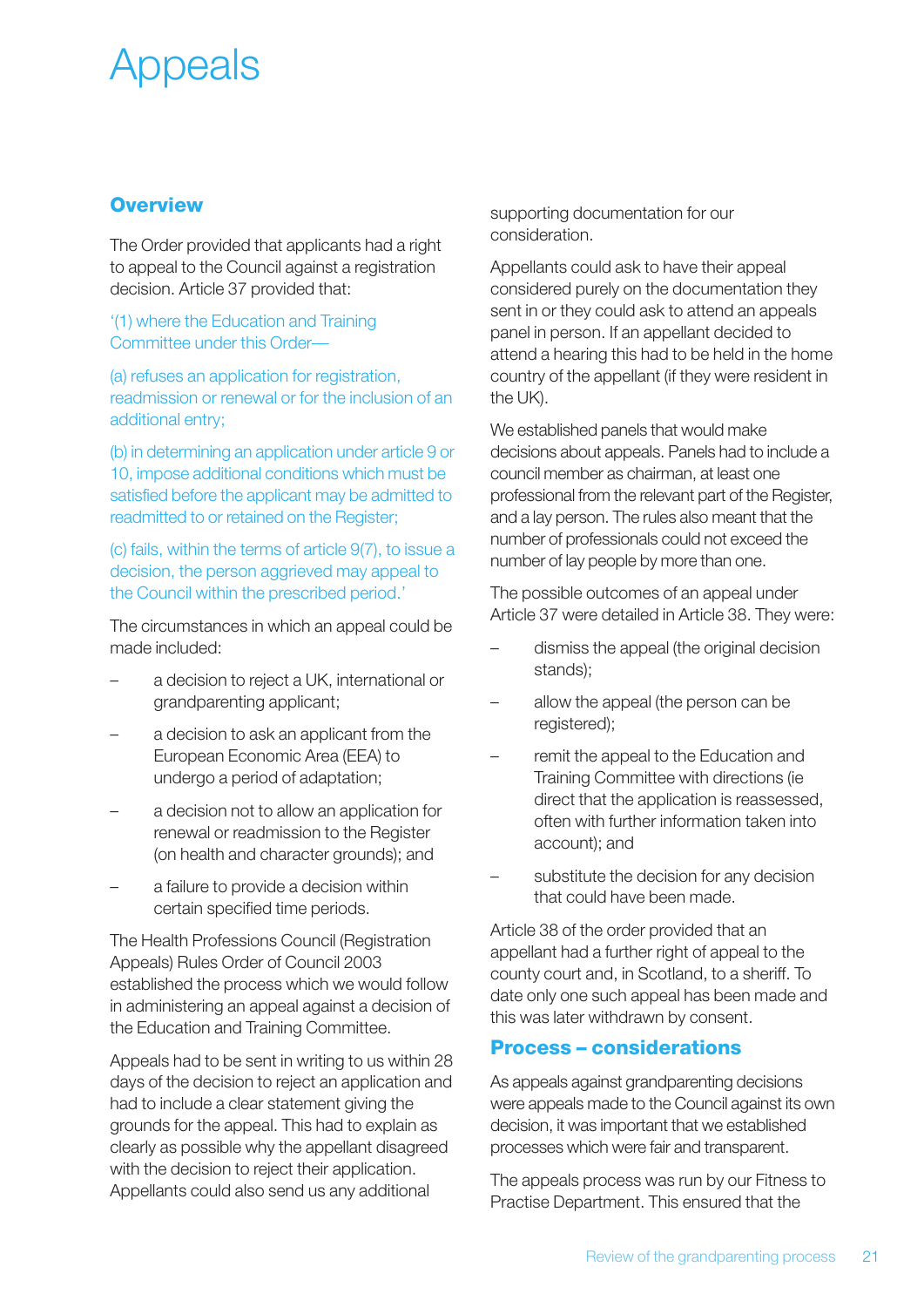administration of appeals was kept separate from the administration of registration decisions. We felt that this was good corporate governance because this helped to ensure that, as far as possible, the appeals process was fair and impartial.

It was also important that we developed robust systems and processes by which we could track the status of appeals. A clear audit trail was needed to ensure that appellants were treated fairly and appeals disposed of in a timely manner.

There were a number of important financial and resource implications of the appeals process. As no one previously involved in the making of a registration decision could be involved in the appeals process we had to ensure that we had a sufficiently large pool of appropriately trained panellists and council members to consider appeals. Registration appeals panellists were drawn from registration assessors and partners who sat on fitness to practise panels.

The requirement for appeals to be heard in the home country of the appellant (if living within the UK) placed further demand on resources. We had to make logistical decisions about how we would organise and arrange appeals hearings. For example, we had to decide how many appeal cases would be heard in one sitting. We had to make effective use of our resources whilst trying to ensure that appeals were considered within a reasonable timeframe.

### **Statistics and analysis**

Table 3 (page 30) shows the volume of appeals we received and their outcomes.

#### Volume of appeals

The highest numbers of appeals were received amongst chiropodists / podiatrists, physiotherapists, clinical scientists and biomedical scientists. These professional groups were also those with the largest numbers of applications. Chiropodists / podiatrists accounted for the highest number of appeals and this represented less than 3% of the total

number of applications received, but 58% of unsuccessful applications in this profession.

The volume of appeals we received followed a similar pattern to that for applications. This had demands on resources and early on we identified the need to appoint a case manager to handle the registration appeals process.

#### Appeal outcomes

The possible outcomes of an appeal are given on page 30. Of the appeals, 27% were successful, 27% were unsuccessful and 12% were remitted back to the Education and Training Committee with instructions. This often meant that the applicant was asked to provide further information which could be looked at afresh by the registration assessors or the applicant was asked to undergo an oral test of competence (please see page twelve).

Relatively early on, we identified a number of cases (15% of the eventual total) where the correct test had not been applied. This often meant that a processing error had led to an application being assessed against the route B test when it fulfilled the criteria for a route A application. These applications were rechecked and the majority were accepted. These cases represent less than 1% of the total number of applications we received.

#### Reasons for appeals

The experience of administering an appeals process indicated some possible reasons for appeals occurring:

#### Automatic right to appeal

Applicants could appeal a decision to reject their application without any additional costs or fees. This could be linked to the rate of rejected applications to appeals. Around 56% of unsuccessful applications gave rise to an appeal.

#### Insufficient information

Applicants often provided insufficient information with their initial applications. When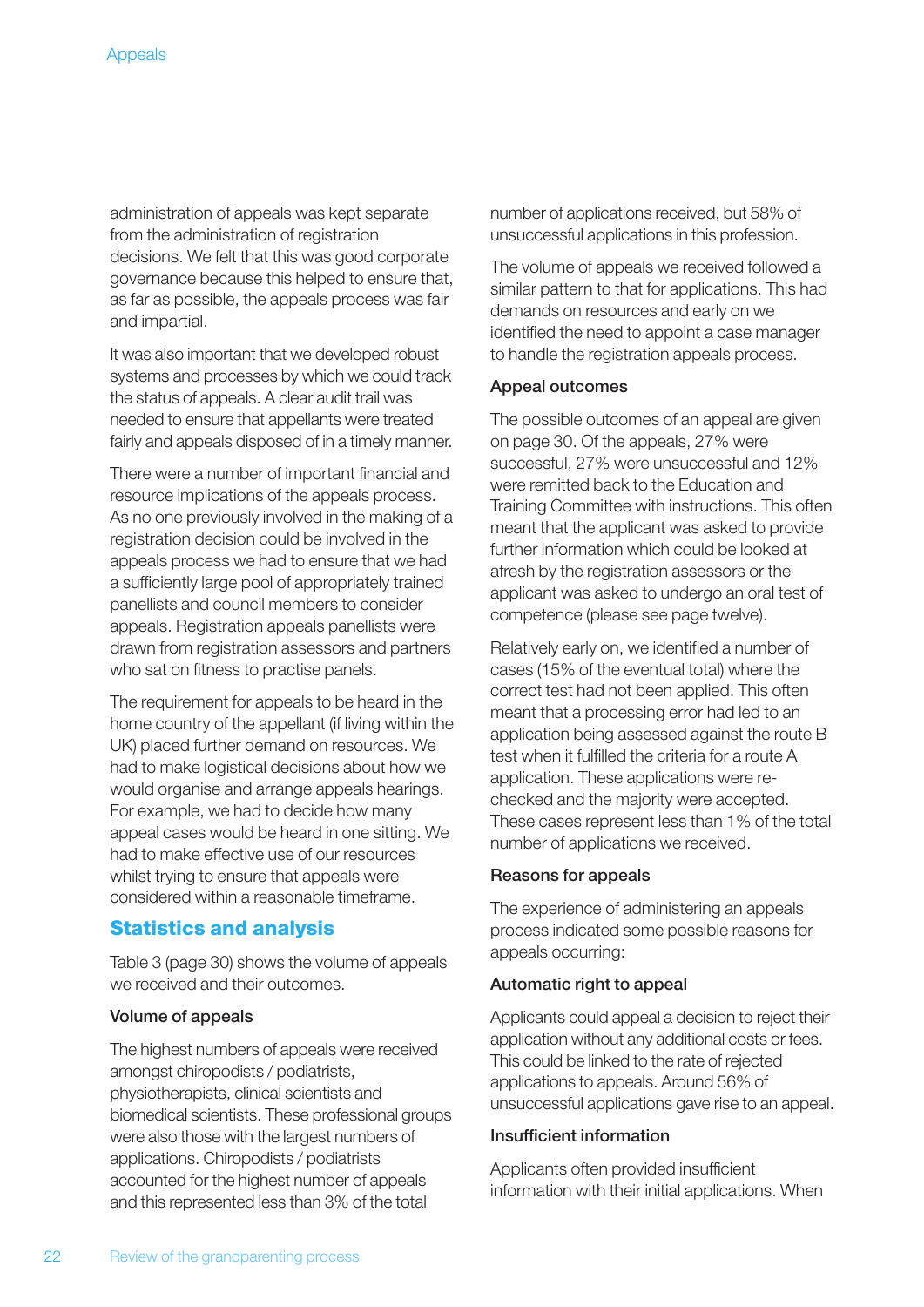we sent them our decision they realised that they had not included enough information about their experience and skills and often did so during the appeals process. This included providing additional case studies or more information about their education and training.

Applicants were also sometimes confused by the difference between the two routes and how this would influence how their applications were assessed. This often led to them providing insufficient information to meet the criteria or led to them applying via the wrong route.

#### Undertaking further education and training

Sometimes applicants for route B would appeal our decision to reject their application whilst undertaking further education or training to try and make up the shortfall in their skills or experience.

### **Feedback on the registration process**

Once appeals were concluded, we were able to feed back the experience of the appeals process to the administration and processing of applications.

We were able to make improvements to how we processed and handled applications, including:

- A new control sheet was produced to make sure that we thoroughly checked application forms to make sure that the applicant was eligible to apply and had applied for the correct route.
- We amended the guidance notes to encourage applicants to include as much information as possible to help us assess their application.
- A new assessment feedback sheet was produced to aid registration assessors in applying the correct test and in reaching a reasoned decision.
- Regular training sessions were held for

registration assessors and registration officers, informed by the experience of the appeals process.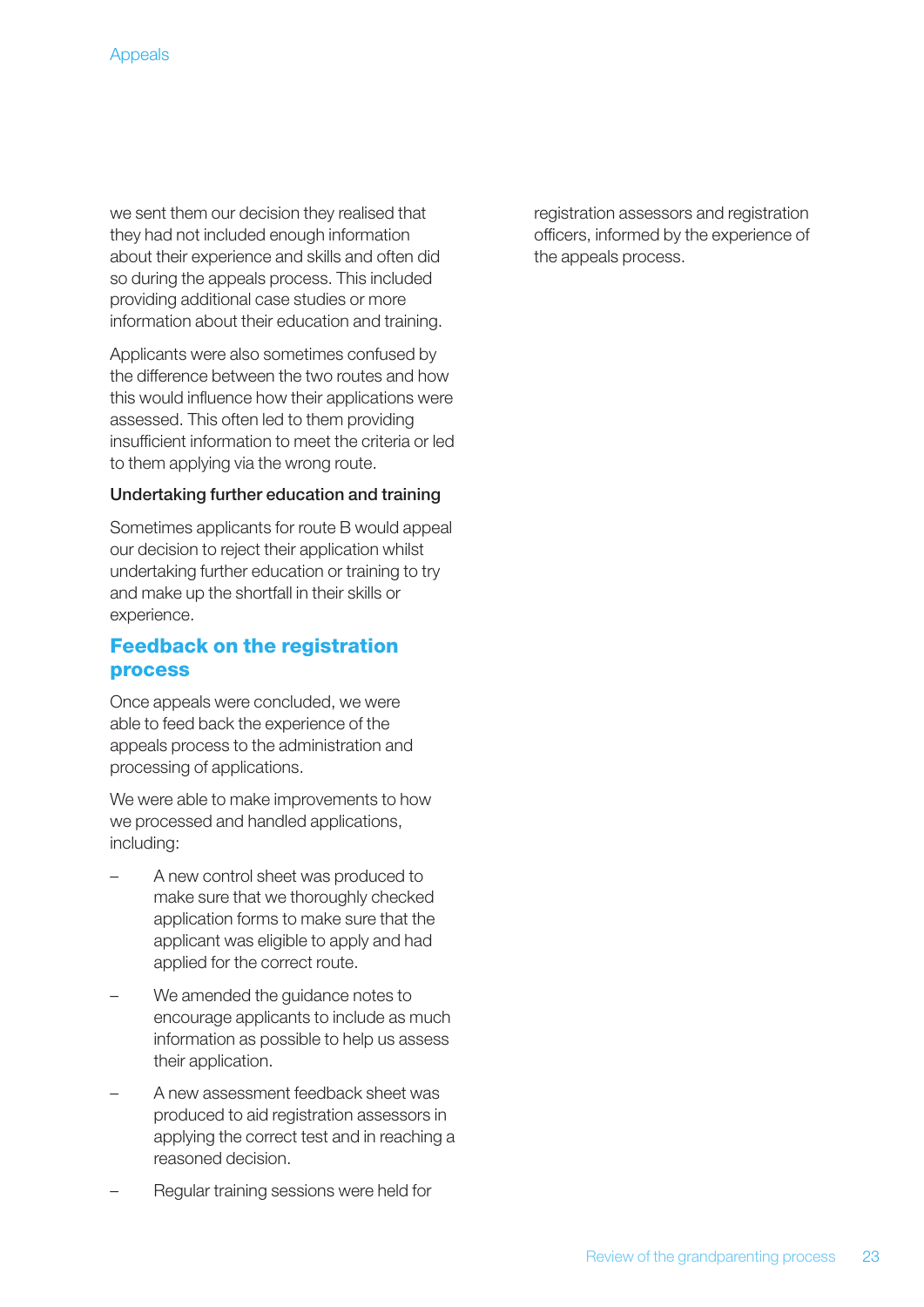# **Communications**

A clear communications strategy was central to the successful execution of the grandparenting period. Our communications strategy was aimed at:

- raising awareness of the grandparenting requirements amongst unregistered practitioners, organisations representing them and training establishments;
- effectively communicating the purpose of grandparenting to other professionals; and
- raising public awareness of the HPC, its role and powers – specifically its role in protecting professional titles.

The consultation process which established the HPC, its functions and powers was an effective way of engaging existing registrants, previously unregistered practitioners, professional bodies and other stakeholders. Representatives of these groups were also involved in the government review of the CPSM and the subsequent public consultation.

We communicated the grandparenting process to unregistered practitioners in a number of ways, including:

- attending meetings and conferences run by professional bodies and associations representing the unregistered sector;
- producing brochures about registering with the HPC;
- providing clear information on our website; and
- delivering talks to professional body meetings about the changes to legislation.

As part of our work to assess the likely demand for grandparenting, we wrote to private training institutes and private member organisations and they sent their members a letter which explained the grandparenting process. We sent a further letter to all those who wanted to be

kept updated letting them know when the application forms were available.

Other professional bodies and associations also mailed their members to reiterate the importance of applying before the July 8 2005 date. We wrote to all the professional bodies in June 2005 reminding them of the impending closure of the grandparenting arrangements and encouraging them to remind their members.

These steps were supplemented by numerous articles which appeared in the local and national press and in professional journals throughout the two year period.

We also undertook an extensive advertising campaign to raise awareness of the HPC, amongst members of the public and raise awareness of title closure to unregistered health professionals. As part of this, we produced and widely distributed posters which explained our role and the forthcoming change in the legislation. These posters were supplemented by advertising on buses, London Underground and car stickers. We also advertised in a number of magazines and ran a radio campaign. 'Banner' advertising from late 2004 raised public awareness by prompting those who searched for a professional title on 'Yell.com' to check that someone was registered.

We raised the profile of the HPC, protection of title and the closure date by working with the Football Association to encourage those football physiotherapists who had not applied to be registered.

In addition, from 2002 we held over 200 public meetings all over the United Kingdom which were attended by registrants, applicants, members of the public and other stakeholders. These meetings provided an opportunity for individuals and organisations to engage with us, sometimes on specific issues, other times on more general issues about how we work as an organisation.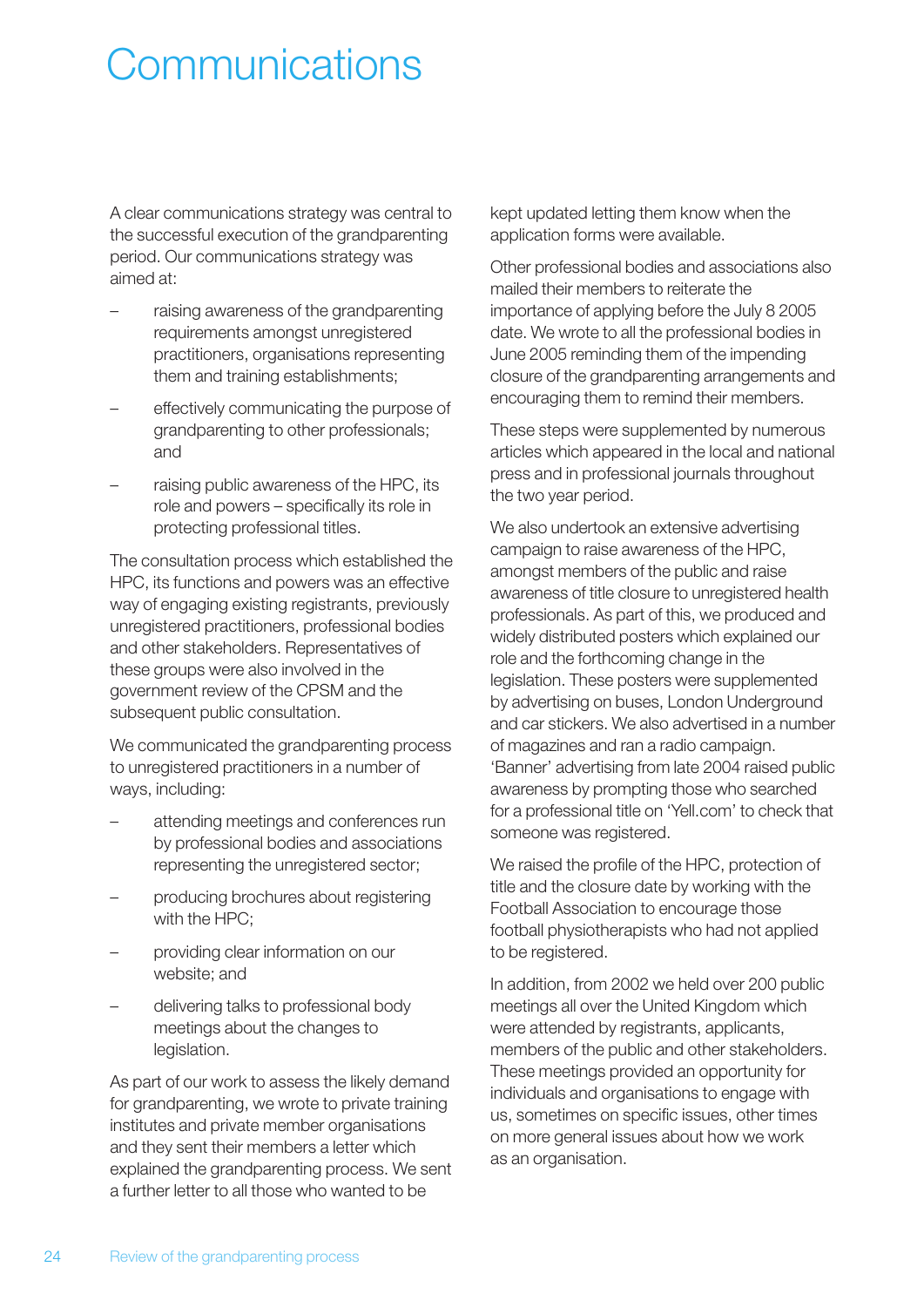## **After grandparenting**

Our communications strategy has further focused on raising awareness of the HPC amongst the general public. We have particularly focused on protection of title and the need for people to check to make sure that professionals are genuine and registered with us.

For example, in November 2005 we launched a microsite, www.hpcheck.org, following market research which showed that only small numbers of the public had ever checked to make sure that their professional was registered. The website provides clear information about the HPC and encourages members of the public to check that their professional is registered. This received television and press attention.

We have also distributed posters to NHS organisations and GP practices to further raise awareness of the HPC, protected titles and registration.

## **Evaluation**

We believe that our communications strategy was generally successful in raising awareness of grandparenting amongst the unregistered sector.

We decided to target our resources by primarily focusing on raising awareness amongst organisations representing unregistered practitioners, and particularly among those professions with large unregistered or private sectors. Advertising, articles in professional journals, attendance at various events and providing clear, easy to access information on our website and in hard copy was an effective way of achieving this aim.

However, our experience highlights the difficulty of information reaching all of those with an interest in the process. In the early stages of the grandparenting period we were contacted by students who were nearing the end of study at private training chiropody and podiatry institutes. We had to inform them that given the requirements of the legislation they would be unable to use the relevant protected title once

they were qualified. This highlights that to a certain extent it is necessary to rely on others, such as private training institutes, to disseminate information amongst their own students and networks.

Additionally, following the end of grandparenting, we did receive a small number of letters and calls from individuals who said that they were unaware of our existence and the change in legislation. This indicates the difficulty in ensuring clear lines of communication with all those who might be affected by the introduction of statutory regulation. It also highlights that, whilst it is possible to contact organisations representing unregistered practitioners, it is difficult to reach individuals who may be independent or domiciliary practitioners and who are not a member of any professional body, association or union.

Our advertising in the lead up to the closure date caused a small number of complaints from applicants. Applicants could continue to use a protected title until such time as a decision had been reached in respect of their application or the outcome of any appeal. Because of this some felt that our adverts were misleading in that they did not contain this caveat.

Advertising relies on strong, clear messages in order to get its message across. We felt that it was important that we raised public awareness of protection of title and that we could not delay this message until an indeterminate point in the future when all applications had been processed. We further recognised that this would only apply to a relatively small amount of people when we were continuing to process their applications.

Our advertising strategy was primarily aimed at the general public but was also successful in reaching other stakeholders such as registered professionals, employers and others. Our research has subsequently shown an increase in public and professional awareness. Our ongoing communications strategy continues to build upon this growth in recognition.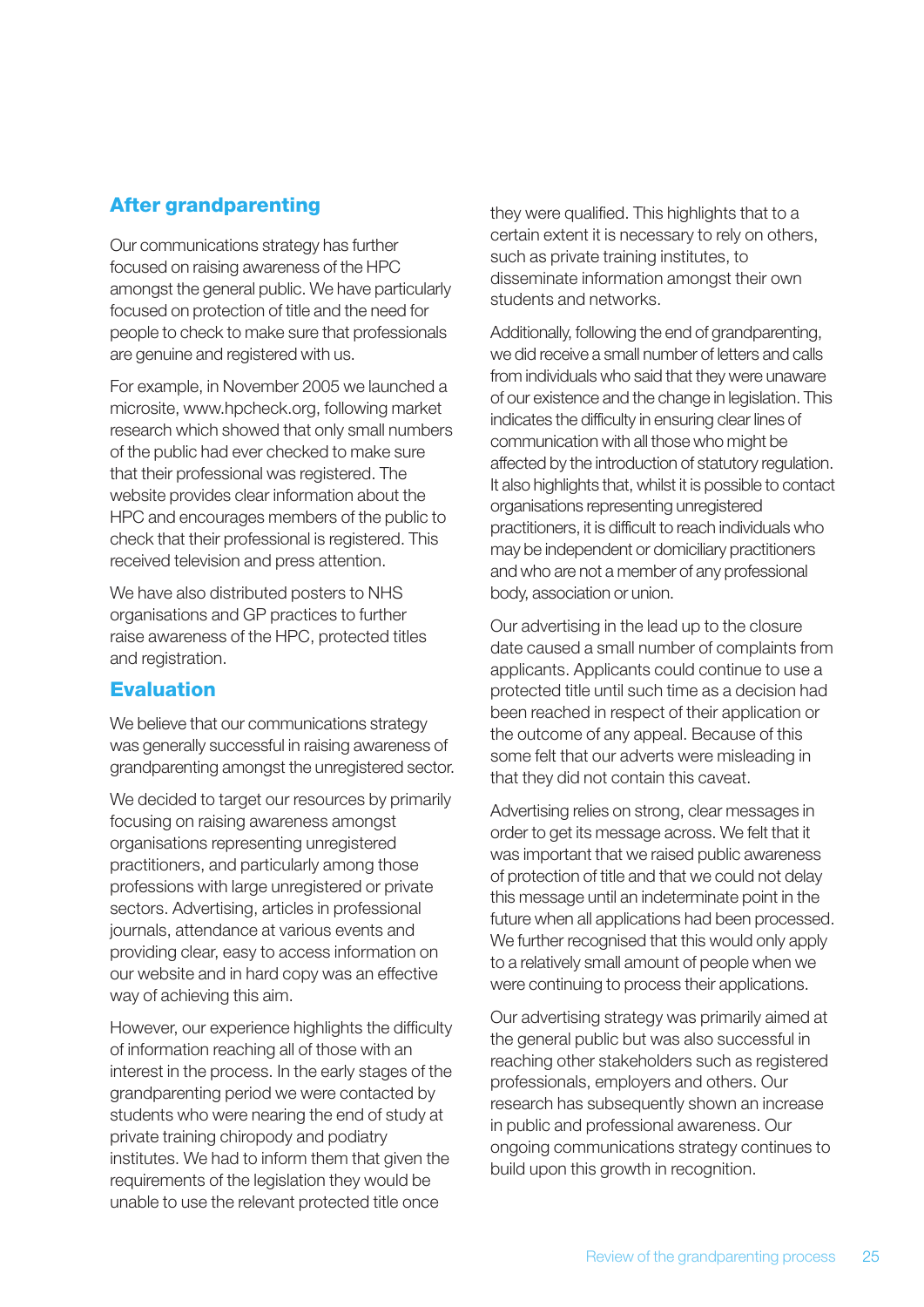# Conclusion

We hope that you have found this review informative. Our experience shows that managing a successful grandparenting process is a challenging task – from meeting the requirements of the legislation; to devising a process which is fair and consistent to all; to communicating that process to as wide an audience as possible. Grandparenting affected all parts of the organisation.

Consistently throughout this review, managing resources has been identified as a key area, made all the more problematic by the challenge of reaching a reasonable expectation of the likely number of applications and how they would be spread over the two-year period. Assessing applications in a fair and consistent manner, and considering appeals against our decisions, were certainly resource intensive tasks.

It was important throughout that we learned from our experience – refining our processes to improve them whilst maintaining fair and equal treatment for all applicants. This experience will also guide us in running grandparenting periods for any future professions that we regulate.

Whilst grandparenting was a challenging process, it was driven throughout by a desire to protect members of the public – by ensuring that those practising one of the twelve professions we regulated were able to do so safely and effectively and to agreed national standards.

#### **Marc Seale**

Chief Executive and Registrar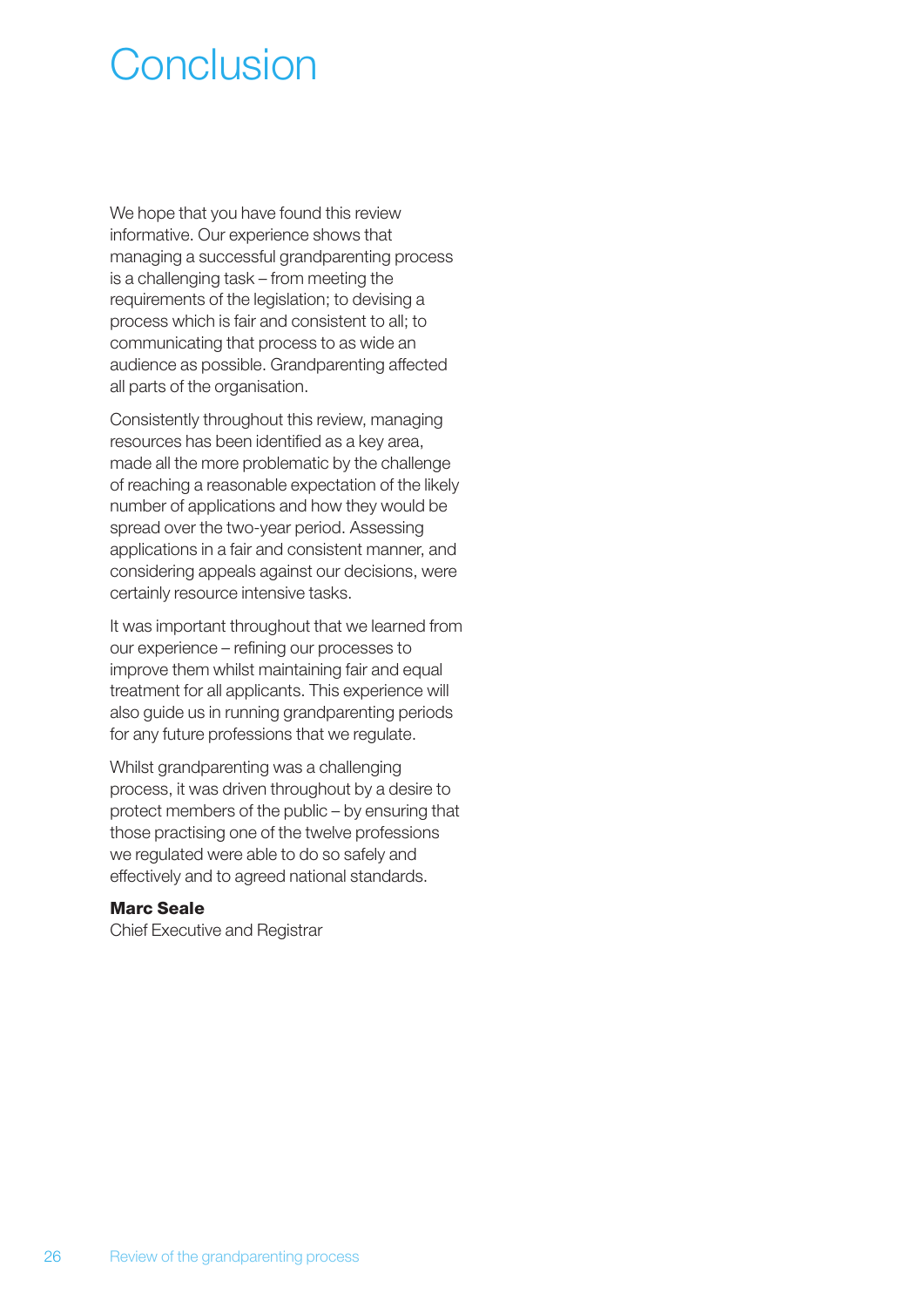# Appendices

## **Application and appeals statistics**

#### Key to tables

| AS | Arts therapists |
|----|-----------------|
|----|-----------------|

- BS Biomedical scientists
- CH Chiropodists / podiatrists
- CS Clinical scientists
- DT Dietitians
- OR Orthoptists
- OT Occupational therapists
- PA Paramedics
- PH Physiotherapists
- PO Prosthetists / orthotists
- RA Radiographers
- SL Speech and language therapists



#### Graph 1 Grandparenting applications received July 2003 to July 2005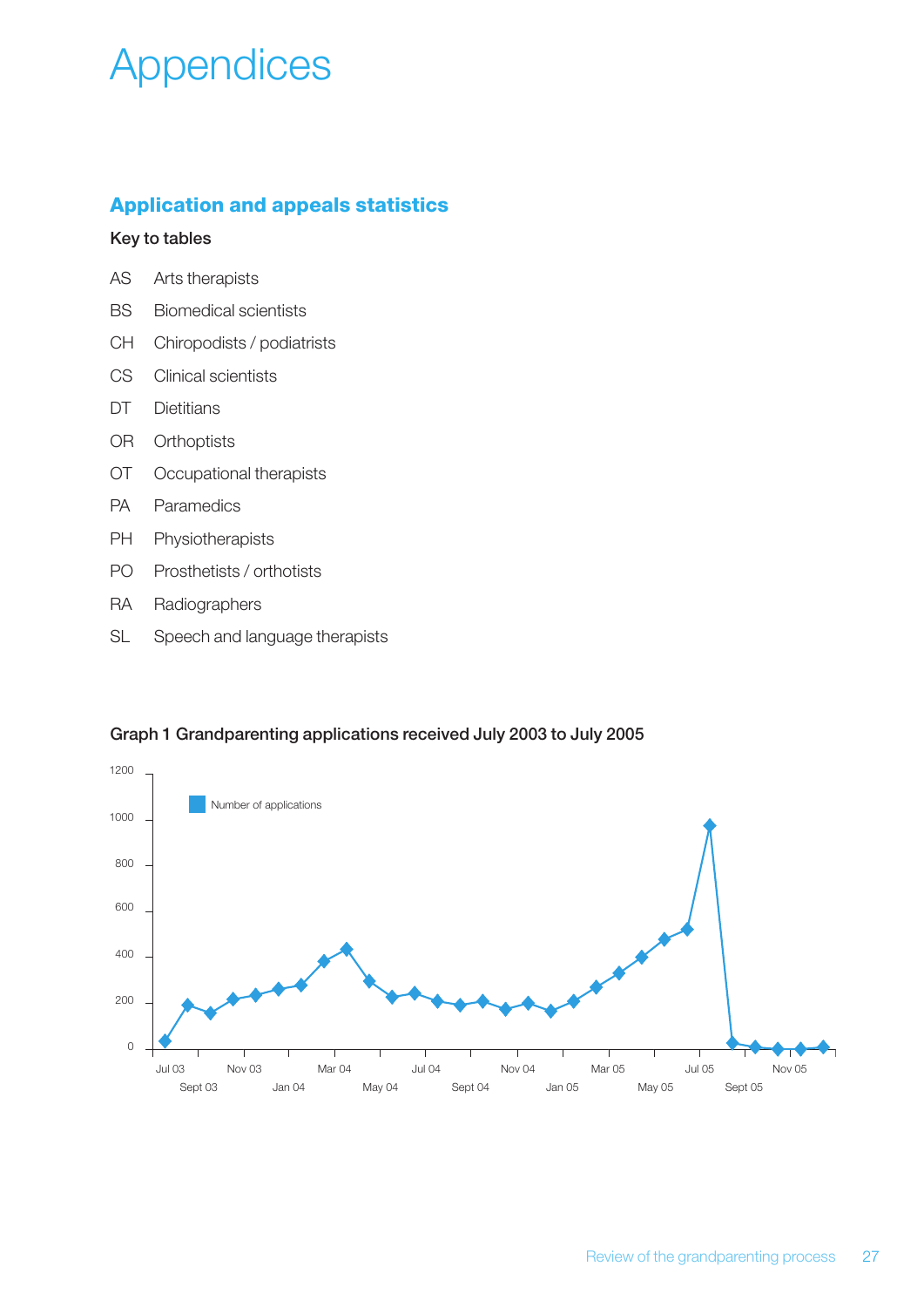Table 1 Grandparenting applications received by profession **Table 1 Grandparenting applications received by profession**

2 8

| Profession                                       | All applications                                      | Withdrawn     | <b>Total number</b>                               | Number of                  | Overall               |
|--------------------------------------------------|-------------------------------------------------------|---------------|---------------------------------------------------|----------------------------|-----------------------|
|                                                  |                                                       | applications  | less withdrawn<br>of applications<br>applications | applications<br>successful | success<br>rate $(%)$ |
| $\infty$                                         | 79                                                    | $\frac{1}{2}$ | 89                                                | 56                         | 84                    |
| SG                                               | 404                                                   | 73            | 331                                               | 305                        | 92                    |
| $\overline{\mathbb{S}}$                          | 5273                                                  | 1112          | 4161                                              | 3922                       | $\Im$                 |
| 8S                                               | 719                                                   | 66            | 653                                               | 619                        | 95                    |
| $\overline{\square}$                             | ъ<br>С                                                | N             | က                                                 | က                          | 100                   |
| $\frac{1}{2}$                                    | $ \frac{\alpha}{2}$                                   |               |                                                   |                            | 100                   |
| $\overline{O}$                                   |                                                       | ယ             | $\overline{C}$                                    | 4                          | 57                    |
| $\mathbb{E}% _{A}^{\mathbb{C}}(\mathbb{R}^{2n})$ | 219                                                   | SS            | 187                                               | 179                        | 96                    |
| $\overline{\Delta}$                              | 521                                                   | 74            | 447                                               | <b>340</b>                 | 76                    |
| $\Omega$                                         | $\begin{array}{cc} & + & \\ & + & \\ & & \end{array}$ |               | $\infty$                                          | $\infty$                   | 100                   |
| $\mathbb A$                                      |                                                       | <u>က</u>      | 4                                                 | $\overline{\mathcal{C}}$   | 50                    |
| $\overline{\mathrm{c}}$                          | 172                                                   | 27            | 145                                               | 141                        | 56                    |
| Total                                            | 7426                                                  | 1418          | 6008                                              | 5575                       | 93                    |
|                                                  |                                                       |               |                                                   |                            |                       |

# **Notes**

 $\bar{1}$ 

This table above shows the number of grandparenting applications received per profession. – This table above shows the number of grandparenting applications received per profession.  $\frac{1}{2}$ 

- application to the applicant and withdrew it from our system. The majority of these applicants subsequently sent us back their application form with the missing information. However, a small application to the applicant and withdrew it from our system. The majority of these applicants subsequently sent us back their application form with the missing information. However, a small The 'all applications' figure includes applications which have a status of 'withdrawn'. Whenever we received an application which was incomplete in some way, we returned the – The '**all applications**' figure includes applications which have a status of '**withdrawn**'. Whenever we received an application which was incomplete in some way, we returned the number did not. number did not. j
- The success rate is calculated using the figure in the column "Total number of applications less withdrawn applications' because this avoids double counting applications which The success rate is calculated using the figure in the column "**Total number of applications less withdrawn applications'** because this avoids double counting applications which were sent to us incomplete at first. were sent to us incomplete at first.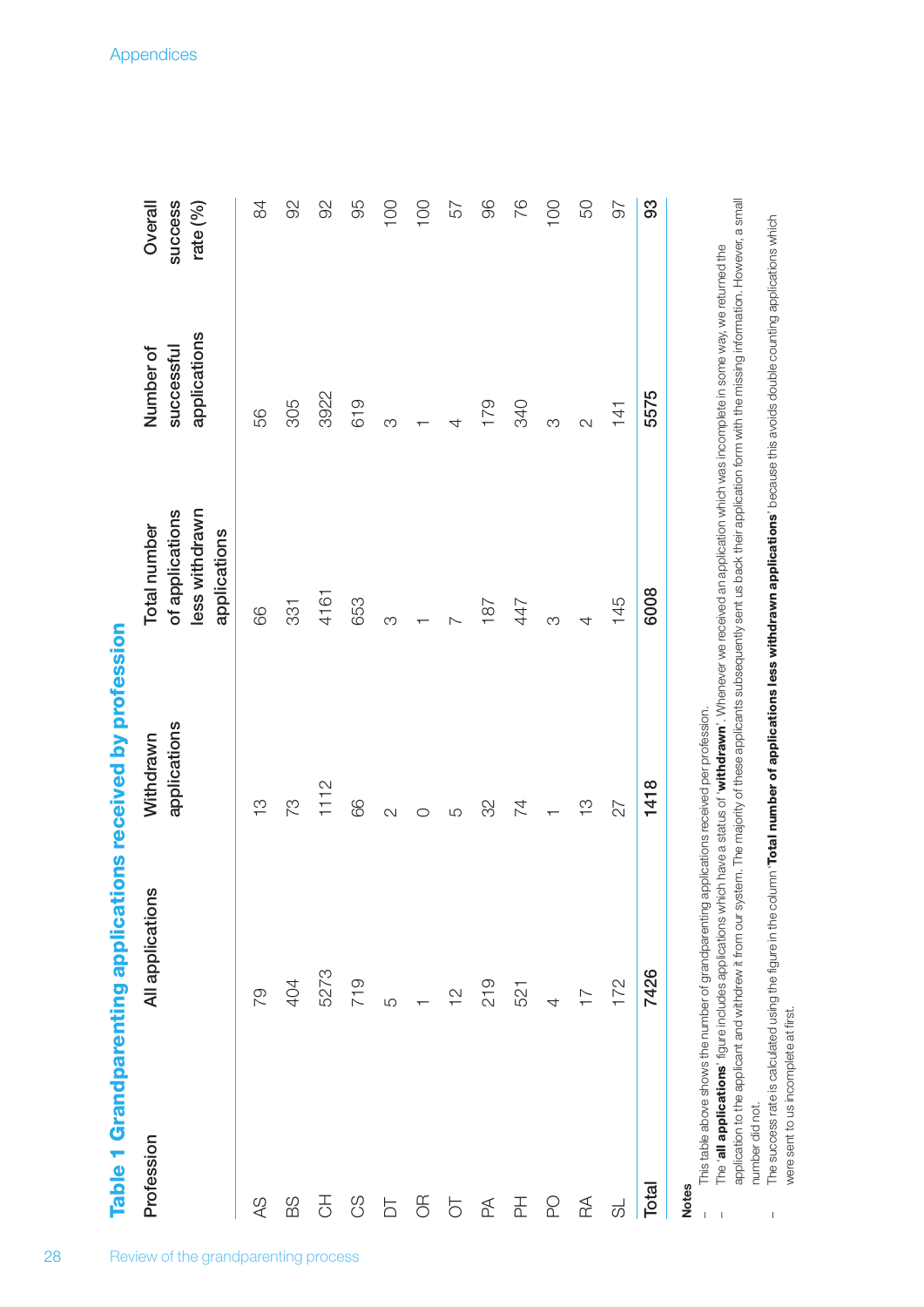| l      |
|--------|
|        |
|        |
|        |
|        |
|        |
|        |
|        |
|        |
|        |
|        |
|        |
|        |
|        |
|        |
| ı      |
|        |
|        |
| ֚֚֬    |
|        |
|        |
|        |
|        |
|        |
|        |
|        |
| Ĭ<br>j |
|        |
|        |
|        |

| Profession   | applications<br>Route A                             | applications<br>Route B                                                                                                                                                                                                                                                                                                                                           | Unallocated        | Successful<br>route A | successful<br>వ్ | Successful<br>route B | వ్<br>successful   |
|--------------|-----------------------------------------------------|-------------------------------------------------------------------------------------------------------------------------------------------------------------------------------------------------------------------------------------------------------------------------------------------------------------------------------------------------------------------|--------------------|-----------------------|------------------|-----------------------|--------------------|
| $\infty$     | 34                                                  | 32                                                                                                                                                                                                                                                                                                                                                                |                    | 34                    | 100              | 25                    | 78                 |
| 88           | 267                                                 | 45                                                                                                                                                                                                                                                                                                                                                                | $\frac{\infty}{1}$ | 253                   | 88               | 36                    | 80                 |
| 공            | 3027                                                | 964                                                                                                                                                                                                                                                                                                                                                               | 169                | 2981                  | 88               | 785                   | $\overline{\circ}$ |
| ပ္ပ          | 484                                                 | 144                                                                                                                                                                                                                                                                                                                                                               | 24                 | 463                   | 96               | $\frac{1}{3}$         | $\overline{5}$     |
| 5            | $\sim$                                              |                                                                                                                                                                                                                                                                                                                                                                   | $\circ$            | $\sim$                | 100              |                       | 100                |
| ЭŘ           |                                                     |                                                                                                                                                                                                                                                                                                                                                                   | O                  |                       | 100              | n/a                   | n/a                |
| 5            | ဖ                                                   |                                                                                                                                                                                                                                                                                                                                                                   |                    | ∞                     | 50               | n/a                   | n/a                |
| ₫            | 100                                                 | 43                                                                                                                                                                                                                                                                                                                                                                | 43                 | 92                    | 92               | 43                    | 100                |
| 곲            | 357                                                 | 20                                                                                                                                                                                                                                                                                                                                                                | QO                 | 291                   | 82               | 37                    | 53                 |
| ဥ            | $\overline{\mathcal{C}}$                            |                                                                                                                                                                                                                                                                                                                                                                   | O                  | $\sim$                | 100              | O                     | $\circ$            |
| RA           | $\sim$                                              |                                                                                                                                                                                                                                                                                                                                                                   |                    | $\circ$               | $\circ$          |                       | $\circ$            |
| ಕ            | 73                                                  | 65                                                                                                                                                                                                                                                                                                                                                                | 6                  | 72                    | 80               | 89                    | 82                 |
| Total        | 4355                                                | 1366                                                                                                                                                                                                                                                                                                                                                              | 283                | 4194                  | 96               | 1121                  | 82                 |
| <b>Notes</b> | This table does not include withdrawn applications. | The figures given in the " <b>unallocated</b> " column are those applications which were assessed against the criteria but where a processing error meant that no route was recorded on our<br>The table above shows the numbers of applications we received in each grandparenting route, and the numbers and percentage of successful applicants in each route. |                    |                       |                  |                       |                    |
|              |                                                     |                                                                                                                                                                                                                                                                                                                                                                   |                    |                       |                  |                       |                    |

The figures given in the "**unallocated**" column are those applications which were assessed against the criteria but where a processing error meant that no route was recorded on our – The figures given in the '**unallocated**' column are those applications which were assessed against the criteria but where a processing error meant that no route was recorded on our The table above shows the numbers of applications we received in each grandparenting route, and the numbers and percentage of successful applicants in each route. – The table above shows the numbers of applications we received in each grandparenting route, and the numbers and percentage of successful applicants in each route.

The total number of applications where no route was recorded represents less than 5% of all the applications we handled. applications database. applications database.

– The total number of applications where no route was recorded represents less than 5% of all the applications we handled.

The success rate figures are calculated using the available data about application routes and therefore do not include the applications which were unallocated. – The success rate figures are calculated using the available data about application routes and therefore do not include the applications which were unallocated.

 $\sim 1-1$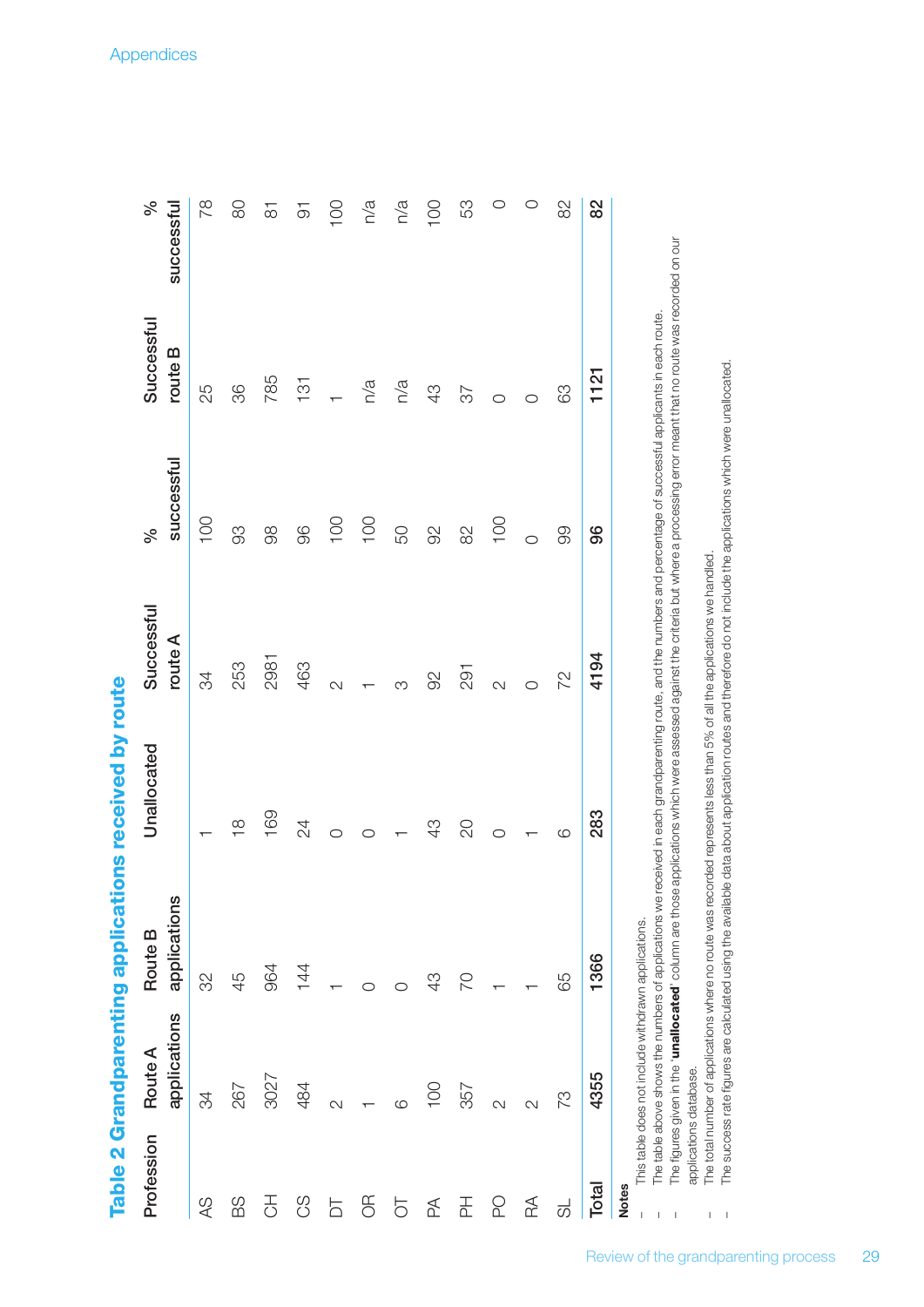Table 3 Number of appeals by route with their outcomes **Table 3 Number of appeals by route with their outcomes**

3 0

|                         | Profession Number of appeals |         | Allowed        | Dismissed | Remit  | Legal  | Withdrawn                                                                                                                                                                                   | Outstanding |
|-------------------------|------------------------------|---------|----------------|-----------|--------|--------|---------------------------------------------------------------------------------------------------------------------------------------------------------------------------------------------|-------------|
|                         | Route A                      | Route B |                |           | to ETC | advice |                                                                                                                                                                                             |             |
| $\infty$                | $\sim$                       | S       |                |           | O      | O      | 2                                                                                                                                                                                           | C           |
| 88                      |                              | 4       |                | N         | ◯      |        | Μ                                                                                                                                                                                           |             |
| 공                       | 52                           | 86      | 23             | 25        | 82     | 34     | S                                                                                                                                                                                           | N           |
| $\mathcal{S}$           | $\overline{4}$               |         | 22             |           | ◯      | ◯      |                                                                                                                                                                                             | ∾           |
| $\overline{D}$          |                              |         |                |           |        | ౧      |                                                                                                                                                                                             |             |
| $\overline{C}$          |                              |         |                |           |        |        |                                                                                                                                                                                             |             |
| $\frac{1}{2}$           |                              |         |                | ౧         |        |        |                                                                                                                                                                                             |             |
| $\mathbb{Z}$            | $\circ$                      |         |                | O         |        |        |                                                                                                                                                                                             |             |
| 곱                       | 32                           | 36      | $\overline{c}$ | 28        | LO     | ∞      | ဖ                                                                                                                                                                                           | C           |
| Q                       | O                            | $\circ$ |                | O         |        |        |                                                                                                                                                                                             |             |
| $\mathbb R$             |                              |         |                |           | O      | O      |                                                                                                                                                                                             |             |
| $\overline{\mathrm{c}}$ | O                            |         |                | O         | O      | O      |                                                                                                                                                                                             |             |
| <b>Total</b>            | 117                          | 142     | $\circ$        | 70        | 5      | 38     | 36                                                                                                                                                                                          | $\infty$    |
| <b>Notes</b>            |                              |         |                |           |        |        | The table above shows the numbers of appeals against grandparenting registration decisions we received by route, together with their outcomes. The data is for the period 9 July 2003 to 31 |             |

July 2007.

 $\bar{1}=1$ 

their appeals and reapply.

their appeals and reapply.

– Please see pages 21 to 23 for an explanation of the outcomes of appeals.

Please see pages 21 to 23 for an explanation of the outcomes of appeals.

'**Withdrawn**' appeals refer to when the appeal was withdrawn by an appellant. An appellant could not reapply to us whilst they had an active appeal. Some appellants chose to withdraw

Withdrawn' appeals refer to when the appeal was withdrawn by an appellant. An appellant could not reapply to us whilst they had an active appeal. Some appellants chose to withdraw

**Appendices** i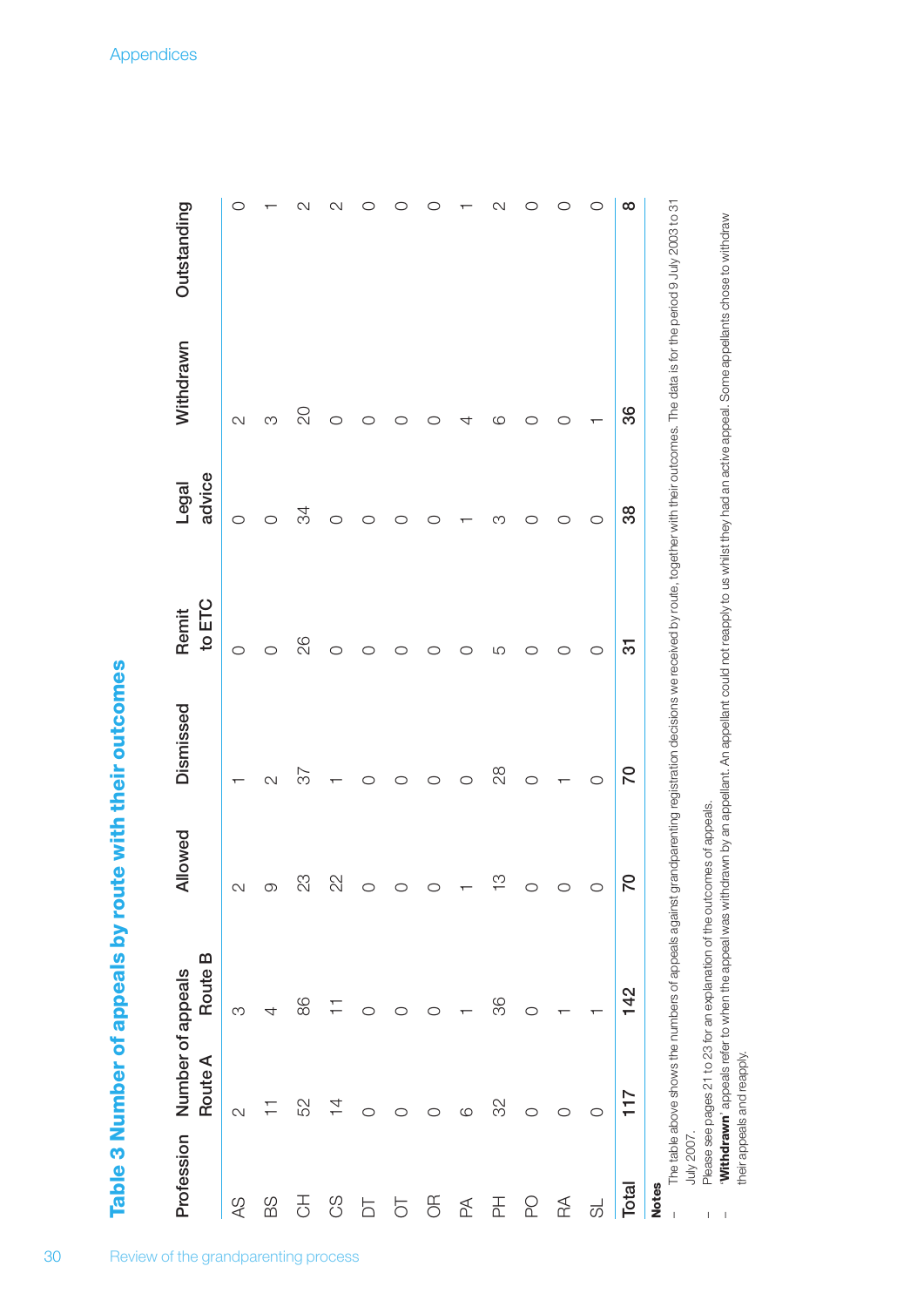# References and sources of further information

Chiropractors Act 1997

Department of Health, England, 'Establishing the new Health Professions Council: report on the statutory consultation' (February 2002)

Department of Health, England, 'Modernising regulation: the new Health Professions Council a consultation document' (August 2000)

Department of Health, England, 'The regulation of health professions: report of a review of the Professions Supplementary to Medicine Act (1960) with recommendations for new legislation' (April 1996)

Health Professions Council, '10 benefits of registration' (April 2004)

Health Professions Council, 'Consultation feedback – Key decisions' (November 2002)

Health Professions Council, 'Consultation feedback – Key decisions' (November 2002)

Health Professions Council, 'Consultation feedback – Your responses' (November 2002)

Health Professions Council, 'Grandparenting' (April 2003)

Health Professions Council, 'How to register with the health professions council' (April 2003)

Health Professions Council, 'The future' – mini prospectus (July 2002)

Health Professions Council, 'The future' – paper for consultation (July 2002)

Health Professions Council, 'The role of a registrant assessor' (April 2003)

Health Professions Council, 'Who can say if a health professional is genuine?' (April 2003)

Health Professions Order 2001 and associated rules

Human Rights Act 1998

Professions Supplementary to Medicine Act 1960

All available from **www.opsi.gov.uk**

Health Professions Order 2001 and rules also available from **www.hpc-uk.org**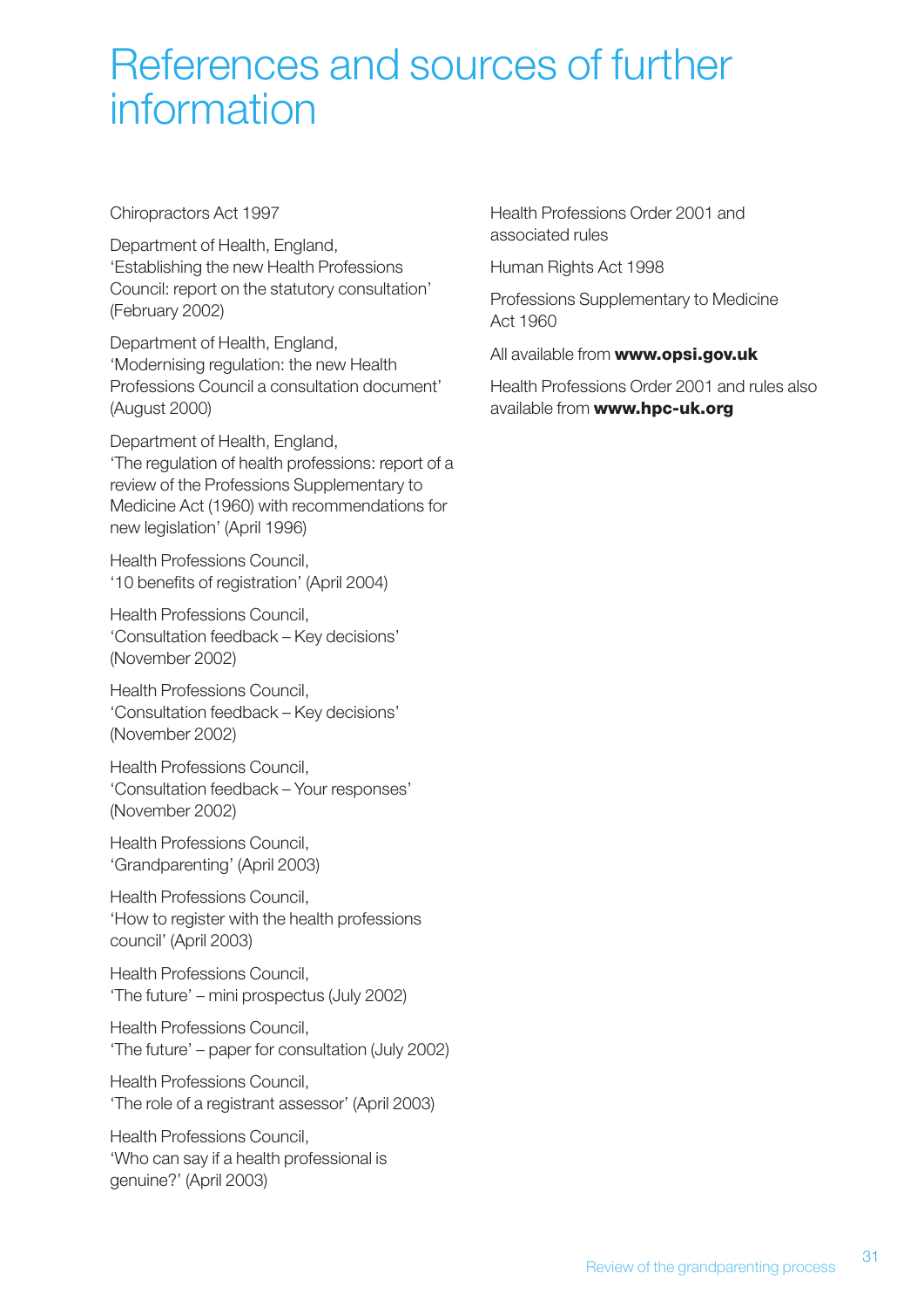# Notes: